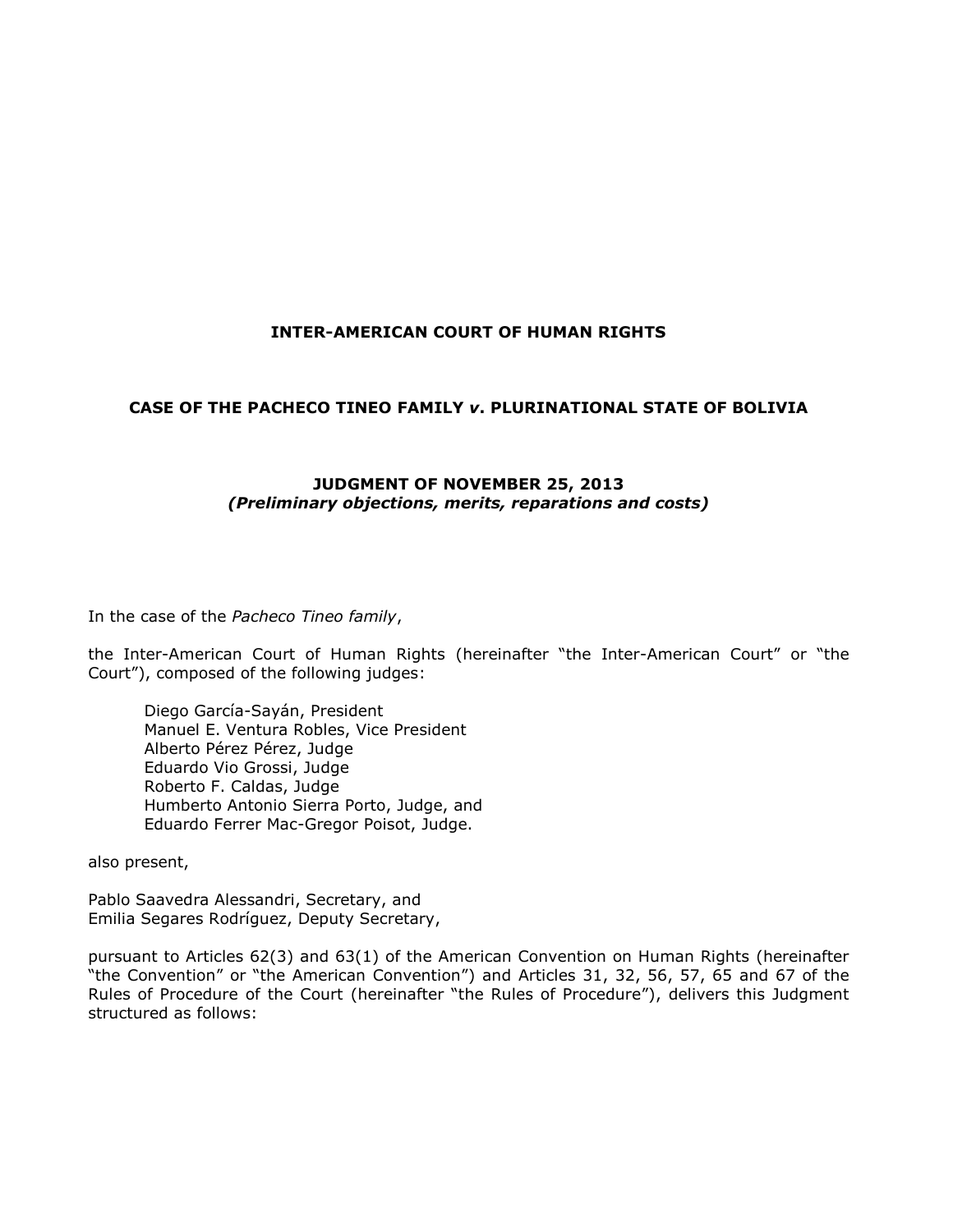### **CASE OF THE PACHECO TINEO FAMILY** *v.* **BOLIVIA**

### **Table of contents**

| A. REQUEST TO EXCLUDE FACTS AND ALLEGED VIOLATIONS PRESENTED BY THE REPRESENTATIVES 9            |  |
|--------------------------------------------------------------------------------------------------|--|
|                                                                                                  |  |
|                                                                                                  |  |
|                                                                                                  |  |
| E. LEGALITY IN THE EXERCISE OF THE ATTRIBUTES OF THE INTER-AMERICAN COMMISSION  14               |  |
|                                                                                                  |  |
|                                                                                                  |  |
|                                                                                                  |  |
| C. ADMISSION OF THE STATEMENTS OF THE PRESUMED VICTIMS, WITNESS, AND EXPERT WITNESSES 20         |  |
|                                                                                                  |  |
|                                                                                                  |  |
| B. BACKGROUND INFORMATION: ENTRY INTO BOLIVIA IN 1995, GRANTING OF REFUGEE STATUS IN 1996,       |  |
|                                                                                                  |  |
| C. FACTS THAT OCCURRED BETWEEN FEBRUARY 19 AND 24, 2001. SECOND ENTRY OF THE PACHECO TINEO       |  |
| FAMILY INTO BOLIVIA. NEW APPLICATION FOR REFUGEE STATUS IN BOLIVIA. DEPORTATION TO PERU 24       |  |
| D. FACTS SUBSEQUENT TO THE DEPORTATION OF THE PACHECO TINEO FAMILY FROM BOLIVIA 36               |  |
|                                                                                                  |  |
| VII-1. RIGHTS TO JUDICIAL GUARANTEES AND TO JUDICIAL PROTECTION IN RELATION                      |  |
| TO FREEDOM OF MOVEMENT AND RESIDENCE IN CASES OF THE DEPORTATION OF                              |  |
|                                                                                                  |  |
|                                                                                                  |  |
| A.1.                                                                                             |  |
| A.2                                                                                              |  |
| A.3                                                                                              |  |
|                                                                                                  |  |
| THE MINIMUM GUARANTEES OF DUE PROCESS IN MIGRATORY PROCEEDINGS THAT MAY CULMINATE IN THE<br>B.1. |  |
| EXPULSION OR DEPORTATION OF AN ALIEN AND THE PRINCIPLE OF NON-REFOULEMENT  41                    |  |
| B.2.<br>THE MINIMUM GUARANTEES OF DUE PROCESS IN PROCEEDINGS TO DETERMINE REFUGEE STATUS AND THE |  |
|                                                                                                  |  |
| B.3.                                                                                             |  |
| TIME-BARRED ALLEGATION OF THE VIOLATION OF ARTICLE 22(9) OF THE CONVENTION  63<br>B.4.           |  |
| B.5.                                                                                             |  |
| VII-2. RIGHT TO PERSONAL INTEGRITY (ARTICLE 5 OF THE AMERICAN CONVENTION) 63                     |  |
|                                                                                                  |  |
|                                                                                                  |  |
| VII-3. THE SPECIAL OBLIGATION OF PROTECTION FOR CHILDREN IN RELATION TO THE                      |  |
| RIGHTS TO THE PROTECTION OF THE FAMILY, TO JUDICIAL GUARANTEES AND TO                            |  |
|                                                                                                  |  |
|                                                                                                  |  |
|                                                                                                  |  |
| VII-4. OBLIGATION TO ADOPT PROVISIONS OF DOMESTIC LAW AND PRINCIPLE OF                           |  |
| LEGALITY AND NON-RETROACTIVITY (ARTICLES 2 AND 9 OF THE AMERICAN                                 |  |
|                                                                                                  |  |
|                                                                                                  |  |
|                                                                                                  |  |
| VIII. REPARATIONS (APPLICATION OF ARTICLE 63(1) OF THE AMERICAN CONVENTION)  73                  |  |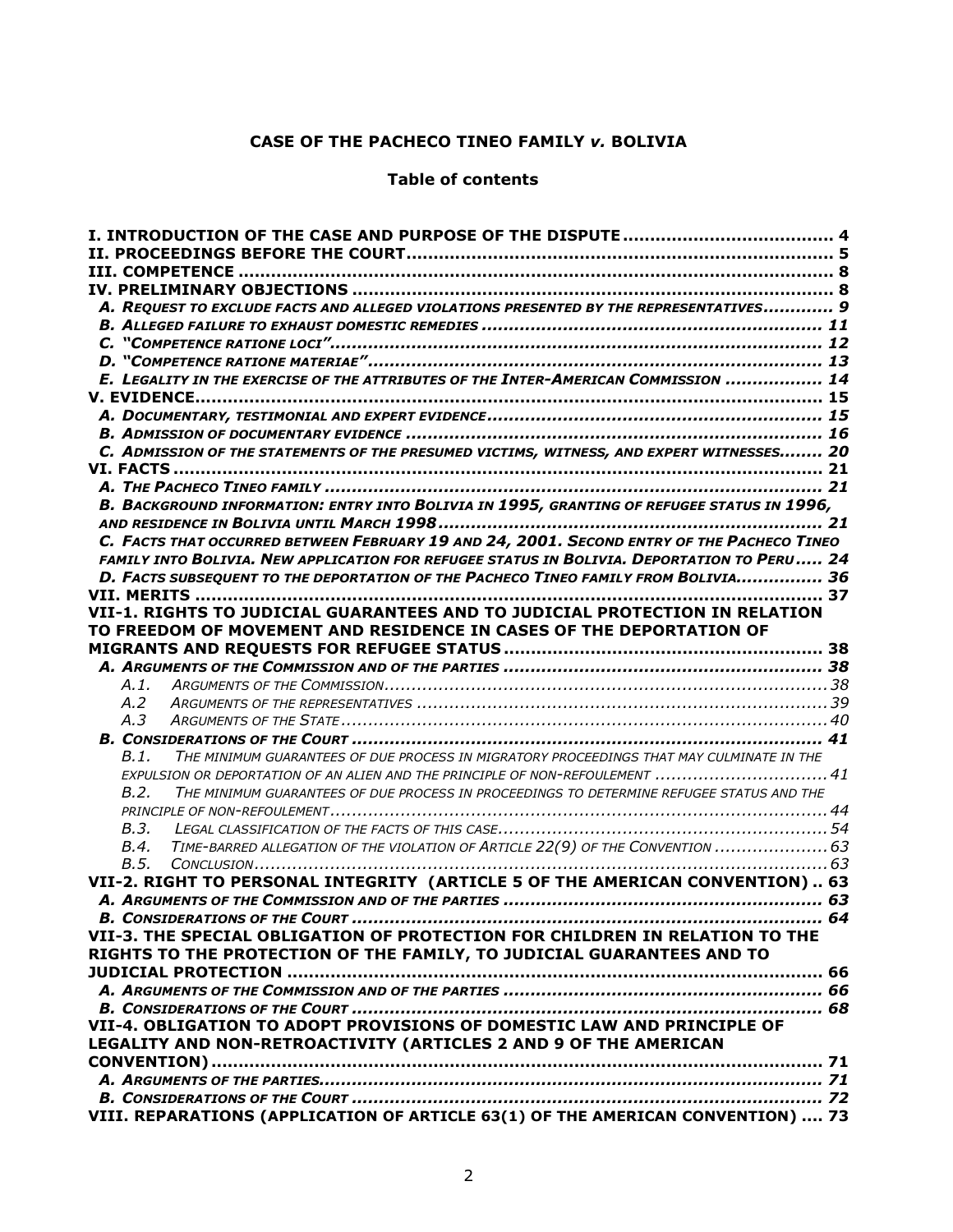|       | C. MEASURES OF INTEGRAL REPARATION: RESTITUTION, REHABILITATION, SATISFACTION AND GUARANTEES |  |
|-------|----------------------------------------------------------------------------------------------|--|
|       |                                                                                              |  |
| C2    |                                                                                              |  |
| $C_3$ | MEASURE OF SATISFACTION: PUBLICATION AND DISSEMINATION OF THE JUDGMENT 77                    |  |
| C.4   |                                                                                              |  |
|       |                                                                                              |  |
|       |                                                                                              |  |
|       |                                                                                              |  |
|       |                                                                                              |  |
|       |                                                                                              |  |
|       |                                                                                              |  |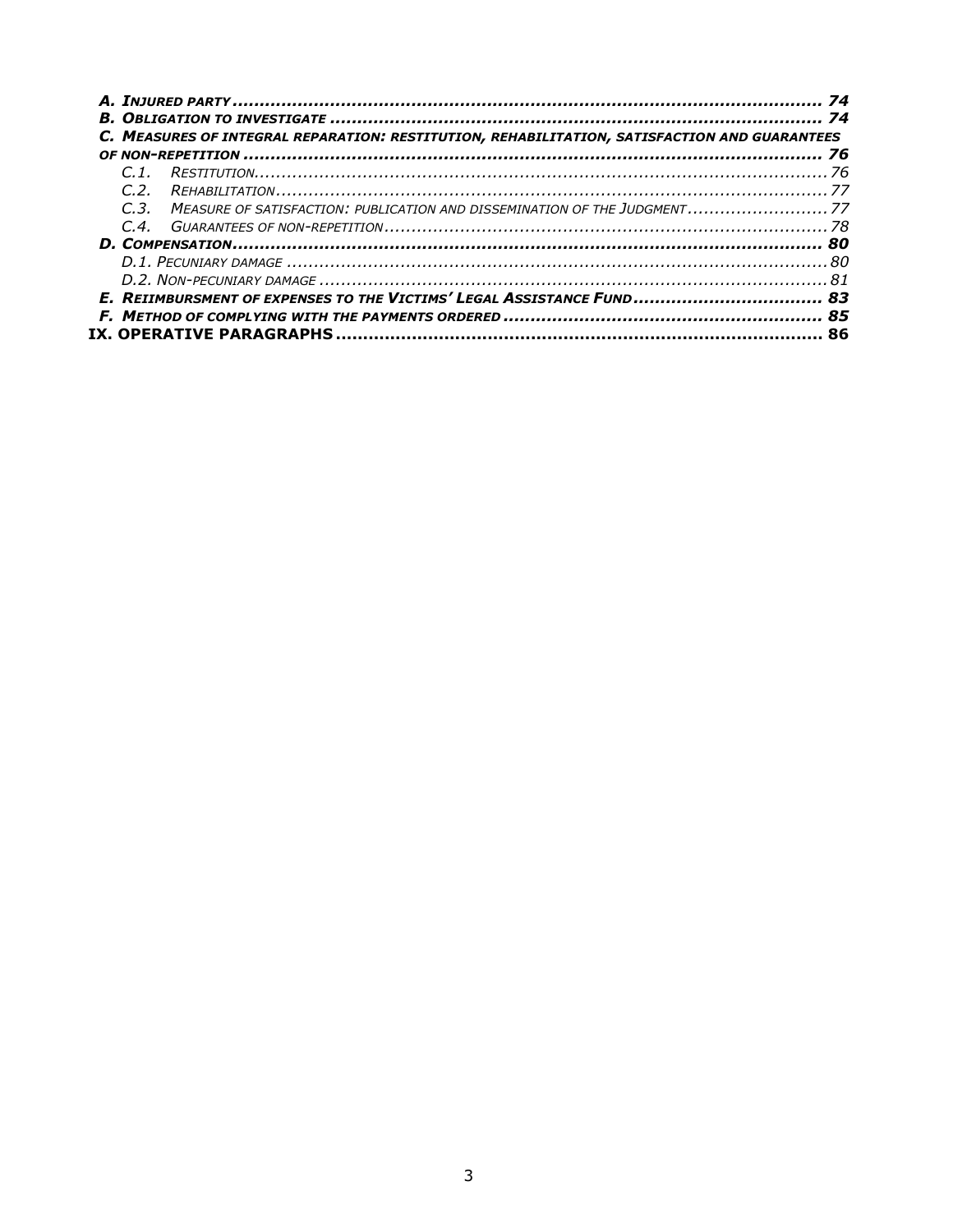#### **I. INTRODUCTION OF THE CASE AND PURPOSE OF THE DISPUTE**

<span id="page-3-0"></span>1. *The case submitted to the Court*. On February 21, 2012, the Inter-American Commission on Human Rights (hereinafter "the Inter-American Commission" or "the Commission") submitted to the jurisdiction of the Court, under Articles 51 and 61 of the Convention, the case of the *Pacheco Tineo family* with regard to the Plurinational State of Bolivia (hereinafter also "the State" or "Bolivia"). The case refers to the alleged return of the Pacheco Tineo family from the State of Bolivia to the State of Peru on February 24, 2001, as a result of the denial of their request for recognition of refugee status in Bolivia, and of the decision to expel them adopted by the Bolivian immigration authorities. The members of the Pacheco Tineo family, consisting of Rumaldo Juan Pacheco Osco, his wife Fredesvinda Tineo Godos, and their children Juana Guadalupe, Frida Edith and Juan Ricardo Pacheco Tineo (the latter a Chilean national), had entered Bolivia on February 19, 2001. The immigration authorities noted their irregular situation and took measures in order to deport them to Peru. Meanwhile, Mr. Pacheco Osco asked the State to grant him and the members of his family refugee status. It is alleged that this requested was denied in a summary manner and in violation of various guarantees of due process of law, following which the members of the family were deported to Peru.

2. *Proceedings before the Commission*. The proceedings before the Commission were as follows:

a. *Petition*. On April 25, 2002, Rumaldo Juan Pacheco Osco and Fredesvinda Tineo Godos, on behalf of themselves and their children, Frida Edith, Juana Guadalupe and Juan Ricardo Pacheco Tineo (hereinafter "the petitioners" or "the presumed victims") lodged the initial petition before the Commission (No. 301-02);

b. *Admissibility Report*. On October 13, 2004, the Commission approved Admissibility Report No. 53/04; 1

c. *Merits Report*. On October 31, 2011, the Commission approved Merits Report 136/11, 2 pursuant to Article 50 of the Convention (hereinafter also "the Merits Report" or "Report No. 136/11"), in which it reached the following conclusions and made the following recommendations to the State:

- *i. Conclusions*. The Commission concluded that:
- 1. Based on the principle of subsidiarity, it was not in order to rule on the possible violation of the right to personal liberty of Fredesvinda Tineo Godos.
- 2. The State of Bolivia was responsible for the violation of the rights to judicial guarantees and to request asylum, and the guarantee of non-refoulement, recognized in Articles 8, 22(7) and 22(8) of the American Convention, in relation to Article 1(1) of this instrument, to the detriment of Rumaldo Juan Pacheco Osco, Fredesvinda Tineo Godos, their daughters Frida Edith and Juana Guadalupe, and their son Juan Ricardo, all with the surnames Pacheco Tineo.
- 3. Under the *iura novit curia* principle, the State of Bolivia was responsible for the violation of the right to judicial protection, recognized in Article 25 of the American Convention in relation to Article 1(1) of this instrument, to the detriment of Rumaldo Juan Pacheco Osco, Fredesvinda Tineo Godos, their daughters Frida Edith and Juana Guadalupe, and their son Juan Ricardo, all three with the surnames Pacheco Tineo.

l 1 In this report, the Commission decided that the case was "admissible in relation to Articles 1(1), 5, 7, 8, 17(1), 19 and 22 of the American Convention." *Cf.* IACHR, Admissibility Report No. 53/04 (Admissibility), Petition 301-02, Rumaldo Juan Pacheco Osco, Frida Pacheco Tineo, Juana Guadalupe and Juan Ricardo Pacheco Tineo, Bolivia, October 13, 2004.

<sup>&</sup>lt;sup>2</sup> Merits Report No. 136/11, Case 12,474, Pacheco Tineo family, Bolivia, October 31, 2011 (merits file, folios 6 to 53).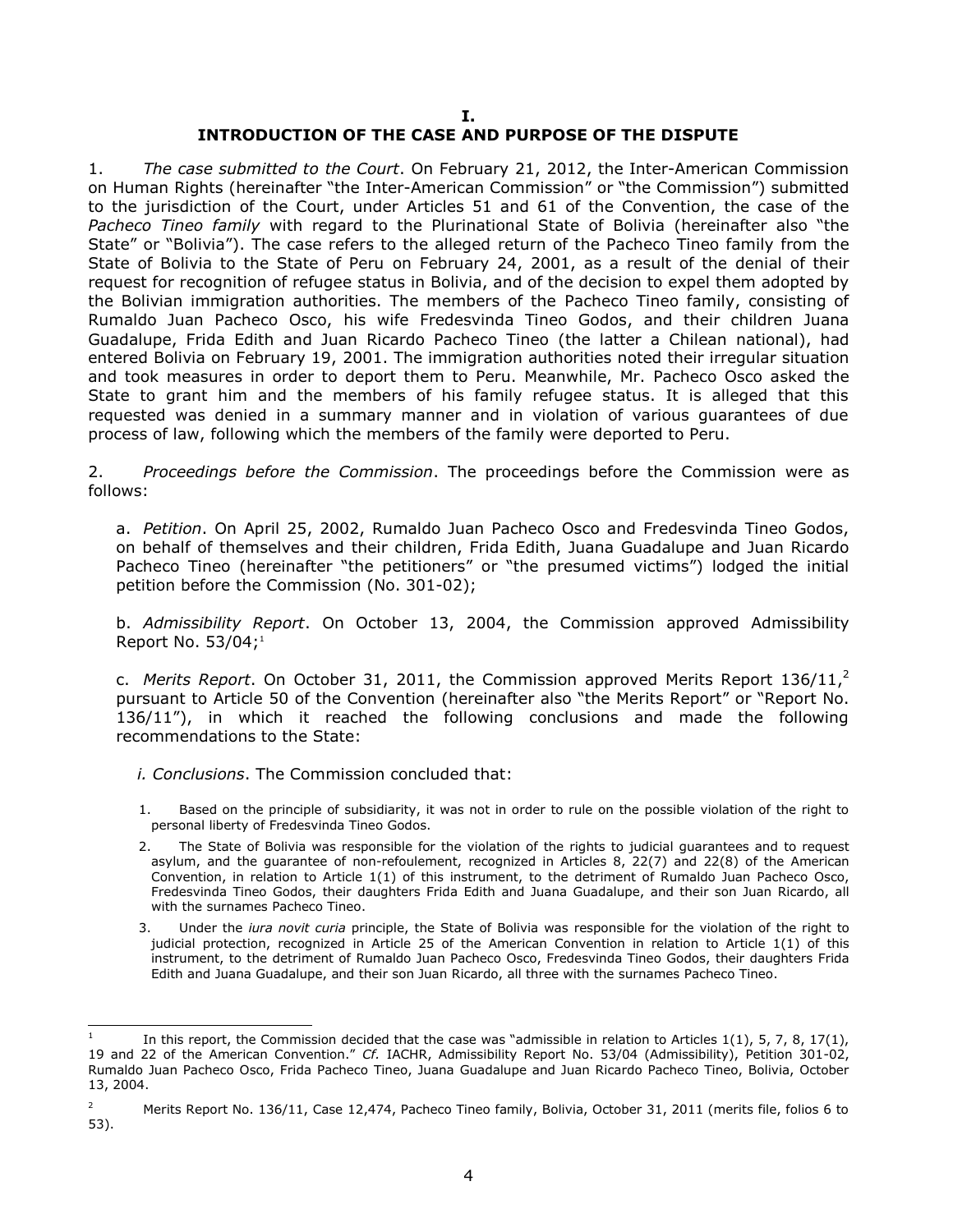- 4. The State of Bolivia did not violate the right to physical integrity recognized in Article 5 of the American Convention, to the detriment of the Pacheco Tineo family.
- 5. The State of Bolivia had violated the right to mental and moral integrity recognized in Article 5(1) of the American Convention, in relation to Article 1(1) of this instrument, to the detriment of Rumaldo Juan Pacheco Osco, Fredesvinda Tineo Godos, their daughters Frida Edith and Juana Guadalupe, and their son Juan Ricardo, all three with the last name Pacheco Tineo.

6. The State of Bolivia was responsible for the violation of the obligation to provide special protection to children, recognized in Article 19 of the American Convention, in relation to Article 1(1) of this instrument.

7. It was not necessary to rule on the alleged violation of the rights of the family, recognized in Article 17 of the American Convention.

#### *ii. Recommendations*. The Commission recommended that the State:

1. Provide integral reparation in favor of the members of the Pacheco Tineo family for the human rights violations declared in the report. This reparation should include compensation for the pecuniary and nonpecuniary damage suffered. The presence of the Pacheco Tineo family in another country should not be considered an obstacle for complying with this recommendation. The Bolivian State must take the necessary diplomatic and consular measures required to implement this reparation.

2. Order administrative, disciplinary or other types of measure to deal with the acts and omissions of the State officials who took part in the human rights violations declared in the report.

3. Adopt measures of non-repetition that include training officials in charge of immigration proceedings that could result in the deportation or expulsion of migrants, as well as procedures to determine refugee status. This training should include the standards described in the Merits Report. The State must also adopt other measures of non-repetition in order to ensure that the practices of the internal authorities in these two areas are compatible with the American Convention, as described in the report.

d. *Notification of the State*. On November 21, 2004, the Commission notified this report to the State and granted it two month to provide information on compliance with the recommendations.

e. *Extension.* The Commission granted the State three more months to comply with the recommendations. On February 9, 2012, the State presented a report in this regard.

f. *Submission to the Court*. On February 21, 2012, the Commission submitted the case to the Court, "owing to the need to obtain justice for the victims in view of the State's failure to make progress in complying with the recommendations." The Commission appointed Commissioner Rodrigo Escobar Gil and the then Executive Secretary Santiago A. Canton as its delegates, and Elizabeth Abi-Mershed, Deputy Executive Secretary, and Silvia Serrano Guzmán, lawyer of the Executive Secretariat, as legal advisers.

3. *Requests of the Inter-American Commission.* Based on the foregoing, in its brief submitting the case the Commission asked that the Court declare the international responsibility of the State for the violation of the rights to judicial guarantees and to request asylum, and of the guarantee of non-refoulement, recognized in Articles 8, 22(7) and 22(8) of the American Convention, to the detriment of Rumaldo Juan Pacheco Osco and Fredesvinda Tineo Godos and of Frida Edith, Juana Guadalupe and Juan Ricardo Pacheco Tineo; of the rights to judicial protection, and to mental and moral integrity, recognized in Articles 25 and 5(1) of the Convention, to their detriment, and for the violation of the obligation to provide special protection to children, recognized in Article 19 of the Convention, to the detriment of their daughters and son, all in relation to Article 1(1) of the Convention. In addition, the Commission asked the Court to order the State to take the specific measures of reparation described in its report.

#### <span id="page-4-0"></span>**II. PROCEEDINGS BEFORE THE COURT**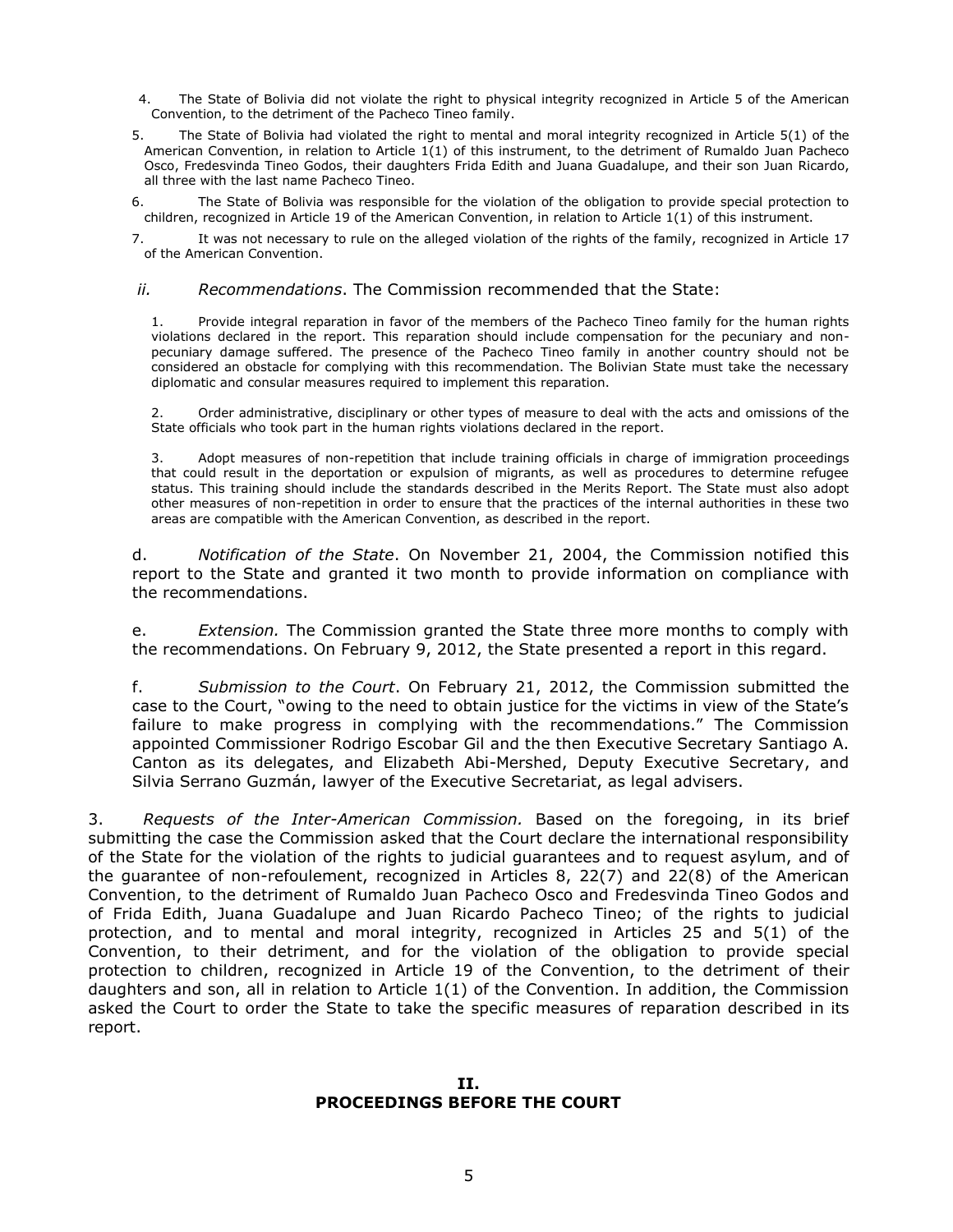4. *Inter-American defenders.* Following a communication sent to the presumed victims by the Secretariat on the instructions of the President of the Court during the preliminary examination of the submission of the case, $3$  on March 29, 2012, Rumaldo Pacheco Osco and Fredesvinda Tineo Godos requested that they be provided with "legal assistance under the agreement signed with the Inter-American Association of Public Defenders (AIDEF)" (hereinafter "AIDEF"). Following the respective communications with AIDEF,<sup>4</sup> on April 30, 2012, the presumed victims and the defenders were informed of the communication of April 23, 2012, in which AIDEF advised that Roberto Tadeu Vaz Curvo (Brazil) and Gustavo Zapata Baez (Paraguay) had been appointed as inter-American public defenders to exercise the legal representation of the presumed victims in this case (hereinafter "the representatives").<sup>5</sup>

5. *Notification to the State and to the representatives*. The submission of the case was notified to the State and to the representatives on May 8, 2012.<sup>6</sup>

6. *Brief with motions, arguments and evidence*. On July 14, 2012, the representatives presented their brief with motions, arguments and evidence (hereinafter "brief with motions and arguments"), in keeping with Articles 25 and 40 of the Rules of Procedure. In addition to being in general agreement with the violations alleged by the Commission following their own assessment, they alleged the violation of the rights to physical integrity and protection of the family, recognized in Articles 5(2) and 17 of the Convention, and of the principle of legality, recognized in Article 9 of the American Convention, in relation to Articles 1(1) and 2 of this instrument, to the detriment of the presumed victims.

7. *Answering brief*. On October 27, 2012, the State submitted to the Court its brief with preliminary objections, answering the submission of the case, and with observations on the brief with motions and arguments (hereinafter "answer" or "answering brief"). The State contested all the claims presented by the Commission and the representatives and rejected its international responsibility for the alleged violations of the American Convention. In addition, it disputed the reparations requested by the Commission and the representatives and therefore asked the Court to reject them entirely. The State appointed Hugo Montero Lara, Attorney General, and Elizabeth Arismendi Chumacero, Assistant Attorney for the Legal Representation and Defense of the State, as its agents; and Miguel Ángel Estrada Aspiazu, Director General of Human Rights and Environmental Proceedings, Cesar Siles Bazán, President of the National Refugees Council (CONARE), Cosset Estenssoro Torricos, Director General of Immigration, Yvanka Oliden Tapia,

 $\overline{3}$ <sup>3</sup> On March 23, 2012, the Secretariat advised the presumed victims of the following, *inter alia*: regarding information on the presumed victims' representatives and their accreditation, in the brief submitting the case, the Commission "informed the Court that the Pacheco Tineo family has been representing themselves in this case." Although it was possible to understand that, since they were the presumed victims, their representation was duly accredited in the terms of Article 35(1)(b) of the Court's Rules of Procedure, on the instructions of the President of the Court, they were advised that Article 37 of the Rules of Procedure establishes the concept of the inter-American defender, designed to support and to provide adequate representation to those persons who require legal assistance to process their case before this Court, so that financial reason do not prevent them from having legal representation. Consequently, on the instructions of the President of the Court, they were asked to indicate, by March 29, 2012, at the latest, if they wished to take advantage of this concept to support their participation in the proceedings before the Court.

The Secretariat transmitted the said communication of March 29, 2011, to the General Coordinator and the General Secretary of AIDEF and, taking into account the provisions of article 2 of the Memorandum of Understanding between the Court and this association, on the instructions of the President of the Court, asked the General Coordinator of the association, within 10 days, to appoint the defender who would assume the legal representation in the case and also to advise the address to which the pertinent notifications should be sent.

<sup>5</sup> In application of the provisions of Article 37 (Inter-American Defender) of the Court's Rules of Procedure, which establishes that "[w]hen the presumed victims lack duly accredited legal representation, the Court may, on its own motion, appoint an inter-American defender to represent them during the processing of the case." As indicated in the reasons for the amendments to the Court's the Rules of Procedure, the implementation of the concept of the inter-American defender "ensures that all presumed victims will have a lawyer to represent their interests before the Court, and financial considerations will no longer impede access to legal representation."

<sup>6</sup> For the effects of the calculation of time limits, the brief submitting the case and its annexes were received by the State and the representatives on May 10 and 16, 2012, respectively.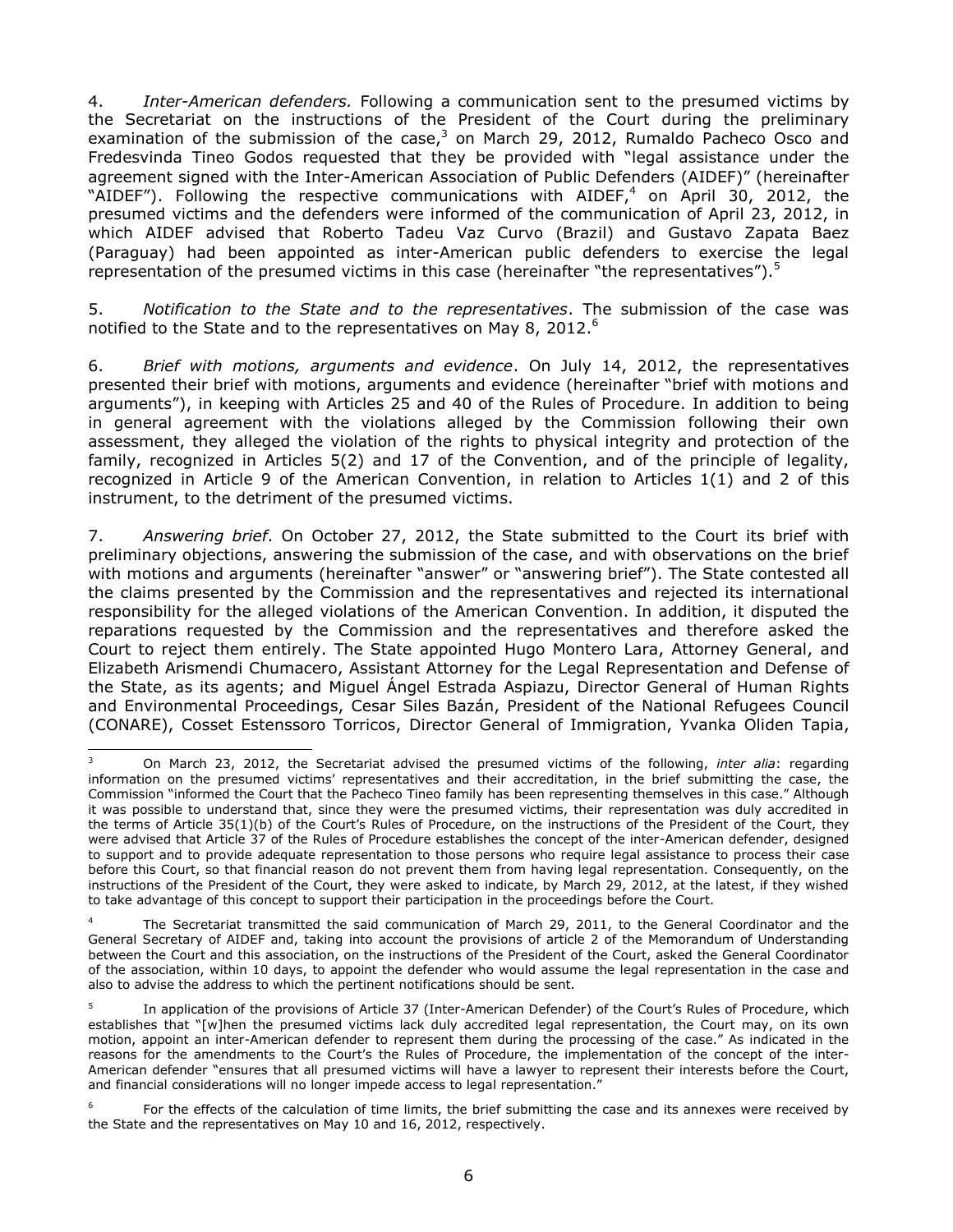Chargé d'Affaires of the Embassy of Bolivia in Costa Rica, and Hugo Jemio Mendoza, official of the General Directorate of Human Rights and Environmental Proceedings, as deputy agents.

8. *Observations on the preliminary objections*. On December 9 and 12, 2012, the representatives and the Commission, respectively, presented their observations on the preliminary objections filed by the State.

9. *Public hearing*. By an Order of February 19, 2013, 7 the President of the Court required that the statements of three of the presumed victims, and three expert witnesses offered by the representatives, the Commission and the State, be received by affidavit. In addition, the parties and the Commission were convened to a public hearing to receive their oral arguments and observations on the preliminary objections and eventual merits and reparations, as well as the statements of two of the presumed victims, one witness proposed by the State, and one expert witness proposed by the Commission. The public hearing was held on March 19 and 20, 2013, during the forty-seventh special session of the Court, held in Medellin, Colombia.<sup>8</sup>

10. *Amici curiae*. In addition, the Court received *amicus curiae* briefs presented by Ezequiel Heffes and Fernando Alberto Goldar, and by the Human Rights Clinic of the School of Law of Santa Clara University, United States of America. Elizabeth Santalla Vargas also forwarded an *amicus curiae* brief, the admissibility of which was questioned by the State.<sup>9</sup> The Court clarifies that an *amicus curiae* brief can never be assessed as a probative element *per se*. Regarding this brief, Ms. Santalla confirmed that she is connected to an organization that participated in the facts of this case; thus, in the terms of Articles 2(3) of the Court's Rules of Procedure, she is not a person entirely unrelated to the case and to the proceedings, so that this brief will not be taken into consideration.

11. *Final written arguments and observations.* On April 18 and 19, 2013 the State and the representatives forwarded their final written arguments and, on April 19, the Inter-American Commission presented its final written observations. Since the State presented documents attached to its brief, on May 2, 2013, the parties were granted until May 20 to present observations, with the clarification that this did not represent a new procedural opportunity to expand their arguments. The representatives and the Commission presented their observations on May 16 and 20, 2013.

12. *Documentation presented by the presumed victims and their representatives after the final written arguments.* On May 14, 2013, Rumaldo Pacheco Osco, presumed victim, presented certain documentation that had been obtained from the Ministry of Foreign Affairs of the State of Chile. Also, in a brief of May 16, 2013, the representatives presented the same documentation and asked that it be admitted, based on Article 57(2) of the Rules of Procedure. Most of this documentation consists of communications between the Chilean Consulate in La Paz and the Chilean Ministry of Foreign Affairs between February 20 and 24, 2001, and it is relevant to this case because there is a dispute between the parties concerning whether the Bolivian

 $\overline{7}$ <sup>7</sup> *Cf. Case of the Pacheco Tineo family v. Bolivia*, Order of the President of the Court of February 19, 2013, available at [http://www.corteidh.or.cr/docs/asuntos/pacheco\\_19\\_02\\_13.pdf](http://www.corteidh.or.cr/docs/asuntos/pacheco_19_02_13.pdf) 

<sup>8</sup> At this hearing, there appeared: (a) for the Inter-American Commission: Silvia Serrano Guzmán, Adviser; (b) for the representatives: Roberto Tadeu Vaz Curvo and Gustavo Zapata Baez, and (c) for the State: Hugo Montero Lara, Elizabeth Arismendi Chumacero and Miguel Ángel Estrada Aspiazu, Agents, as well as Hugo Jemio Mendoza and Juana Inés Acosta López, Deputy Agents; Aldo Cortes Milán, Renso Vargas Terrazas, Alberto Páez Bastidas, Guehizza Patricia Zeballos Grossberger and Cosset Estenssoro Torricos, Advisers.

<sup>9</sup> The State indicated that *amici curiae* "are characterized by being objective, independent and impartial, collaborating with courts in the examination and deciding of cases submitted to their jurisdiction"; that Ms. Santalla Vargas was legal adviser to the CEB-UNHCR (Bolivian Episcopal Conference-United Nations High Commissioner for Refugees) project at the time of the events of this case and that, consequently, the main purpose of this *amicus curiae* is absent, because, it is not objective and impartial, since she is aware of the facts of the case. The State asked the Court to reject this brief and to consider that its conclusions do not apply to the instant case.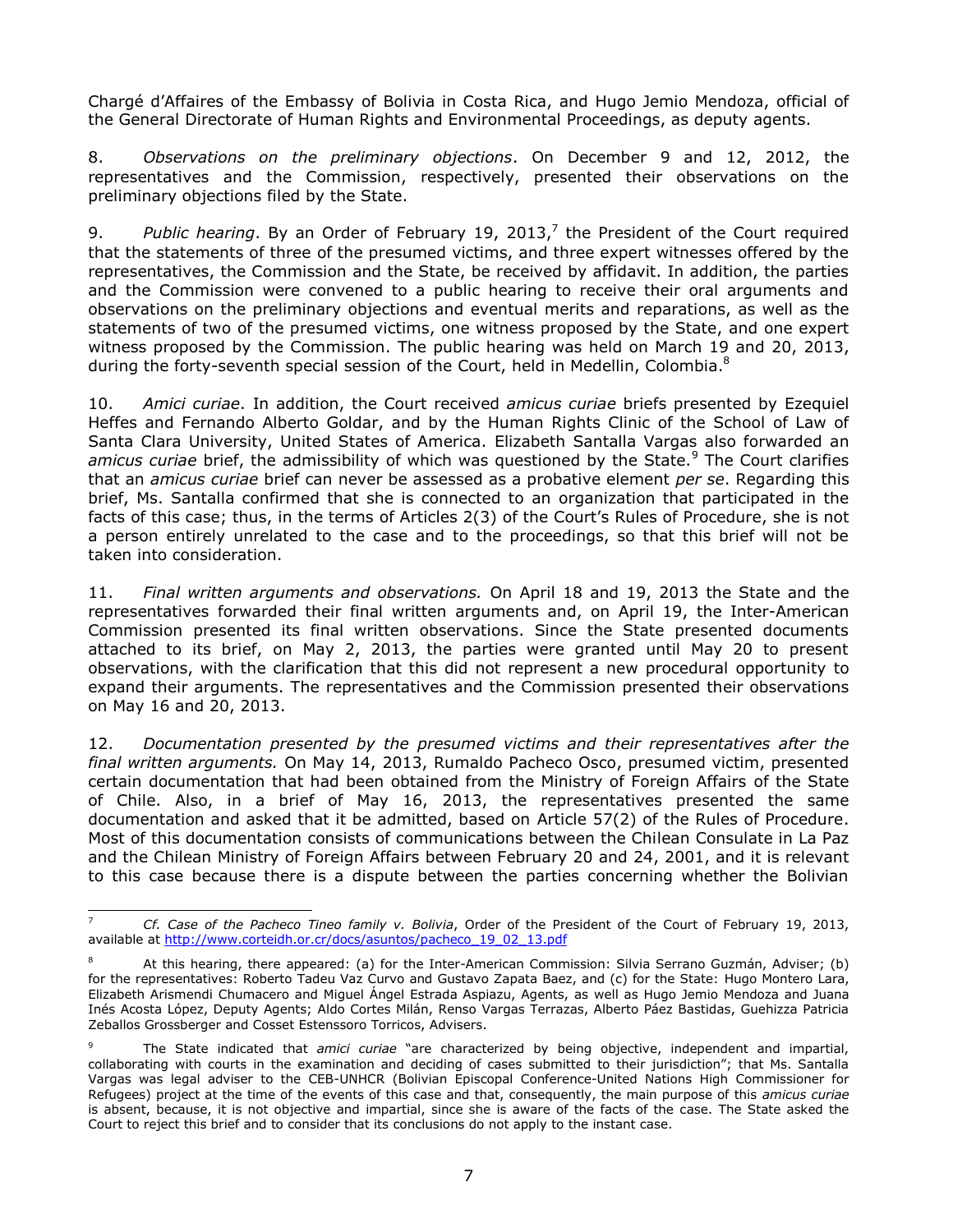immigration authorities knew or were informed about the resident or refugee status of the presumed victims in Chile or about their real possibility of returning to that country. The presumed victims and their representatives were advised that the Court would decide on the admissibility of the documentation that had not been requested by the Court or its President, as well as the arguments regarding them, at the appropriate procedural stage. Also, on the instructions of the President, the State and the Commission were informed that, if they considered it pertinent, they had until May 24, 2013, to present their observations, but this did not represent a new procedural opportunity to expand their arguments. On that date, the State presented its observations and, also, transmitted other documentation<sup>10</sup> and expanded its arguments, which were not admitted.<sup>11</sup> On June 12, 2013, on the instructions of the President, the Secretariat asked the Ministry of Foreign Affairs of Chile to confirm the authenticity and dates of issue and receipt of the documentation forwarded by Mr. Pacheco Osco and his representatives, and received a reply from the Ambassador of Chile to the Republic of Costa Rica on July 5, 2013. In response to a request from the State, and on the instructions of the President, on July 18, 2013, the Secretariat asked the Ambassador of Chile to Costa Rica to provide information on the receipt of a note that had been sent by Bolivian authorities to the Consulate General of Chile in Bolivia on July 5, 2012, and the steps taken in this regard, and a reply was received on September 5, 2013. The State and the Commission presented their corresponding observations on September 19, 2013 (*infra* paras. 48 to 52).

#### **III. COMPETENCE**

<span id="page-7-0"></span>13. The Inter-American Court is competent to hear this case pursuant to Article 62(3) of the Convention, because Bolivia has been a State Party to the American Convention since July 19, 1979, and accepted the contentious jurisdiction of the Court on July 27, 1993.

### **IV.**

## **PRELIMINARY OBJECTIONS**

<span id="page-7-1"></span>14. In its answering brief, the State presented five preliminary objections, namely: (a) request to exclude new facts and alleged violations presented by the representatives; (b) the Court's lack of competence "to hear this case because the measures established in Articles 46 to 51 of the Convention had not been exhausted"; (c) lack of competence *ratione loci* of the Court; (d) lack of competence *ratione materiae*, and (e) absence of legality in the Inter-American Commission's exercise of its attributes. Nevertheless, during the oral hearing and in its final written arguments, the State indicated that "these partial objections are intrinsically related to the merits of the matter"; that they "may be analyzed together with the merits," and asked the Court, "within the framework of its competence, to address these arguments in the appropriate chapter of the judgment."

15. The Court recalls that preliminary objections are a recourse by which the State seeks, before the case is heard, to prevent the analysis of the merits of the matter contested and, to this end, it may raise an objection to the admissibility of the case, or to the competence of the Court to hear a specific case or any of its aspects, based on the persons, the matter, the time or

<sup>10</sup> Regarding the annexes to the said communication of the State, it was advised that the Court would decide on the admissibility of documentation submitted on this procedural occasion that had not been requested by the Court or its President, as well as any related arguments, at the appropriate procedural stage.

<sup>&</sup>lt;sup>11</sup> The State presented arguments in relation to the observations made by the representatives and the Inter-American Commission on Human Rights on the annexes to the State's final written arguments. In this regard, in a note of the Secretariat of June 12, 2013, on the instructions of the President of the Court, the State was advised that the Court would not take these arguments into account, because they had not been requested, and their presentation was not established in the Court's the Rules of Procedure.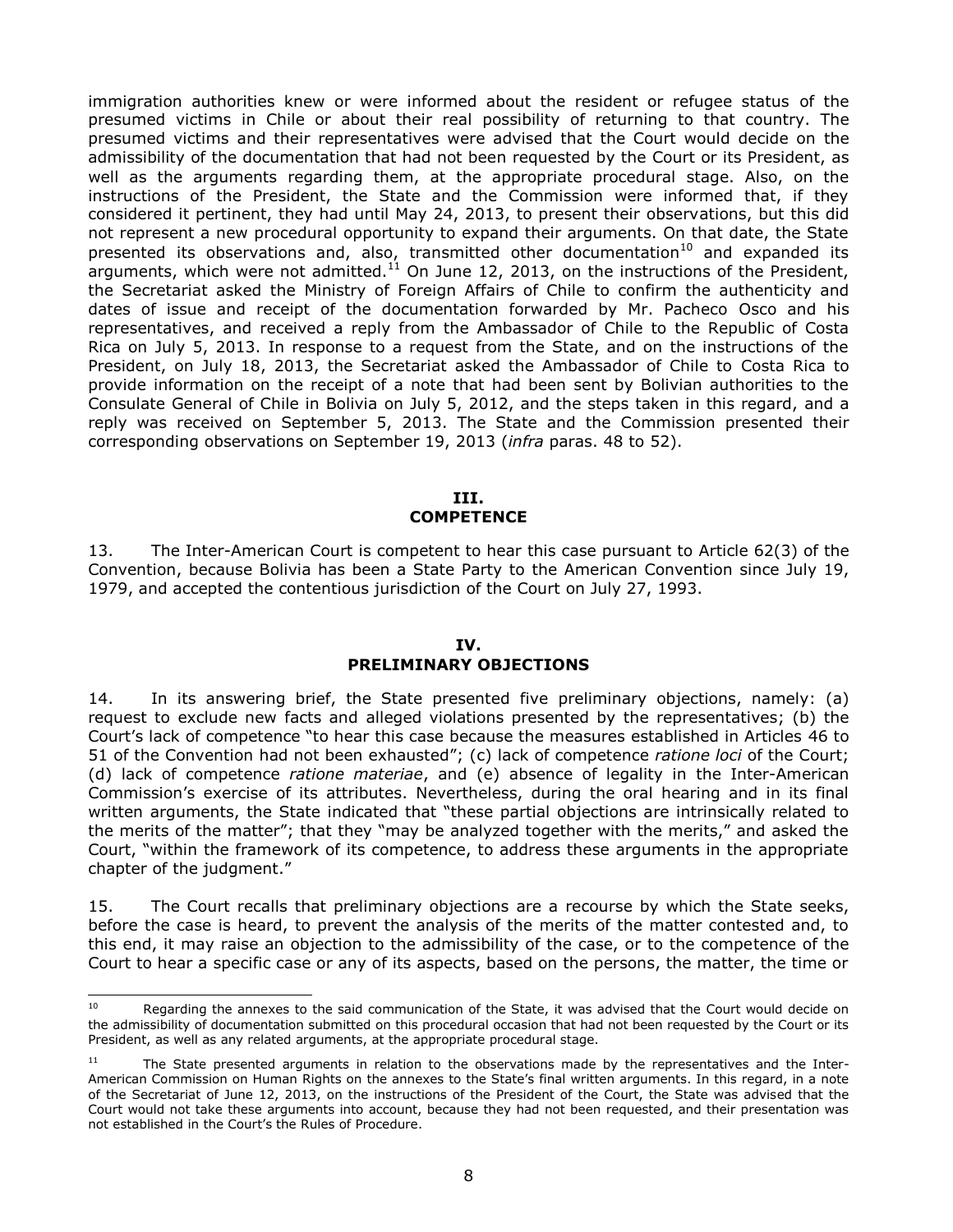the place, provided that these objections are of a preliminary nature.<sup>12</sup> If these objections cannot be considered without previously analyzing the merits of a case, they cannot be examined by means of a preliminary objection. $^{13}$ 

16. Based on the indication of the State and the said concept of preliminary objections, the Court will analyze these assertions.

### <span id="page-8-0"></span>*A. Request to exclude facts and alleged violations presented by the representatives*

### *Arguments of the parties and of the Commission*

17. The State argued that, under Article 35(3) of Court's the Rules of Procedure, the Commission must indicate the facts that it submits to the Court's consideration, and that this article of the Rules of Procedure must be interpreted in keeping with Articles 46 and 47 of the Convention, so that the "facts that supposedly violated this instrument" (Article 35(1)) or the "facts contained in the report" on merits (Article 35(3) cannot include allegations that have been declared inadmissible by the Commission and, especially, facts regarding which domestic remedies have not been exhausted. Thus, if the Inter-American Commission decides in the Merits Report that a specific group of facts do not constitute a violation of a human right, or decides, for any reason, that it is unnecessary to declare a violation, it should be understood that this group of facts is not submitted to the Court. The combined examination of Articles 47, 50 and 61 of the Convention implies that the phrase "facts that supposedly violated this instrument" in Article 35(1) of the Rules of Procedure necessarily refers to facts that characterize a violation of the Convention and were not unfounded or inadmissible, that were included in the Commission's conclusions and, therefore, were submitted to the jurisdiction of the Court. It argued that any other facts exceed the factual framework of the case and the representatives may not include them. $^{14}$ 

18. Thus, the State argued that the Court should exclude from these proceedings the facts corresponding to the following "categories": the facts introduced by the representatives that do not appear in the Merits Report;<sup>15</sup> the facts that the Commission expressly declared had not been proved;<sup>16</sup> the simple factual allegations or arguments of the petitioners regarding which the Commission did not make a factual determination;<sup>17</sup> the facts that the Commission declared had not violated the Convention, and the facts regarding which the Commission considered it

 $12$ <sup>12</sup> *Cf. Case of Las Palmeras v. Colombia. Preliminary objections.* Judgment of February 4, 2000. Series C No. 67, para. 34, and *[Case of Mendoza et al. v. Argentina. Preliminary objections, merits and reparations.](http://joomla.corteidh.or.cr:8080/joomla/es/jurisprudencia-oc-simple/38-jurisprudencia/2053-corte-idh-caso-mendoza-y-otros-vs-argentina-excepciones-preliminares-fondo-y-reparaciones-sentencia-de-14-de-mayo-de-2013-serie-c-no-260)* Judgment of May 14, [2013 Series C No. 260,](http://joomla.corteidh.or.cr:8080/joomla/es/jurisprudencia-oc-simple/38-jurisprudencia/2053-corte-idh-caso-mendoza-y-otros-vs-argentina-excepciones-preliminares-fondo-y-reparaciones-sentencia-de-14-de-mayo-de-2013-serie-c-no-260) para. 25.

<sup>13</sup> *Cf. Case of Castañeda Gutman v. Mexico. Preliminary objections, merits, reparations and costs.* Judgment of August 6, 2008. Series C No. 184, para. 39, and *Case of Artavia Murillo et al. (In vitro fertilization) v. Costa Rica. Preliminary objections, merits, reparations and costs.* Judgment of November 28, 2012. Series C No. 257, para. 40.

<sup>&</sup>lt;sup>14</sup> Based on this, the State argued that "two groups of facts exceed the factual framework of the proceedings before the Court: (a) mere allegations of the petitioners that do not constitute 'factual determinations' of the Commission,' and (b) factual arguments that the Commission considered inadmissible." In addition, in the State's opinion, there are two additional groups of facts "that are analogous" to the previous ones, namely: (i) factual allegations by the petitioners that the Commission explicitly declared had not been proved, and (ii) factual allegations to which the Commission did not accord any legal consequences."

<sup>&</sup>lt;sup>15</sup> This refers to articles of the American Convention that the representatives argue have been violated, and that the Commission did not declare violated, Articles 2, 5 (in relation to physical integrity), 9 and 17.

<sup>&</sup>lt;sup>16</sup> This refers to the Commission's conclusions that Article 5 of the Convention regarding physical integrity had not been violated, and that it was not necessary to rule on the alleged violation of Article 17 of the Convention.

 $17$  The State mentioned the representatives' arguments on the violation of Articles 17, 9, 5 and 2 of the Convention.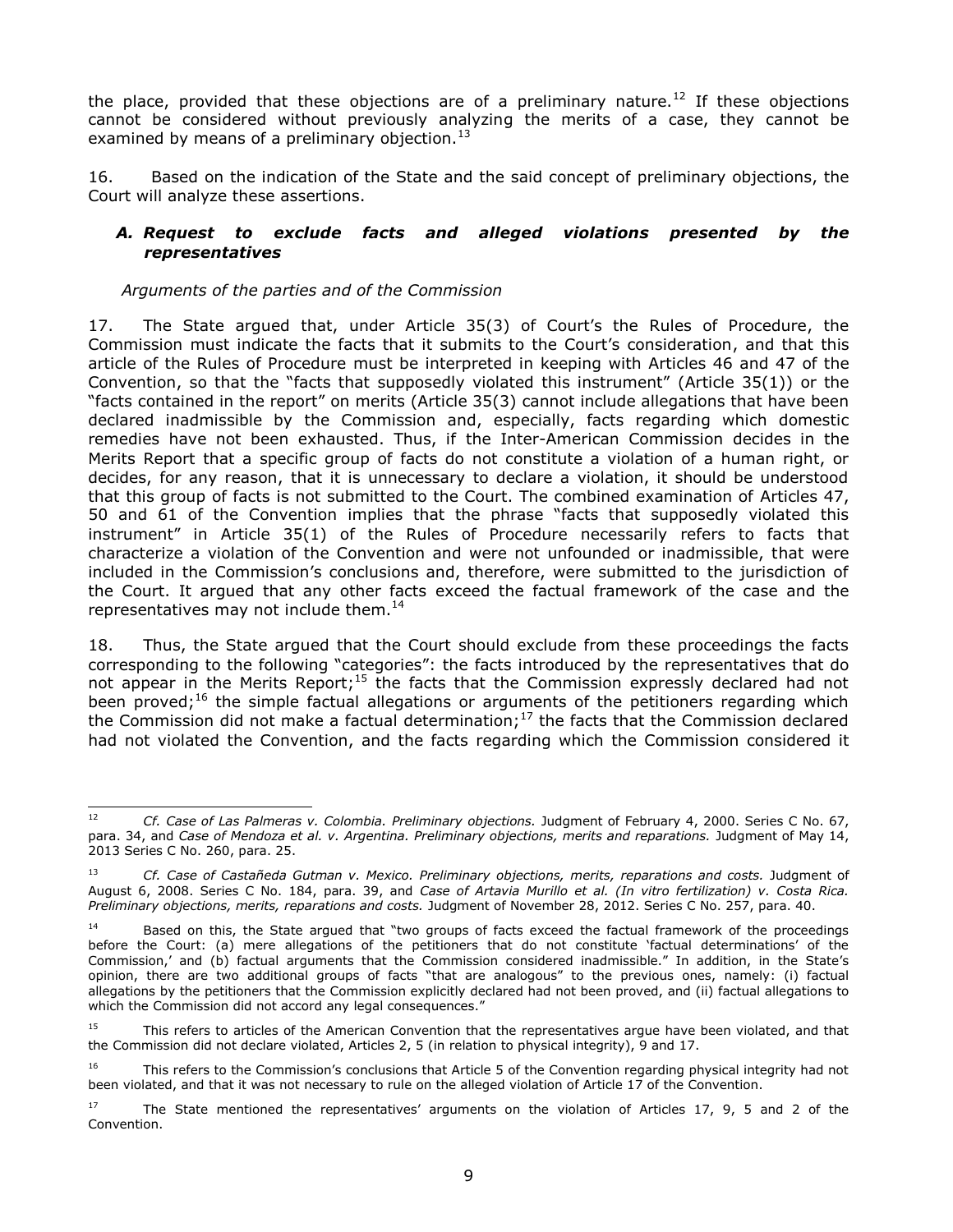unnecessary to declare a violation.<sup>18</sup> In its final written arguments, the State specified the facts whose inclusion it questioned,<sup>19</sup> and emphasized that the factual framework of the case before the Court included, exclusively, the facts contained in the Report and not all the facts that may have been discussed before the Commission.

19. The Commission observed that only the first three categories mentioned by the State are related to facts that could be understood to exceed the factual framework, while the two remaining categories do not *per se* exceed the factual framework. Thus, with regard to the facts relating to the violation of the right to personal integrity alleged by the representatives, which the Commission, declared had not been proved, it considered that, "in principle, they exceed the factual framework of the case before the Court." Regarding the facts referred to by the representatives that were not explicitly established in its report, the Commission observed that it was for the Court to establish, on a case by case basis, whether they might be complementary facts.<sup>20</sup> Lastly, the Commission considered that the Court had competence to rule on the additional alleged violations described by the representatives that were based on the said factual framework, because the fact that the Commission might have indicated that it was "unnecessary" to make a legal ruling – considering that it was subsumed in another norm – did not mean that the Court could not rule on the said alleged violation.

20. The representatives indicated that the State had confused the facts with the law, because the comparative list that it presented alluded to norms of the Convention rather than to facts. In addition, they argued that, based on the *iura novit curia* principle, the Court is empowered to make its own determination of the facts of the case, and to decide legal aspects that were not alleged by the parties. They also argued, with regard to the supposed new facts, that the State had contested them in exercise of its right of defense and that they are part of the petition lodged before the Commission, which was expressly ruled on in the report. Even if the Commission did not find the alleged violation of physical integrity, the Court was able to rule in this regard owing to the procedural attributes granted to the presumed victims in the Rules of Procedure. Moreover, prior to their expulsion, the Pacheco family were unable to file a complaint before the Bolivian judicial authorities.

### *Considerations of the Court*

21. This Court has established that the facts contained in the Merits Report submitted to its consideration constitute the factual framework of the proceedings before the Court.<sup>21</sup> Consequently, it is not admissible for the parties to allege new facts that differ from those contained in this report, notwithstanding the possibility of describing those that explain, clarify or reject the facts that are mentioned in the report and submitted to the Court's consideration

<sup>18</sup> The State again referred to the Commission's conclusions that Article 5 of the Convention had not been violated with regard to physical integrity, and that it was not necessary to rule on the alleged violation of Article 17 of the Convention.

<sup>&</sup>lt;sup>19</sup> The State contested: "the facts relating to the way in which [the presumed victims] were transported to Peru"; regarding the "supposed mental, moral and physical violence by Stage agents of which they [were allegedly] victims" on both February 20 and 24, 2001; as well as "the facts that occurred under a jurisdiction other than that of Bolivia," specifically those relating to the detention of Mr. Pacheco and Mrs. Tineo in Peru in 2001; the return of the family to Chile, and all the facts narrated by the presumed victims that supposedly occurred between 2002 and 2012.

<sup>&</sup>lt;sup>20</sup> Also, during the hearing, the Commission stated that "it is one matter to determine that the factual framework of the case before the Court is the facts that the Commission has found to have been proved, and another to consider that the factual framework is what was debated before the Commission in adversarial proceedings." It indicated that all the legal arguments of the representatives and all the facts on which they were based "were debated before the Commission in adversarial proceedings, and it will correspond to the Court to determine what is understood by the factual framework: if it is what was found to have been proved, or if it is what was debated in the adversarial proceedings."

<sup>21</sup> *Cf. Case of the Five Pensioners v. Peru. Merits, reparations and costs*. Judgment of February 28, 2003. Series C No. 98, para. 153, and *Case of Artavia Murillo et al. (In vitro fertilization) v. Costa Rica*, para. 131.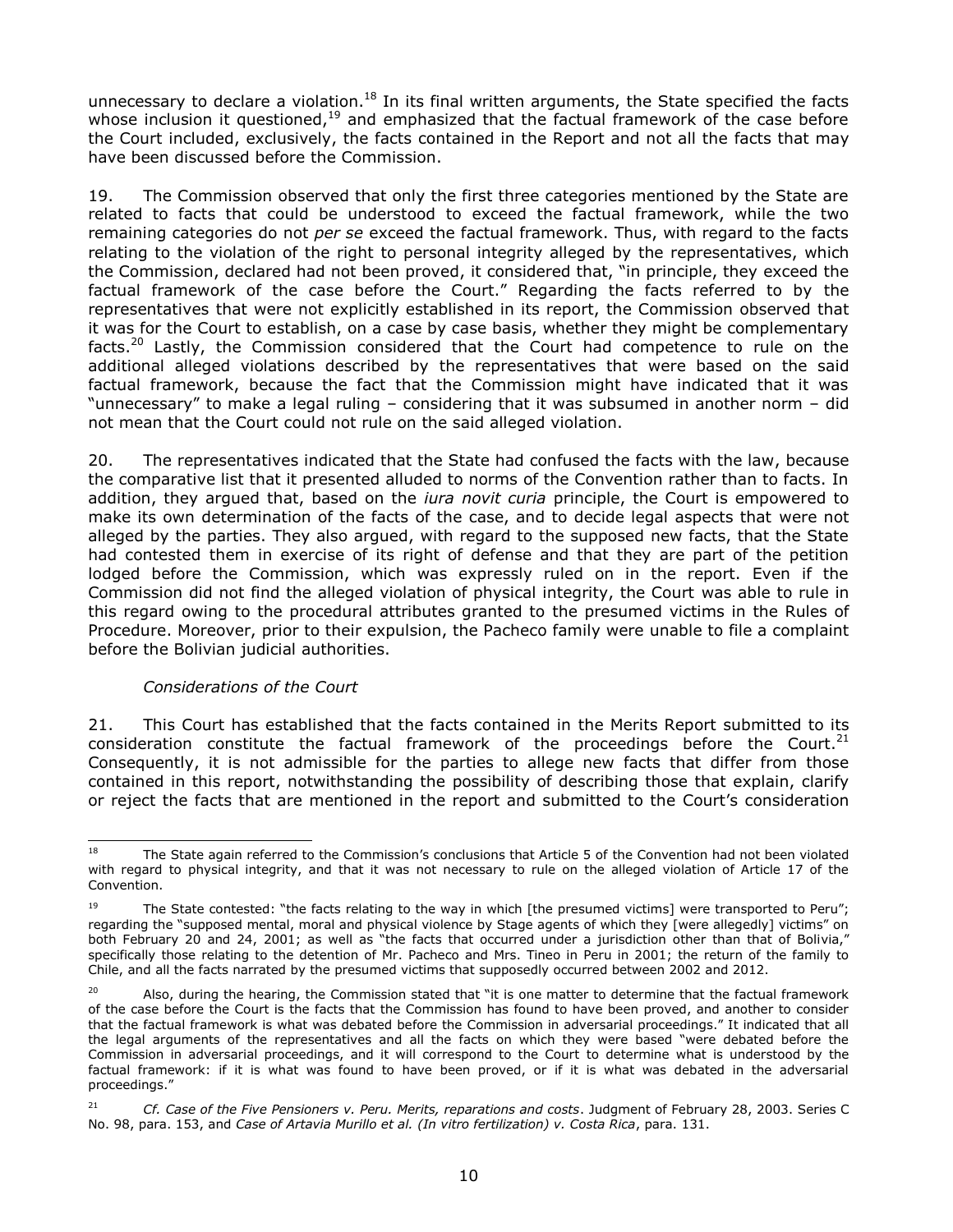(also called "complementary facts").<sup>22</sup> The exception to this principle are facts that are classified as supervening, which may be forwarded to the Court at any stage of the proceedings prior to the delivery of the judgment, provided that they are related to the facts of the case.<sup>23</sup> The said report also provides the framework for the legal arguments and the claims for reparations.<sup>24</sup>

22. Thus, the possibility of changing or varying the legal classification of the facts that are the object of a specific case is permitted during proceedings under the inter-American system, and this is reflected clearly in the Court's consistent case law, according to which the presumed victims and their representatives may assert the violation of rights other than those included in the Merits Report, provided they remain within the factual framework,<sup>25</sup> because the presumed victims possess all the rights recognized in the Convention. <sup>26</sup> In sum, it is for the Court to decide in each case on the admissibility of arguments relating to the factual framework, safeguarding the procedural balance between the parties.<sup>27</sup> However, based on the adversarial principle, the discussion on the factual issues must be reflected in the Merits Report.

23. In application of the preceding criteria, it is clear that, within the factual framework of the case, the Court may analyze the alleged failure to comply with or the violation of Articles 2, 5(1) and 5(2) (as regards the right to physical integrity), 9 and 17 of the Convention asserted by the representatives, irrespective of whether the Commission concluded in its Merits Report that the State was responsible for their violation or non-compliance, or whether the Commission considered it unnecessary to rule in this regard.

24. Furthermore, the Court has considered that it does not have to rule in a preliminary manner on the factual framework of the case, because this analysis corresponds to the merits.<sup>28</sup> Therefore, the Court will determine whether it is in order to analyze specific facts in the corresponding sections.

25. Consequently, the Court considers that the State's assertion is not a matter for a preliminary objection, and is therefore inadmissible.

### *B. Alleged failure to exhaust domestic remedies*

*Arguments of the parties and of the Commission*

<sup>22</sup> <sup>22</sup> *Cf. Case of the Five Pensioners v. Peru*, para. 153, and *Case of Artavia Murillo et al. (In vitro fertilization) v. Costa Rica,* para. 131.

<sup>23</sup> *Cf. Case of the Five Pensioners,* para. 154, and Case of *González et al. ("Cotton Field") v. Mexico. Preliminary objection, merits, reparations and costs,* Judgment of November 16, 2009*,* para. 17, and *Case of the Santo Domingo Massacre v. Colombia. Preliminary objections, merits and reparations.* Judgment of November 30, 2012. Series C No. 259, para. 145

<sup>&</sup>lt;sup>24</sup> *Cf. Case of Yvon Neptune v. Haiti. Merits, reparations and costs. Judgment of May 6, 2008. Series C No. 180,* para. 18, and *Case of Perozo et al. v. Venezuela. Preliminary objections, merits, reparations and costs.* Judgment of January 28, 2009. Series C No. 195, para. 33. See also, *Case of Fleury et al. v. Haiti. Merits and reparations.* Judgment of November 23, 2011. Series C No. 236, para.15. Indeed, Articles 35 and 40 of the Court's the Rules of Procedure establish the procedural opportunity for the Commission to offer expert evidence (in the brief submitting the case) and for the representatives of the presumed victims to present their motions and arguments and to offer evidence, and to this end, they may only base themselves on the factual determinations of the Merits Report. *Cf. Case of the Santo Domingo Massacre v. Colombia*, para. 145.

<sup>25</sup> *Cf. Case of Furlan and family members v. Argentina. Preliminary objections, merits, reparations and costs.* Judgment of August 31, 2012. Series C No. 246, para. 53.

<sup>26</sup> *Cf. Case of the Five Pensioners v. Peru,* para. 155, and *Case of Artavia Murillo et al. (In vitro fertilization) v. Costa Rica,* para. 131.

<sup>27</sup> *Cf. Case of the Mapiripán Massacre v. Colombia. Merits, reparations and costs*. Judgment of September 15, 2005, para. 58, and *Case of Artavia Murillo et al. (In vitro fertilization) v. Costa Rica,* para. 131.

<sup>28</sup> *Cf. Case of Las Palmeras v. Colombia*. *Preliminary objections,* para. 34, and *[Case of Mendoza et al. v.](http://joomla.corteidh.or.cr:8080/joomla/es/jurisprudencia-oc-simple/38-jurisprudencia/2053-corte-idh-caso-mendoza-y-otros-vs-argentina-excepciones-preliminares-fondo-y-reparaciones-sentencia-de-14-de-mayo-de-2013-serie-c-no-260)  [Argentina](http://joomla.corteidh.or.cr:8080/joomla/es/jurisprudencia-oc-simple/38-jurisprudencia/2053-corte-idh-caso-mendoza-y-otros-vs-argentina-excepciones-preliminares-fondo-y-reparaciones-sentencia-de-14-de-mayo-de-2013-serie-c-no-260)*, para. 25.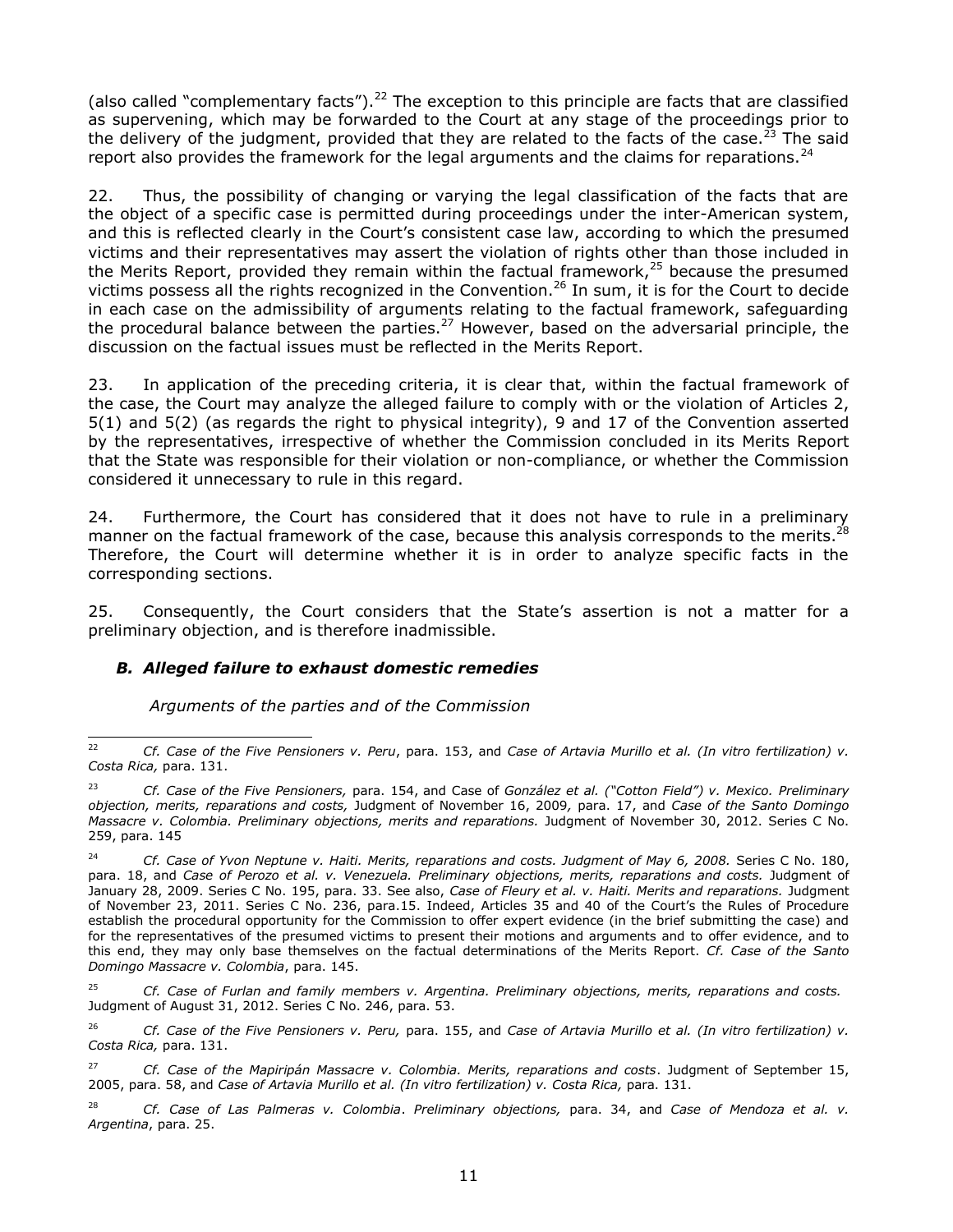26. The State argued that the representatives bypassed the procedure established in Articles 46 to 51 of the Convention, because they presented, for the first time, before the Court arguments and violations of the Convention that were not indicated opportunely before the Commission, namely: the allegedly violations of Articles 9 and 2 of the Convention. It argued that this prevented the State from exercising the defense mechanisms established in Articles 46(2) and 47 of the Convention, which resulted in a violation of due process and its right of defense, so that the Court lacks competence to examine these new requests by the representatives.

27. The Commission observed that the legal classification made by the representatives was based on the factual framework of its Merits Report as regards the normative applicable to the deportation procedure. In addition, it considered that, in keeping with the regulation of the system of individual petitions in the American Convention, $^{29}$  the fact that a petitioner does not allege a specific violation under an article of the American Convention in the proceedings before the Commission, "does not, in itself, result in a limitation to making autonomous legal arguments that differ from those of the Commission in the proceedings before the Court, and having legal representation."

28. The representatives indicated that the State's position was unclear, but inferring that the supposed new facts to which the State is referring are those related to the violation of Articles 9 and 2 of the Convention, these facts do not modify, alter or impair the factual framework of the case.

### *Considerations of the Court*

29. The Court notes that the legal classification of certain facts under Articles 9 and 2 of the Convention, proposed by the representatives, is based on the factual framework of this case. In particular as regards the normative applicable to the domestic procedures for the deportation of a person owing to his or her migratory situation and for the determination of refugee status. Thus, as indicated in the preceding segment (*supra* paras. 23 and 24), the Court is able to examine the alleged violation of these provisions, without the exhaustion of domestic remedies – which, in any case, the State did not provide grounds for – being relevant in this regard. Consequently, the Court determines that the State's assertion is not a matter for a preliminary objection, so that it is inadmissible.

## <span id="page-11-0"></span>*C. "Competence ratione loci"*

### *Arguments of the parties and of the Commission*

30. The State argued that the representatives had attributed to Bolivia facts that had occurred outside its territory, in relation to the alleged violation of Article 17 of the Convention, owing to the separation of the Pacheco Tineo family and the consequences of a pecuniary and non-pecuniary nature that they had faced or suffered as of their first detention in Peru.<sup>30</sup> It indicated that the Court had already declared Mr. Pacheco Osco and Mrs. Tineo Godos to be

<sup>29</sup> It considered that the lodging of a petition does not require legal representation and that a detailed description of the actions that are considered to have violated the Convention was sufficient, as well as adequate information to issue a ruling on whether the admissibility requirements had been met. Throughout the proceedings before the Commission, the procedures should respond to the different levels of representation or experience of the petitioners and, if pertinent, of their representatives. It is the Inter-American Commission that must, based on its attributes, make a legal classification of the facts described by the petitioners in its Admissibility Report, at that time defining the purpose of the case, which will be analyzed at the merits stage.

It indicated that the representatives referred to facts such as the separation of the family, the psychological traumas, and the physical ailments, the attacks on the reputation of the family members, and the harm to their life projects, much of which resulted from the torture, detention, persecution, and other wrongful acts that supposedly occurred in Peru.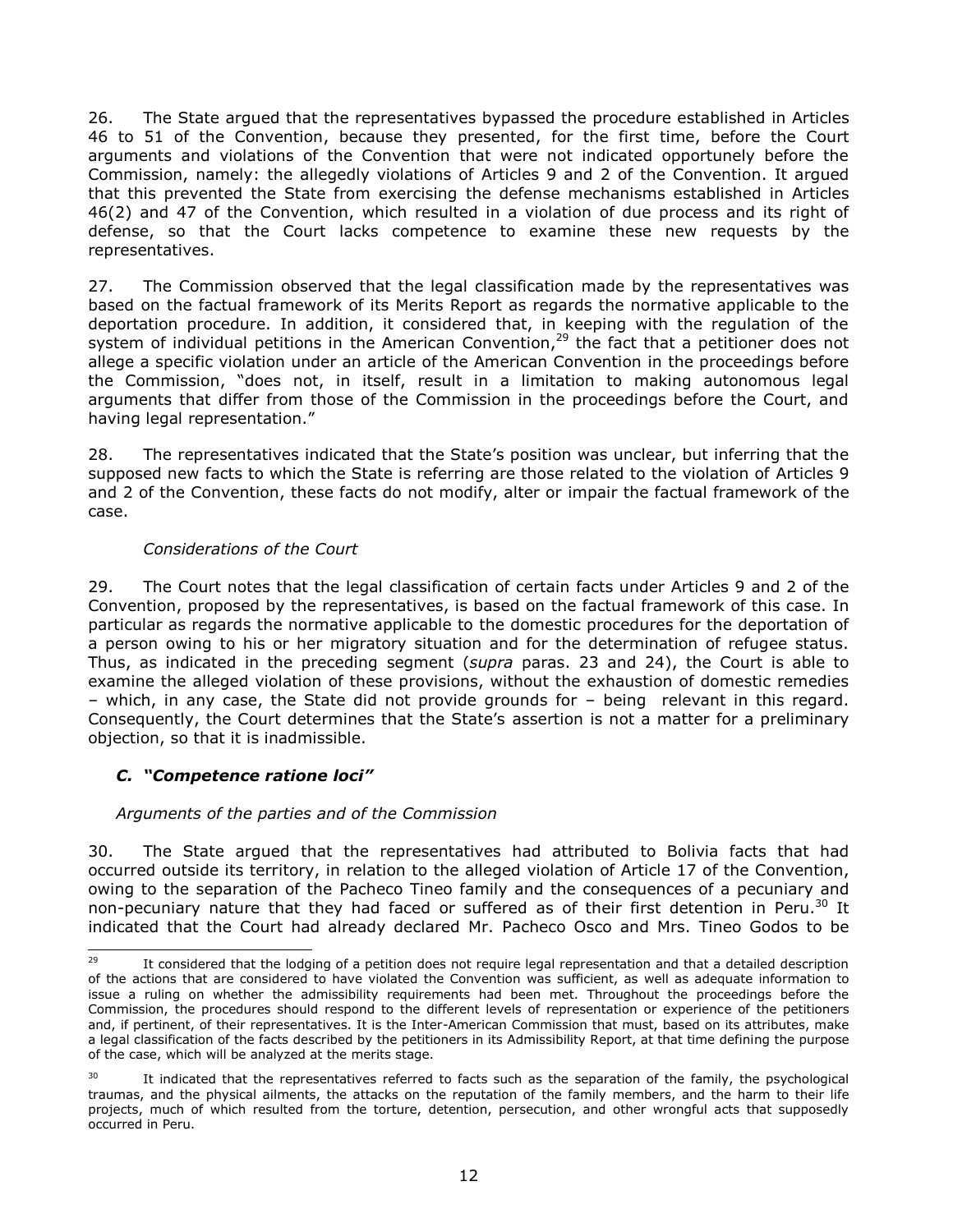victims in the *case of the Miguel Castro Castro Prison v. Peru* and ordered that they receive compensation. The State argued that it should not and must not be made responsible for all these sufferings, because the State mainly responsible for them had already provided redress. Hence, it asked the Court to declare its lack of competence to examine the supposed violations alleged by the representatives, because they sought to make Bolivia provide reparation to the presumed victims for the supposed facts a second time.

31. With regard to the Court's alleged lack of competence to rule on the separation of the family, the Commission observed that consistent international case law exists to the effect that a State may be declared responsible for violations of rights that occur in another jurisdiction, when the situation of risk that permitted the violation was a result of an act or omission attributable to that State. The Commission considered that this is a matter related to the merits, which does not affect the Court's competence to rule on this allegation.

32. The representatives added that in both the briefs of the Commission and their own briefs, it can be seen that the arguments on the rights violated by the State were based on the facts that occurred in Bolivia between February 19 and 24, 2001, when the family was subject to the jurisdiction of Bolivia. In addition, they indicated that the Pacheco Tineo couple would not have been interned in the Castro Castro Prison in Peru if the Bolivian State had not acted in breach of treaty-based provisions that regulate migratory matters, deporting them from that country, which resulted in the harm suffered by the family in the instant case.

### *Considerations of the Court*

33. The Court finds that the alleged separation of the Pacheco Tineo family and the consequences of a pecuniary and non-pecuniary nature that they have faced since their detention in Peru, following their deportation from Bolivia, are facts or situations that may be related to the deportation carried out by acts of Bolivian authorities. Accordingly, to the extent that it is alleged that the expulsion of the Pacheco Tineo family from Bolivia was executed in violation of several rights recognized in the Convention, it is a legally sustainable hypothesis that those alleged facts or situations can be attributed to the State or were a consequence of facts that could be attributed to it; accordingly, they could be relevant in both the chapter on Merits, and in the chapter on Reparations, which does not affect the Court's competence *ratione loci*. Since the determination of whether or not a human rights violation occurred in a third State, or whether it can be attributed to Bolivia, naturally corresponds to the merits of the case, the Court finds that the State's assertion is inadmissible, since it is not a matter for a preliminary objection.

## <span id="page-12-0"></span>*D. "Competence ratione materiae"*

## *Arguments of the parties and of the Commission*

34. The State indicated that the documents produced by the United Nations High Commissioner for Refugees (UNHCR), cited by the Commission and the representatives, constitute "soft law" and that "its conclusions reports, directives, etc., are not binding for the States." The State argued that, if the Court interpreted the Convention based on what the indications of UNHCR, "it would be converting 'soft law' into 'hard law' [and] the Court does not have competence to do this, [because] only the States [...] can create norms of 'hard law.'"<sup>31</sup> It argued that the Court's competence *ratione materiae* signifies both the impossibility that it apply

l <sup>31</sup> According to the State, the 1951 Refugees Convention and its 1967 Protocol, which constitute "hard law," do not establish the procedure that States must follow in order to grant or deny refugee status, and the States "have a large margin of appreciation to define the procedure to follow with regard to abusive or unfounded requests for refuge," which the Court cannot disregard, by imposing obligations that do not arise from conventions and that are based on UNHCR directives. It also argued that the legal doctrine on the control of conformity with the Convention gives rise to the correlative obligation for the Court not "to create" new obligations for the States.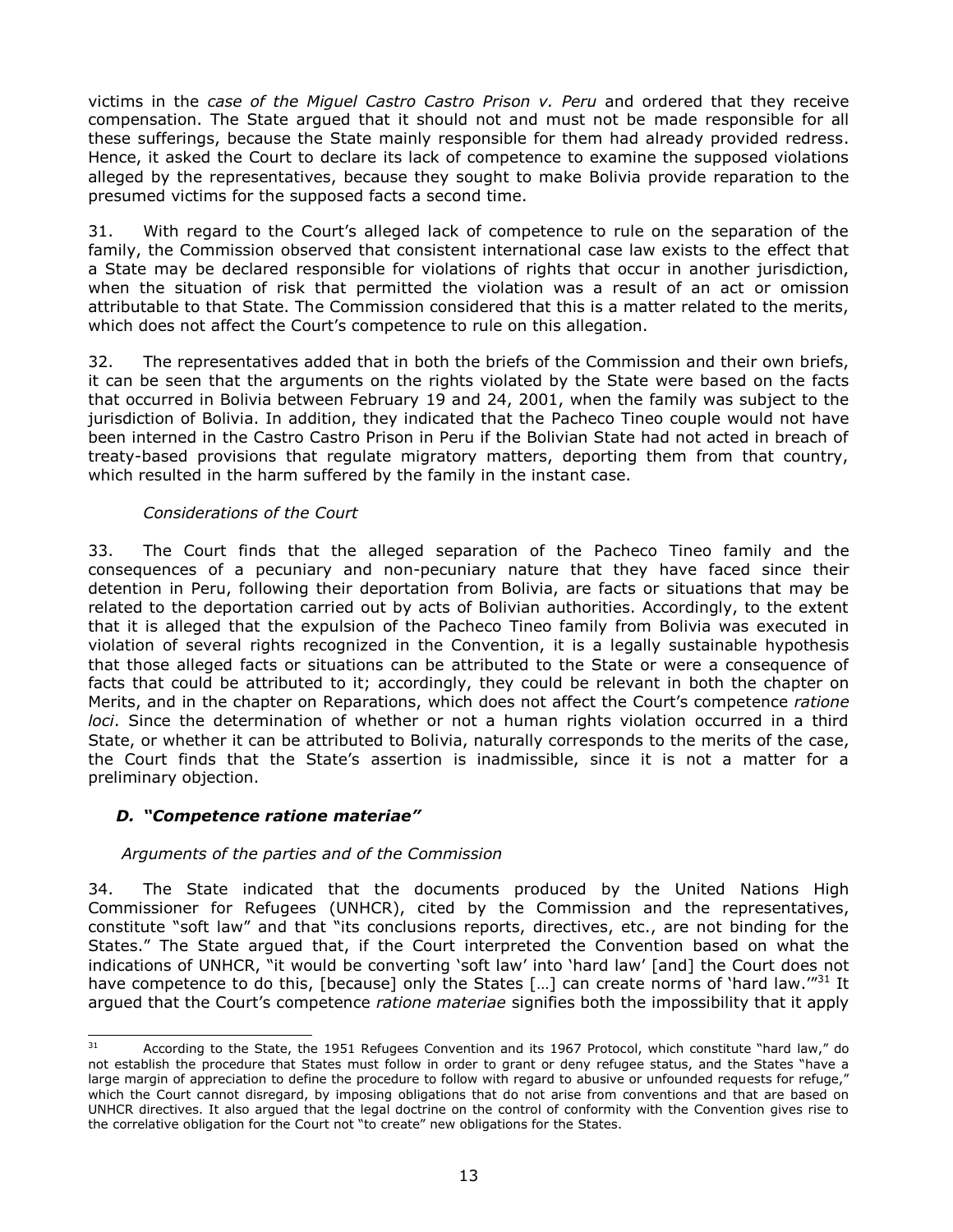treaties outside the inter-American system or declare that they have been violated, and also its obligation to abstain from imposing on the State, by way of the interpretation of the Convention, supposed obligations that are derived, arise from or have their source in norms outside the system. Lastly, the State indicated that Article 8(2) of the Convention is only applicable to criminal cases and the Court may not extend the protection of Article 8(2) to non-criminal cases, via its case law.

35. The Commission stated that the references to UNHCR documentation in the Merits Report had different objectives: several of the "letters" issued by this agency constitute documentary evidence that supports the Commission's determination of the facts and, as such, were subject to adversarial proceedings and were not analyzed from a legal point of view, so that it is not appropriate to make a determination under the concept of competence *ratione materiae.*  Regarding the directives or other UNHCR documents, the Commission clarified that these documents were cited for reference purposes, within other sources used by the Commission to interpret the scope and content of the obligations established by the Convention, so that the State's position constitutes a disagreement with its interpretation of the Convention itself and, as such, corresponds to a matter relating to the merits of the case.

36. The representatives indicated that the State's allegation should be rejected because the critique on which it is based – inapplicability of a complementary or additional source of international law – is an issue that cannot be raised by means of an objection, and because it is incompatible with the Court's criteria on the constitution of the international *corpus juris*.

37. In its final written arguments, the State indicated that it was "satisfied with the Commission's explanation that the said UNHCR documents were cited 'for reference purposes' in order to interpret the rights contained in the American Convention." It added that "the disagreement about the impact that the said documents may have on the interpretation of convention-based rights will be dealt with during the merits of the matter," clarifying that "the citing of UNHCR documents in the development of its arguments does not mean a recognition that these documents are binding for the State or that the Court may apply them in these proceedings."

### *Considerations of the Court*

38. First, the Court points out that several of the letters issued by UNHCR, which the State referred to its arguments, constitute part of the documentary evidence that supports factual determinations made by the Commission, regarding which the State has had every possibility of exercising its right of defense, and this must be analyzed when examining the merits.

39. Second, regarding other documents issued by UNHCR with its interpretation of the international normative applicable to recognition of refugee status, the Court notes that they were cited in the Merits Report, among other sources, in order to interpret the meaning and scope of the obligations established by the American Convention. The Court notes that the State has indicated that its assertion constitutes a disagreement with the impact that the said documents or instruments may have on the interpretation of the convention-based rights (*supra*  para. 37), so that there is no dispute that this "disagreement" naturally corresponds to a matter relating to the merits of the case. Consequently, the Court finds that the State's assertion is not a matter for a preliminary objection, so that it is inadmissible.

## <span id="page-13-0"></span>*E. Legality in the exercise of the attributes of the Inter-American Commission*

## *Arguments of the parties and of the Commission*

40. The State argued that the Commission violated Article 46(b) of the Convention by admitting the original individual petition ten months after the denial of the request for refugee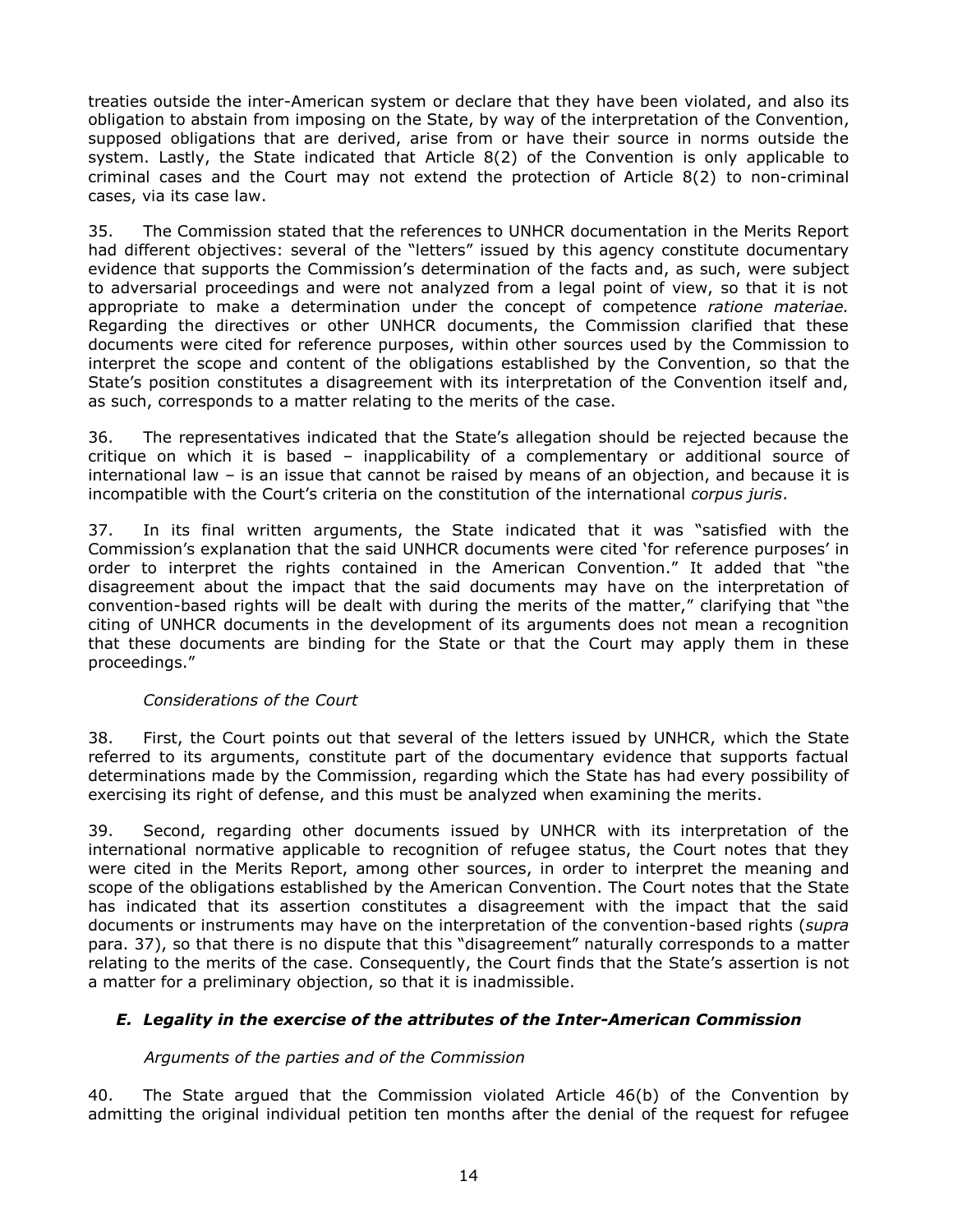status and the deportation, without the petitioners proving an impediment to lodging the petition within the six-month time limit. The State mentioned that the petitioners had not filed an application for *amparo* "with the same right and promptness with which they filed the application for *habeas corpus*," and that they could have filed this through representatives. In its final written arguments, the State indicated that the Court should analyze whether the remedies of *amparo* and *habeas corpus* were appropriate and effective to protect the supposed violation of due process and, in this sense, these arguments "must be analyzed together with the merits." It added that the said remedies were effective, and therefore the Court should declare "not only that there has been no violation of judicial protection, but also that it cannot rule on violations of due process, owing to the principle of subsidiarity," which is part of inter-American public order and "could not be disregarded by the Court, even when States tacitly renounce filing preliminary objections." The Commission considered that the State's assertion was time-barred and the representatives also argued that it was inadmissible and unfounded.

#### *Considerations of the Court*

41. The Court notes that, among its assertions, the State confused, on the one hand, the Commission's alleged failure to comply with Article 46 of the Convention and, on the other, a supposed failure to exhaust domestic remedies by the members of the Pacheco Tineo family. Since the State has desisted from its assertions as regards preliminary objections (*supra* paras. 14 and 40), the Court considers that it is not required to review matters that the Commission has already processed and decided in this case.<sup>32</sup> The other arguments of the State relate to issues that should be analyzed, where pertinent, in the respective chapter of the merits; hence, the Court finds that the State's assertion is inadmissible.

#### **V. EVIDENCE**

<span id="page-14-0"></span>42. The Court will now examine and assess the probative elements provided to the case file, whether these are documents, statements or expert opinions, in accordance with the pertinent regulations<sup>33</sup> and its consistent case law,<sup>34</sup> abiding by the principles of sound judicial discretion and taking into account the whole body of evidence and the arguments presented during the proceedings.

### *A. Documentary, testimonial and expert evidence*

43. The Court has received documents presented by the Inter-American Commission, the representatives, and the State. The Court has also received the affidavits prepared by three presumed victims, namely: (1) Juana Guadalupe Pacheco Tineo, (2) Juan Ricardo Pacheco

 $32$ When an action of the Commission in relation to proceedings before it is called into question, this Court has maintained that the Inter-American Commission has autonomy and independence in the exercise of its mandate as established in the American Convention. Although the Court may control the legality of the actions of the Commission in matters it is hearing, it does not necessarily have to review the proceedings conducted before the Commission, unless one of the parties submits a well-founded claim that there has been a serious error that violated its right of defense; and this must be demonstrated effectively, because a mere complaint or difference of opinions in relation to the actions of the Commission is insufficient. *Cf. Control of Legality in the Exercise of the Attributes of the Inter-American Commission on Human Rights (arts. 41 and 44 of the American Convention on Human Rights).* Advisory Opinion OC-19/05 of November 28, 2005. Series A No. 19, first and third operative paragraphs, and *Case of Gomes Lund et al. (Guerrilha do Araguaia) v. Brazil. Preliminary objections, merits, reparations and costs*. Judgment of November 24, 2010. Series C No. 219, para. 27.

<sup>&</sup>lt;sup>33</sup> Articles 46, 47, 48, 50, 51, 57 and 58 of the Court's Rules of Procedure.

<sup>34</sup> *Cf. Case of the "White Van" (Paniagua Morales et al.) v. Guatemala. Reparations and costs.* Judgment of May 25, 2001. Series C No. 76, para. 51, and *Case of the Constitutional Tribunal (Camba Campos et al.) v. Ecuador. Preliminary objections, merits, reparations and costs. Judgment of August 28, 2013*. Series C No. 268, para. 28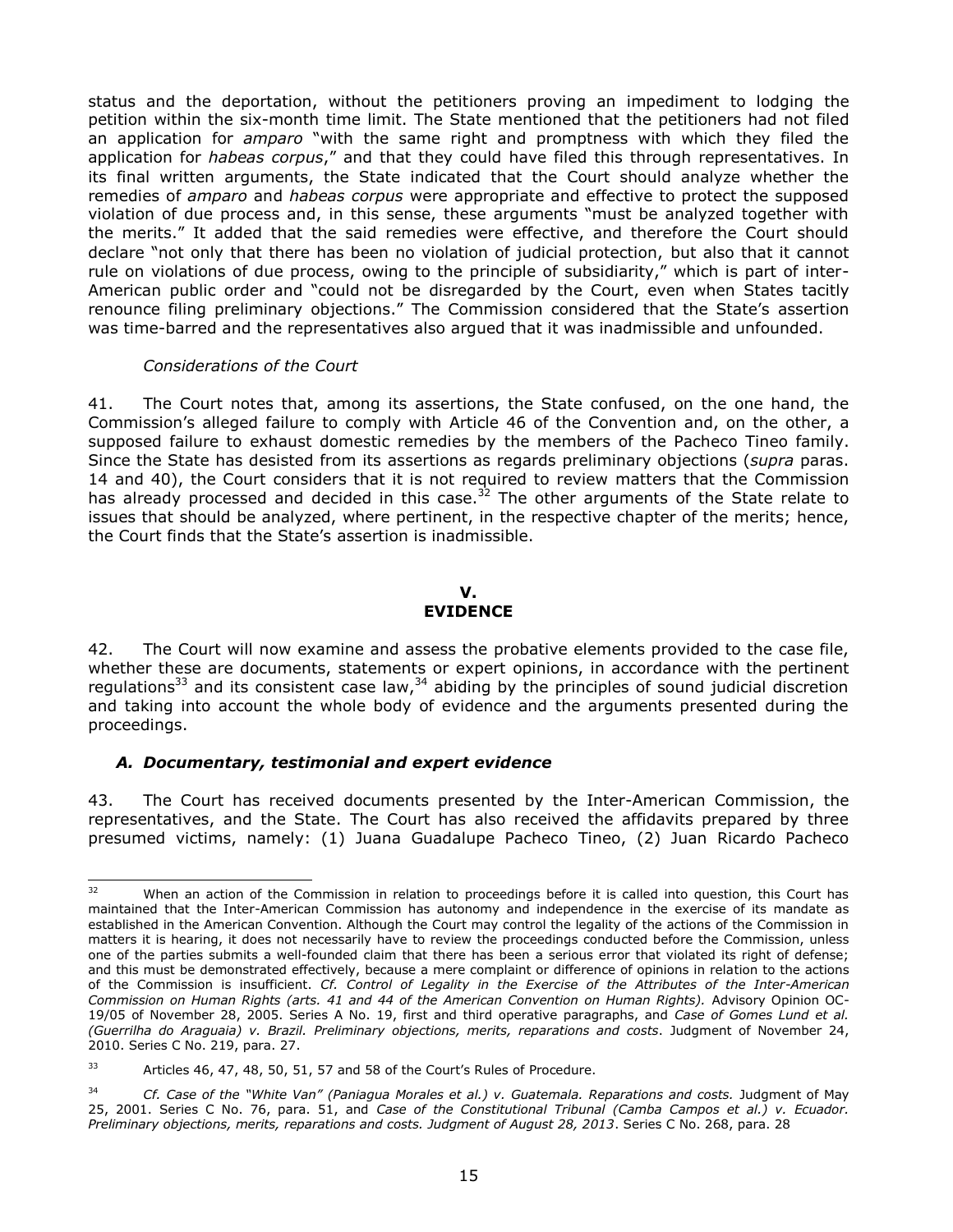Tineo, and (3) Frida Edith Pacheco Tineo, and three expert witnesses: (1) Pablo Ceriani, (2) Rafael Ortiz Pozo, and (3) Mario Uribe Rivera.

44. Regarding the evidence provided during the public hearing, the Court received the statements of the presumed victims Rumaldo Juan Pacheco Osco and Fredesvinda Tineo Godos, and also of Juan Carlos Molina Remecín, witness offered by the State, and of expert witness Juan Carlos Murillo, offered by the Commission.<sup>35</sup>

## *B. Admission of documentary evidence*

45. In this case, as in others,  $36$  the Court accepts the probative value of those documents forwarded by the parties at the appropriate procedural stage, which were not contested or opposed, and the authenticity of which was not challenged, exclusively to the extent that they are pertinent and useful to determine the facts and their eventual legal consequences. The Court will now examine the different objections presented by the parties in relation to the documentary evidence.

## *i. Newspaper articles*

46. With regard to newspaper articles, the Court has considered that these may be assessed when they refer to well-known public facts or declarations of State officials, or when they corroborate aspects of the case.<sup>37</sup> Therefore, the Court decides to admit the newspaper articles that are complete or that, at least, allow their source and date of publication to be determined, and will assess them taking into account the whole body of evidence, the observations of the parties, and the rules of sound judicial discretion.

## *ii. Incorporation of opinions rendered in other cases*

47. In relation to the representatives' request to incorporate into the case file the expert opinions rendered by Miguel Cillero and Emilio García Méndez in the case of *Atala Riffo and daughters v. Chile, <sup>38</sup>* the Court recalls that, as established in the Order of February 19, 2013, "the President f[ound] it appropriate to incorporate the said expert opinions […] into the case file […] as documentary evidence." As indicated in that Order, "it is pertinent to emphasize that the incorporation into the file of a case being processed of expert opinions rendered in another case does not mean that these opinions have the probative value or weight of an expert opinion provided under the adversarial principles and the right of defense."<sup>39</sup> Thus, and bearing in mind the objections raised by the State in exercise of its right of defense, the Court incorporates these documents into the case file as opinions and references on legal doctrine provided by authorities in the matter on which they testified, which could be relevant to, or provide guidance

<sup>35</sup> <sup>35</sup> The purpose of the testimony is determined in the said Order of the President of February 19, 2013 (*supra* note 6).

<sup>36</sup> *Cf. Case of Velásquez Rodríguez v. Honduras. Merits.* Judgment of July 29, 1988. Series C No. 4, para. 140 and Case of the Constitutional Tribunal (Camba Campos et al.) v. Ecuador, para. 31

<sup>37</sup> *Cf. Case of Velásquez Rodríguez*, para. 146 and *Case of the Constitutional Tribunal (Camba Campos et al.) v. Ecuador,* para. 33

<sup>&</sup>lt;sup>38</sup> Miguel Cillero provided an opinion on the treatment of the principle of the best interests of the child in international law, and Emilio García Méndez provided an opinion on international standards in relation to the rights of children applicable in cases concerning custody and care; the way in which the best interests of the child and the right to take part in and to be heard in matters that concern them should be reflected in the actions of the judicial authorities who decide these cases, and the adverse consequences on the best interests of the child when discriminatory prejudices are applied in such decisions. *Cf.* Expert opinion provided by Miguel Cillero Bruñol before the Inter-American Court on August 4, 2011, in the *Case of Atala Riffo and daughters v. Chile. Merits, reparations and costs.* Judgment of February 24, 2012. Series C No. 239; and Expert opinion of Emilio García Méndez before the Inter-American Court during the public hearing held in the *Case of Atala Riffo and daughters v. Chile* on August 23, 2011.

 $39$  Order of the President of February 19, 2013, considering paragraphs 52 and 53.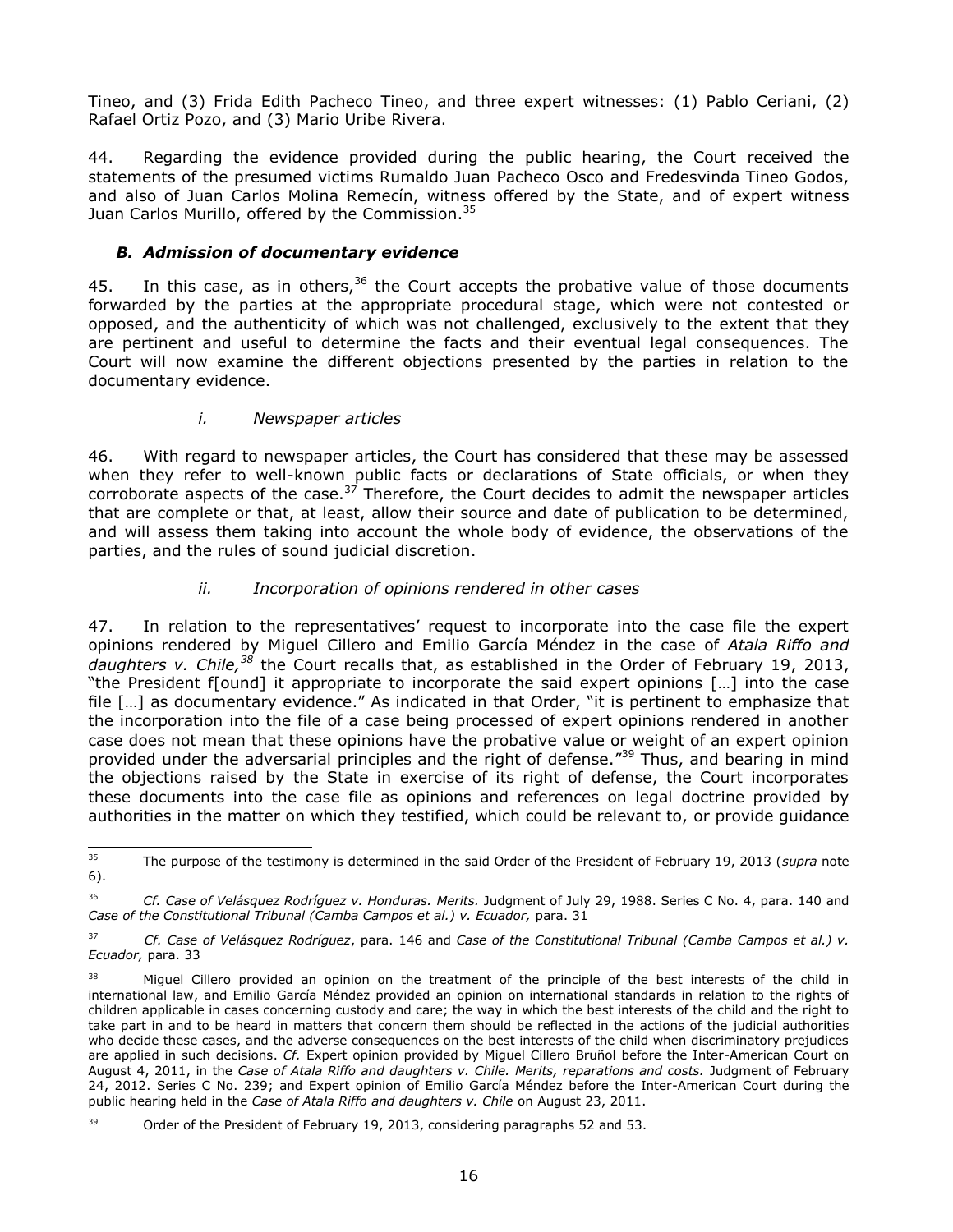for, the interpretation or application by the Court of the relevant international *corpus juris* in this case.

### *iii. Evidence related to communications with the Chilean Consulate presented after the final arguments*

48. During the public hearing held in this case, the State provided a certification of the National Immigration Directorate, according to which, "after reviewing its files, it had not found any written record from the Chilean Consulate confirming or refuting the refugee status," clarifying that this "was not a certification from the Chilean Consulate." The State indicated that it had not received a reply from the Consulate and, "since this is evidence of a negative nature – in other words, that there was no reply – the State made a great effort to be able to present evidence to the Court [...] verifying whether they were refugees in Chile, and did not obtain an answer to these inquiries."

49. In communications received on May 14 and 16, 2013, Rumaldo Pacheco Osco and his representatives, respectively, presented certain documentation that he had obtained from the Ministry of Foreign Affairs of the State of Chile, in response to his request of April 16, 2013, under a Chilean law on access to public information. The original documents that he received indicate that, on April 30, 2013, the Ministry of Foreign Affairs of Chile answered Mr. Pacheco and sent him certified copies of the originals of these documents. Mr. Pacheco forwarded them to the Court because he considered them relevant for "the Court to consider" and "because the State of Bolivia [had] not reported information that it must have in its files." The representatives asked that this documentation be admitted under Article 57(2) of the Court's Rules of Procedure, arguing that it had only just been able to obtain it, or else (based on what they themselves had requested in their motions and arguments brief), that the Court request this same documentation from Chile. The procedure following in this regard has been described previously (*supra* para. 12).

- 50. Regarding the admissibility of this documentation, the State indicated the following:
	- a. Neither the State agents nor the Attorney General were unaware of this documentation and, in this sense, it is also a supervening document for the State. It argued that it was not credible that the document had only been obtained recently, because the presumed victims knew about it and knew how to obtain it, but, "in bad faith and disregarding procedural loyalty," they had kept back this documentation to present it "at the last moment and, with this attitude, try to surprise the Court and prejudice the State," which was placed in a "situation of defenselessness," and with a "limited opportunity to exercise the adversarial principle" and its "right to a broad defense and, consequently, to due process."
	- b. "If [it] had known of the existence of these documents, and that they had been addressed to the Bolivian authorities, it would have taken exhaustive measures to initiate internal investigations and, if necessary, examined the possibility of acquiescing to the legal consequences";
	- c. There is no record in the National Archive of the Bolivian General Immigration Directorate of documentation sent by the Chilean Consulate in Bolivia. In July 2012, Bolivia asked the Chilean Government, through the Chilean Consulate General in Bolivia, for information on this case, and on [May 24, 2013,] Chile had not responded to this request;
	- d. It reiterated the good faith and procedural loyalty of the State during the processing of the case before the Commission and the Court and, in this regard, indicated that the authenticity of the document provided by the presumed victim should be verified, because the stamp indicating the date of reception was illegible;
	- e. In the absence of *force majeure* or grave impediment to the documents presented extemporaneously by Mr. Pacheco being obtained previously, as established in Article 57(2) of the Rules of Procedure, the documentation was inadmissible;
	- f. The documents are communications between Chilean authorities and the only one that was supposedly sent to the immigration authorities was Note 168/10 of February 23, 2001, and the date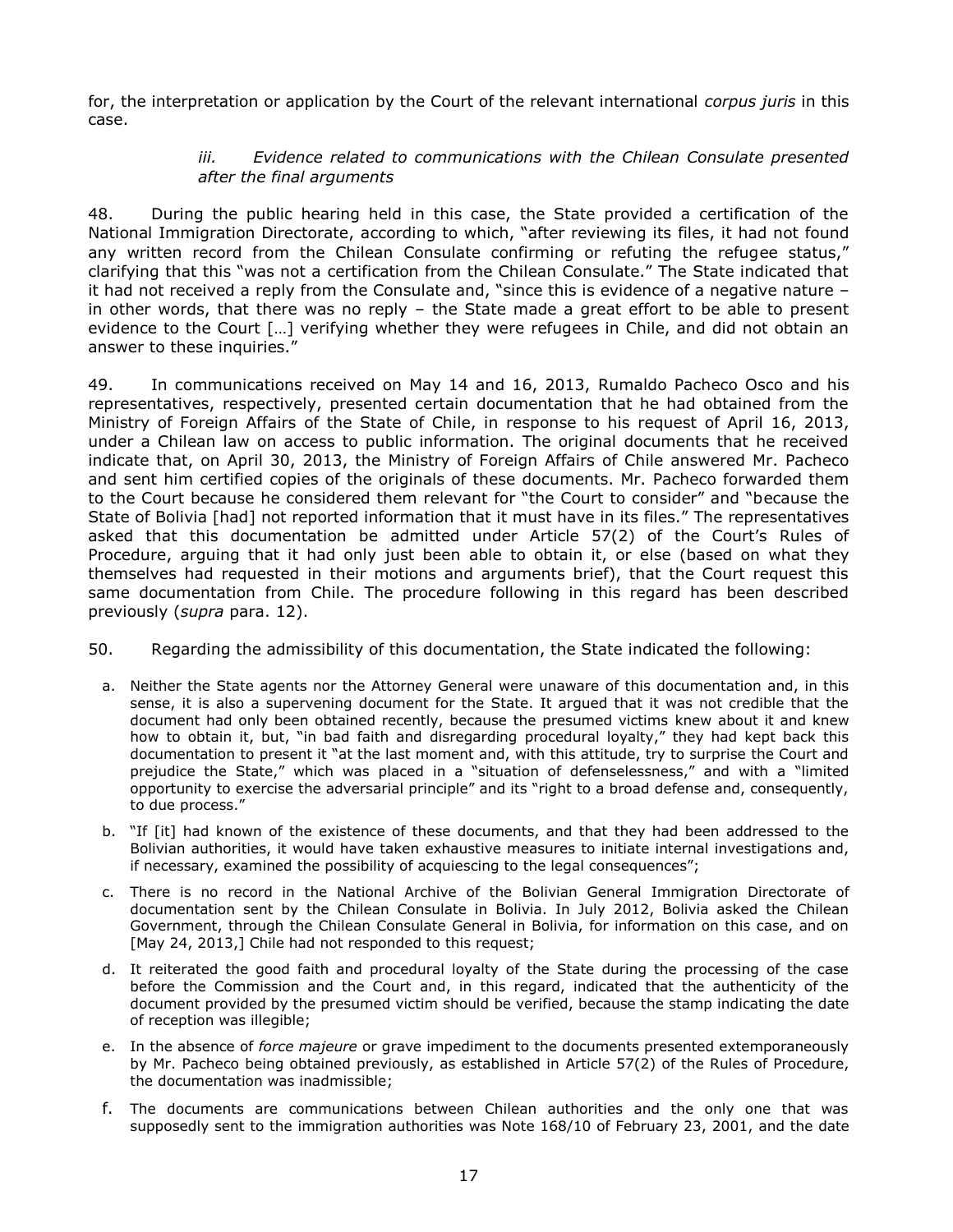of its reception is not legible and it does not appear in the files of this entity (the State provided another certification in this regard $^{40}$ ).

51. The Court notes that, in their motions and arguments brief, the representatives had asked the Court to require certain information from the Chilean Consulate in Bolivia. The Order of the President indicated that "at the appropriate moment, a decision w[ould] be taken on the pertinence of requiring the information requested." Subsequently, following a request of the Court in application of Articles 26 ("Cooperation of the States") and 58(c) ("Procedure for obtaining evidence") of the Rules of Procedure, the State of Chile confirmed the authenticity of the documentation provided by the presumed victim and his representatives and, in particular, of the Chilean authorities that issued it and the respective dates. In other words, there is no doubt about the authenticity of the documentation provided. Following this, on July 12, 2013, the State of Bolivia asked the Court to require "the Chilean Government to send information on the confirmation of receipt and processing given to the note received by the Chilean Consulate General in Bolivia on July 9, 2012, and which had not yet been answered." The State of Chile was asked to provide this information, and answered by forwarding a note from that Consulate dated August 13, 2013, addressed to the Bolivian Ministry of Foreign Affairs in which it responded to the request. On receiving this note, on September 19, 2013, the State advised the Court that it "corroborated that it was unaware of the information" and that "the Chilean State's delay in forwarding the information had influenced the actions of the Plurinational State of Bolivia in the proceedings before this international court, […] so that the State's good faith could not be doubted."

52. The Court notes that the documentation received is related to the request, opportunely presented by the representatives, for the Court to eventually request helpful evidence. In addition, given that the documentation transmitted by the presumed victims refers to actions of Bolivian institutions and agents involved in the facts, the State should have known or could have had access to the same information or a large part of it. To this extent, the burden of proof cannot fall on the presumed victims who could only have access to the information indirectly through another State and forwarded it to the Court. The documentation provided may be relevant to this case, in which one of the central facts disputed between the parties is whether the Bolivian immigration authorities knew or were informed about the resident or refugee status of the presumed victims in Chile, or about their real possibility of returning to that country before their deportation from Bolivia. The relevance of the information is such that the State itself has indicated that, if it had known of its existence, it would have undertaken "internal investigations and, if necessary, would have examined the possibility of acquiescing to the legal consequences." In addition, based on the adversarial principle, once received, this documentation was promptly forwarded to the State, which has had full opportunity to exercise its right of defense and has even provided other documents in this regard. Consequently, because it considers them useful for deciding this case, the Court incorporates the documents referred to above, provided by both the presumed victims and the State, into the body of evidence under Article 58(c) of the Rules of Procedure.

### *iv. Annexes to the State's final written arguments*

53. With regard to the documents provided with its final written arguments, concerning which the representatives and the Commission were given the opportunity to present

 $40<sup>1</sup>$ <sup>40</sup> During the hearing, the State presented a General Immigration Directorate report of March 15, 2013, which responded to a request of the Attorney General regarding whether there was "documentation sent by the Consulate and/or Embassy of Chile to the General Immigration Service (current General Immigration Directorate) dated February 19, 20, 21 and 22, 2001, accrediting that, at that time, Romualdo Pacheco Osco and Fredesvinda Tineo Godos, Peruvian nationals, had refugee status in Chile." This document indicates that "a report of March 15, 2013, issued by […] the Head of the National Archive of [the said] Directorate […] established that, following a search of the documentation that exists in the National Archive for 2001, no documentation sent by the Consulate and/or Embassy of Chile was found for the dates indicated" (evidence file, folio1345.).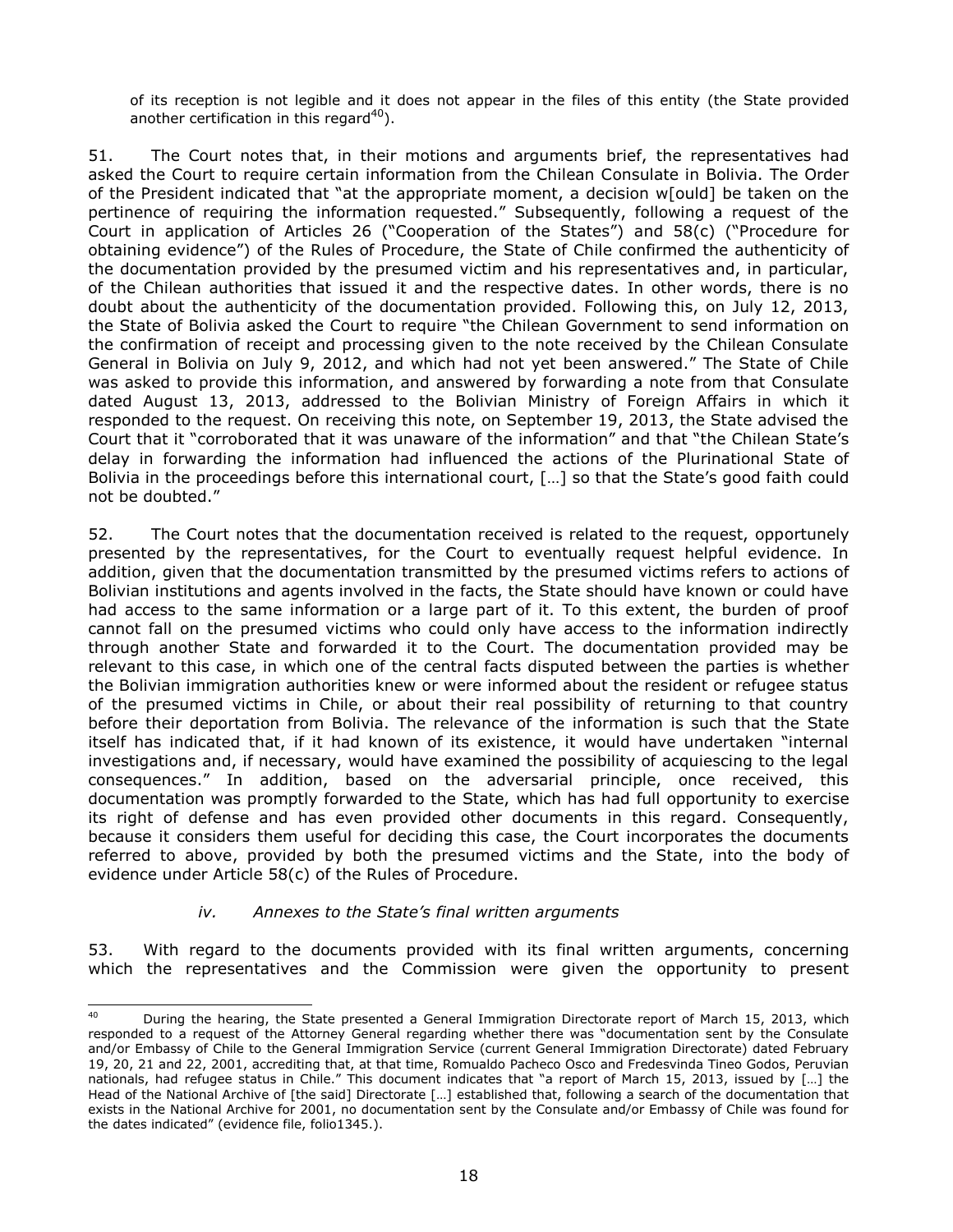observations, the State merely asked that they be accepted, because they constituted "supervening" evidence."

54. The Court notes that the State had already presented annexes 1, 3 and 5 to this brief as annexes to its answering brief. However, the document forwarded as annex 5 will be examined *infra* because the content varies from the one that was offered in the Merits Report and in the State's answering brief. Moreover, the State did not justify the time-barred presentation of the other documents based on any of the exceptions established in Article 57(2) of the Rules of Procedure for documents that do not refer to supervening facts. This is sufficient to find that the said documentation is inadmissible. In addition, regarding the other documents transmitted by the State, the Court finds it pertinent to observe the following:

- a) Regarding the text of bill 2012-2013; a note of the International Organization for Migrations (IOM) of April 11, 2013, on the presentation of a 1998 document and two reports on the police record of Juan Carlos Molina Remecín, the State failed to indicate why it had been unable to obtain or to forward those document previously, so that it is not appropriate to admit them as evidence. In addition, in these proceedings, the Court is not determining the guilt or innocence of State agents involved in the facts, but rather the international responsibility of the State under the American Convention. Regarding the bill, the Court takes note that it is being processed.
- b) Regarding a brief with observations and a "professional opinion" of a psychologist with regard to the psychiatric opinion provided by expert witness Mario Uribe Rivera in this case, the Court notes that this was issued at the State's request, by a professional who was a member of the State's delegation during the hearing held in this case, and that the said "opinion" was not offered at the appropriate opportunity by the State, and was not required by the Court at any procedural stage, so that it is not appropriate to admit it as evidence.

### *v. Other documents*

55. In its brief answering the submission of the case, the State objected to annexes  $3,^{41}$ 31<sup>42</sup> and 35 of the Inter-American Commission's Report, and annexes  $G<sub>1</sub><sup>43</sup>$  P1,<sup>44</sup> P4,<sup>45</sup> P6 and D1 of the representatives' brief.

56. Regarding the minutes of the meeting of the Bolivian National Refugee Commission (hereinafter "CONARE") of February 21, 2001, the State objected to the document forwarded by the Commission, which the State itself had sent during the processing of the case before the Commission, because it alleged that the Commission had forwarded the document "in an incomplete form, in order not to make public the cases examined by that organ." Accordingly,

 $41$ The State referred to it as "Urgent action of the Committee of Peruvian Refugees in Chile, which refers to the existence of acts of repression by the Peruvian State," and alleged that "this case relates to facts that arose in Bolivia, not in Peru."

<sup>42</sup> The State indicated: "Certifications issued by *Garreon y Asociados*, Lawyers, a UNHCR agency in Chile, both dated August 24, 1998; they indicate that Rumaldo Juan Pacheco Osco and Fredesvinda Tineo Godos, are recognized as refugees by the Government of the Republic of Bolivia, without taking into account that the said persons, by means of a sworn declaration, requested their voluntary repatriation to their country of origin on March 5, 1998, and by Decision No. 156/98, the Bolivian National Immigration Service concluded the temporary courtesy residence granted them."

<sup>&</sup>lt;sup>43</sup> The State alleged that "they all refer to expenses of public defenders, representatives of the presumed victims; the State refers back to what it has already indicated […] about the supposed expenses of the public defenders."

However, the State referred to this document as "Constitutional Judgment No. 004/2001, because, in this judgment, the Constitutional Court of Bolivia declared the unconstitutionality of articles 20(h), 46(b) and 48(j) of Supreme Decree No. 24423, articles and paragraphs that are directly related to this case."

<sup>45</sup> The State referred to this as "certifications issued by *Garreon y Asociados*, Lawyers, a UNHCR agency in Chile, both dated August 24, 1998."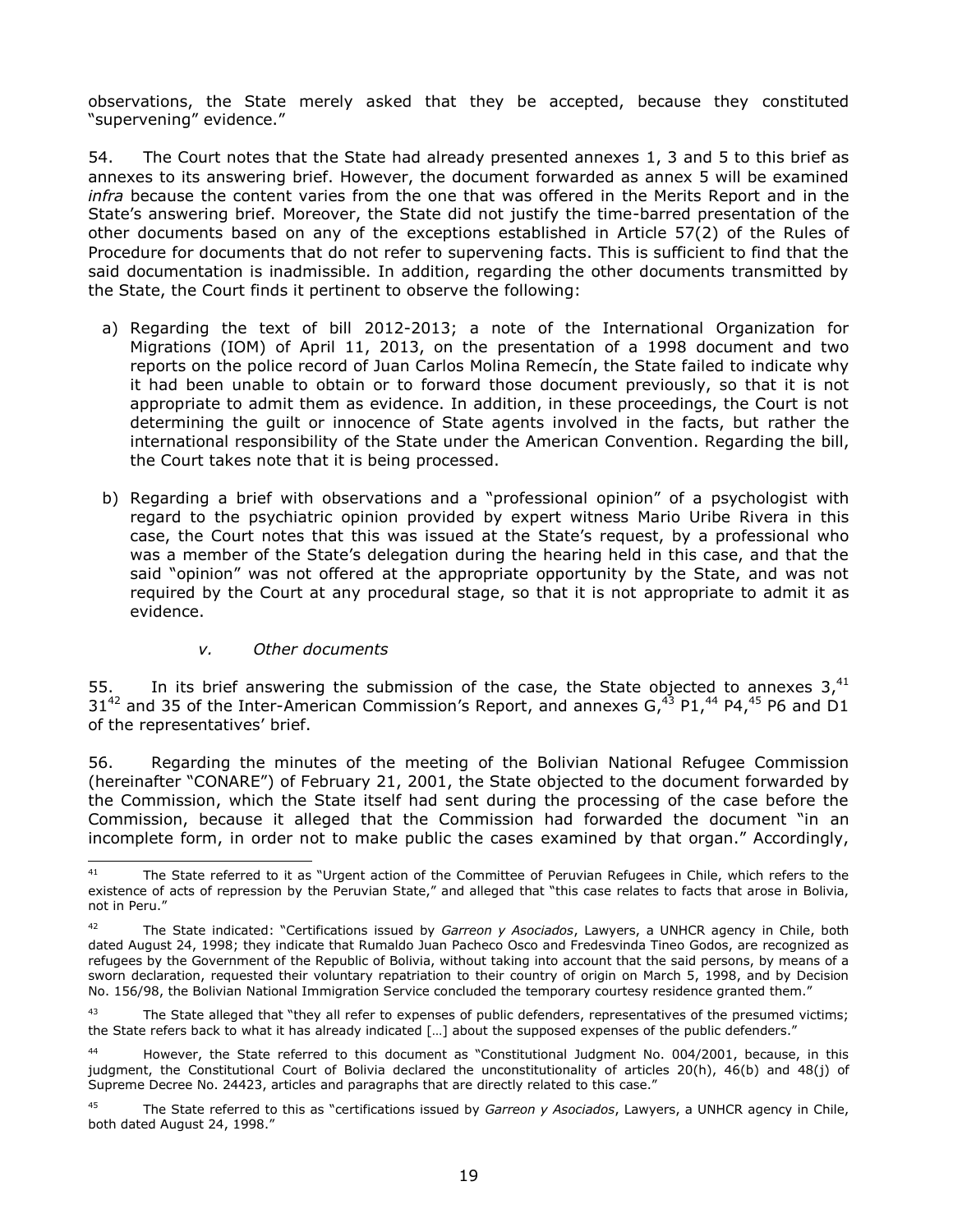the State presented a "copy of the complete minutes" of the said meeting and a certification of CONARE dated July 10, 2012, which "show that, during the second meeting on February 21, 2001, in addition to the case of Rumaldo Juan Pacheco Osco, it examined other requests for refugee status and dealt with other administrative issues." The Court points out that, regarding Mr. Pacheco Osco's request, the content of the minutes is the same in both documents provided by the State, so that their authenticity and probative value are not affected.

57. Regarding a judgment of the Constitutional Court of Bolivia declaring that several provisions of Decree No. 24423 were unconstitutional, which was contested by the State, the Court admits it, owing precisely to the indication by the State that these provisions "are directly related to the instant case." Indeed, the State itself referred to this decree in its arguments order to maintain that it had not failed to comply with its obligations under Article 2 of the Convention and even referred to this judgment as a defense argument on several occasions.

58. Regarding the documents that concern expenses incurred by the representatives of the presumed victims, the Court refers to the considerations in the section relating to the Victims' Fund in the chapter on reparations of this Judgment.

59. In relation to a notarized certification of photographs of a web page from the Facebook social network with profiles of members of the Pacheco Tineo family, provided by the State,<sup>46</sup> the Court considers that this is inadmissible because it is irrelevant as regards the facts of this case, which is not related to the financial capacity of this family or their living conditions in Chile.

60. In a brief transmitted after the final written arguments, the State forwarded the text of Law No. 370, the Immigration Act, promulgated on May 8, 2013, alleging that the Court had requested this at the hearing. Although the content of this law is not related to the merits of the case, the Court admits it as information that may be useful in the chapter on reparations.

61. Regarding the other documents that were contested, the Court considers that the State's arguments relate to their probative meaning and scope, but do not affect their admissibility as part of the body of evidence.

### <span id="page-19-0"></span>*C. Admission of the statements of the presumed victims, witness, and expert witnesses*

62. Regarding the statements made before notary public and those rendered during the public hearing, the Court admits them and considers them pertinent insofar as they are in keeping with the purpose defined by the President of the Court in the Order requiring them. These statements will be assessed in the corresponding chapter, together with the other elements of the body of evidence, and taking into account any pertinent observations made by the parties.<sup>47</sup> In this regard, the State asked the Court to reject specific parts of the statements, because they were not substantiated and because they lacked a causal nexus to the facts of the case, which relates to their probative value and does not affect their admissibility.

63. On providing his expert opinion during the public hearing, expert witness Juan Carlos Murillo stated that, subsequently, he would present a brief with his opinion and complementary information in relation to the points raised by the parties and the questions of the judges. At

<sup>46</sup> The State presented photographs published on the Facebook social network, in which the Pacheco Tineo couple presumably appear on holiday in other countries.

<sup>47</sup> *Cf. Case of Loayza Tamayo v. Peru. Merits.* Judgment of September 17, 1997. Series C No. 33, para. 43, and *Case of the Barrios Family v. Venezuela.* Merits, reparations and costs. Judgment of November 24, 2011. Series C No. 238, para. 25.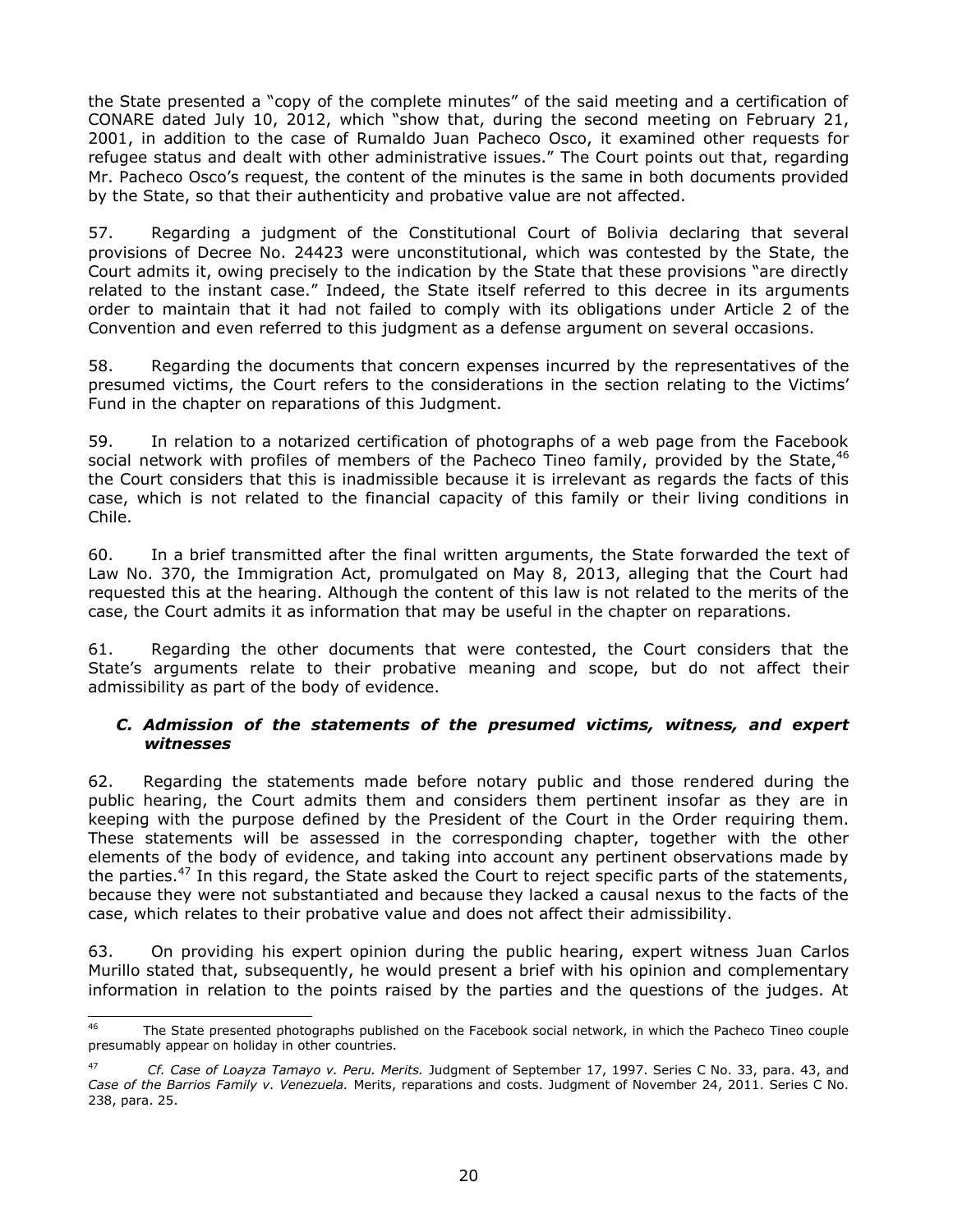that time, the President indicated that the Court would await the document which was transmitted by the expert witness on March 29, 2013, as a "written presentation" of the opinion he gave during the hearing, "in which more detailed information was provided on the subject of the proposed expert opinion based on the questions asked." A few days previously, on March 25, 2013, the State had requested "a reasonable time period" to rule on the presentation of the written opinion of Juan Carlos Murillo. In fact, when this was forwarded, on the instructions of the President of the Court the parties and the Commission were advised that, if they considered it pertinent, they could present their observations on the said documentation with their final written arguments and observations. At this last moment, the State asked that "the written document be rejected, because the expert opinion had already been provided sufficiently during the hearing," and that, if it decided to consider the said brief, the Court should reject "everything that was not included in the real purpose of the expert opinion." The Commission asked the Court, in keeping with its practice, to admit the written expansion of the opinion provided by Mr. Murillo, because it would be very useful for deciding the case, and its acceptance had no effect on the adversarial principle or on the procedural balance between the parties.

64. The Court considers that, in fact, the opinion provided by the expert witness was the one rendered during the hearing, which has already been admitted. Meanwhile, the written document provided some time later, and regarding which the parties had had the opportunity to exercise their right of defense, complemented the said expert opinion on issues that were part of its purpose, so that the Court finds that it is part of the opinion and incorporates it into the file of this case considering that it will be useful for deciding the case, and taking into consideration the pertinent observations of the parties in relation to its assessment.

#### **VI. FACTS**

## <span id="page-20-0"></span>*A. The Pacheco Tineo family*

65. The Pacheco Tineo family consists of: (a) Rumaldo Juan Pacheco Osco, born on September 7, 1962, in Lima, Peru; (b) Fredesvinda Tineo Godos, born on September 6, 1959, in Piura, Peru; (c) Frida Edith Pacheco Tineo, born on December 21, 1990, in Peru; (d) Juana Guadalupe Pacheco Tineo, born on August 10, 1995, in Peru, and (e) Juan Ricardo Pacheco Tineo, born on June 11, 1999, in Chile.

### <span id="page-20-1"></span>*B. Background information: entry into Bolivia in 1995, granting of refugee status in 1996, and residence in Bolivia until March 1998*

66. The Commission advised that, at the beginning of the 1990s, Rumaldo Pacheco and Fredesvinda Tineo were tried in Peru for supposed crimes of terrorism. They were both detained in Peru and were victims of the violation of their right to humane treatment owing to acts that occurred in May 1992 that were examined by the Inter-American Court in the *case of the Miguel*  Castro Castro Prison v. Peru.<sup>48</sup> Subsequently, in 1994, they were released after having been acquitted in the said proceedings.

67. On October 13, 1995, Rumaldo Pacheco and Fredesvinda Tineo entered Bolivia, via La Paz,<sup>49</sup> together with their two daughters. They stated that they had entered Bolivia because they had been advised that a warrant had been issued for their arrest in Peru, owing to the

<sup>48</sup> <sup>48</sup> *Cf. Case of the Miguel Castro Castro Prison v. Peru. Merits, reparations and costs.* Judgment of November 25, 2006. Series C No. 160

<sup>49</sup> *Cf.* Copy of the passports of Rumaldo Pacheco and Fredesvinda Tineo (evidence file, folios 9 and 28).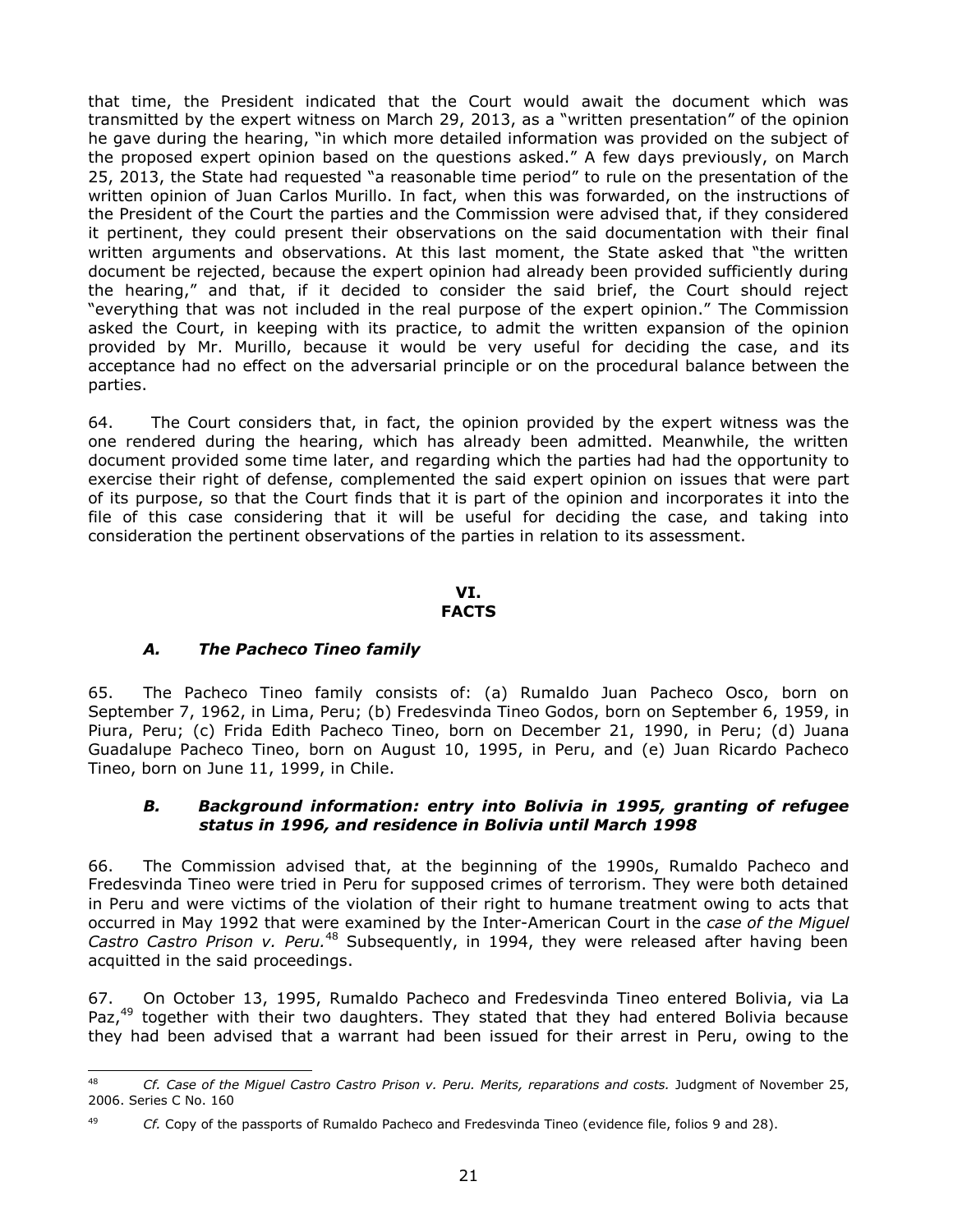annulment by the Peruvian Supreme Court of Justice of the acquittal decided in the context of the above-mentioned trial for terrorism against them in that country.<sup>50</sup> On October 20, 1995, the Peruvian Consulate in La Paz issued them with Peruvian passports while they were in Bolivia. $51$ 

68. On October 16, 1995. Mr. Pacheco Osco applied to the National Refugee Commission (CONARE) for recognition of refugee status in the State of Bolivia,<sup>52</sup> through the *Centro de Estudios y Servicios Especializados sobre Migraciones Involuntarias* (hereinafter "CESEM") and UNHCR.<sup>53</sup> In application of Supreme Decree No. 19640 of July 4, 1983,<sup>54</sup> CONARE granted refugee status to the members of the Pacheco Tineo family at that time.<sup>55</sup>

69. On March 4, 1998, Rumaldo Pacheco signed a sworn statement "of voluntary repatriation" before CESEM. This document indicated that the repatriation would be executed together with his wife Fredesvinda, and his daughter Juana Guadalupe, and "directly to Peru, without stopovers in another country"; also, underneath his signature there is a handwritten note indicating "because no attention has been provided since January 1998."<sup>56</sup>

70. In its answering brief, the State provided to these proceedings, for the first time, decision No. 156/98 of the SENAMIG Directorate dated March 20, 1998, which indicates the following:<sup>57</sup>

50 <sup>50</sup> *Cf.* Letter of Rumaldo Pacheco Osco to the IACHR dated January 8, 2007 (evidence file, folios 243).

<sup>51</sup> *Cf.* Copy of the passports of Rumaldo Pacheco and Fredesvinda Tineo (evidence file, folios 7 and 26).

52 According to Supreme Decree 19639 of July 4, 1983, "Article 1: The National Refugee Commission shall be established, which shall be composed as follows: one delegate of the Ministry of Foreign Affairs and Worship; one delegate of the Ministry of the Interior, Immigration and Justice'; one delegate of the Ministry of Labor and Employment Creation; one delegate of the Church; one delegate of the Permanent Human Rights Assembly; one delegate of the Universidad Mayor de San Andrés, Faculty of Law, and one delegate of UNHCR. This National Commission, which shall be of a transitory nature, shall be responsible for advising both the Ministry of Foreign Affairs and Worship and the Ministry of the Interior, Immigration and Justice, on the determination of refugee status" (evidence file, folios 130 to 162).

<sup>53</sup> *Cf.* Certification issued on June 14, 1996, by the UNHCR Office for Southern Latin America (evidence file, folio 115).

Supreme Decree 19640 of July 4, 1983: "Article 1. Anyone who, owing to well-founded fears of being persecuted for reasons of race, religion, nationality, membership of a certain social group, or political opinions, is outside their own country and is unable, owing to these fears, or does not wish, to avail themselves of the protection of that country, or who, lacking a nationality and, therefore, finding themselves out of the country where they have had their usual residence previously, is unable or, because of the said fears, does not wish to return to it, shall be considered a refugee under the terms of this Decree. Article 2. All those persons who have been forced to flee from their country owing to internal armed conflicts, violence, foreign occupation or domination, gross human rights violations, or because of events of a political nature that seriously alter public order in the country of origin or provenance, shall also be considered a refugee for humanitarian reasons. […] Article 4. In order to classify an alien as a refugee, application shall be submitted to the Ministry of Foreign Affairs and Worship, and, through the corresponding Directorate, the Ministry shall receive the confidential written statement of the applicant and the evidence that the latter is able to provide, and shall proceed to deal with the applications, after evaluating them, in accordance with the provisions of the relevant international instruments and the recommendations and documents issued by the Office of the United Nations High Commissioner for Refugees. Denials of refugee status shall be communicated to the applicant and to the United Nations High Commissioner for Refugees, and these may be reconsidered within a maximum period of 30 days. Article 5. The declaration of refugee status grants the alien the protection of the State consisting in non-refoulement, whether or not this is the country of origin where his or her right to life or to personal liberty is at risk of violation based on the reasons indicated in articles 1 and 2, owing to the principles established in Article 33 of the 1951 Convention relating to the Status of Refugees and Article 22, paragraph 8, of the American Convention on Human Rights, and pursuant to the provisions of the Constitution of the State, First Title "Fundamental rights and duties of the individual" and Second Title "Guarantees of the individual." Based on this declaration, the refugee will receive: authorization to reside indefinitely or temporarily in Bolivia, a travel and identity document when required, the right to work, and the other attributes and rights that correspond to him or her in accordance with the terms of the said 1951 United Nations Convention."

<sup>55</sup> *Cf.* CONARE decision No. 360 of November 22, 1996, signed by the President of CONARE (evidence file, folio 46).

<sup>56</sup> *Cf.* Sworn statement on voluntary repatriation signed by Juan Rumaldo Pacheco Osco on March 5, 1998 (evidence file, folio 48).

<sup>57</sup> *Cf.* Decision of the Directorate of the National Immigration Service No. 156/1998 of March 20, 1998 (evidence file, folio 987).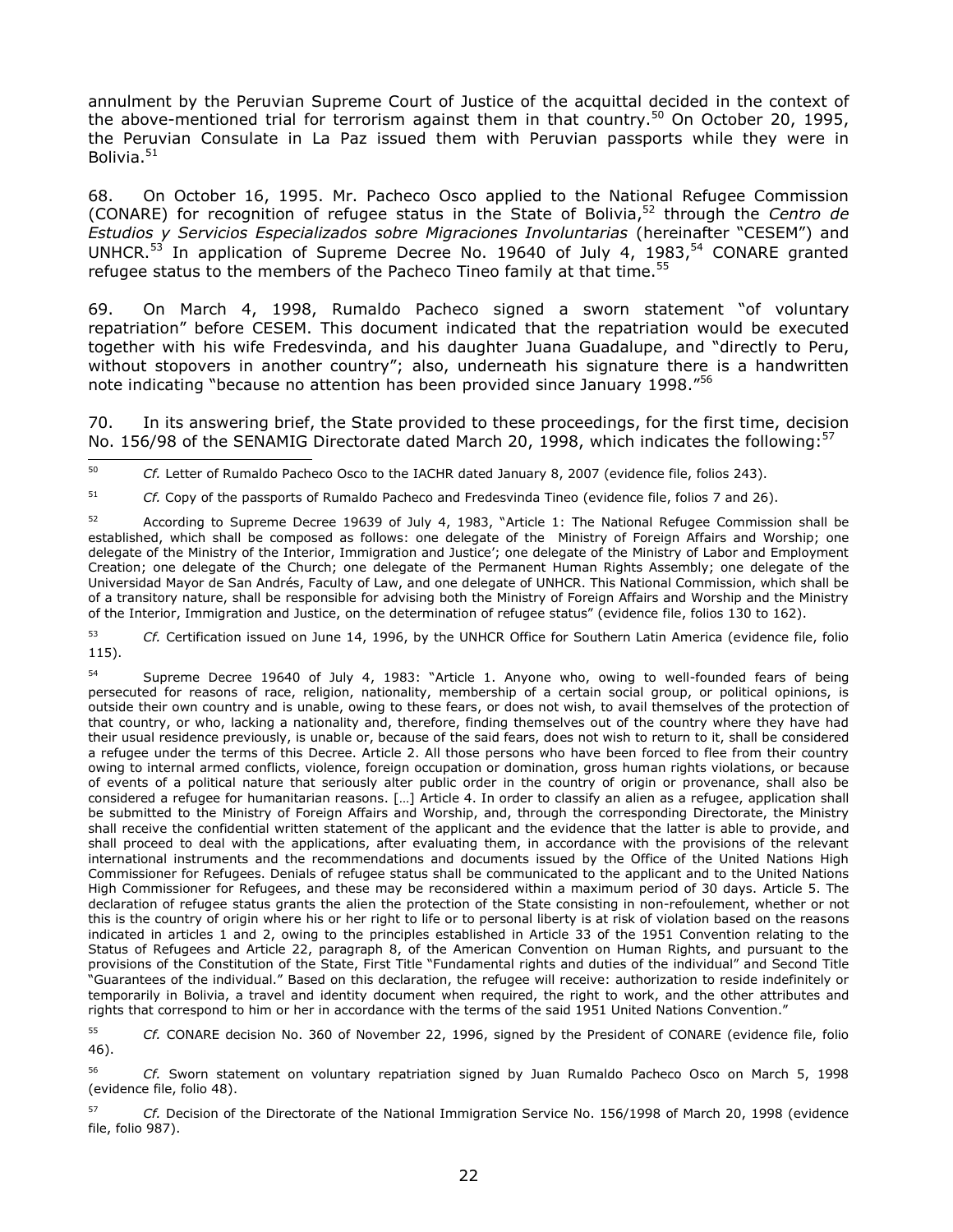That refugees may return to their countries of origin voluntarily, thereby losing their refugee status, as established in chapter 1, paragraph C(1) of the 1951 United Nations Convention relating to the Status of Refugees) […]

That, pursuant to CESEM note CS/109/98 dated March 20, 1998, which accompanies the "Sworn statement of voluntary repatriation to the Republic of Peru" of Juan Pacheco, with his wife and daughter.

That pursuant to the Sixth Title, Chapter IV "On the Permanence of refugees and those granted asylum" of [Article 41 of] Supreme Decree No. 24423 of November 29, 1996,"<sup>58</sup> [...]

THEREFORE:

IT IS DECIDED: To consider concluded the "Temporary courtesy residences" granted on March 10, 1989, by decision No. 142/98 of this National Directorate to Rumaldo Juan Pacheco Osco, […] his wife, Fredesvinda Tineo Godos, […] and his minor daughter Juana Guadalupe Pacheco Tineo […]. Also to his minor daughter Frida Edith Pacheco Tineo […]. Because they are all of Peruvian nationality and owing to CONARE decision No. 360 granted on November 22, 1996, at the express request of the interested person, and owing to his leaving the country of his own free will and without the authorization of the Supreme Government.

71. The Court notes that the State had not provided this decision during the processing of the case before the Commission, and it does not appear in the Merits Report. Furthermore, the supposed issue of this decision is not described in the narration of the events contained in other reports and documents issued by Bolivian authorities in relation to the facts of this case.<sup>59</sup> Consequently, the issue of this decision has not been proved.

72. On March 21, 1998, the Pacheco Tineo family left Bolivian territory to go to the Republic of Chile by Tambo Quemado, in the department of Oruro,<sup>60</sup> on the border with Chile.<sup>61</sup> In their statements, the presumed victims indicated that they never returned to Peru after they left Bolivia, but went directly to Chile. On August 24, 1998, the UNHCR agency in Chile issued certifications indicating that the members of the Pacheco Tineo family at the time had applied to the Government of Chile for refugee status and that they were recognized as such by the UNHCR Regional Office for Southern Latin America.<sup>62</sup> The State of Chile granted them this status on December 29, 1998. 63

73. On February 3, 2001, Rumaldo Juan Pacheco Osco and Fredesvinda Tineo Godos left the Republic of Chile by the Chilean border control post on the Chacalluta highway. $^{64}$  The Commission indicated in its report that it had no precise information on what happened between

<sup>58</sup> According to article 41 of Supreme Decree 24423, "aliens to whom the Supreme Government has granted political asylum and those to whom, through the respective national organizations, it has granted refugee status, who must necessarily register on the Aliens Register, shall enjoy a one-year residence permit, renewable for a further year, indefinitely, until the reasons disappear that resulted in the asylum or refuge. […] Those granted political asylum and refugees are obliged to comply with the law, the norms of the Republic, and the directives of the departmental administrations in the area of residence that they may have been assigned or where they establish their domicile, which they are obliged to register. […] The alien who enjoys either refugee status or asylum shall lose this status if he should leave the country of his own free will, without express authorization of the Supreme Government granted through the Subsecretariat of Immigration and without the travel document that he has been granted. He shall also lose it if he returns voluntarily to his country of origin."

Thus, this decision is not mentioned in the reports presented by the former Chief Adviser on Migration to the Director of SENAMIG; in the minutes of the CONARE meeting that rejected the second application for refugee status of the Pacheco Tineo family, in the *habeas corpus* proceeding, or in the SENAMIG deportation decision.

<sup>&</sup>lt;sup>60</sup> *Cf.* Copy of the passports of Rumaldo Pacheco and Fredesvinda Tineo (evidence file, folios 9 and 28).

<sup>&</sup>lt;sup>61</sup> Both their passports indicate the departure for reasons of "residence concluded," with the dates of March 20 and 28, 1998, although it is not possible to determine whether the stamp was placed by the Bolivian authorities. *Cf.* Copy of the passports of Rumaldo Pacheco and Fredesvinda Tineo (evidence file, folios 10 and 29).

<sup>62</sup> *Cf.* Certification issued by the lawyer, Roberto Garretón Merino, Coordinator, UNHCR Chile, on August 24, 1998 (evidence file, folios 119 and 120).

<sup>63</sup> *Cf.* Certification issued by the Social and Pastoral Vicariate, Chilean Implementation Agency for UNHCR, on July 13, 2001 (evidence file, folio 113).

<sup>64</sup> *Cf.* Copy of the passports of Rumaldo Pacheco and Fredesvinda Tineo (evidence file, folios 11 and 30).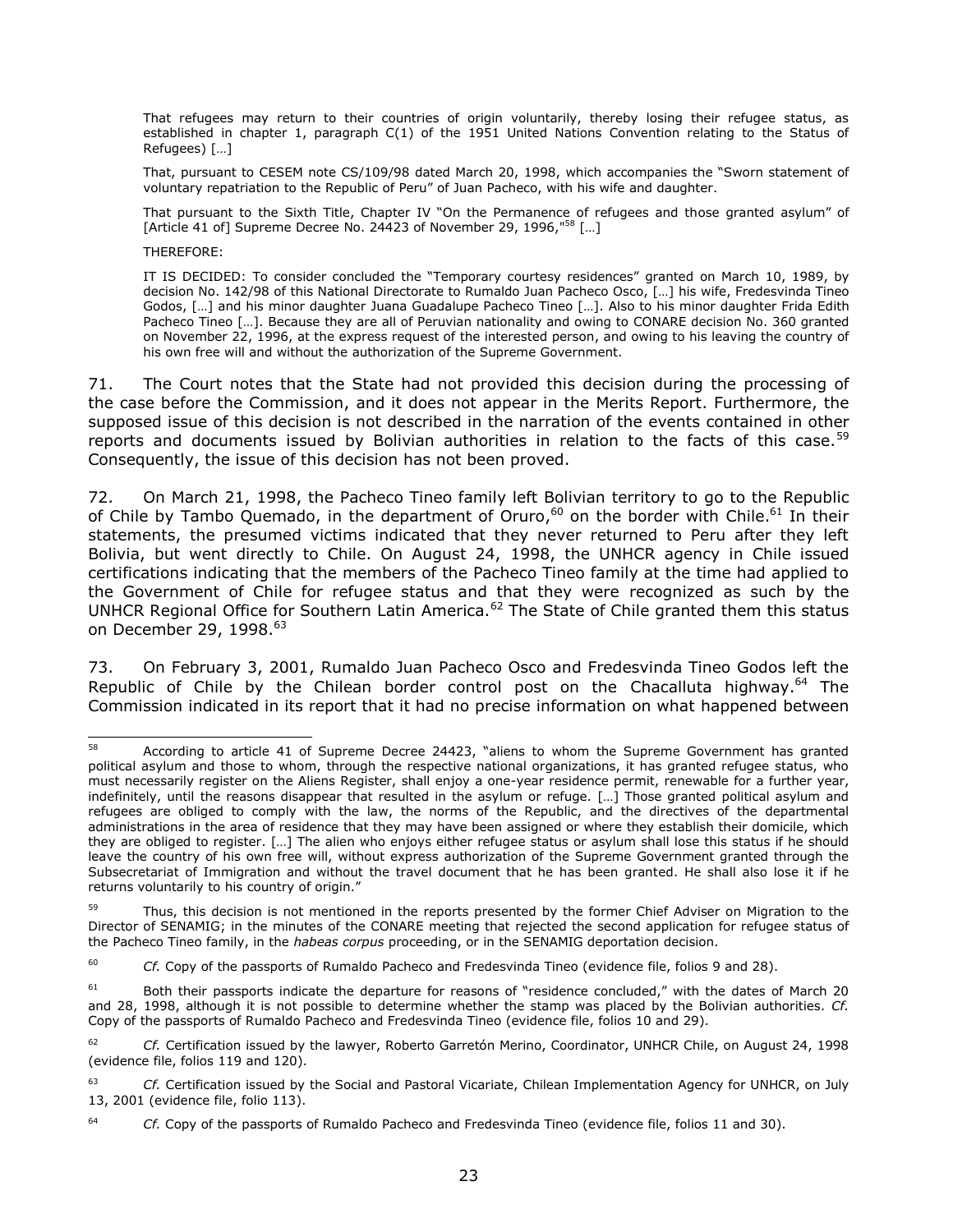February 3 and 19, 2001. However, according to the presumed victims, during those days the Pacheco Tineo family entered Peru in order to negotiate their possible return to their country of birth, update their professional documents, check on some investments they had in Peru, and take steps to find employment.<sup>65</sup> In this regard, a document of the presumed victims entitled "events in the life of the Pacheco Tineo family" indicates:

"2001: Uneventful trip to Lima by land, but with great tension; university procedures to obtain the diploma as a psychologist; contact with the "Santa Rosa" Hospital to request reinstatement in employment; measures taken with the *Azucarera Andahuasi* to opt for employment as son and brother of members, which were favorable for our career path – good relations and contacts with the managers – and, above all, for the interest in our broad curriculum. Contacts with the *Asociación Pro-vivienda "Villa Sur"* of the health sector workers, obtaining acceptance of reinstatement. Contact with lawyer who obtained our release in 1994, who indicated that our legal situation is risky because the arrest warrant issued has not been annulled, and the case has not been archived. 66

### <span id="page-23-0"></span>*C. Facts that occurred between February 19 and 24, 2001. Second entry of the Pacheco Tineo family into Bolivia. New application for refugee status in Bolivia. Deportation to Peru*

## *February 19, 2001*

## *C.1 Entry into Bolivia*

74. The Pacheco Tineo family entered Bolivia on February 19, 2001, from Peru. The fact that they crossed the border between Peru and Bolivia without passing through immigration control for entry into Bolivia or, at least, that their entry was not officialized by a stamp in their passports, is not in dispute.<sup>67</sup> Although the State of Bolivia alleges that none of the passports had a stamp of departure from or entry into Chile, Peru and Bolivia, the passports of Rumaldo Pacheco and Fredesvinda Tineo contain the departure stamp from Chile dated February 3, 2001, and, as indicated, they entered Peru with their Peruvian identity cards, so that the only stamp that they do not have is that of entry into Bolivia.

75. During the proceedings before the Commission and during the hearing before this Court, the presumed victims stated that the reason for their new entry into Bolivia was to take steps to obtain documents proving their university studies in 1995 and 1998, while they had benefited from refugee status in that country. They added that they had left Peru on realizing that they were still at risk in that country, because, according to information provided by their lawyer in Peru, the decision ordering their detention had not been annulled and the case had not been closed.<sup>68</sup> Fredesvinda Tineo also stated that they entered Bolivia by that border, and did not go directly to Chile, because on leaving Peru they had to hand over their documentation: their

<sup>67</sup> *Cf.* Copy of passports of Rumaldo Pacheco and Fredesvinda Tineo (evidence file, folios 7 to 16 and 25 to 32).

<sup>65</sup> <sup>65</sup> Statement made by Rumaldo Pacheco before the Inter-American Court at the public hearing held on March 20, 2013

In addition, according to a statement made by Rumaldo Pacheco Osco before the Chilean Consulate in La Paz, when he went there on February 21, 2001: "They were in Chile until February 2, 2001; on February 3 they left Chile with Peruvian passports; he and his family entered Peru via Tacna with their Peruvian identity cards, without any problems on entry; the same day they travelled to Lima and stayed at a hotel for a week; the second day in Lima he consulted the Peruvian human rights agency about his situation and was told that a warrant had been issued for his arrest because he had been a member of subversive groups and was guilty of unlawful association since 1991. […] He had family members [both parents] in Huacho, to the north of Lima; they stayed with his parents for several days [...]. They began to take the necessary measures with the university (they are both psychologists) to obtain their diplomas, but this was not possible because they needed to do one more year of courses and present a thesis." Text "Situation of the Peruvian refugee Romualdo Pacheco Osco and family" issued by the Ministry of Foreign Affairs of Chile" (evidence file, folio 1528). See also: Communication No. 116 of CONGECHILE La Paz to DIGENCONSU dated February 21, 2001 (evidence file, folio 1527).

<sup>&</sup>lt;sup>68</sup> *Cf.* Letter of Rumaldo Pacheco to the IACHR dated January 9, 2008 (evidence file, no folio number). See also: Statement made by Fredesvinda Tineo before the Inter-American Court at the public hearing held on March 20, 2013.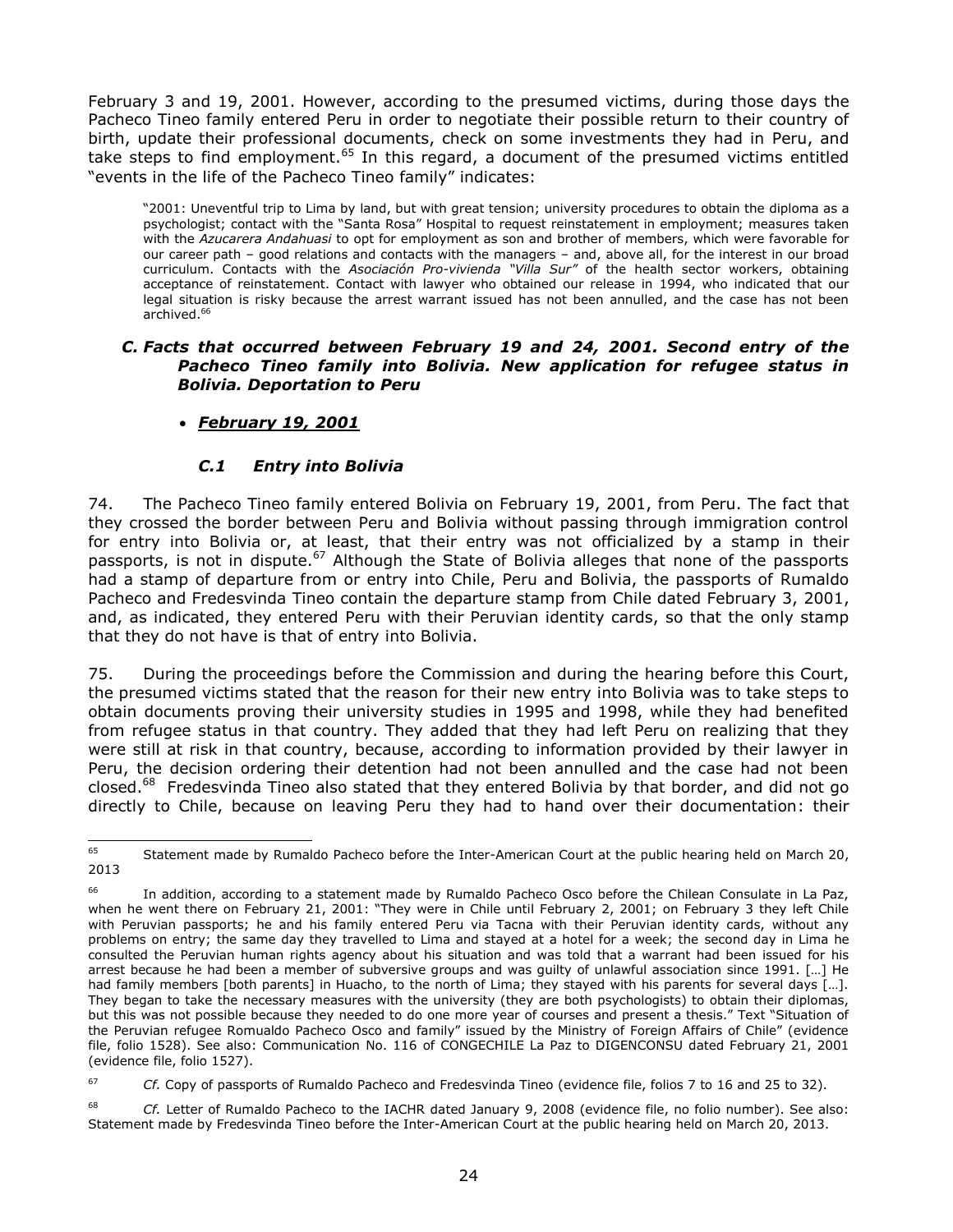identity card or passport, and therefore feared that they might be arrested.<sup>69</sup> The presumed victims indicated that they entered Bolivia by the road from Puno to La Paz, "taking advantage of the laxness at the border and the good relations between Peru and Bolivia," because at the border the crossing was "more fluid, for both commerce and tourism," and "it was much easier to be able to cross over illegally," so they decided to cross at that point.<sup>70</sup>

# *February 20, 2001*

# *C.2 Visit to the office of the National Immigration Service of Bolivia*

76. It is an undisputed fact that, on February 20, 2001, at approximately 10 a.m., Rumaldo Pacheco and Fredesvinda Tineo visited the office of the National Immigration Service (SENAMIG) of Bolivia (hereinafter "SENAMIG") in La Paz. Mr. Pacheco and Mrs. Tineo were attended by Juan Carlos Molina, Head of Immigration and Chief Adviser on Migratory Affairs.

77. The presumed victims indicated that the purpose of this visit was to regularize their documents, to advise that that they intended to cross Bolivian territory to reach Chile, and to ask for support for their journey. Likewise, according to the report of the former Chief Adviser on Migratory Affairs, as well as other documents in the evidence file,  $71$  the presumed victims had entered Bolivia illegally and the purpose of their visit to this office was "to request that they be allowed to cross Bolivian territory to Chile, or that the Bolivian immigration authorities take them to that country." In his report, the former Chief Adviser also stated the following:

"It was evident that the whole family had entered Bolivia illegally; that is, evading or circumventing the obligatory immigration control posts of Peru and Bolivia. At no time did they prove that they were refugees. The immigration authorities had information that they had renounced their refugee status and requested voluntary repatriation in March 1998." […] A telephone call was made to that country's Consul. No official response was received regarding whether or not these people could enter Chile. Accordingly, they were treated just like any alien who enters the country illegally. Pacheco left the offices of the

<sup>69</sup> Statement made by Rumaldo Pacheco before the Inter-American Court at the public hearing held on March 20, 2013

<sup>&</sup>lt;sup>70</sup> Statement made by Rumaldo Pacheco before the Inter-American Court at the public hearing held on March 20, 2013. According to the statement made by Mr. Pacheco Osco before the Chilean Consul in La Paz on February 21, 2001: "On Sunday, February 18, they flew from Lima to Juliaca (Bolivia) [*sic*] with a stopover in Arequipa, and in microbus to Puno and Copacabana. According to Mr. Pacheco, on Sundays there is no supervision on the border crossing because it is a day of rest. […] On Monday, at around 3 p.m., they filled in forms for entry into Bolivia at the border crossing, but when they handed over their passports to register their entry into the country, the police realized that they did not have the exit stamps from Peru; they returned to Copacabana and they were allowed to be there; then to the Tiquina Straits, stating that they would regularize their situation in La Paz, they arrived there at night and asked UNHCR for assistance. [...] They thought that they would not have difficulties to travel because the social assistance unit of UNHCR Chile [...] told him that there would be no problems […] The social assistant, Aline Hoger, asked them for more data and information in order to renew their refugee visa, and they therefore decided to travel to Peru." *Cf.* Text "Situation of the Peruvian refugee Romualdo Pacheco Osco and family" issued by the Ministry of Foreign Affairs of Chile (evidence file, folio 1528). See also: Communication No. 116 of CONGECHILE La Paz to DIGENCONSU dated February 21, 2001 (evidence file, folio 1527). In this regard, during the hearing, one of the judges asked witness Molina if the entry system into the country had failed and how they were able to enter without anyone noticing it, and the witness answered: "the peoples of Bolivia and Peru are very interconnected […] in culture, in race, in customs, and in the border villages the border may be a street; it is a space. People in the region live on one side and have relatives on the other side and they are part of the same border community; hence, the passage over the bridges, through the immigration mechanisms, are free, the control is not very strict, as it is in the borders with Chile. […] Thus, anyone can enter or exit freely without passing through border controls; however, the law is, and they know it, that if they want to cross the border to travel to other towns, they must pass through the border control system." *Cf.* Statement made by Juan Carlos Molina before the Inter-American Court on March 20, 2013.

<sup>71</sup> *Cf.* Record of the public hearing on *habeas corpus* issued by the Ninth District Criminal Court on February 22, 2001 (evidence file, folio 1009). See also: Judgment of the Constitutional Court No. 233/01 reviewing the decision ruling that the application for habeas corpus filed on February 21, 2001, was partially admissible (evidence file, folios 72 and 73).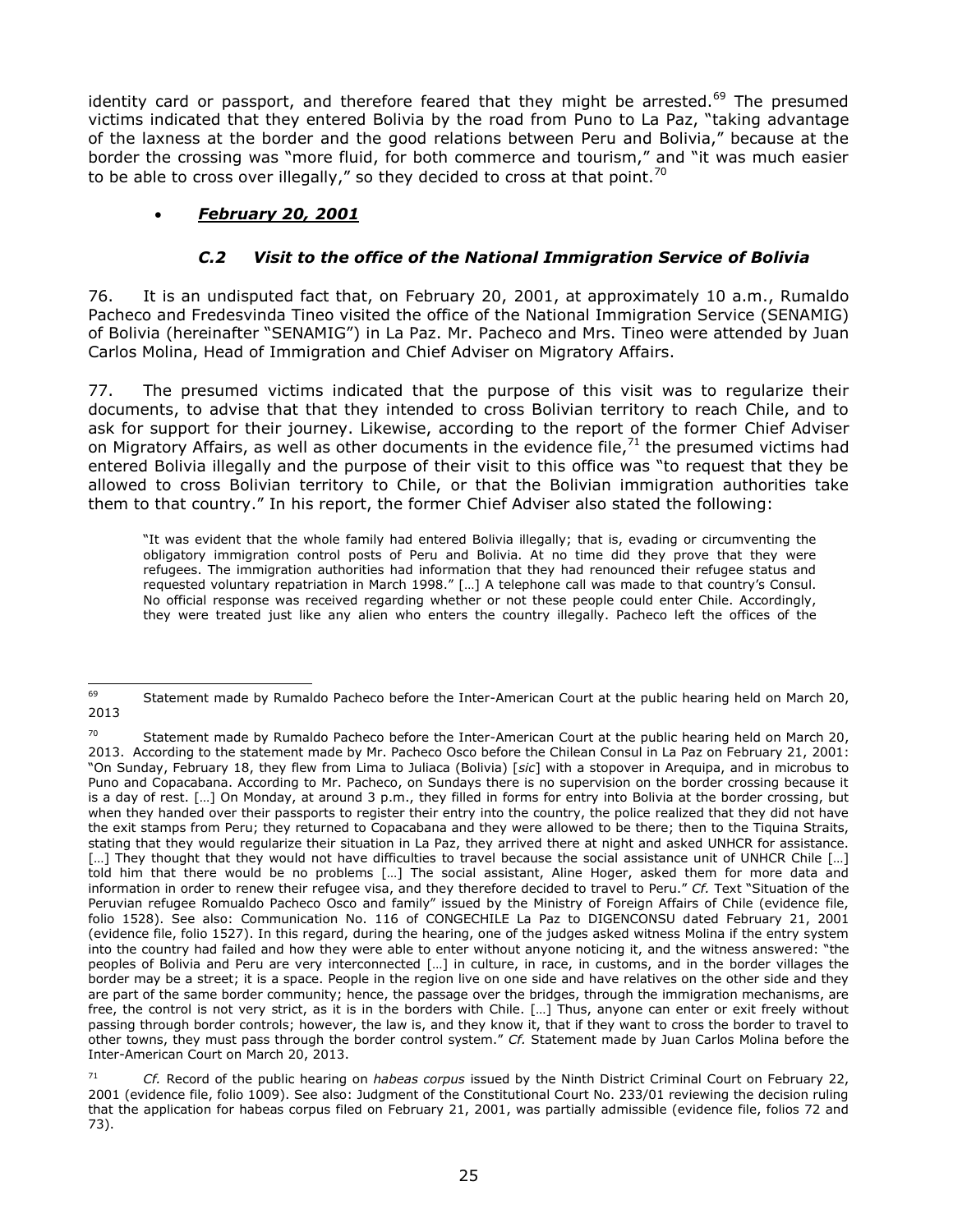Immigration Service and did not return. Mrs. Tineo [was] detained by the National Inspectorate and was referred to the Police to be deported from the country the following day. $"^{72}$ 

78. At 4.30 p.m. or 7.59 p.m. the same day, the Consulate General of Chile in La Paz sent "confidential official message" No. 112 to the Chilean Consular Directorate General ("DIGECONSU") advising that Juan Carlos Molina, Adviser to the Director of Immigration, had called the Consulate to advise that Rumaldo Juan Pacheco Osco and Fredesvinda Tineo Godos had been arrested based on their illegal entry into Bolivia. In this message, the Consulate referred to: "Romualdo [*sic*] Juan Pacheco Osco, RUN Residence in Chile 14,490,765-2, Residence permit expired on January 6, 2001, and his wife, Fredesvinda Tineo Godoy [*sic*], RUN 14691291-5 Residence in Chile expired on January 8, 2001." In the message, he advised that both individuals "had been in Bolivia as refugees and that, on March 23, 1998, they had gone to live in Chile where they obtained residence" and that "according to the Bolivian immigration authorities they had been granted refugee status owing to accusations of terrorism against them in Peru." He also indicated: "Peruvian citizens entered Peru illegally from Chile on February 3, 2001; then entered Bolivia illegally via Copacabana on the Lake Titicaca border; they have told the Bolivian immigration authorities that, if they are deported, they wish to be deported to Chile. Consequently, the [Bolivian] Immigration Service has asked the [Consulate's] opinion and whether it agrees to their deportation to Chile."<sup>73</sup>

79. In these circumstances, the passports of the Pacheco Tineo family were retained in the SENAMIG office. The presumed victims also stated that, on this occasion, they presented all the documents they were carrying,<sup>74</sup> even the one proving their refugee status in Chile,<sup>75</sup> which was denied by witness Molina during the hearing.<sup>76</sup> In this regard, even though, in its answering brief, the State affirmed that "there is no valid proof that the Pacheco Tineo family was stripped of their documentation and other property," the retention of the passports was confirmed by the State itself during the processing of the case before the Commission.<sup>77</sup> Also, according to the report of the former Chief Adviser on Migratory Affairs, "the passports were in the hands of the Immigration Inspectorate and Residence Permit Directorate, because these documents were not in order,"<sup>78</sup> and the Directorate "refused to return them."<sup>79</sup> However, a few days later, the Chilean Consulate itself requested the return of the passports, but did not refer to other

 $72$ <sup>72</sup> *Cf.* Report of March 23, 2004, addressed by Juan Carlos Molina, Chief Adviser of SENAMIG to Rodolfo Téllez Flores, Director of Legal Affairs of SENAMIG (evidence file, folios 34, 40 and *ff*.). Report of the Chief Adviser of SENAMIG to the Director of SENAMIG dated February 22, 2001 (evidence file, folio 61), and Report of the Ministry of the Interior of April 9, 2001 (evidence file, folio 85). Also, during the hearing, witness Molina stated: "they never showed, or presented a document, any indication that they had refugee status in Chile. The Chilean Consulate was asked whether these people were refugees in Chile, and the Consulate never sent a letter, a message, anything that could reveal that they were refugees. The UNHCR executing agency in Bolivia was asked whether it had any information that they were refugees in Chile and they never certified this." Statement made by Juan Carlos Molina before the Inter-American Court on March 20, 2013.

<sup>73</sup> *Cf.* Communication No. 112 of CONGECHILE La Paz to DIGECONSU dated February 20, 2001 (evidence file, folio 1511).

 $74$  The presumed victims stated that they were carrying the following documents: passports, Peruvian identity documents and also Chilean identity document (of the child Juan Ricardo), UNHCR certification, SENAME identity card (Rumaldo), birth certificates, professional diplomas, and documents demonstrating their residence in Chile.

<sup>&</sup>lt;sup>75</sup> Statement made by Fredesvinda Tineo during the public hearing before the Inter-American Court on March 20, 2013.

<sup>&</sup>lt;sup>76</sup> Statement made by Juan Carlos Molina during the public hearing before the Inter-American Court on March 20, 2013.

 $77$  "It should also be mentioned that the petitioners misused the refugee mechanism because they used it as a defense action because their passports had been retained …." 2008 Report of the State of Bolivia to the IACHR, undated, page 6 of the document (evidence file, no folio number).

<sup>78</sup> *Cf.* Report of March 23, 2004, addressed by Juan Carlos Molina, Chief Adviser of SENAMIG, to Rodolfo Téllez Flores, Director of Legal Affairs of SENAMIG (evidence file, folio 36).

<sup>79</sup> *Cf.* Report of the Chief Adviser of SENAMIG to the Director of SENAMIG dated February 22, 2001 (evidence file, folio 32).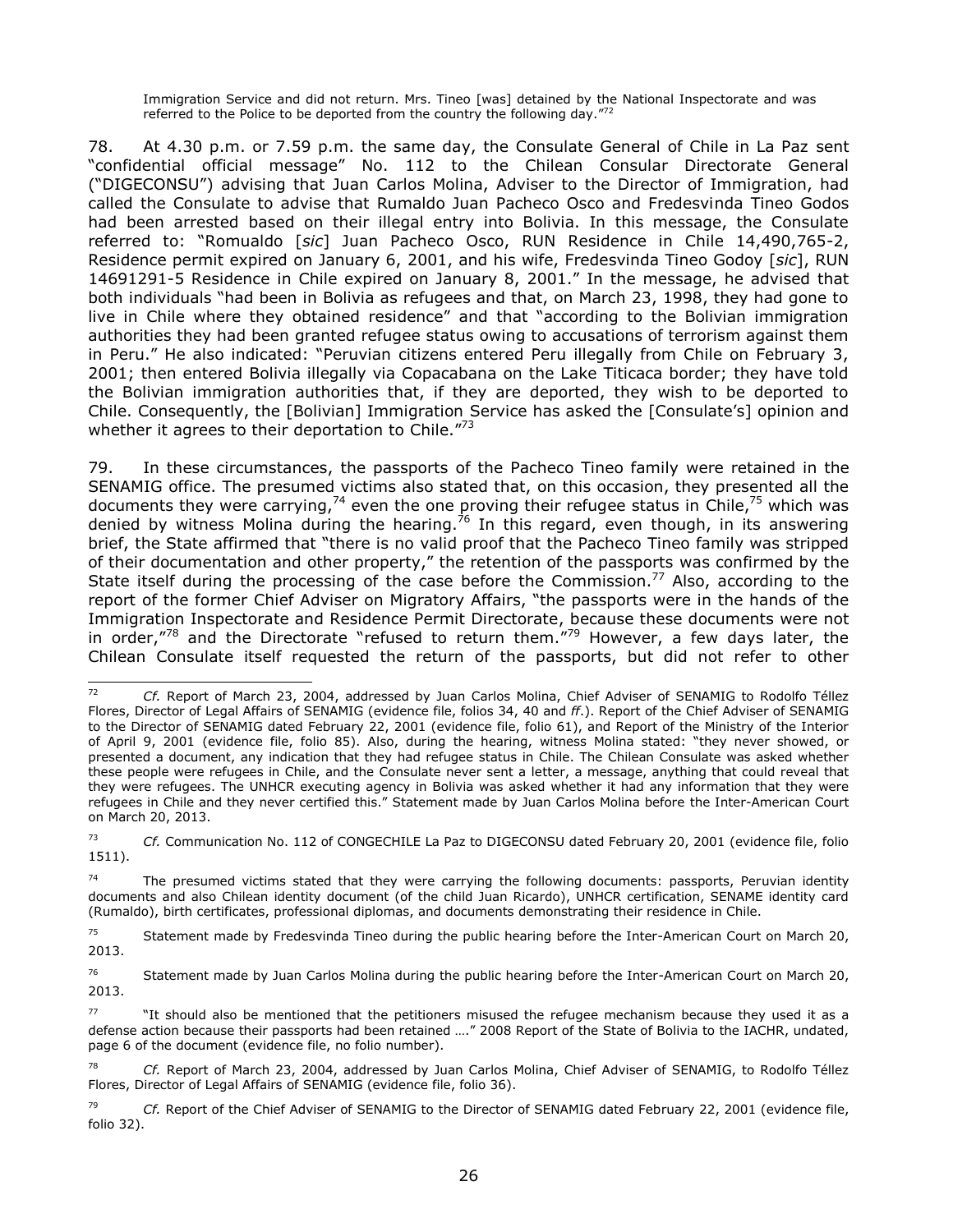documents (*infra* para. 98). Based on the above, it has not been proved that any documents, other than the passports, were retained.

#### *C.3 Arrest of Fredesvinda Tineo. Filing of the application for habeas corpus. New request for refugee status. Communications between Bolivian and Chilean authorities. Participation of the Public Prosecution Service.*

80. That same February 20, 2001, Fredesvinda Tineo Godos was arrested. In this regard, the report of the former Chief Adviser on Migratory Affairs reads:

"Having noted her illegal entry, Mrs. Tineo was made available to the Inspectorate and Residence Permit Directorate of the National Immigration Service. […] Mrs. Tineo had violated the Bolivian (and Peruvian and Chilean) immigration laws; therefore, the National Inspectorate transferred her as a detainee to the offices of the National Police until her deportation from Bolivia the following day. […] The word 'kidnapped' is not appropriate, rather that of arrested or detained." "Pacheco left the offices of the Immigration Service and did not return." 80

81. The communication of February 20, 2001, addressed by the National Director of the Inspectorate and Residence Permit Directorate of SENAMIG to the Departmental Commander of the Judicial Technical Police (P.T.J.) indicated: "I hereby wish to advise you that I am transferring to your safekeeping FREDESVINDA TINEO GODOS (Peruvian), because we do not have cells in our offices."<sup>81</sup> Mrs. Tineo was taken to the police cells located on Sucre Street, <sup>82</sup> in the afternoon or the evening. $83$ 

### *February 21, 2001*

82. On February 21, 2001, an application for *habeas corpus* was filed in the name of Fredesvinda Tineo,<sup>84</sup> against Oswaldo Rea Galloso, Director of the Inspectorate and Residence Permit Directorate of SENAMIG, "and other authorities of the 'P.T.J.', in the person of their director," as follows:

"On February 20, I arrived through Casani, on the Peru-Bolivia border, illegally, as I am a refugee; once I arrived in this town, I went to the immigration offices in order to regularize my documents, but OSWALDO REA GALLOSO had me detained illegally, and without any charges against me, in addition he lodged me in a cold, dark cell on Sucre Street, without recognizing my constitutional rights and human rights. Therefore, I submit to your consideration this special remedy of *habeas corpus* against that authority and authorities of the PTJ […], hereby requesting my freedom of movement in order to regularize my legal situation and proceed to the Republic of Chile."

83. That same February 21, Mr. Pacheco Osco visited the Episcopal Conference of the *La Paz/Pastoral de Movilidad Humana* (Bolivian Episcopal Conference or "CEB"), at that time in charge of UNHCR Bolivia (CEB-UNHCR project), in order to take the necessary measures for recognition of refugee status on his own behalf and on behalf of his wife Fredesvinda Tineo.<sup>85</sup>

<sup>80</sup> <sup>80</sup> *Cf.* Report of March 23, 2004, addressed by Juan Carlos Molina, Chief Adviser of SENAMIG, to Rodolfo Téllez Flores, Director of Legal Affairs of SENAMIG (evidence file, folio 35-42).

<sup>&</sup>lt;sup>81</sup> Communication of SENAMIG to the National Police dated February 20, 2001 (evidence file, folio 52).

<sup>82</sup> *Cf.* Record of the public hearing on *habeas corpus* issued by the Ninth District Criminal Court on February 22, 2001 (evidence file, folio 1011).

<sup>83</sup> *Cf.* Report of the Director of SENAMIG to the Office of the Criminal Prosecutors of April 11, 2011 (evidence file, folio 83) stating that "Fredesvinda Tineo was detained on the afternoon of February 20 until 9 a.m. on February 21." See also: Record of the public hearing on *habeas corpus* issued by the Ninth District Criminal Court on February 22, 2001 (evidence file, folio 1011) and Judgment No. 233/01 of the Constitutional Court on the review of the decision ruling that the remedy of *habeas corpus* filed on February 21, 2001, was partially admissible (evidence file, folios 72 and 73).

<sup>84</sup> *Cf.* Brief filing the remedy of *habeas corpus* before the acting criminal judge dated February 21, 2001 (evidence file, folio 54).

<sup>85</sup> *Cf.* Certification issued by the *Pastoral de Movilidad Humana* (evidence file, folio 111).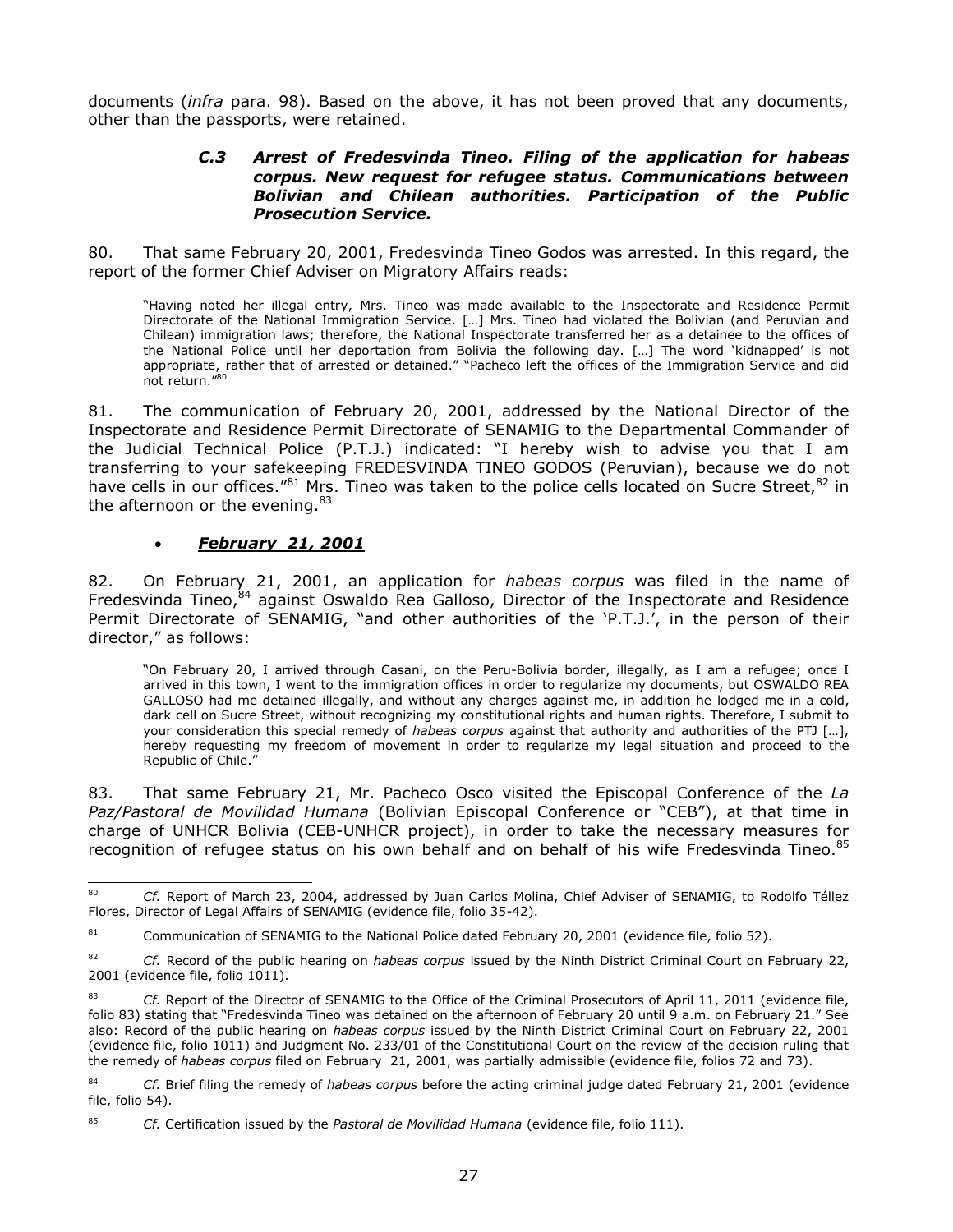In answer to the question posed by one of the judges of the court regarding the meaning and the need for this request, Mrs. Tineo stated that, since she had been detained and since her situation was not being resolved, "I requested asylum, not because I wanted to deny that I had refugee status in Chile, but thinking that when the Bolivian authorities found out that I had refugee status in Chile, they would allow me to leave the country in order to go there."<sup>86</sup>

84. On the same date, the Director of the CEB-UNHCR project, Father Alejandro Ruiz, sent a note to the "Government of Bolivia, CONARE, Ministries of Justice, Human Rights and Immigration," in which he indicated:

We would like to advise you that Mr. Pacheco OSCO, RUMALDO JUAN, with his wife, FREDESVINDA TINEO GODOS, have just requested asylum in our agency. […] Mr. Pacheco has provided a statement that his wife has been arrested. Accordingly, at the request of the interested parties, we would ask you not to return them to Peru, because they have indicated that they fear they will be persecuted there. Ultimately, if Bolivia is unable to grant them asylum, the interested party has informed our agency that he would prefer to enter Chile where he already has refugee status. […] Based on this information, with the respective decision pending, I would ask you to release his wife, in accordance with the 1951 Convention, until their situation has been decided.<sup>87</sup>

85. The SENAMIG examined this situation, as acknowledged by the Chief Adviser on Migratory Affairs in his report of February 22, 2001, in which he indicated that the fax was received "when the deportation was about to be implemented."<sup>88</sup> In this regard, the State indicated that, on receiving the fax from the CEB-UNHCR, the Inspectorate immediately gave orders to release Mrs. Pacheco. 89

86. On the afternoon of February 21, during a CONARE meeting (attended only by officials of the Ministry of Foreign Affairs, the Ministry of the Interior and the Ministry of Justice), the matter of the said request for refugee status was discussed, among other matters.<sup>90</sup> The meeting was held without the presence of the Pacheco Tineo family or their representatives, who were not informed of this measure by the authorities, and were not given the opportunity to explain their situation. The State did not contest this. According to the "minutes of the meeting" provided by the State, $91$  the request was "denied" as follows:

"The meeting having been called to order […], the cases of those requesting refugee status were examined, as well as other matters, all of which is described below:

RUMALDO JUAN PACHECHO OSCO

By fax, the CEB-UNHCR Project sent a request for refugee status from the Peruvian citizens, Rumualdo (*sic*) Juan Pacheco Osco and his wife Fredesvinda Tineo Godos.

The information provided revealed that, on March 5, 1998, the said Peruvian citizens made a sworn statement requesting voluntary repatriation to their country and, therefore, tacitly renounced their refugee status, so that

90 *Cf.* Report of the Director of SENAMIG to the Minister of the Interior of April 9, 2011 (evidence file, folio 85).

<sup>86</sup> Statement made by Fredesvinda Tineo before the Inter-American Court on March 20, 2013.

<sup>87</sup> *Cf.* Note from the Director of the CEB-UNHCR Project to the Bolivian Government dated February 21, 2001 (evidence file, folio 126).

<sup>88</sup> *Cf.* Report of March 23, 2004, addressed by Juan Carlos Molina, Chief Adviser of SENAMIG, to Rodolfo Téllez Flores, Director of Legal Affairs of SENAMIG (evidence file, folio 40).

<sup>&</sup>lt;sup>89</sup> This is revealed by the report of March 23, 2004, addressed by Juan Carlos Molina, Chief Adviser of SENAMIG, to Rodolfo Téllez Flores, Director of Legal Affairs of SENAMIG (evidence file, folio 40.) See also: Report of the Director of SENAMIG to the Minister of the Interior of April 9, 2011 (evidence file, folio 85); *Cf.* Record of the public hearing on *habeas corpus* issued by the Ninth District Criminal Court on February 22, 2001 (evidence file, folio 1011).

<sup>&</sup>lt;sup>91</sup> The "minutes of the meeting" provided by the State indicate that the meeting was attended by the following: the Director General of Bilateral Affairs and President of CONARE, Edgar Pinto Tapia; the head of the General Directorate of Legal Affairs of the Ministry of Foreign Affairs and Worship, Gino Poggí Borda; the Adviser to the National Immigration Directorate, Juan Carlos Molina; the representative of the General Directorate of Human Rights of the Ministry of Justice and Human Rights, Álvaro Guzmán, and the Assistant to the Director General of Bilateral Affairs, Miguel García Salaues. Minutes of the CONARE meeting of February 21, 2001 (evidence file, folios 128 and 129).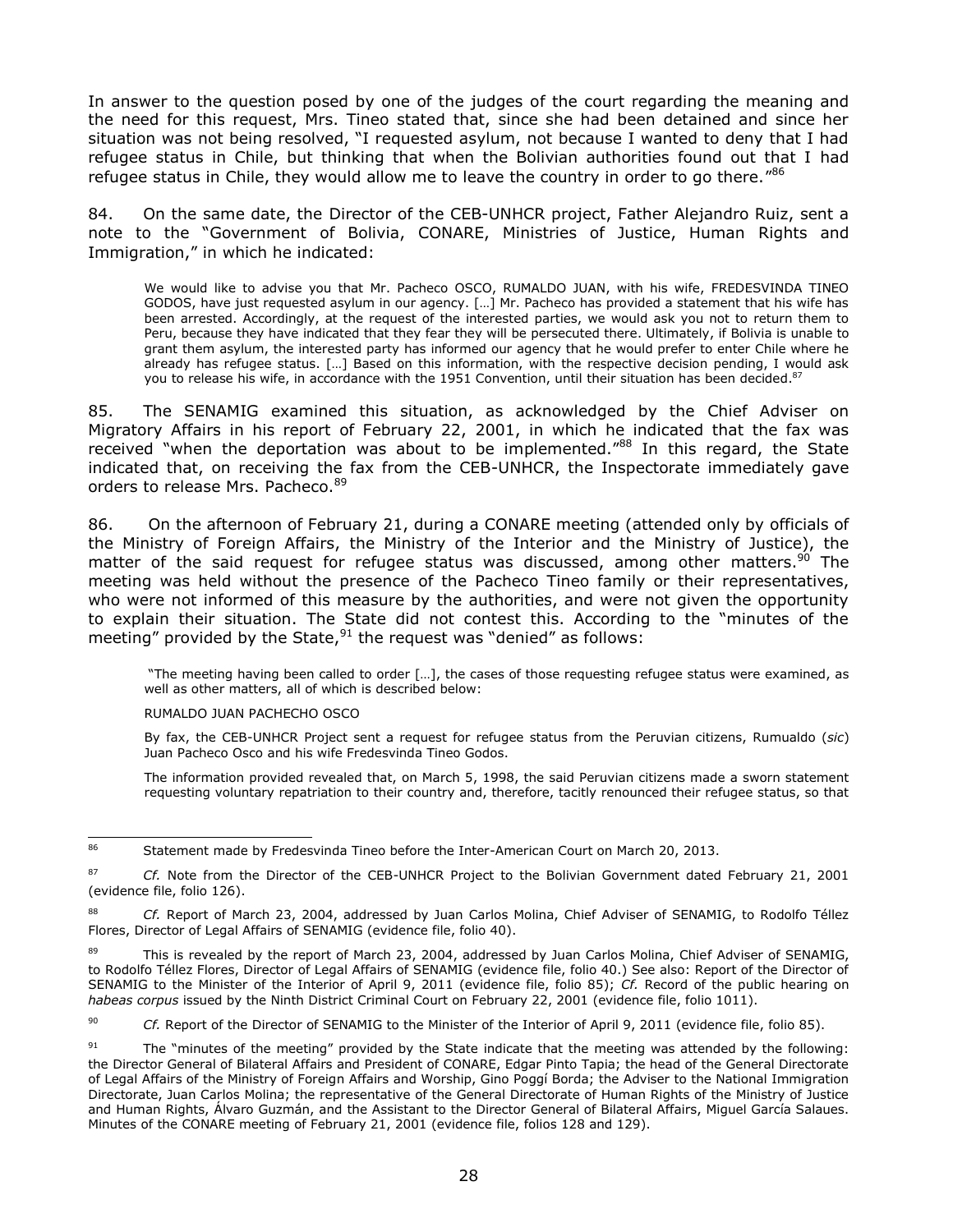it was decided to deny the request, because the Committee understood that, since the applicants had returned to Peru, the circumstances that gave rise to their seeking asylum in Bolivia had evidently ceased..

The migratory status in the country of the said Peruvian citizens was not considered by CONARE, since this is an exclusive faculty of the National Immigration Directorate and of the Ministry of the Interior."

87. On February 21 also, at 4.45 p.m., Rumaldo Pacheco visited the offices of the Consulate General of Chile in La Paz, where he explained his family's situation.<sup>92</sup> Also, on the same date, the Consulate sent a "regular official message" to the Chilean Ministry of Foreign Affairs regarding the situation of Rumaldo Pacheco, stating that "today, the Immigration Service and UNHCR have informed [the Consulate] that UNHCR has applied to the Bolivian Government for refugee status. The UNCHR letter, which is attached, indicates the desire of the Pacheco family to go to Chile where they already have refugee status." It also indicated that the "Bolivian Immigration Service has informed [the Consulate] that it would not grant refugee status to this family and that they would give them a prudential time to determine their place of residence."<sup>93</sup>

### *February 22, 2001*

88. At 3 p.m. on February 22, 2001, the hearing was opened on the application for *habeas corpus* filed in favor of Fredesvinda in the Ninth District Criminal Court.<sup>94</sup> During the hearing, the applicant's lawyer mentioned that, even though "immediately after [the application] had been filed, she had been released," Bolivian law "established that the act against her person had already been committed, because this constitutional right had already been violated."<sup>95</sup> He added that the application was not "only for the continued freedom of the person he represented, but also for the termination of the harassment against her." $96$ 

89. Thus, with Mrs. Tineo Godos having been released, on the same February 22, the Court issued ruling No. 22/2001, declaring admissible the application for *habeas corpus* filed against the Director of the Inspectorate and Residence Permit Directorate of the Immigration Service and the Director of the Judicial Technical Police, considering that they had not complied with the provisions of articles 225 to 228 of the Bolivian Code of Criminal Procedure, and that there had been a violation of articles 9 and 11 of the State's Constitution. In addition, it established a sanction against the said authorities in the sum of 200 Bolivianos each for damages, under the Law of the Constitutional Court.<sup>97</sup> There is no information on whether this element of the ruling was complied with.

90. One month later, on March 23, 2001, the Constitutional Court ruled on a review of the said decision of February 22, partially confirming the admissibility of the remedy based on the lack of competence of the immigration authorities to detain people and, consequently, the violation of article "9-I" of the Bolivian Constitution. However, it declared that the remedy was inadmissible with regard to the Director of the Judicial Technical Police, because it had not been proved that this authority authorized the applicant's entry into the police cells, especially

<sup>92</sup> Cf. Text: "Situation of the Peruvian refugee Romualdo Pacheco Osco and family" issued by the Ministry of Foreign Affairs of Chile" (evidence file, folio 1528). See also: Communication No. 116 of CONGECHILE La Paz to DIGENCONSU dated February 21, 2001 (evidence file, folio 1527).

<sup>93</sup> *Cf.* Communication No. 115 CONGECHILE to DIGENCONSU dated February 21, 2001 (evidence file, folio 1523).

<sup>94</sup> *Cf.* Report of the Director of SENAMIG to the Office of the Criminal Prosecutor of April 11, 2011 (evidence file, folio 83). See also: Record of the public hearing on *habeas corpus* issued by the Ninth District Criminal Court on February 22, 2001 (evidence file, folio 1007).

<sup>95</sup> *Cf.* Record of the public hearing on *habeas corpus* issued by the Ninth District Criminal Court on February 22, 2001 (evidence file, folio 1008).

<sup>96</sup> *Cf.* Judgment of the Constitutional Court No. 233/01 reviewing the decision that it ruled partially admissible on the application for *habeas corpus* filed on February 21, 2001 (evidence file, folios 72 and 73).

<sup>97</sup> *Cf.* Decision of the Ninth District Criminal Court of La Paz of February 22, 2001 (evidence file, folios 58 and 59).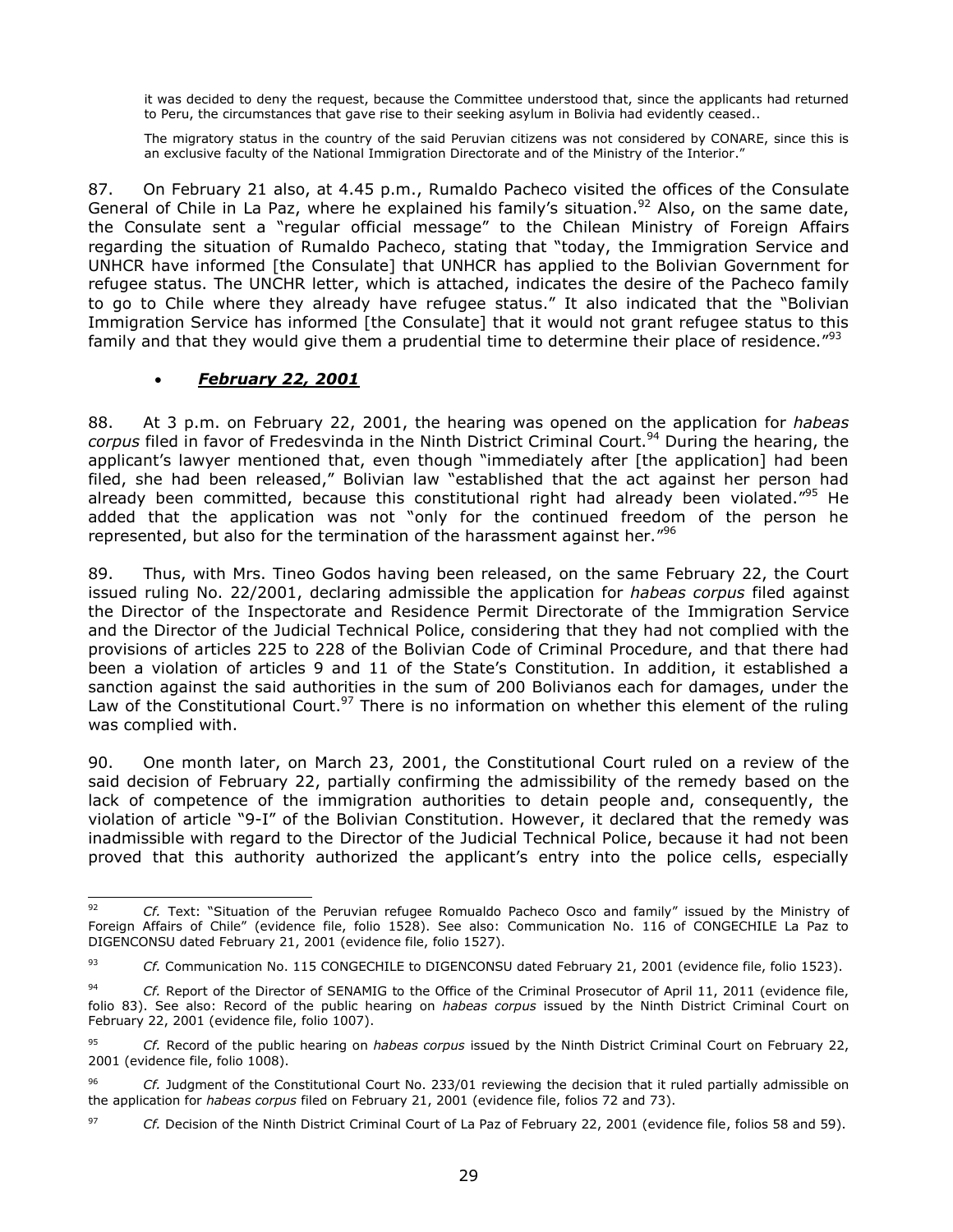considering that she had been detained in cells of the Police Command, and not of the Judicial Technical Police.<sup>98</sup> The Constitutional Court set out the following grounds, among others:

That it should be established that aliens must recall that, in Bolivia, extra-territorial rights may only be enjoyed by duly accredit diplomatic and consular officers, and officials of international organizations, who appear as such in the records of the Ministry of Foreign Affairs and Worship of Bolivia, which is not the case of the applicant and, consequently, she is subject to the laws in force in the country.

That the applicant has systematically violated the immigration laws in Bolivia, without respecting the laws of three countries, and has also made a mockery of the norms in force for refugees, repeatedly entering and leaving Bolivia, Peru and Chile, clandestinely, which is not admissible for individuals who say that they have been persecuted for political reasons, particularly as, according to the Sworn Statement on Voluntary Repatriation of March 5, 1998, […] the applicant lost her refugee status in Bolivia as of that date.

That the immigration authorities have the power, among others, to control aliens who are in transit on national territory, and those who enjoy temporary stays or permanent residence, and these authorities have been expressly empowered to deport them in the circumstances described in art. 48 of Supreme Decree No. 24423, with the exception established in paragraph (j) which has been declared unconstitutional by this Court in Constitutional Ruling No. 004/2001 of January 5, 2001; however, they do not have the power to order anyone's detention.

That, in the instant case, the defendant National Director of Inspection and Immigration, by ordering the detention of the applicant in Police cells as a "surety" on February 21 this year at 5 p.m., without having the authority to do so, violated the provisions of article 9-1 of the Constitution, without the fact that he ordered the release of the applicant the following day on becoming aware that the applicant and her family had once again requested refugee status, mitigating the defendant's illegal action.

91. That same February 22, Juan Carlos Molina, then Chief Adviser on Migratory Affairs, presented a report to Oscar Ángel Jordán Bacigalupo, Director of the National Immigration Service, with information on the facts relating to the Pacheco Tineo family. In the document, Mr. Molina mentioned the facts described above, and the following:

We have certified documents indicating that "arrest warrants have been issued by the Special Correctional Court of Lima for the crime of terrorism" against Mr. Pacheco Tineo and Mrs. Fredesvinda Godos;

They have asked the immigration authorities to let them pass through Bolivia or to take them to Chile, and "for this reason a telephone call was made to the Chilean Consul and Ambassador. No official response was receive indicating that the family could enter Chile [and,] therefore, these persons were treated in the same way as any alien who enters the country illegally"; […]

On Wednesday, 21, when the deportation was about to be implemented, a fax was received indicating that they would once again be requesting refugee status in Bolivia; [...] in the afternoon [of February 21,] CONARE met and decided to deny the request";

[...] Migration authorities and the PTJ have been sued for undue detention (*habeas corpus*). The Peruvians have come forward to request exiting the country to Chile, but since no decision has been received in this regard from the Chilean authorities and owing to the complaint, the return of their passports was refused. They reacted violently to this, insulting me with words that I cannot include here, and had to be removed from the immigration offices with the aid of members of the National Police.

Based on foregoing, I wish to inform you of the following:

- CONARE certifies that the Pacheco Tineo family; ARE NOT REFUGEES.
- It includes minors (their children), who have also been travelling illegally through Chilean, Peruvian and now Bolivian territory.
- At this date and time (5.30 p.m.) no official response has been received from the Chilean authorities.
- The application of the Peruvian family is irregular, because how can we allow them to exit Bolivia, if they never entered the country?
- What would be the reaction of the Chilean Immigration authorities when these Peruvian persons "appear" on their border"?

<sup>98</sup> <sup>98</sup> Cf. Judgment of the Constitutional Court No. 233/01 reviewing the decision that it ruled partially admissible the application for *habeas corpus* filed on February 21, 2001 [evidence file, folios 72 and 73].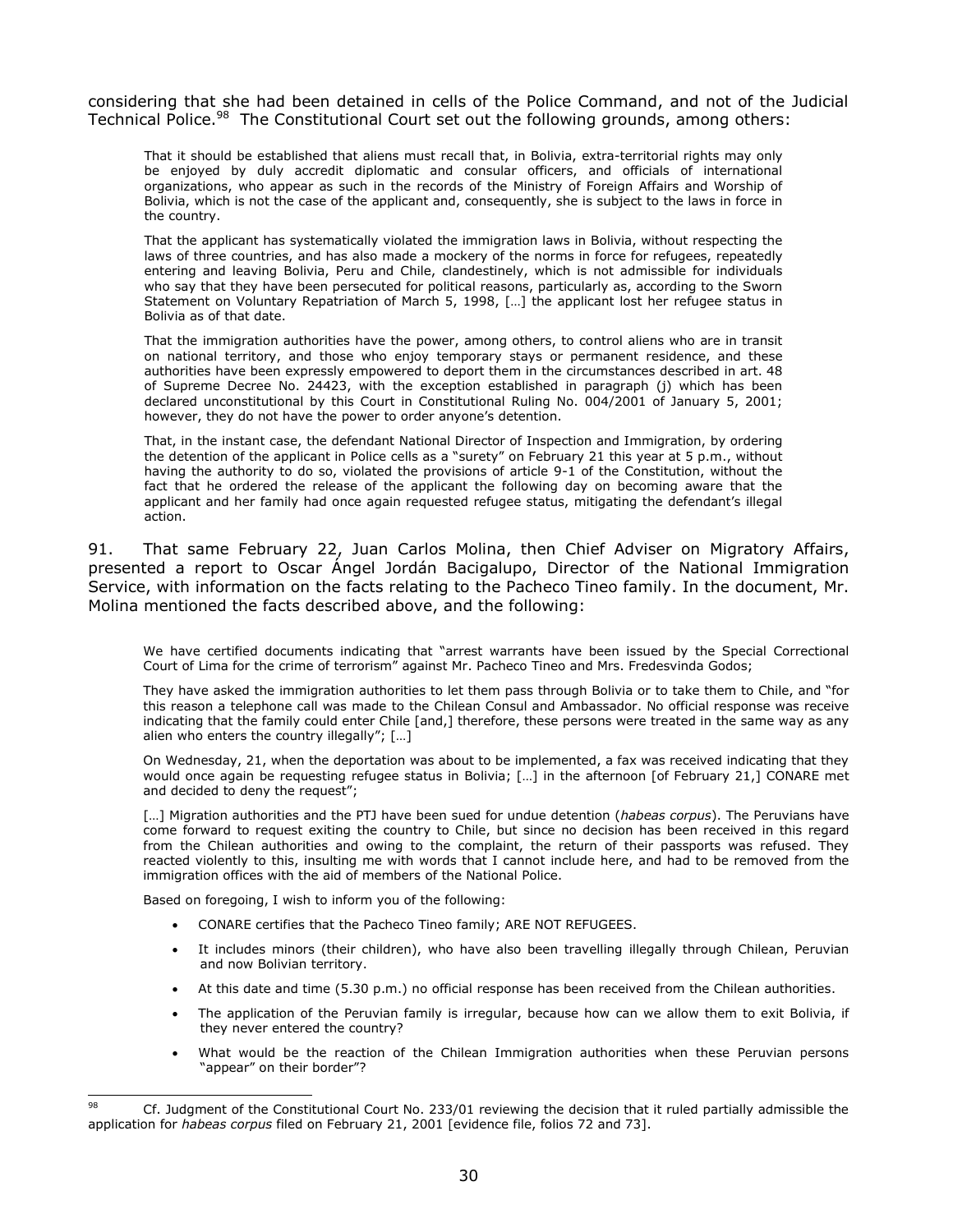What would the Peruvian Government say if it found out that we had regularized the situation of individuals who have left their own country without completing the Immigration formalities, avoiding their migratory control posts?

Owing to all the above, it has been decided that these persons do not enjoy refugee status and, apart from the *habeas corpus* that ruled that the detention had been wrongful, the administrative procedure of deportation can be implemented by the Immigration Legal Affairs Directorate and the Public Prosecution Service, in order to proceed in accordance with the law and the Immigration Regime. <sup>99</sup>

92. Also, on the same February 22, 2001, the Chilean Consulate General in La Paz advised the Consular General Directorate (in Santiago) of the situation of the Pacheco Tineo family at 5 p.m. that day, as follows:

1. We had arranged with Mr. Pacheco that he would come to the Consulate at 9 a.m. today with any documents he could bring regarding himself and his family. He advised that he was unable to come; and he went to the Bolivian Immigration Service. According to information provided by the Immigration Service, he entered into a lengthy verbal argument claiming the return of the five passports. Immigration refused to return them for two reasons:

a) Because their situation in Bolivia was unresolved.

b) Because an application for habeas corpus filed by the Permanent Human Rights Assembly in favor of the release of his wife was pending before the judge.

2. The immigration authorities asked us, in view of the court hearing this afternoon, to indicate that a consultation with Chile about the situation of Mr. Pacheco and his family was pending. I informed them that, based on jurisdictional immunity and the confidentiality with which this type of matter is dealt with, we could not commit to do so.

3. I asked Mr. Pacheco to come to the Consulate. He arrived at 1 p.m. accompanied by his family. I told him that the processing of an application for *habeas corpus* in a public hearing, now that his wife had been released, would attract unnecessary publicity to the processing of his request to reside in Chile and, also, create unnecessary problems for the Bolivian immigration authorities. I told him that I was going to ask for the withdrawal of the complaint against the Bolivian immigration authorities. [...]

5. At 5 pm., I received a telephone call from Mr. Molina of the Immigration Service advising that the court hearing had been held and that the complaint had not been withdrawn, and that the judge had fined the Bolivian immigration authorities US\$40. He indicated that what had happened was very problematic and difficult to understand, unless it was so seek to manipulate domestic politics in Bolivia or to seek publicity. He indicated that, in the actual circumstances, the Government of Bolivia reserved the right to choose the procedure to follow and that, evidently, what had happened had complicated Mr. Pacheco's situation.

6. I asked Mr. Molina to avoid drastic measures, because we were awaiting a decision of the Chilean Ministry of the Interior, and that they take into consideration that one of the members of the Peruvian family was a Chilean citizen.

7. Sr. Molina told me that he would wait for our response.

8. Apart from the foregoing, Mr. Pacheco requested tickets for travelling to Santiago by air if he was granted authorization to enter Chile. I told him that the Consulate could only help with land transport to Arica – as in the case of any Chilean citizen. UNHCR uses the same criterion; it could only obtain a 20% reduction in the fares if this is approved by the IOM; a matter requiring a long and complex procedure.  $[...]^{100}$ 

## *C.4 Deportation of the Pacheco Tineo family from Bolivia to Peru*

### *February 23, 2001*

<sup>99</sup> Cf. Report of Juan Carlos Molina, Chief Adviser of SENAMIG to the Director of SENAMIG dated February 22, 2001 (evidence file, folios 61 and 62).

<sup>100</sup> *Cf.* Communication No. 122 CONGECHILE La Paz to DIGECONSU of February 22, 2001 [evidence file, folios 1524 and 1525).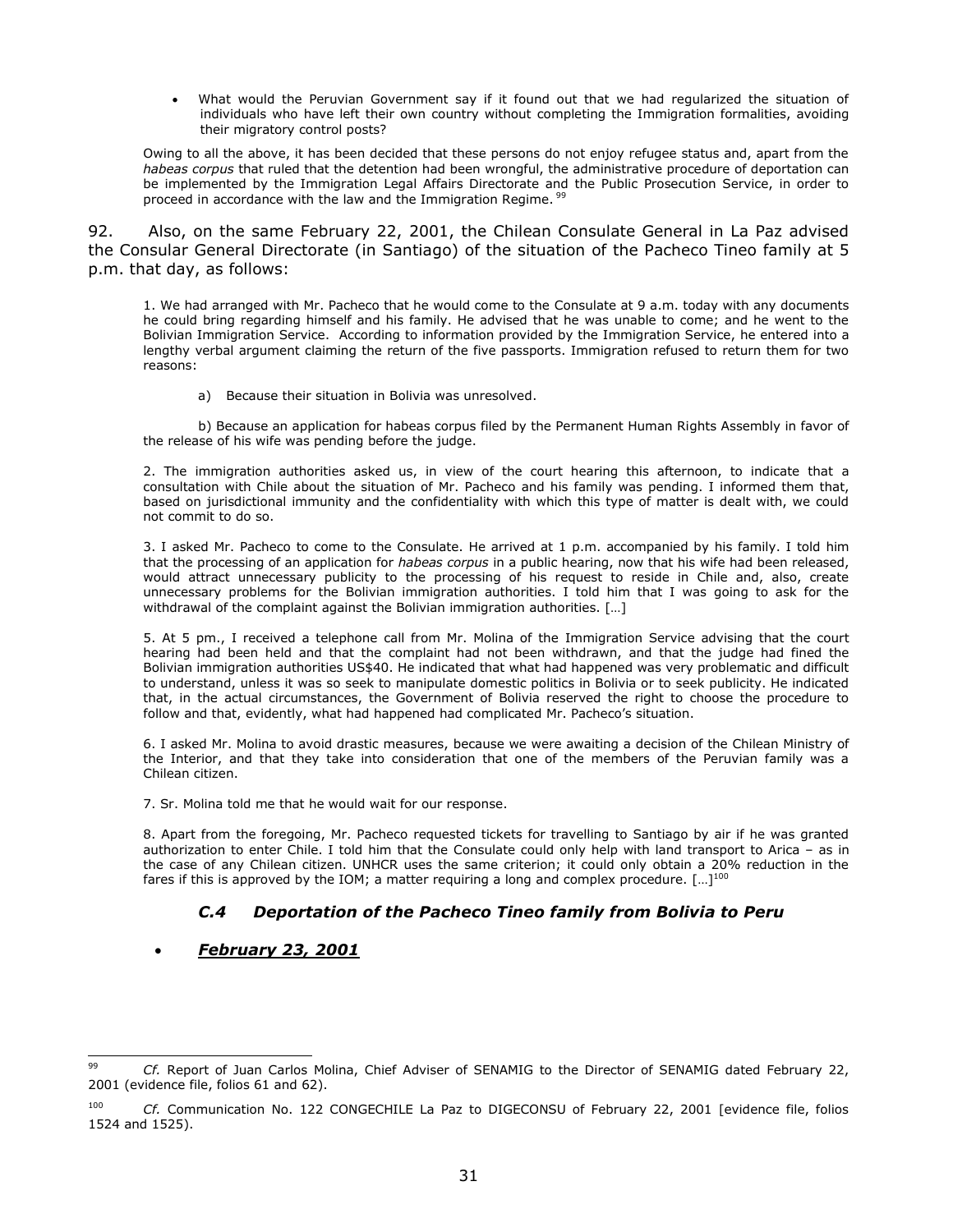93. On February 23, 2001, the special prosecutor of the La Paz District Prosecutor's Office issued an official request to the Director of SENAMIG on the deportation of the Pacheco Tineo family,<sup>101</sup> as follows:

[...] given that they have not been able to prove their legal entry into the country, the persons who respond to the names RUMALDO JUAN PACHECO OSCO, FREDESVINDA TINEO GODOS, FRIDA EDITH PACHECO TINEO, JUANA GUADALUPE PACHECO PINEDO (*sic*) and JUAN RICARDO PACHECO TINEO, the former Peruvian, and the last one Chilean, all of whom are currently without any type of documentation, and also have lost their refugee status, it is incumbent on your office to order that they be deported from the country pursuant to the country's migratory laws.

94. On the same date, SENAMIG issued Decision No. 136/2001 of February 23, 2001, in which, "pursuant to the official request of the prosecutor and since they are in a situation of illegality, violating the migratory laws in force," and in application of Article 48(b), (c), (g) and (k) of Supreme Decree 24423,  $102$  it decided "to deport from national territory" all the members of the Pacheco Tineo family "because they had violated the existing immigration laws and regulations." The SENAMIG Inspectorate and Residence Permit Directorate was commissioned to execute this decision, which was signed by the National Director of the Inspectorate and Residence Permit Directorate and by the SENAMIG Adviser on Migration.<sup>103</sup> There is no record that this decision was notified to the members of the Pacheco Tineo family.

95. The Court notes that the State provided a second version of this decision, with the same number and date, with a similar content and wording, but that only orders the deportation of Mr. Pacheco Osco and Mrs. Tineo Godos, without mentioning the children. This second version is signed by the SENAMIG Adviser on Migration and contains another signature above the title "Desaguadero Immigration"; there is an "EXIT" stamp dated February 24, 2001, with the indication "Desaguadero" and another stamp reading "EXPELLED."<sup>104</sup> This will be analyzed below, but it is sufficient to indicate that the Court finds it proved that, despite what is indicated in this second version of the document, the Pacheco Tineo children were also expelled from Bolivia by the SENAMIG decision.

 $101$ <sup>101</sup> *Cf.* Official request of the La Paz District Prosecutor's Office of February 23, 2001 (evidence file, folio 64).

<sup>102</sup> Article 48 of this Decree established that: "Aliens included in the following categories shall be deported from the country and may not enter Bolivian territory in the future: (a) Those who bear or present at any time a forged or falsified passport, identity card, or other document; (b) Those who have entered the country illegally, violating provisions established in this Supreme Decree or who make false statements or present falsified documents or contracts to the immigration or employment authorities; (c) Those who are found remaining in the country, without any justification, after the period authorized in their respective visa or residence permit; (d) Those whose residence or stay in the country has been cancelled or annulled; (e) Those who may be conducting illegal business or have committed acts contrary to public morals or to the health of society, or who are involved in vagrancy; (f) Those who intervene directly or indirectly in activities relating to people-trafficking, drug-trafficking, terrorism, arms-trafficking or possession of firearms, currency counterfeiting, or those who aid and abet or protect those dedicated to the foregoing, even if sentences convicting them have not ordered their deportation; (g) Those who may have defrauded in any way the national Treasury or State institutions; (h) Those who have committed offenses that are punished with more than six months' imprisonment or who have been convicted for fraudulent bankruptcy, even if the respective judgments have not ordered their deportation; (i) Those who intervene in any way in domestic politics or trade union leadership, or incite social, political or labor union unrest by any means; who become members of associations that have direct or indirect political purposes; those who intervene in the organization or leadership of marches, meetings or any type of public demonstrations of a political nature or contrary to the decisions of the Government, or who make statements or publications of this type or that are offensive to national institutions and/or authorities, and those who in any way engage in the incitement of disobedience of the laws of the Republic or of the legally constituted authorities; (j) Those who, in any way, hinder the good international relations of Bolivia, or implement propaganda and agitation activities against the Governments of the countries with which we maintain relations; (k) Those who fail to comply with the residence obligations that may have been imposed on them."

<sup>103</sup> *Cf.* SENAMIG Decision No.136/2001 of February 23, 2001 (evidence file, folio 66).

<sup>104</sup> Copy of SENAMIG Decision No.136/2001 of February 23, 2001, with some differences in the wording and with the stamp of "Deshuesadero" (evidence file, folio 68). See also: Copy of SENAMIG Decision No.136/2001 of February 23, 2001, with some differences in the wording and with the stamp of "Deshuesadero" (evidence file, folio 1503)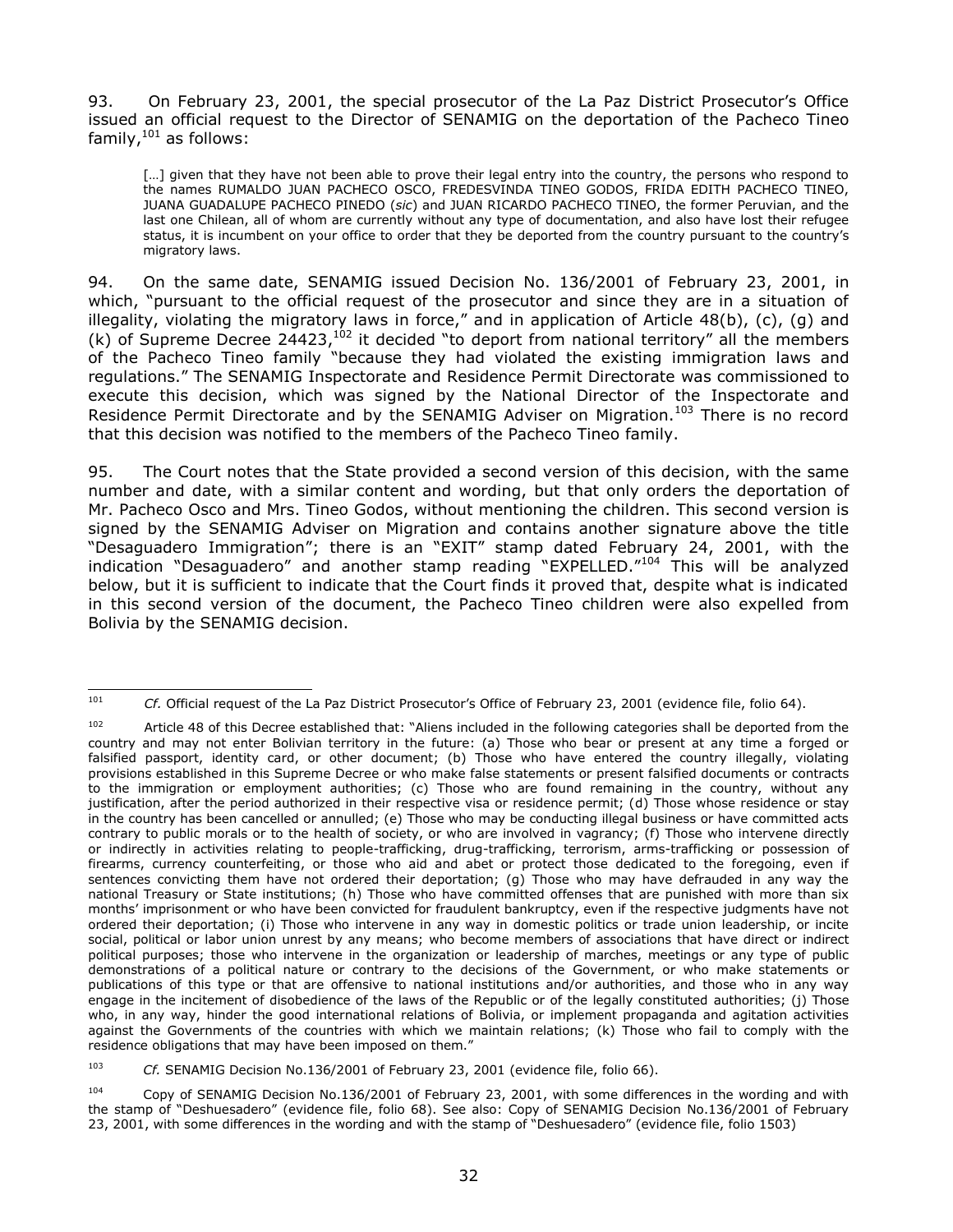96. It is an undisputed fact that, at approximately 3 p.m. on that February 23, Chilean Consulate officers visited the Bolivian immigration authorities*.* <sup>105</sup> On the one hand, the petitioners indicate that these Chilean officials reached a verbal agreement with Juan Carlos Molina to allow their departure to Chile,  $106$  and even that they negotiated bus tickets to travel to the Chilean town of Arica. On the other hand, the State indicates that this agreement did not exist;<sup>107</sup> that SENAMIG did enter into contact with the Chilean Consul;<sup>108</sup> that "Chilean consular officers did visit the offices of the Immigration Service, only to obtain information,"109 but did not provide any official response as to whether the Pacheco Tineo family could enter that country, or whether they had refugee status in that country. $110$ 

97. Nevertheless, during the proceedings before the Court, information was provide that confirms a series of communications between Bolivian authorities and officers of the Chilean Consulate concerning the situation of the Pacheco Tineo family prior to their deportation, even that a verbal agreement was reached on their departure to Chile and that the Chilean officials did advise that the members of the Pacheco Tineo family at least had residence in Chile. Indeed, in "ordinary official message" No. 128 dated February 23, 2001, the Chilean Consulate in La Paz advised the Consular General Directorate in Santiago as follows:

"1. Today, following arduous negotiations with the immigration authorities, we were able to prevent Romualdo (*sic*) Juan Pacheco Osco and family being taken this afternoon to the border at Tambo Quemado.

2. Mr. Pacheco and family are travelling to La Paz tomorrow in a bus of the El Dorado Company towards Arica. The costs of the bus and accommodation in La Paz tonight, plus expenses for food, have been assumed by this CONGECHILE.

3. I attach documents that I have given to Mr. Pacheco in order to cross the border and comply with the instructions in your message 066."<sup>111</sup>

98. Also, on February 23, 2001, the Consul General of Chile in La Paz sent letter No. 168/10 to Juan Carlos Molina, Adviser of the Immigration Directorate, informing him that the Ministry of the Interior of Chile had "given its authorization for the entry into Chile of the Pacheco Tineo family," indicating their nationalities. The letter also indicated: "consequently, I would be obliged if you would order the prompt return of the passports of this family" and "there is a possibility that they can travel to Chile, by land, tomorrow, February 24, by the Tambo Quemado-Chungará border."<sup>112</sup> "Ordinary official message" No. 130 of February 26, 2001, addressed by the Consulate to its Consular General Directorate in Santiago indicates that the preceding letter

<sup>109</sup> *Cf.* Report of the SENAMIG Director to the Minister of the Interior of April 9, 2001 (evidence file, folio 85).

<sup>105</sup> Cf. Report of Juan Carlos Molina sent to Rodolfo Téllez Flores, Director of Legal Affairs of the National Immigration Service, dated March 23, 2004 (evidence file, folio 36).

<sup>106</sup> *Cf.* Letter of Rumaldo Pacheco Osco to the IACHR dated January 8, 2007 (evidence file, folios 243 and 244).

<sup>&</sup>lt;sup>107</sup> Report of Juan Carlos Molina sent to Rodolfo Téllez Flores, Director of Legal Affairs of the National Immigration Service, dated March 23, 2004 (evidence file, folio 36) See also: final written arguments of the Plurinational State of Bolivia (merits file, folio 865).

<sup>&</sup>lt;sup>108</sup> However, the State indicated that it had no written document certifying that, on the day of the facts, a fax was sent to the Chilean Consulate. Final written arguments of the Plurinational State of Bolivia (merits file, folio 865).

<sup>110</sup> *Cf.* Report of Juan Carlos Molina sent to Rodolfo Téllez Flores, Director of Legal Affairs of the National Immigration Service, dated March 23, 2004 (evidence file, folio 36). Witness Molina, offered by the State, indicated that "the National Immigration Service had informal contact […] [with the Chilean Consulate], which faxed them the documents that they had of these persons and told them that they could come and see them." He also stated that the Chilean consular officers did not say that the members of the family had refugee status in that country and merely requested information from their authorities in Santiago, but never gave either a positive or a negative opinion. *Cf.* Statement made by Juan Carlos Molina before the Inter-American Court on March 20, 2013.

<sup>111</sup> *Cf.* Communication No. 128 of CONGECHILE La Paz to DIGECONSU, dated February 23, 2001 (evidence file, folio 1522). In addition, the evidence shows that the bus tickets had been bought for the family to travel from La Paz to Arica. *Cf.* Bus tickets of the company *Transporte Internacional y Turismo* (evidence file, folio 124).

<sup>112</sup> *Cf.* Letter from the Ambassador/Consul General of Chile to Juan Carlos Molina of February 23, 2001, Letter No. 168/10 (evidence file, folio 1512).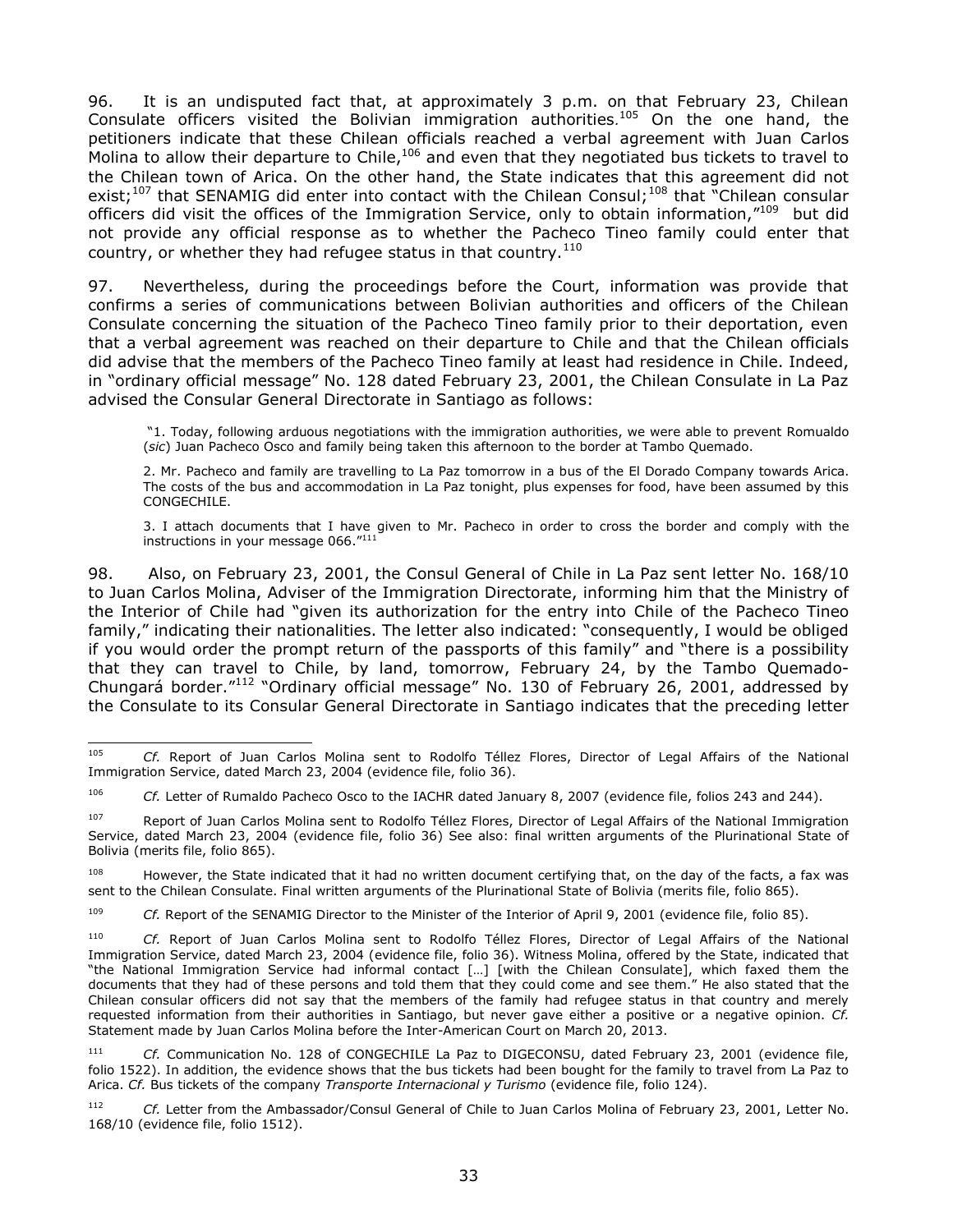was sent to SENAMIG on that date, by fax, at 11.02 a.m., and then by Messenger at 1 p.m.;  $^{113}$ and that the original was sent "by hand and was received by the said office, as recorded by the seal stamped on the lower right side," which indicates "Ministry of the Interior, Bolivian National Immigration Service, U.R.D.C. La Paz."

99. Furthermore, on the same date, the Chilean Consulate General in La Paz issued a "document for the International Police and the Chilean *Carabineros* at the Chungará international border post" indicating that "the bearers of this document [citing the members of the Pacheco Tineo family] are authorized to enter Chilean territory," and asking them to "facilitate their entry."<sup>114</sup> The Consul General also informed Rumaldo Pacheco about the entry authorization and he signed the communication and the document for the Police indicating that he had received them.<sup>115</sup>

### *February 24*

100. Despite the above, the order to deport the Pacheco Tineo family was executed during the morning of February 24.<sup>116</sup>

101. Witness Molina stated that they were deported to Peru because, "according to the norms [in force], persons [whose migratory status was] irregular were returned by the same means, to the same place by which they entered, or otherwise, returned to their country of origin."<sup>117</sup>

102. Regarding the details of the circumstances in which the family was detained and taken to the border with Peru, the undisputed facts are that: (a) the family was going to the La Paz bus station where they were going to get on a bus to Arica, Chile, when they were approached by the Bolivian immigration authorities responsible for detaining and deporting them, accompanied by members of the Bolivian National Police, and (b) the family was taken in two vehicles from La Paz to Desaguadero, and the children were transported in a vehicle separate from at least one of their parents during the trip.<sup>118</sup>

103. Thus, on February 24, 2001, Rumaldo Juan Pacheco Osco and Fredesvinda Tineo Godos, together with their three children, were deported from Bolivia<sup>119</sup> to Peru by the placed known as Desaguadero.<sup>120</sup> The State indicated that, once in Desaguadero, they had to wait until the corresponding Bolivian and Peruvian immigration offices were open and, while waiting, the family was fed.<sup>121</sup> According to a communication from the Head of Immigration - Desaguadero (on the Bolivian side) to the Head of Immigration of Desaguadero (on the Peruvian side), Mr. Pacheco Osco and Mrs. Tineo Godos were made available to the Peruvian authorities. The

<sup>116</sup> Report of the Director of SENAMIG to the Criminal Prosecutor's Office of April 11, 2011 (evidence file, folio 83).

<sup>117</sup> *Cf.* Statement made by Juan Carlos Molina before the Inter-American Court on March 20, 2013.

<sup>118</sup> While the Pacheco Tineo couple affirm this, witness Molina stated that Mrs. Tineo was in one vehicle with the children and Mr. Pacheco in the other one. *Cf.* Statement made by Juan Carlos Molina before the Inter-American Court on March 20, 2013.

<sup>119</sup> *Cf.* Communication of the Head of Immigration of Desaguadero–Bolivia to the Head of Immigration of Desaguadero–Peru, dated February 24, 2001 (evidence file, folio 70).

<sup>120</sup> *Cf.* Copy of the passports of Rumaldo Pacheco and Fredesvinda Tineo (evidence file, folios 12 and 30).

 $113$ Cf. Communication No. 130 CONGECHILE La Paz to DIGECONSU, of February 26, 2001 (evidence file, folio 1513).

<sup>114</sup> *Cf.* Document for the International Police and the Chilean *Carabineros* at the Chungará international border post dated February 23, 2001 (evidence file, folio 1520).

<sup>115</sup> *Cf.* Communication of the Chilean Consulate General in La Paz to Rumaldo Pacheco dated February 23, 2001 (evidence file, folio 1521).

<sup>121</sup> *Cf.* Report of Juan Carlos Molina sent to Rodolfo Téllez Flores, Director of Legal Affairs of the National Immigration Service, dated March 23, 2004 ((evidence file, folio 36).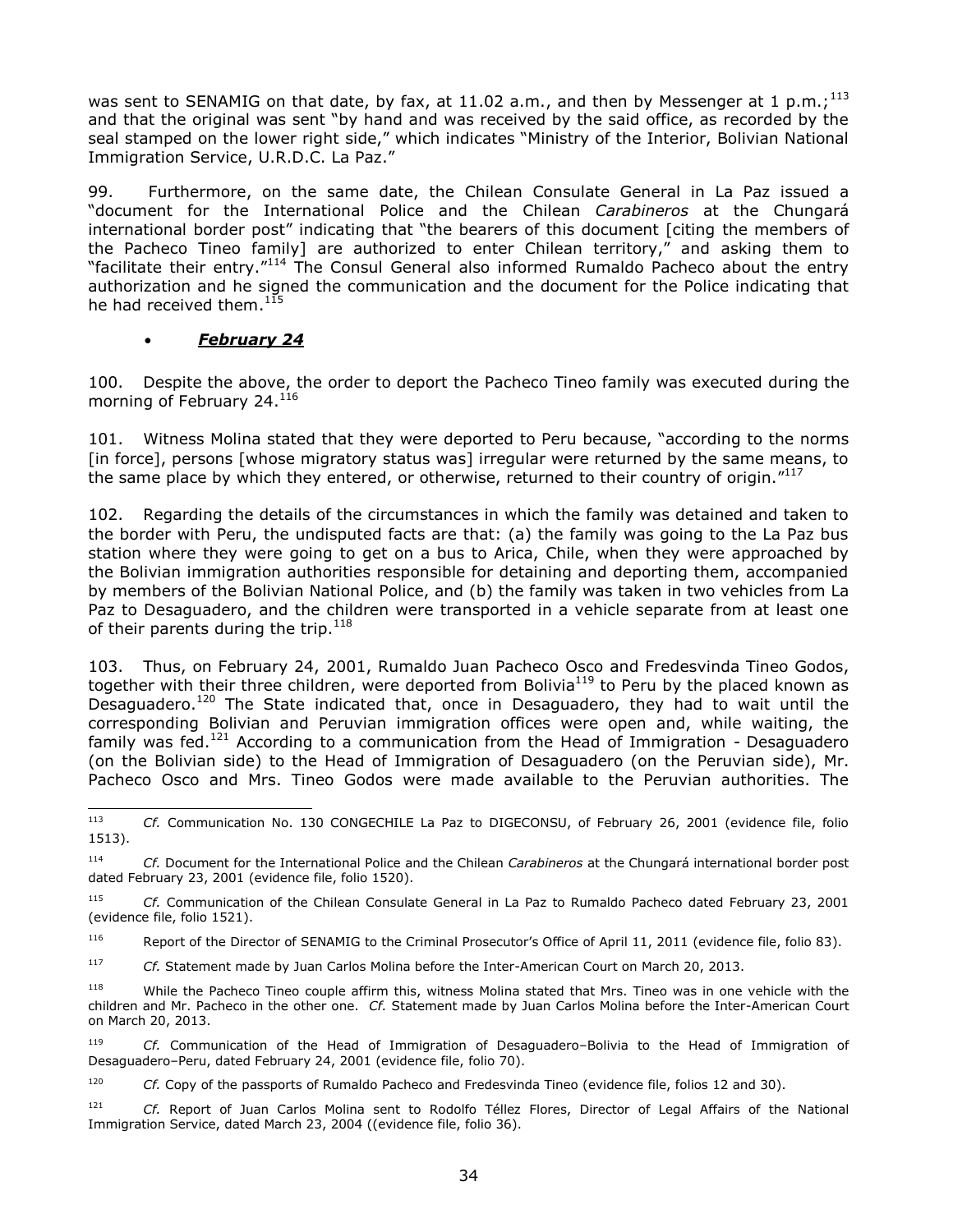communication was stamped by the Peruvian General Directorate of Immigration and Naturalization.<sup>122</sup> According to the State, on crossing the border, the Pacheco Tineo family was handed over to the Peruvian immigration authorities and not to the Peruvian police.<sup>123</sup> Nevertheless, the presumed victims allege that, when they reached the border between Bolivia and Peru, they were shut up in a room, their belongings were taken, and they did not receive any food, following which, when crossing the border, they were handed over to the Peruvian police, accused of being terrorists, and it was indicated that subversive materials had been found on them.

104. In this regard, a report on "police record of the citizens Romualdo [*sic*] Juan Pacheco Osco and Fredesvinda Tineo Godos," issued on August 3, 2012, by the Director General of the INTERPOL National Central Office (NCO) of the Bolivian Police, and forwarded by the State with its answering brief, indicates the following:

[On April 8, 1997,] "message Ref. 824 was received from our counterpart INTERPOL NCO-Lima/Peru, in reply to our message Ref. 481-La Paz dated 03/04/1997 concerning the request for background information for processing the place of residence of the [said] citizens," indicating that an arrest warrant exists for them at the request of the Special Correctional Court of Lima File 296-93 dated 04/12/1996, for the crime of terrorism.

[On March 20, 2001,]<sup>124</sup> the following fax was received at [...] 7.28 p.m. that information had been received that the couple PACHECO OSCO RUMUALDO JUAN and TINEO GODOS FREDESVINDA, of Peruvian nationality, had been detained bearing false documents, both of whom, in 1966 *[sic*] <sup>125</sup> had been granted political asylum in Bolivia and who subsequently renounced this benefit in order to travel to Chile; it had been planned to deport them to Chile, but learning that the Peruvian citizens were required by the Peruvian Police for the crime of terrorism, the pertinent coordination was carried out with the Police Attaché of the Peruvian Embassy to proceed to hand them over at the Desaguadero border ….

Responding to the note of March 23, 2001, of the INTERPOL NCO with regard to the message sent by its counterpart in Lima Peru, the following information is provided: on February 24, 2001, the Bolivian Immigration Service deported PACHECHO OSCO RUMUALDO JUAN and TINEO GODOS FREDESVINDA, because they had entered the country illegally via Kasani, on the Bolivia-Peru border, bearing passports without the exit stamp from Peru or the entry stamp into Bolivia, and ignoring whether these passports were authentic or false, the Police Attaché of the Peruvian Embassy in Bolivia was informed of the matter.

[In the] Weekly Report of February 19 to March 4, 2001, sent with Note UPACOlvi/Cite No. 0023/2001 dated March 6, 2001, from Lieutenant Osear Muüoz Colodro, Commander of UPACOM, to Osear A. Jordán Bacigalupo, Director of the National Immigration Service, information was provided that on 24/02/2001 at 6.30 a.m., second Sergeants Gualberto Fernández Trujillo and Martin Limachi Kantuta, members of the "UPACOM," together with Oscar Jordán Bacigalupo (National Director of SENAMIG), Juan Carlos Molina (Chief Adviser to SENAMIG) and Lizardo Ortega (Inspector), proceeded to detain two foreign citizens of Peruvian nationality; they detained Rumaldo Pacheco and Fredesvinda Tineo, accompanied by their three underage children on a street of La Paz. They were taken in a vehicle with the license plate 1034-GIL, driven by Félix Ulo. According to the evidence, the purpose of the detention and deportation was "to hand them over to the National Police of Peru (PNP), returning at 1.30 p.m., without any incidents."<sup>126</sup>

105. On February 25, 2001, one day after the deportation of the family, the Chilean Consulate General in La Paz sent a "confidential official message" to its Consular General Directorate in Santiago, with "urgent" priority, in which it advised:

1. Regarding the case of the Peruvian refugee Romualdo (*sic*) Pacheco and family, we would like to advise the following:

<sup>122</sup> <sup>122</sup> *Cf.* Communication of the Head of Immigration of Desaguadero–Bolivia to the Head of Immigration of Desaguadero–Peru, stamped February 24, 2001 (evidence file, folio 70)

<sup>&</sup>lt;sup>123</sup> Confirmed by the Report of Juan Carlos Molina sent to Rodolfo Téllez Flores, Director of Legal Affairs of the National Immigration Service, dated March 23, 2004 (evidence file, folio 38).

<sup>&</sup>lt;sup>124</sup> There could be a clerical error in the document, because it could be February 20, although this is unclear.

<sup>125</sup> According to the facts, this would be in 1996.

<sup>126</sup> *Cf.* Report of second Sergeant Rafael Tarquí Condori, investigator assigned to the case, in answer to Note PROGE-DSPDRLE-DGPDHMA No. 006/2012 (evidence file, folios 1099 to 1101).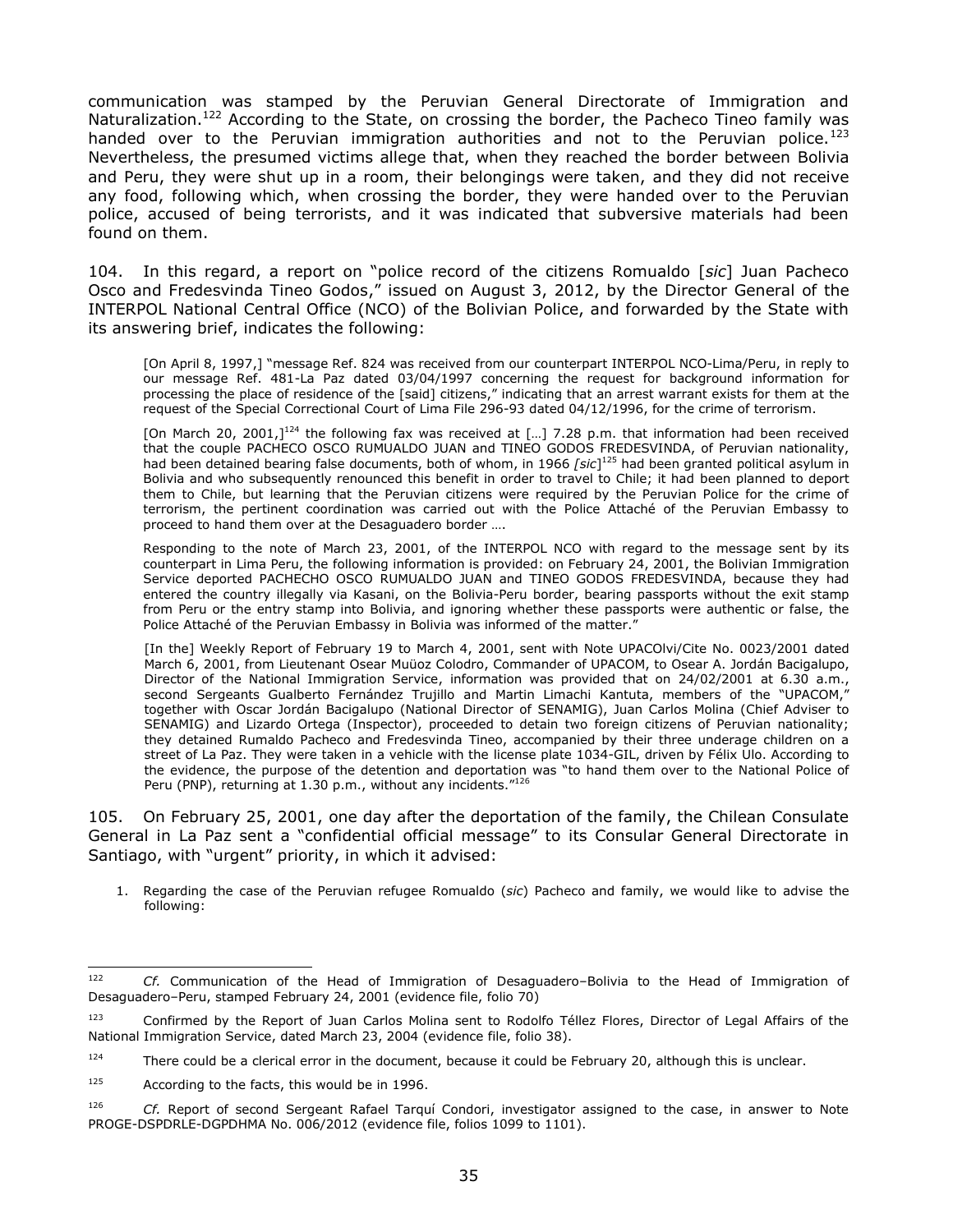- Mr. Pacheco and family should have boarded the bus of the "El Dorado" company yesterday, Saturday, in the direction of Tambo Quemado-Arica and, to this end, this CONGECHILE provided them with tickets with this bus company and accommodation on the Friday night at the Rossel Hotel, located in front of the bus terminal.
- Yesterday, when we contacted the El Dorado bus company, they informed us that citizen Pacheco and his family had been detained on boarding the bus by the local police and immigration authorities.
- During the afternoon we were able to contact the Chief Adviser on Migratory Affairs (in charge of the case), Juan C. Molina, who confirmed the information, indicating that the detention occurred under a deportation order to Peru issued by the prosecutor of the Public Prosecution Service attached to the Intelligence Service, and that Mr. Pacheco and his family had been taken in two vehicles to Desaguadero, on the border with Peru and there they had been handed over to the Peruvian immigration authorities who received them, after preparing the respective record, and delivered to the Peruvian police. I have been told that Pacheco has been charged with terrorism in that country.

Molina also told us that subversive materials and propaganda had been found in one of Mr. Pacheco's suitcases related to *Sendero Luminoso*, letters addressed to Peruvian refugees who live in Bolivia, and some diskettes, all of which were handed over to the Peruvian police. […]

3. Faced with the unprecedented action of the local Immigration Directorate failing to respect a commitment to allow the departure of Mr. Pacheco and his family to our country, I consider that the Bolivian Government should be informed of this delicate situation.  $[...]^{127}$ 

<span id="page-35-0"></span>106. The foregoing reveals that the Pacheco Tineo family was handed over to immigration and police authorities in Peru.

#### *D. Facts subsequent to the deportation of the Pacheco Tineo family from Bolivia*

107. The presumed victims indicated that they were detained in the border town of Puno until March 3, 2011, with their children, and were then separated from them and transferred to Lima, where they remained detained until July 3, 2001.

108. Meanwhile, in Bolivia, on March 5, 2001, the Secretariat for Migrants and Refugees in Bolivia (SEMIRE) filed a complaint before the Bolivian Ombudsman indicating that the Pacheco Tineo family had been arbitrarily detained in Bolivia and subsequently handed over to the Peruvian police authorities, and this was received the following day.<sup>128</sup> In answer to this complaint, on March 19, 2001, the Ombudsman's Office sent a letter indicating that "since the petitioners had obtained refugee status in Chile, their defense counsel should plead the situation of those he represents before the pertinent legal authorities."<sup>129</sup>

109. On March 13, 2001, the Bolivian Ombudsman issued a Detailed Record of Reception and Registration of Complaint certifying that Juan Rumaldo Pacheco Osco and Fredesvinda Tineo, represented by the Secretariat for Migrants and Refugees, had filed a complaint concerning the facts of the detention and handing over to Peru of the members of the Pacheco Tineo family.<sup>130</sup>

110. On March 30, 2001, the Human Rights Committee of the Bolivian Chamber of Representatives requested the Vice Ministry of the Internal Regime and Police of Bolivia to provide a report on these facts, owing to a complaint filed by the Permanent Human Rights

<sup>127</sup> <sup>127</sup> *Cf.* Communication No. 129 CONGECHILE La Paz to DIGECONSU, dated February 25, 2001 (evidence file, folios 1518 and 1519).

<sup>&</sup>lt;sup>128</sup> *Cf.* SEMIRE complaint filed before the Office of the Bolivian Ombudsman on March 5, 2001 (evidence file, folio 102).

<sup>129</sup> *Cf.* Response of the Office of the Bolivian Ombudsman dated March 19, 2001 (evidence file, folio 105).

<sup>130</sup> *Cf.* Detailed Record of the Ombudsman's Office of March 13, 2001 (evidence file, folios 106 to 109).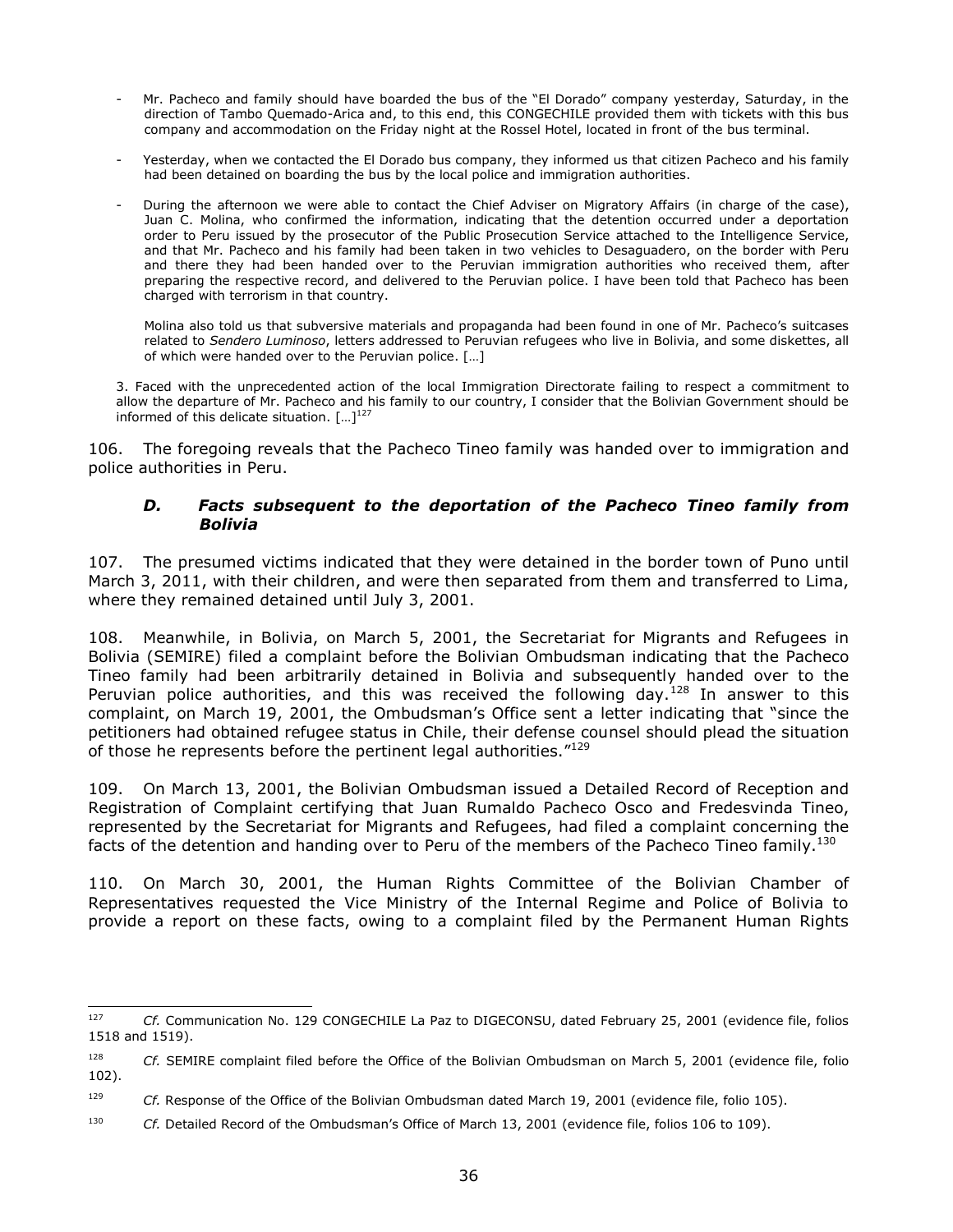Assembly.<sup>131</sup> On the same date, the Head of the Human Rights Unit sent a report to the Vice Minister of Human Rights in which he summarized the facts and indicated:

"When the Pacheco Tineo family left Bolivian territory [in 1998], they went to the Republic of Chile where they achieved refugee status, under the conditions of the State granting this. […] All this information has been reported to you so that, in the case of the refoulement of the Pacheco Tineo family, you would recommend that this should be to the Republic of Chile, a concern that the National Refugee Commission (CONARE) was informed of at its last meeting."<sup>132</sup>

111. On April 9, 2001, the Director of SENAMIG sent a report to the Ministry of the Interior of Bolivia, recapitulating the facts from the time of the Pacheco Tineo family's visit to the immigration office up until their deportation. $133$ 

112. The same day, April 9, 2001, the Prosecutor General's Office requested the Director of SENAMIG to provide a report. The request indicated that the Special Operations Division of the Departmental Directorate of the Judicial Technical Police "has been conducting an investigation *ex officio* and at the request of the Human Rights Committee of the Chamber of Representatives with regard to the arbitrary and undue detention of the Pacheco Tineo family, and the fact that they were sent detained to the Peruvian police  $[...]$ ."<sup>134</sup> This request was received by SENAMIG on April 10,<sup>135</sup> and answered by a report the following day.<sup>136</sup> No other results of this investigation were provided.

113. On August 1 and 7, 2001, respectively, Rumaldo Juan Pacheco Osco and Fredesvinda Tineo Godos entered the Republic of Chile by the immigration control post of the Arturo Merino Benítez airport.<sup>137</sup> Currently, the Pacheco Tineo family live in Chile, with "permanent residence" in this country since May 13, 2002. Rumaldo Pacheco indicated that they have returned to Peru at least once a year and, since then, have not had problems in that country.<sup>138</sup>

#### **VII. MERITS**

114. Based on the alleged violations of the Convention, the Court will now analyze the merits of this case as follows: (1) the rights to judicial guarantees and judicial protection in relation to the right to freedom of movement and residence (right to seek and to be granted asylum and principle of non-refoulement) in cases of deportation of migrants and of applicants for refugee status; (2) the right to personal integrity; (3) the right to special protection of children in relation to the rights to protection of the family, to judicial guarantees and to judicial protection, and (4) the obligation to adopt provisions of domestic law and the principle of legality.

<sup>137</sup> *Cf.* Copy of passports of Rumaldo Pacheco and Fredesvinda Tineo (evidence file, folios 13 and 30).

<sup>138</sup> Statement made by Rumaldo Pacheco before the Inter-American Court at the public hearing held on March 20, 2013.

<sup>131</sup> <sup>131</sup> *Cf.* Communication of the Human Rights Committee of the Chamber of Representatives of Bolivia to the Vice Minister of the Interior Regime and Police of Bolivia, of March 30, 2001 (evidence file, folio 75).

<sup>&</sup>lt;sup>132</sup> *Cf.* Report to the Vice Minister of Human Rights of March 30, 2001 (evidence file, folios 78 and 79).

<sup>133</sup> *Cf.* Report of the Director of SENAMIG to the Minister of the Interior of April 9, 2001 (evidence file, folios 85 to 87).

<sup>134</sup> *Cf.* Request for a report by the Prosecutor General's Office (Office of the Criminal Prosecutor of La Paz) of April 9, 2001 (evidence file, folio 81).

<sup>135</sup> *Cf.* Request for a report by the Prosecutor General's Office (Office of the Criminal Prosecutor of La Paz) of April 9, 2001 (evidence file, folio 81).

<sup>136</sup> Report of the Director of SENAMIG to the Office of the Criminal Prosecutor of April 11, 2011 (evidence file, folio 83).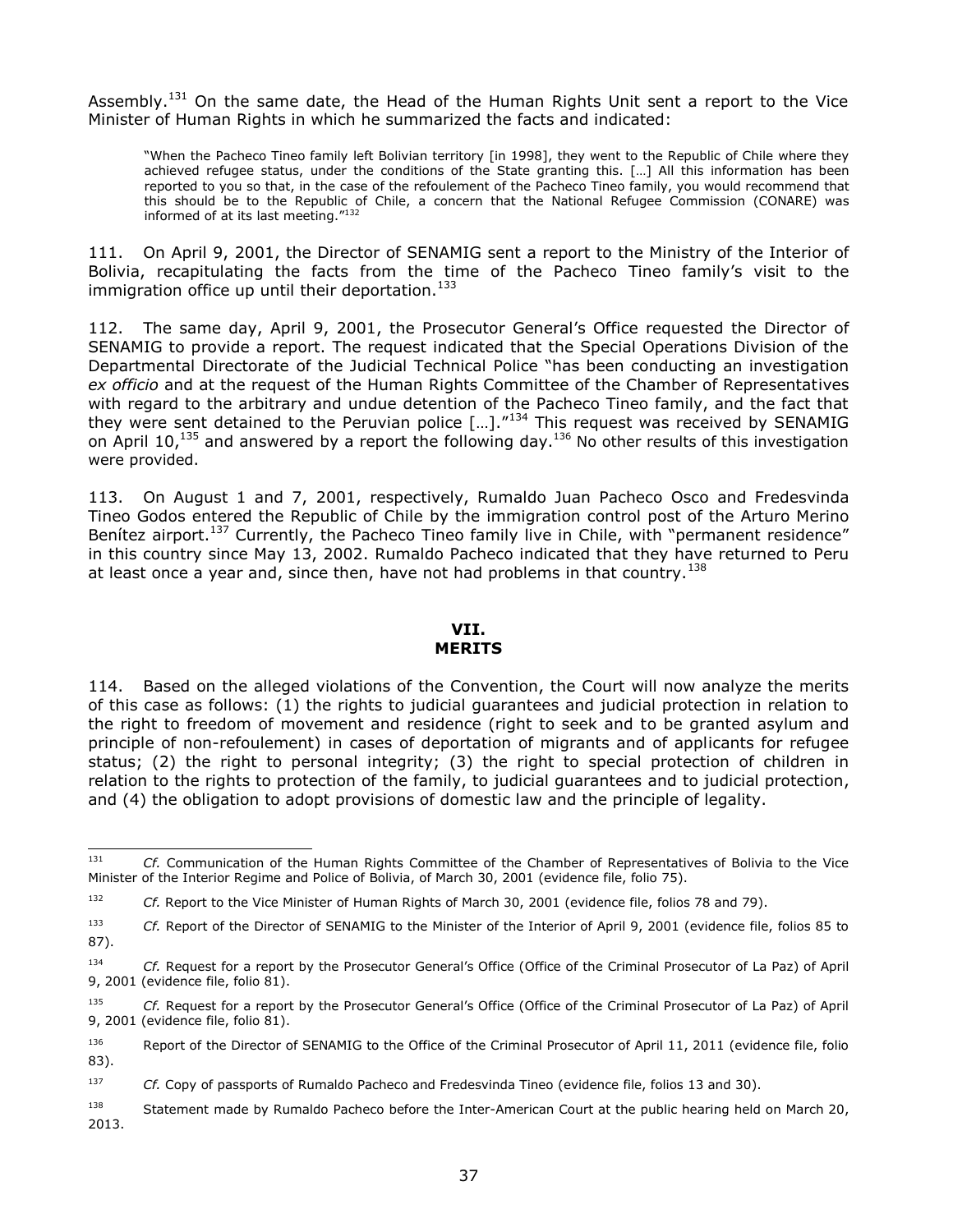### **VII-1**.

# **RIGHT TO JUDICIAL GUARANTEES AND TO JUDICIAL PROTECTION IN RELATION TO FREEDOM OF MOVEMENT AND RESIDENCE IN CASES OF THE DEPORTATION OF MIGRANTS AND REQUESTS FOR REFUGEE STATUS**

## *A. Arguments of the Commission and of the parties*

## *A.1. Arguments of the Commission*

115. The Commission observed, with regard to the proceedings relating to the deportation of the Pacheco Tineo family by SENAMIG, that they were not notified of the opening of an administrative proceeding against them; that they were not officially informed of the administrative charges that they were accused of under the Immigration Regime; that they were not given an opportunity to defend themselves and that they were not notified of the decision. It indicated that the decision taken on the admissibility of deportation was summary and made within an unreasonably short period, which prevented meeting the minimum guarantees of due process to which the Pacheco Tineo family had a right, and this prevented them from filing the appropriate administrative and/or judicial remedies. Owing to these facts, the Commission considered that the State was responsible for the violation of the right to be heard with due guarantees, to know the administrative charges against them, to defend themselves, to the possibility of the decision being reviewed, and to judicial protection, established in Articles 8(1), 8(2) and 25 of the American Convention, in relation to Article 1(1) of this instrument, to the detriment of the members of the Pacheco Tineo family.

116. The Commission also observed that no assessment was made in the deportation decision with regard to the country to which the family should be transferred, even though the child Juan Ricardo Pacheco Tineo was of Chilean nationality and that it had at least been indicated that the other members of the family had been granted refugee status in Chile. The Commission considered that the deportation of a family to its country of origin, in violation of the minimum guarantees of due process and knowing that the said family could have protection as refugees in a third country, was incompatible with the principle of non-refoulement established in Article 22(8) of the American Convention

117. Furthermore, the Commission considered that CONARE had denied the request for asylum in a summary manner, without hearing the applicants, so that the members of the Pacheco Tineo family did not have an opportunity to provide an explanation. In addition, it found that CONARE had not taken into account or assessed the possibility that the circumstances could have changed in February 2001. Under Article 22(7) and 22(8) of the American Convention, a voluntary repatriation in the past should not prevent a person from requesting asylum subsequently, so that the circumstances of potential danger of the applicants should receive a genuine assessment in all cases. In addition, the decision taken by CONARE was not notified, so that their situation could not be reviewed, and this affected their possibility of filing any judicial remedy.

118. The Commission emphasized that the summary action of CONARE rendered the most basic guarantees of due process meaningless. The applicants did not have an opportunity to explain their situation of protection in Chile, and CONARE did not assess that situation. Thus, owing to the actions of CONARE, the State not only acted in violation of the guarantees of due process and the right to seek and to be granted asylum, but failed to comply with the procedural obligations imposed by the principle of non-refoulement, by denying protection – by the consequent deportation – without making a genuine and appropriate assessment of the potential danger that the family faced in its country of origin. The Commission concluded that the State had violated the right to judicial guarantees, to seek and to be granted asylum, the principle of non-refoulement, and the right to judicial protection established in Articles 8(1),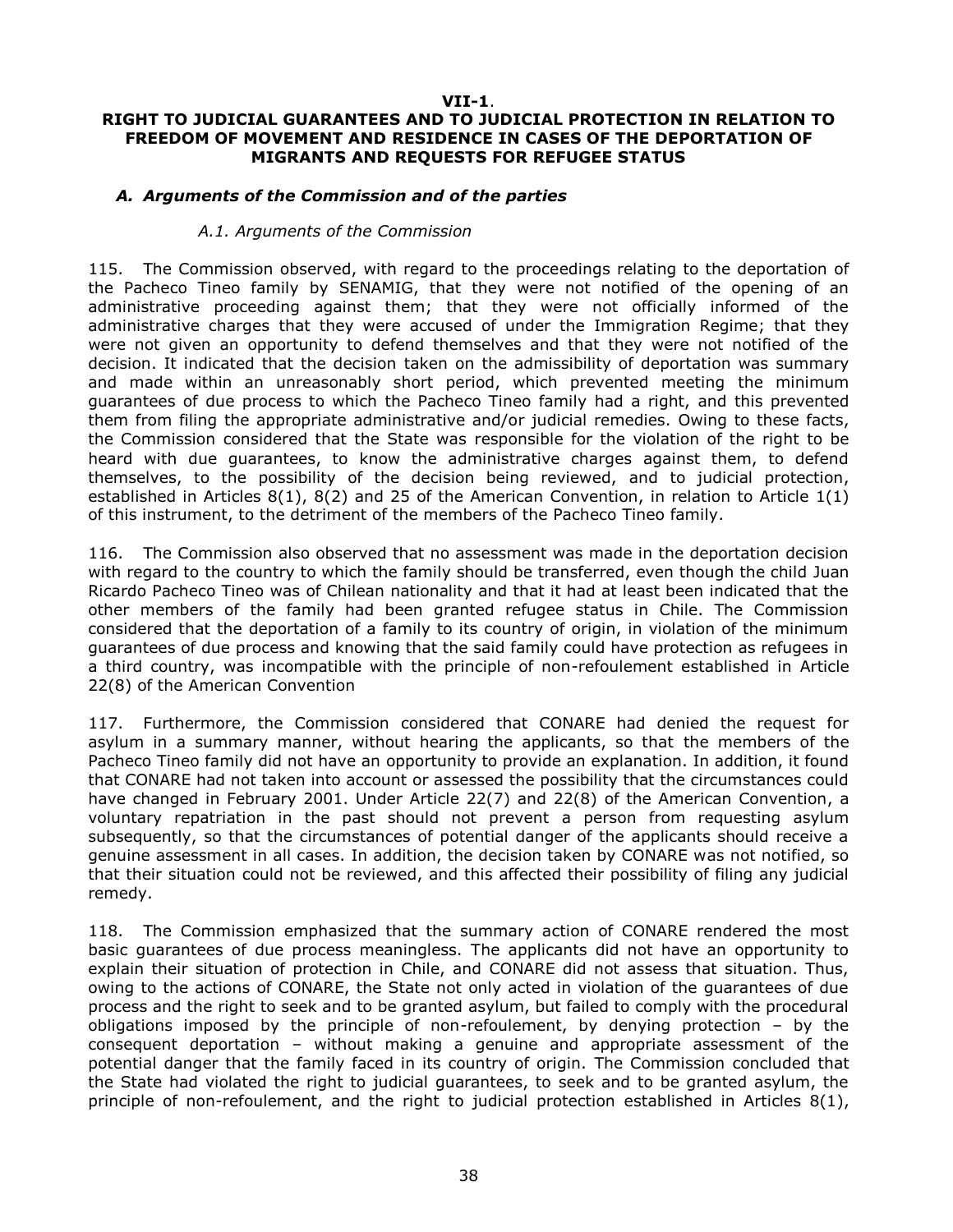$8(2)$ ,  $22(7)$ ,  $22(8)$  and 25 of the American Convention, in relation to Article  $1(1)$  of this instrument, to the detriment of the members of the Pacheco Tineo family.

## *A.2 Arguments of the representatives*

119. The representatives added that the background information reveals that no explicit administrative decision existed that terminated the refugee status, as required by article 49 of Supreme Decree 24423 of 1996. This necessarily supposed the processing of the petition by the corresponding administrative mechanisms and with the due judicial guarantees.<sup>139</sup> They argued that one of the members of CONARE who participated in the negative decision, was the Immigration Service lawyer who had dealt with the Pacheco Tineo family in SENAMIG and who had mistreated them, taken their personal documents, ordered the illegal detention of Mrs. Tineo, and initiated the procedures for the family's deportation. In other words, this person could not, without infringing the guarantee of impartiality, proceed to take part in, and decide on, a new request for refugee status, because he was manifestly prejudiced against the family. They also indicated that there is no record that important members of CONARE (representatives of UNHCR, the Church, the universities, the Permanent Human Rights Assembly) had been convened, in order to balance the right of the parties involved. In addition, they argued that the State did not take into account that the "voluntary" repatriation that originated the subsequent return of the Pacheco Tineo family to Peru from Bolivian territory was related to the reason why the family abandoned Bolivia in the first place: the violation of their economic, social and cultural rights.<sup>140</sup> In other words, the application on February 21, 2001, was assessed based on a 1998 decision, three years previously, without considering the change in circumstances of the Pacheco Tineo family, whose voluntary repatriation did not prevent them requesting refugee status for a second time.

120. They indicated that, in this case, CONARE eschewed is primary obligation to examine whether or not, with regard to the Pacheco Tineo family, the main requirements for refugee status were met, which, above all and unavoidably, requires hearing the statements of the applicants, and this "gave rise to a manifestly illegal and arbitrary decision in evident violation by the State of Bolivia of Article 22(7) of the American Convention." The State should also have annulled any possible execution of a deportation order that was based on their illegal entry into Bolivian territory. They argued that the deportation to the applicants' country of origin was not admissible also, because the liberty and integrity of the presumed victims was at grave risk. Lastly, if an applicant claims to have been granted refugee status, he has the right to be returned to the State where this refugee status was granted, if its laws allow this, but should never be returned to his country of origin or to any other State where his liberty and integrity would be in danger, as in this case. However, the Pacheco Tineo family was deported immediately, the day after the decision ordering this was issued, in violation of Article 22(7) and 22(8) of the American Convention.

121. They indicated that the domestic laws that were applied recognized the right to file an administrative appeal, but the deportation of the family was carried out less than 48 hours after

<sup>139</sup> They argued that, in the migratory proceeding that culminated with the deportation, the following rights had been violated: (I) the right to a hearing; (II) to be tried by an ordinary, competent, independent and impartial judge or court (which they emphasized, owing to the participation of the Immigration Service lawyer as a member of CONARE); (III) the right to obtain a reasoned decision; (IV) the prior communication, in detail, of the charges against them; (V) adequate time and means for the preparation of their defense; (VI) the right to defend themselves personally or to be assisted by legal counsel of their own choosing and, in this case, to communicate freely and privately with him; (VII) the right to offer evidence for the defense; (VIII) the right to appeal the judgment to a higher court, and (IX) the inalienable right to be assisted by counsel provide by the State.

 $140$  The representatives indicated, without providing any grounds, the following: "the lack of access to employment, housing, food, education and health was due to the fact that the Bolivian State did not provide them with the necessary documentation to reside in that country with all the rights granted them in the 1951 Convention (Arts. 17 to 23), the American Convention (Arts. 4 and 26), the Protocol of San Salvador (Arts. 1, 2, 3, 6, 9, 10, 12, 13) and the International Covenant on Economic, Social and Cultural Rights (Arts. 2, 6, 11, 12, 13)."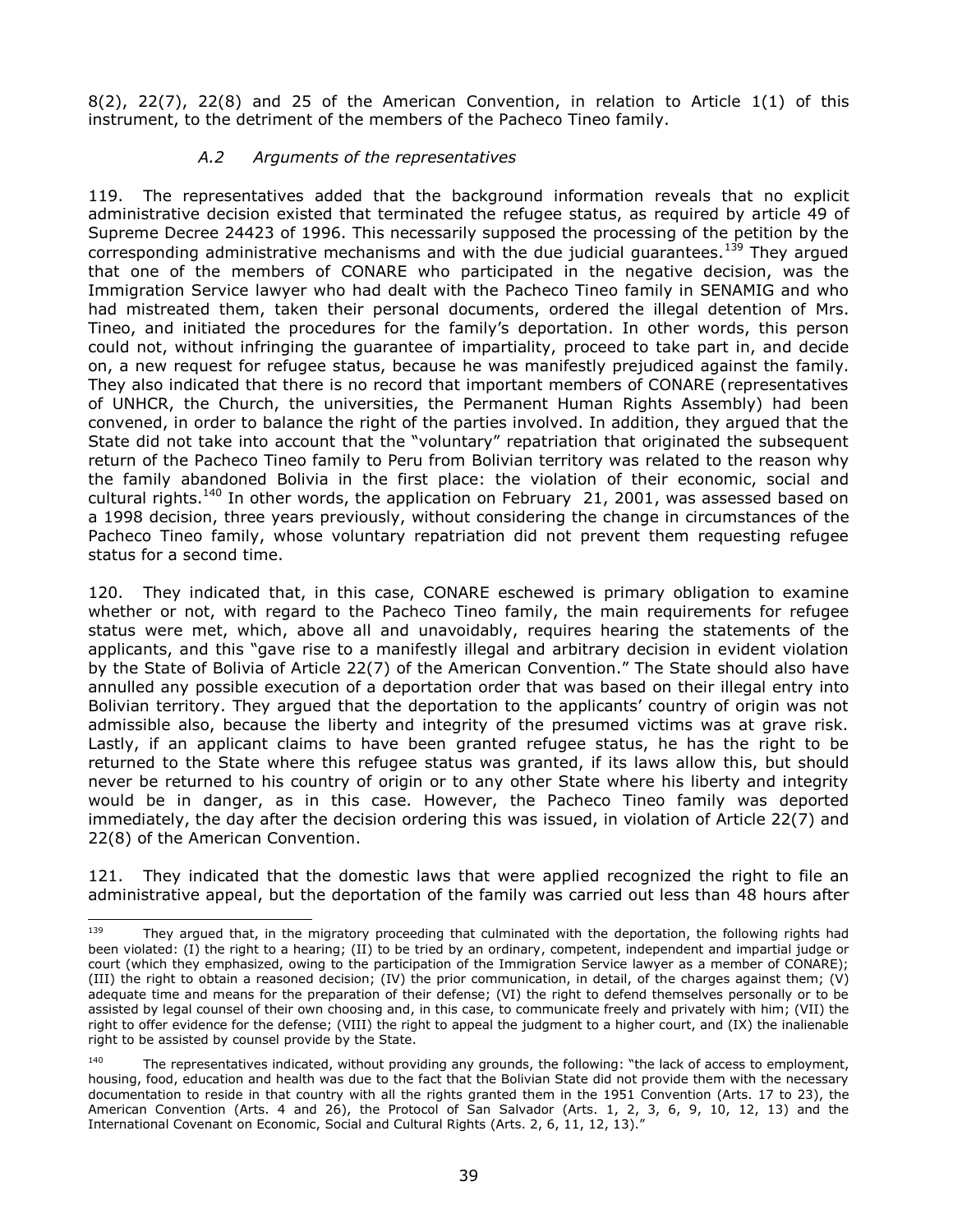its notification, which is the time frame for appealing; in other words, without the decision ordering the deportation being final. Hence, it can be stated that what took place was a proceeding *in absentia*, expressly and totally incompatible with the Convention. Regarding the right to judicial protection, they added that, even though an administrative appeal was possible, the immigration authorities took away its effectiveness, because not only did they not notify the Pacheco Tineo family of the decisions, but also the deportation decision was executed immediately. Even if not every administrative decision on deportation must be re-examined by the courts, judges must retain a minimum control of the legality and reasonableness of the decisions of the Administration, in order to satisfy the obligation to guarantee the right to a prompt and effective remedy established in Article 25 of the Convention.

## *A.3 Arguments of the State*

122. The State argued that the Pacheco Tineo family had circumvented all the immigration controls of several countries. The State indicated that the presumed victims had not complied with the essential conditions to obtain refugee status. It stressed, in general, that the considerations and grounds set out by the Commission and the representatives "do not explain or justify the voluntary presence of the Pacheco family in Peru," who were freely traveling in Peru, taking steps that a normal person would take who has no fear of being in any danger to his integrity or life, or that of his children. It considered that this is the crucial element that the Court should examine, because, to the contrary, it would be "protecting abuse, fraud, lies, to the benefit of the Pacheco Tineo family, [who] cannot obtain benefits, if they do not respect the noble principles for which refugee status was conceived."

123. The State argued that it had sufficient reason to apply the exclusion clause "1.F.b)" of the 1951 Convention to the members of the Pacheco Tineo family, considering that "Mr. Pacheco and Mrs. Tineo were being prosecuted for terrorism and sought by INTERPOL, at the request of a Peruvian court." It argued that people may request protection as refugees based on credible reasons and not to prevent return to the immigration authorities of the country of origin. Thus, even according to UNHCR directives, it is acceptable for abusive or fraudulent applications to be processed by accelerated proceedings and, in this case, "they were seeking "asylum *à la carte*," in keeping with their interests." It argued that it was only weeks after the facts that "the State became aware" that the petitioners had refugee status in Chile, which prevented them from applying for a new refugee status. According to the international laws on refugees, when a person has to leave the country where he has asylum to return to the country of origin or where his or her life was in danger, this must necessarily be done with a special passport granted by the State or by UNHCR, for a limited time and on justification of the urgency of the trip, requirements with which the Pacheco Tineo family did not comply.

124. Regarding the alleged violation of Article 25(1) of the Convention, the State argued that the laws of Bolivia include guarantees concerning the remedy of *amparo* and *habeas corpus*. It asserted that "Mr. Pacheco and his wife had every right and the necessary time to file these remedies, which, of their own free will, they did not exhaust."

125. In its final written arguments, the State asked the Court to examine "separately, and in keeping with the specific content of each right, the alleged violations of the right to due process of law recognized in Article 8 (if the argument of subsidiarity is not admitted), and the alleged violation of the rights established in Article 22(7) and 22(8) of the American Convention. The State asked the Court, if it did not consider the preceding arguments, to examine carefully whether all the subparagraphs of Article 8(2) of the Convention should really be applicable to requests for refugee status, and whether, at the time of the facts, a requirement of this nature was binding for the State, since there were no binding instruments of international law or rulings of the Court that required this specific conduct by the State.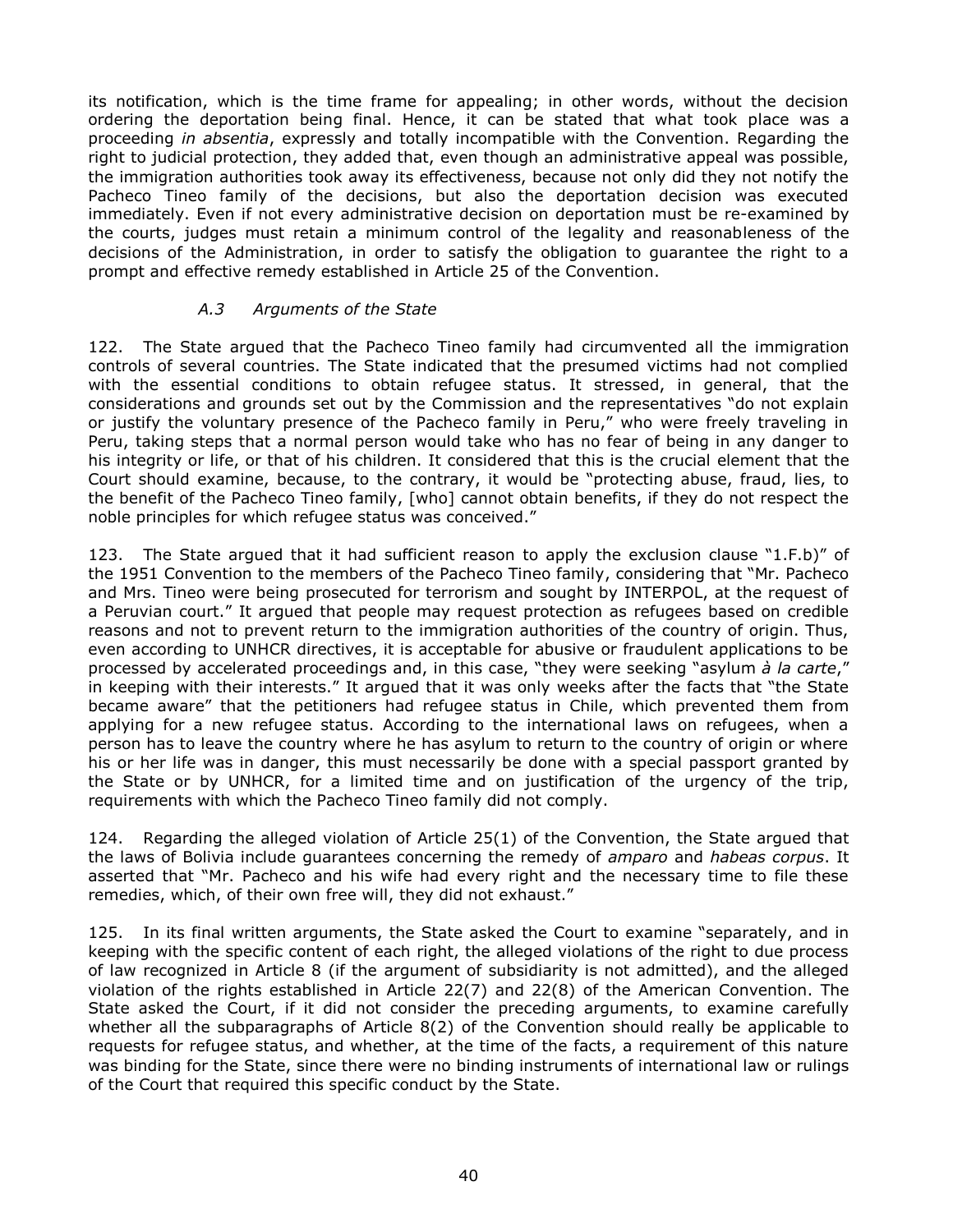# *B. Considerations of the Court*

126. The Court notes that, in order to determine whether the State of Bolivia is responsible for the violations of rights recognized in the Convention that have been alleged, the relevant facts of this case occurred between February 19 and 24, 2001, in Bolivia, although other factual events have been the object of litigation. During this lapse, the members of the Pacheco Tineo family, Peruvian (and Chilean in the case of the youngest son), were in Bolivia, both as migrants in an irregular situation, because they had entered the country without passing through the immigration control posts, and as applicants for refugee status. Consequently, during this period, SENAMIG authorities took administrative measures aimed at their deportation, and CONARE decided, in a summary manner and without a hearing, that it would not consider their request for asylum, on the basis that three years previously the family had requested voluntary repatriation to Peru.

127. In order to examine the State's responsibility for the actions taken in both proceedings, the Court will analyze the right to due process and to judicial protection, established in Articles 8 and 25 of the Convention, in relation to: (1) the minimum guarantees of due process in immigration proceedings that may culminate with the expulsion or deportation of an alien; (2) the minimum guarantees of due process concerning requests for recognition of refugee status $^{141}$  (right to seek and to be granted asylum and the principle of non-refoulement), and (3) the analysis of the facts of this case under the preceding criteria and norms.

## *B.1. The minimum guarantees of due process in immigration proceedings that may culminate with the expulsion or deportation of an alien and the principle of non-refoulement*

128. Special duties arise from the general obligations to respect and to ensure rights and they can be determined based on the particular needs of protection of the subject of law, owing either to his personal situation or to the specific situation in which he finds himself.<sup>142</sup> In this regard, "migrants who are undocumented or in an irregular situation have been identified as a group in a situation of vulnerability, $143$  because they are very exposed to potential or real violations of their rights and, owing to their situation, suffer a significant lack of protection for their rights."<sup>144</sup> Evidently, this condition of vulnerability has "an ideological dimension and occurs in a historical context that is different for each State, and is maintained by situations *de jure* (inequalities between nationals and aliens in the laws) and *de facto* (structural inequalities)."<sup>145</sup>

129. Based on the special needs for protection of migrant persons and groups, this Court interprets and provides content to the rights that the Convention recognizes to them, in keeping with the evolution of the international *corpus juris* applicable to the human rights of migrants.<sup>146</sup>

<sup>141</sup> The Court clarifies that, technically, "applicant for asylum" is equal in international law to "applicant for recognition of refugee status," so that these expressions are used interchangeably.

<sup>142</sup> *Cf. Case of the Pueblo Bello Massacre v. Colombia. Merits, reparations and costs*. Judgment of January 31, 2006. Series C No. 140, para. 111, and *Case of the Santo Domingo Massacre v. Colombia*, para. 188.

<sup>143</sup> *Juridical Status and Rights of Undocumented Migrants.* Advisory Opinion OC-18/03 of September 17, 2003. Series A No. 18, para. 114.

<sup>144</sup> *Cf. Case of Vélez Loor v. Panama. Preliminary objections, Merits, reparations and costs.* Judgment of November 23, 2010 Series C No. 218, para. 98, and *Case of Nadege Dorzema et al. v. Dominican Republic. Merits, reparations and costs*. Judgment of October 24, 2012. Series C No. 251, para. 152

<sup>145</sup> *Juridical Status and Rights of Undocumented Migrants*, para. 112. *Cf. Case of Nadege Dorzema et al. v. Dominican Republic. Merits, reparations and costs.* Judgment of October 24, 2012. Series C No. 251, para. 152.

<sup>146</sup> *Cf. Juridical Status and Rights of Undocumented Migrants.* Advisory Opinion OC-18/03, para. 117, citing United Nations, Report of the World Summit for Social Development held in Copenhagen, 6 to 12 March 1995, A/CONF.166/9, of 19 April 1995, Annex II Programme of Action, paras. 63, 77 and 78, available at: [http://www.un.org/documents/ga/conf166/aconf166-9.htm;](http://www.un.org/documents/ga/conf166/aconf166-9.htm) United Nations, Report of the International Conference on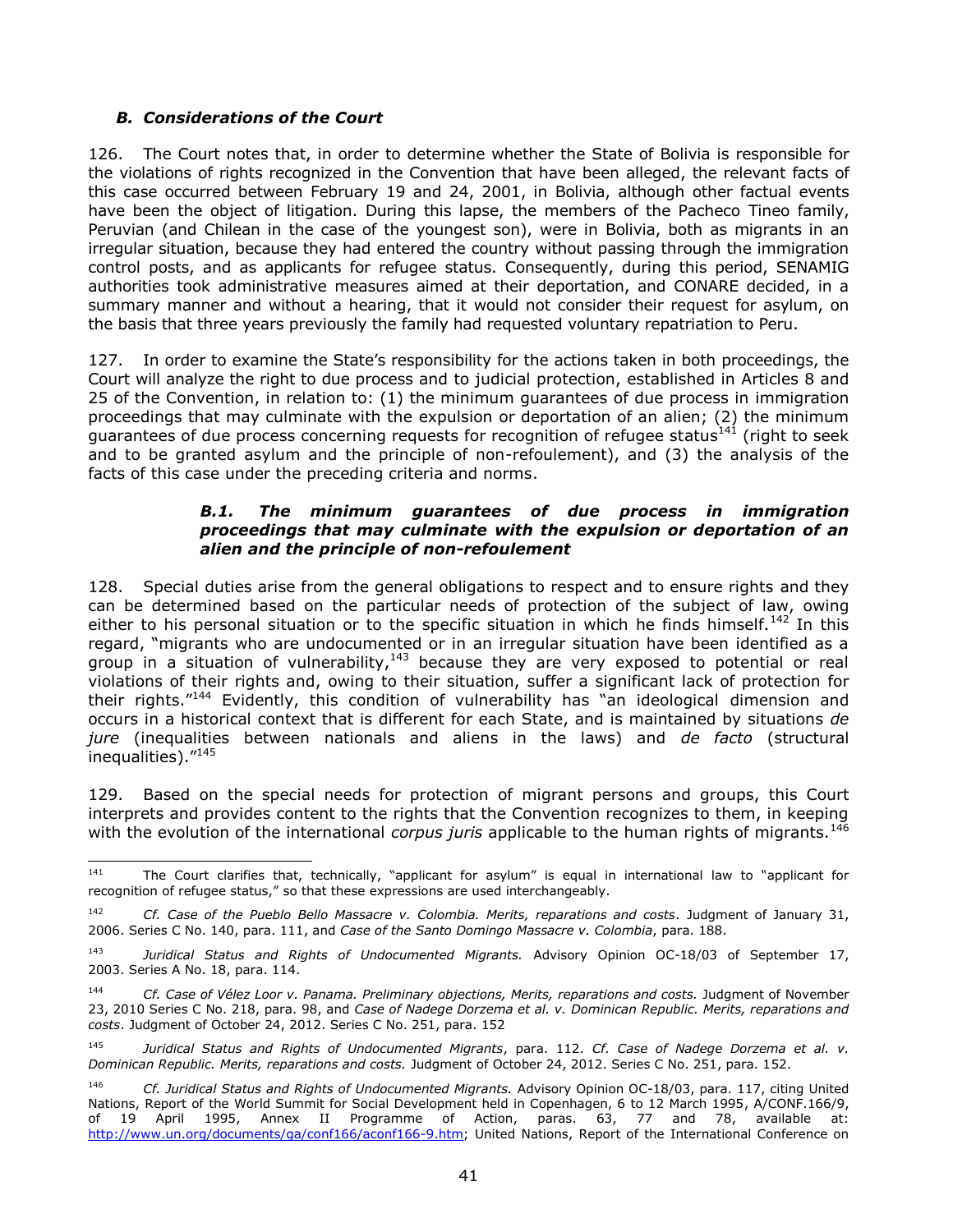This "does not mean that no action may be filed against migrants who do not comply with the laws of the State, but that, when taking the corresponding measures, States must respect their human rights, in compliance with the obligation to ensure to all persons subject to the State's jurisdiction, the exercise and enjoyment of these rights, without any discrimination based on their regular or irregular status, nationality, race, gender, or any other reason. This is even more relevant if it is borne in mind that, under international law, certain limits have been developed to the application of migratory policies that impose, in proceedings on the expulsion or deportation of aliens, strict observance of the guarantees of due process, judicial protection and respect for human dignity, whatsoever the legal situation or migratory status of the migrant.<sup>147</sup>

130. The Court has indicated that the right to due process, recognized in Article 8 of the American Convention, refers to the series of requirements that must be observed at all procedural stages to ensure that the individual is able to defend his rights adequately in relation to any decision of the State, taken by any public authority, whether administrative, legislative or judicial, that may affect them.<sup>148</sup> In addition, the series of minimum guarantees of due process of law apply to the determination of rights and obligations of a "civil, labor, fiscal, or any other nature."<sup>149</sup> In other words, "any act or omission of the State organs during an administrative, punitive or jurisdictional proceeding, must respect due process of law."<sup>150</sup> Regarding the scope of this rights, the Court has indicated that:

In order to achieve its objectives, the proceeding must recognize and resolve the factors of real inequality of those who are brought before the courts. This is how the principle of equality before the law and the courts and the related prohibition of discrimination is respected. The presence of conditions of real inequality make it necessary to adopt compensatory measures that help reduce or eliminate the obstacles and deficiencies that prevent or reduce the effective defense of a person's interests. $^{151}$ 

131. In other cases, the Court has analyzed the compatibility of punitive measures of imprisonment in order to control migratory flows, in particular those of an irregular nature, with the American Convention.<sup>152</sup> However, since both administrative and penal sanctions are an expression of the punitive powers of the State and, on occasions, may be of a similar nature,  $153$ 

l Population and Development held in Cairo from 5 to 13 September 1994, A/CONF.171/13, of 18 October 1994, Programme of Action, Chapter X.A. 10.2 to 10.20, available at: Programme of Action, Chapter X.A. 10.2 to 10.20, available at: [http://www.un.org/popin/icpd/conference/offspa/sconf13.html,](http://www.un.org/popin/icpd/conference/offspa/sconf13.html) and United Nations, General Assembly, World Conference on Human Rights held in Vienna, Austria, from 14 to 15 June 1993, A/CONF. 157/23, of 12 July 1993, Declaration and Programme of Action, I.24 and II.33-35, available at: [http://www.unhchr.ch/huridocda/huridoca.nsf/%28Symbol%29/A.CONF.157.23.En?OpenDocument.](http://www.unhchr.ch/huridocda/huridoca.nsf/%28Symbol%29/A.CONF.157.23.En?OpenDocument)

<sup>147</sup> *Cf. Case of Vélez Loor v. Panama,* para. 100; *Case of Nadege Dorzema et al. v. Dominican Republic*, para. 154. See also, *Juridical Status and Rights of Undocumented Migrants.* Advisory Opinion OC-18/03, paras. 118 and 119. In this regard, the Court recalls that States are permitted to grant a different treatment to documented migrants in relation to undocumented migrants, or even between migrants and nationals, proved that this treatment is reasonable, objective and proportionate, and does not harm human rights. *Cf. Juridical Status and Rights of Undocumented Migrants.* Advisory Opinion OC-18/03, paras. 119 and 121, and *Case of Vélez Loor v. Panama,* para. 248.

<sup>148</sup> *Cf. Case of the Constitutional Court v. Peru*. *Merits, reparations and costs*. Judgment of January 31, 2001. Series C No. 71, para. 69, and *Case of Chocrón Chocrón v. Venezuela. Preliminary objection, merits, reparations and costs.* Judgment of July 1, 2011. Series C No. 227, Para. 115 See also: *Case of the Constitutional Tribunal (Camba Campos et al.) v. Ecuador*, paras. 167 and 168.

<sup>149</sup> *Case of the Constitutional Court v. Peru, Merits, reparations and costs,* para. 70, and *Case of Chocrón Chocrón v. Venezuela,* para. 115

<sup>150</sup> *Cf. Case of Baena Ricardo et al. v. Panama*. *Merits, reparations and costs.* Judgment of February 2, 2001. Series C No. 72, para. 124, and *Case of Nadege Dorzema et al. v. Dominican Republic*, para. 157

<sup>151</sup> *The Right to Information on Consular Assistance within the Framework of the Guarantees of Due Process of Law.* Advisory Opinion OC-16/99 of October 1, 1999. Series A No. 16*,* para. 119.

<sup>152</sup> *Cf. Case of Vélez Loor v. Panama,* paras. 163 to 172.

<sup>153</sup> *Cf. Case of Vélez Loor v. Panama,* para. 172, and *Case of Baena Ricardo et al. v. Panama*. *Merits, reparations and costs*, para. 106.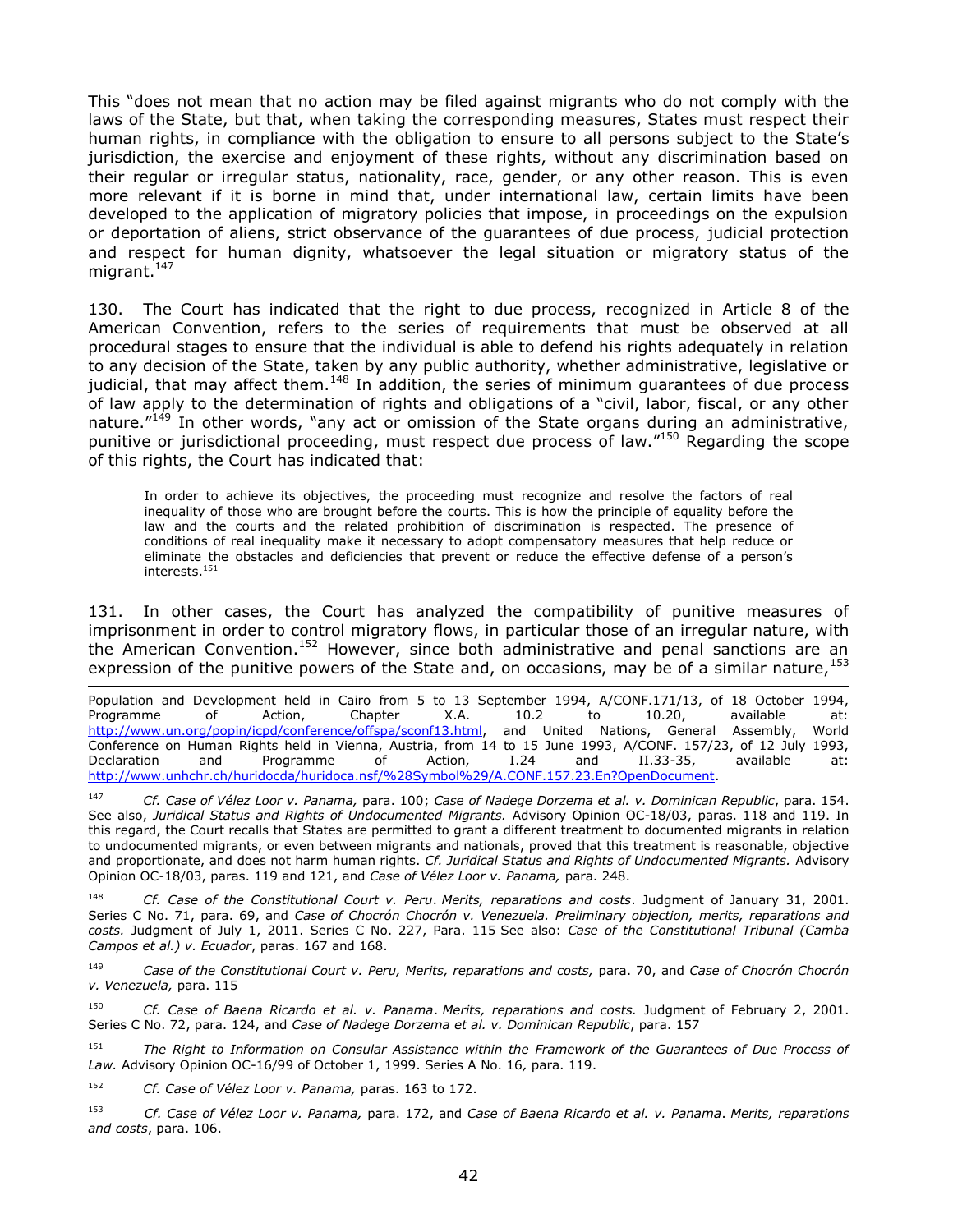and given that, in a democratic society, punitive power is only exercised as strictly necessary to protect the fundamental rights from the most serious attacks that harm or endanger them,  $154$ the detention of an individual for failing to comply with the immigration laws should never be for punitive purposes.<sup>155</sup> Consequently, immigration policies based on the obligatory detention of irregular migrants, without the competent authorities verifying in each specific case, by an individualized evaluation, the possibility of using less restrictive measures that may be effective to achieve these purposes, will be arbitrary.<sup>156</sup>

132. For the above reasons, in certain cases in which the migratory authorities take decisions that affect fundamental rights, such as personal liberty, in proceedings such as those that may result in the expulsion or deportation of aliens, the State cannot decide punitive administrative or judicial decisions without respecting certain minimum guarantees, the content of which is substantially the same as those established in paragraph 2 of Article 8 of the Convention, and so they are applicable as appropriate. The international organs for the protection of human rights are in agreement in this regard.<sup>157</sup>

133. In sum, a proceeding that may lead to the expulsion or deportation of an alien must be of an individual nature, in order to allow the personal circumstances of each person to be assessed, and there must be no discrimination based on nationality, color, race, sex, language, religion, political opinions, social status or other condition, and the following minimum guarantees must be observed:  $158$ 

- i) To be informed, expressly and formally, of the charges against him, if applicable, and the reasons for the expulsion or deportation. This notification must include information on his rights, such as:
	- a. The possibility of presenting the reasons why he should not be deported and defending himself from any charges against him;

<sup>154</sup> <sup>154</sup> *Cf. [Case of Kimel v. Argentina. Merits, reparations and costs](http://joomla.corteidh.or.cr:8080/joomla/es/casos-contenciosos/38-jurisprudencia/763-corte-idh-caso-kimel-vs-argentina-fondo-reparaciones-y-costas-sentencia-de-2-de-mayo-de-2008-serie-c-no-177)*. Judgment of May 2, 2008. Series C No. 177, para. 76, and *Case of Tristán Donoso v. Panama. Preliminary objection, merits, reparations and costs.* Judgment of January 27, 2009 Series C No. 193, para. 119."

<sup>155</sup> *Cf. Case of Vélez Loor v. Panama*, para. 171. Also, in keeping with the opinion of the Working Group on Arbitrary Detention, the Court established that "criminalizing illegal entry into a country exceeds the legitimate interest of States to control and regulate illegal immigration and leads to unnecessary detention." General Assembly of the United Nations, "Promotion and protection of all human rights, civil, political, economic, social and cultural rights, including the right to development," Report of the Working Group on Arbitrary Detention, A/HRC/7/4, 10 January 2008, para. 53.

<sup>156</sup> *Cf. Case of Vélez Loor v. Panama*, para. 171.

<sup>&</sup>lt;sup>157</sup> The International Law Commission (ILC) has stated that an alien subject to expulsion proceedings must enjoy the following procedural rights: (i) minimum detention conditions during the proceedings; (ii) the right to challenge the expulsion decision; (iii) consular assistance; (iv) the right to be represented before the competent authority; (v) the right to have the free assistance of an interpreter, and (vi) the right to receive notice of the expulsion decision and to challenge it. *Cf.* International Law Commission. *Expulsion of aliens*. Texts of draft articles 1-32 provisionally adopted on first reading by the Drafting Committee at the sixty-fourth session of the International Law Commission UN Doc. A/CN.4/L.797, 24 May 2012, Articles 19 and 26. The African Commission on Human and Peoples' Rights has considered that: "[…] it is unacceptable to deport individuals without giving them the possibility to plead their case before the competent national courts as this is contrary to the spirit and letter of the Charter [the African Charter on Human and Peoples' Rights] and international law." *Cf.* African Commission on Human and Peoples' Rights, Communication No. 159/96, 22 $^{\bar{n}d}$  ordinary session of 11 November 1997, para. 20. The African Commission has also maintained consistently that the guarantees of due process must be applied in the context of proceedings on the expulsion of migrants and refugees (*Cf., inter alia,* African Commission on Human and Peoples' Rights: Communication 313/05 – *Kenneth Good v. Botswana*, 47th ordinary session, 12 to 26 May 2010, paras. 160-180; and Communications 27/89, 46/91, 49/91, 99/93 - *Organisation Mondiale contre la Torture and Association Internationale des Juristes Democrates), Commission Internationale des Juristes (C.I.J), Union Interafricaine des Droits de l'Homme v. Rwanda*, 20th ordinary session, October 1996, p. 4). See also, Human Rights Committee, General Comment No. 15*,* The position of aliens under the Covenant (twenty-seventh session*,* 1986), para. 9.

<sup>158</sup> *Cf. Case of Nadege Dorzema et al. v. Dominican Republic*, paras. 161 and 175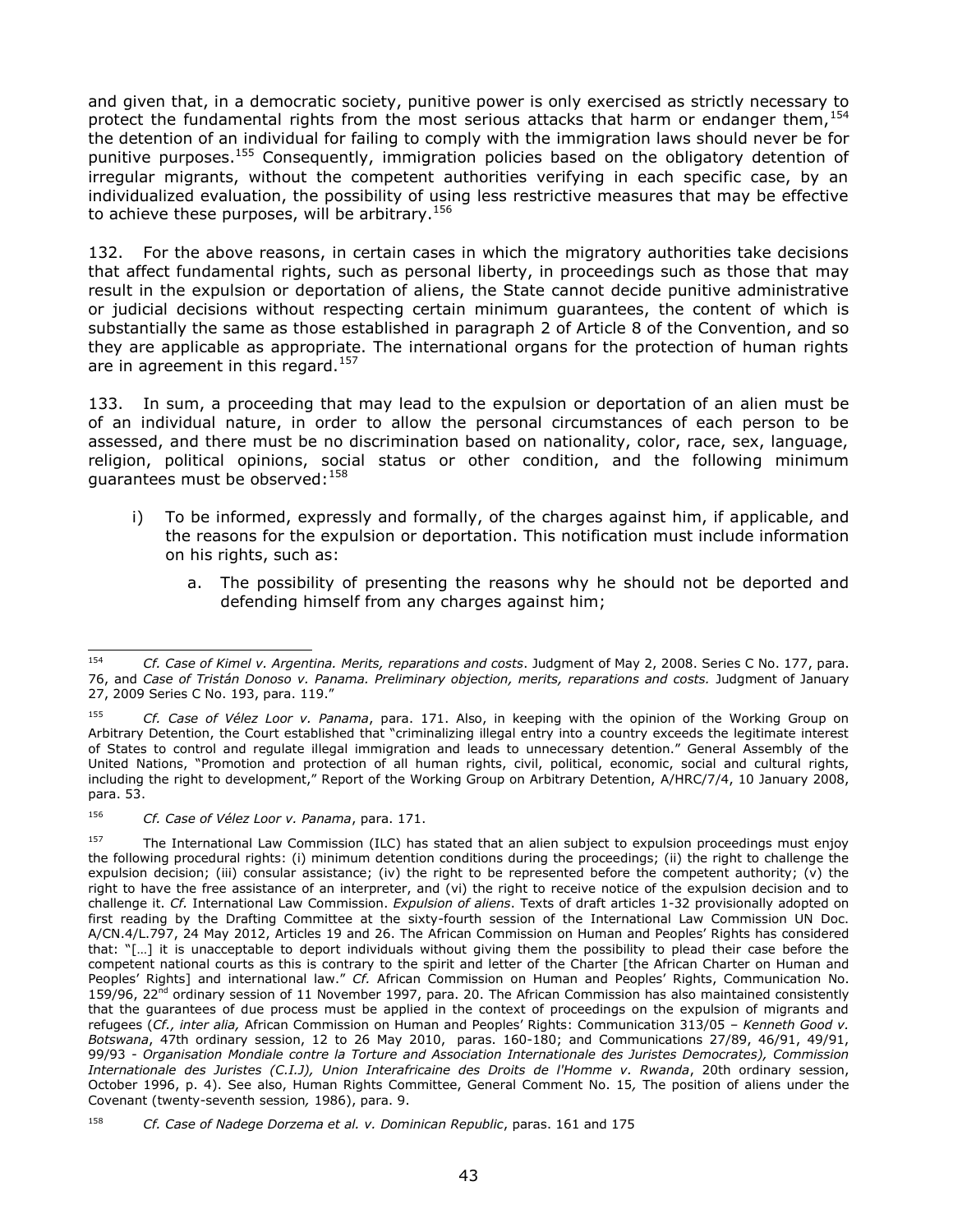- b. The possibility of requesting and receiving legal assistance, even by free public services if applicable and, if necessary, translation and interpretation, as well as consular assistance, when required
- ii) In the case of an unfavorable decision, he must have the right to submit the case to review before the competent authority, and to appear or to be represented before the competent authorities for this purpose, and
- iii) The eventual deportation may only be carried out following a reasoned decision in keeping with the law, which has been duly notified.

134. Regarding the above, Article 22(8) of the American Convention established the prohibition to deport or return an alien to "a country, regardless of whether or not it is his country of origin" (in other words, his country of origin or a third State), in which "his right to life or personal freedom" are "in danger of being violated because of his race, nationality, religion, social status, or political opinions."

135. Hence, if the preceding norms are complemented by the international *corpus juris*  applicable to migrants, it may be considered that, under the inter-American system, the right of any alien, and not only refugees or asylees, to non-refoulement is recognized, when his life, integrity and/or freedom are in danger of being violated, whatsoever his legal status or migratory situation in the country where he is.<sup>159</sup>

136. Consequently, when an alien alleges before a State that he will be in danger if he is returned, the competent authorities of that State must, at the very least, interview that person and make a prior or preliminary assessment, in order to determine whether or not this danger exists if he is deported.<sup>160</sup> This entails respecting the said minimum guarantees, as part of the opportunity to explain the reasons why he should not be expelled and, if this danger is verified, he should not be returned to his country of origin or the one where the danger exists.

# *B.2. The minimum guarantees of due process in proceedings to determine refugee status and the principle of non-refoulement*

137. The right to asylum has been specifically codified by regional treaties, starting with the 1889 *Treaty on International Penal Law,*<sup>161</sup> and up until the adoption of the *Convention on Territorial Asylum* and the *Convention on Diplomatic Asylum*, both in 1954. <sup>162</sup> The adoption of a series of treaties related to territorial and diplomatic asylum and non-extradition on political

<sup>159</sup> According to expert witness Murillo, even countries such as Mexico, Argentina, Costa Rica and Nicaragua, in order to give a precise normative content to Article 22(8), have adopted domestic laws that recognize complementary protection to aliens who are not refugees, but who also need protection because they cannot be returned to their country of origin or to a third country without this involving a risk to their life or their security based on any of the conditions protected in the American Convention. *Cf.* Expert opinion provided by Juan Carlos Murillo before the Inter-American Court at the public hearing held on June 20, 2012.

<sup>&</sup>lt;sup>160</sup> The Human Rights Committee has considered that no one can be extradited, deported, expelled or otherwise removed from the territory of a State where there are substantial grounds for believing that there is a real risk of irreparable harm to his or her rights, and without first taking into consideration their allegation on the existing risk. *Cf. Jonny Rubin Byahuranga v. Denmark*, CCPR/C/82/D/1222/2003, United Nations Human Rights Committee, eightysecond session, 18 October to 5 November 2004, para. 11.3; *Jama Warsame v. Canada*, CCPR/C/102/D/1959/2010, United Nations Human Rights Committee, 102nd session, 11 to 29 July 2011, para. 8.3.

<sup>&</sup>lt;sup>161</sup> Which prohibited extradition based on political offenses and established the right of States to grant asylum on their diplomatic premises abroad. *Cf. Treaty on International Penal Law* signed in Montevideo on January 23, 1889, at the First Congress on International Private Law, article 16.

<sup>162</sup> Up until the *Convention on Territorial Asylum* and the *Convention on Diplomatic Asylum*, both of 1954, the word "asylum" was used exclusively to refer to the specific mechanism of "political" or "diplomatic" asylum (in diplomatic legations abroad), while the expression "refugee status" referred to the protection granted in the territory of the State; this partly explains the dichotomy "asylees-refugees" and its implications for the protection of refugees.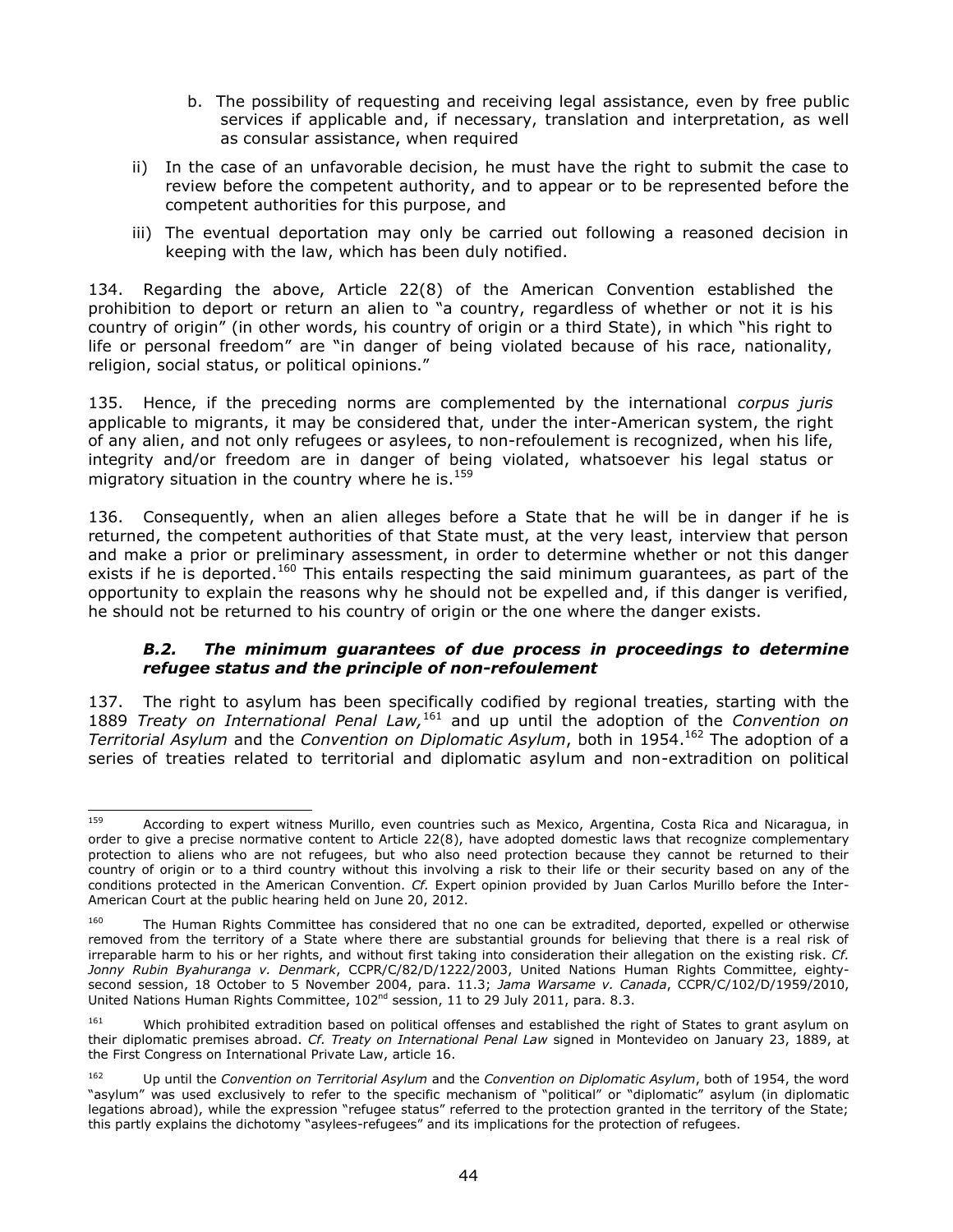grounds led to what has usually been defined as "the Latin American asylum tradition." *<sup>163</sup>* In the region, the traditional concept of asylum evolved with the normative development of the inter-American human rights system. Thus, Article XXVII of the 1948 American Declaration of the Rights and Duties of Man (hereinafter "the American Declaration") included the right of asylum,<sup>164</sup> which entails the recognition of an individual right to seek and receive asylum in the Americas. This evolution was followed at the universal level by the adoption, in 1948, of the Universal Declaration of Human Rights in Article 14 of which "the right to seek and to enjoy in other countries asylum" was explicitly recognized. As of that time, asylum began to be codified in human rights instruments and not only in inter-State treaties.

138. The 1951 Convention relating to the Status of Refugees (hereinafter "the 1951 Convention") was subsequently approved to deal with situations involving refugees resulting from the Second World War and, therefore, places great emphasis on the prohibition of refoulement and the right to assimilation.<sup>165</sup> Its 1967 Protocol expanded the applicability of the 1951 Convention by eliminating the geographical and temporal limitations that had restricted its application to those displaced in the said context. Bolivia acceded to these treaties as of February 9, 1982, and, by Law 2071 of April 14, 2000, "approved the said Convention as a law of the Republic."

139. The crucial importance of both treaties stems from the fact that they are the first international instruments that specifically regulate the treatment that should be given to those who are forced to abandon their homes owing to a rupture with their country of origin. Even if the 1951 Convention does not explicitly establish the right to asylum as a right, it is considered to be implicitly incorporated into its text, which mentions the definition of refugee, the protection against the principle of non-refoulement, and a list of rights to which refugees have access. In other words, these treaties establish the basic principles on which the international protection of refugees is based,<sup>166</sup> their legal status, and their rights and duties in the country that grants them asylum, as well as matters relating to the implementation of the respective instruments.<sup>167</sup> With the protection provided by the 1951 Convention and its 1967 Protocol,<sup>168</sup> the institution of asylum assumed a specific form and mechanism at the global level: that of refugee status.<sup>169</sup> Thus, "the institution of asylum, which derives directly from the right to seek and enjoy asylum set out in Article 14(1) of the 1948 Universal Declaration of Human Rights, is among the most basic mechanisms for the international protection of refugees." $^{170}$ 

<sup>163</sup> Written version of the expert opinion of Juan Carlos Murillo presented on March 29, 2013 (evidence file, folio 1376).

<sup>&</sup>lt;sup>164</sup> "Every person has the right, in case of pursuit not resulting from ordinary crimes, to seek and receive asylum in foreign territory, in accordance with the laws of each country and with international agreements."

<sup>165</sup> *Cf.* Convention relating to the Status of Refugees, adopted on July 28, 1951, by the United Nations Conference of Plenipotentiaries on the Status of Refugees and Stateless Persons.

<sup>166</sup> Written version of the expert opinion of Juan Carlos Murillo presented on March 29, 2013 (evidence file, folio 1367).

<sup>167</sup> *Cf.* Office of the UNHCR, Handbook on Procedures and Criteria for Determining Refugee Status under the 1951 Convention and the 1967 Protocol relating to the Status of Refugees (reedited, Geneva, 1992).

<sup>&</sup>lt;sup>168</sup> In the Americas, 28 States are parties to the 1951 Convention and 29 States are parties to its Protocol. All the States of Latin America, except Cuba, are parties.

This is evident from the Preamble to the 1951 Convention, which indicates the importance of international cooperation to ensure the granting of asylum by means of the treaty, and has been reiterated by the UNHCR Executive Committee.

<sup>170</sup> UNHCR Executive Committee. *Conclusions on safeguarding asylum.* 1997 (forth-eighth session of the Executive Committee). No. 82 (XLVIII). The Executive Committee, in its Conclusion No. 5 of 1977 had already appealed to the States parties to the 1951 Convention and the 1967 Protocol to follow liberal practices in granting permanent or at least temporal, asylum to refugees who had come directly to their territory. *Cf.* UNHCR Executive Committee. *Asylum*. 1977 (twenty-eighth session of the Executive Committee) No. 5 (XXVIII).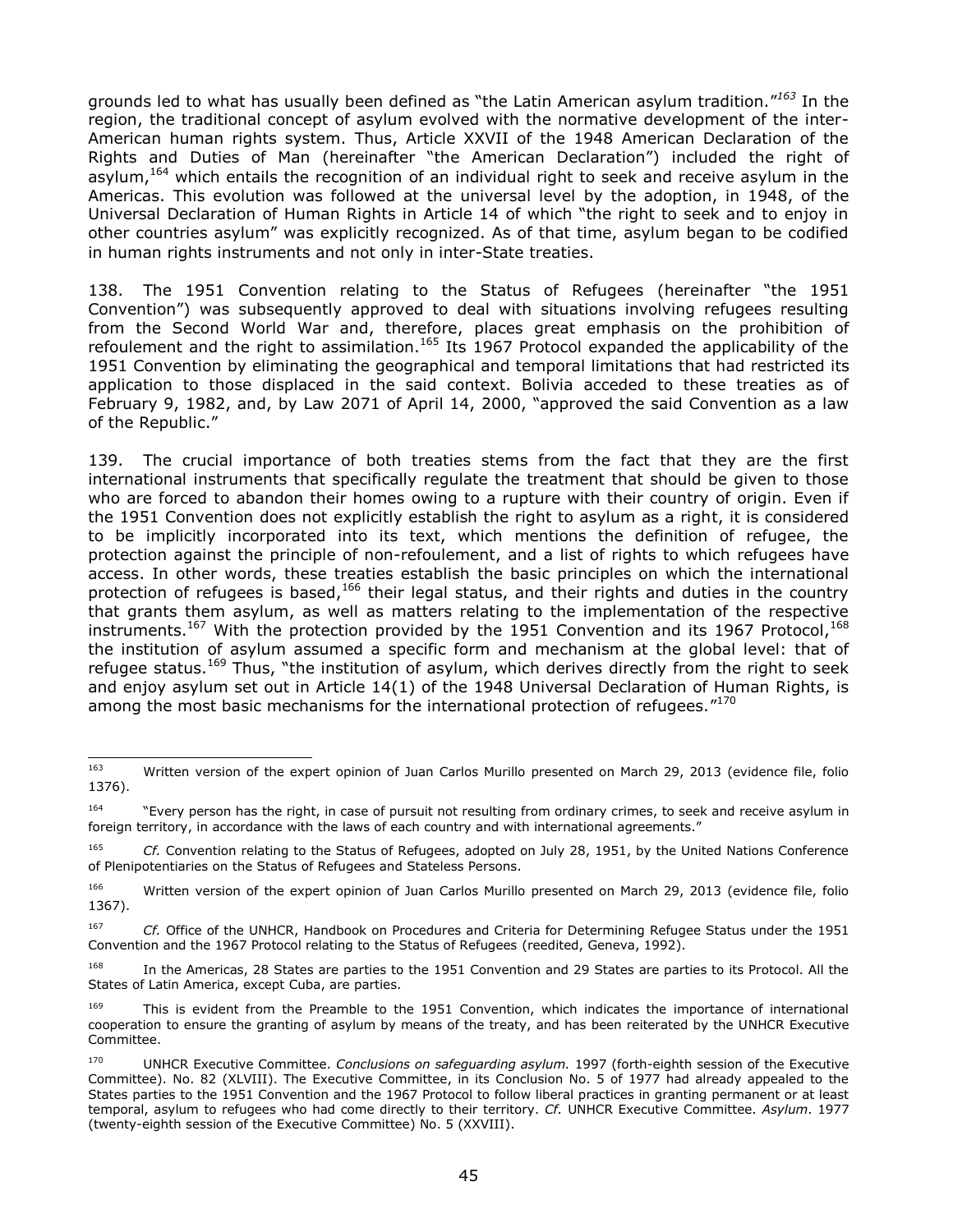140. Thereafter, in 1969, the right of everyone to seek and be granted asylum was recognized in Article 22(7) of the American Convention.<sup>171</sup> As indicated, Bolivia has been a party to the American Convention since July 19, 1979.

141. Subsequently, the Cartagena Declaration on Refugees was adopted in a colloquium organized by UNHCR and other institutions held in November 1984 in Cartagena de Indias, Colombia. Among others, it was attended by experts from the six Central American countries (Belize, Costa Rica, El Salvador, Guatemala, Honduras and Nicaragua) and from the member countries of the Contadora Group (Colombia, Mexico, Panama and Venezuela). The Declaration expanded the definition of refugee to include as refugees, in addition to the elements of the 1951 Convention and the 1967 Protocol, persons who have fled their countries because their life, safety or freedom had been threatened by generalized violence, foreign aggression, internal conflicts, mass human rights violations, or other circumstances that may have seriously disturbed public order. The Declaration ratified the "peaceful, apolitical and exclusively humanitarian nature of grant of asylum or recognition of the status of refugee."<sup>172</sup> The expanded definition of refugee contained in this Declaration has been adopted by 14 different national legislatures in Latin America<sup>173</sup> and, in the case of Bolivia, was included in Supreme Decree 19640 of July 4, 1983,<sup>174</sup> which was applied in the events of this case.

142. The said Article 22(7) of the Convention indicates two criteria of an accumulative nature for the existence or exercise of this right: (a) "…in accordance with the legislation of the State …," in other words, of the State in which asylum is requested, and (b) "… in accordance with […] international conventions."<sup>175</sup> This concept, included in the text of Article 22(7) of the Convention, understood in conjunction with the recognition of the right to non-refoulement in Article 22(8), supports the interrelationship between the scope and content of these rights and international refugee law.

143. Under Article 29(b) of the Convention, in order to interpret and apply the provisions of the Convention more specifically to determine the scope of the State's obligations in relation to the facts of this case,  $176$  the Court takes into account the significant evolution of the principles and regulation of international refugee law, based also on the directives, criteria and other

<sup>171</sup> Article 22(7) of the American Convention: "Every person has the right to seek and be granted asylum in a foreign territory, in accordance with the legislation of the State and international conventions, in the event he is being pursued for political offenses or related common crimes."

<sup>172</sup> Cartagena Declaration on Refugees, adopted by the Colloquium on the International Protection of Refugees in Central America, Mexico and Panama: Legal and Humanitarian Problems," held in Cartagena, Colombia, from November 19 to 22, 1984, at http:// [ww.oas.org/dil/1984\\_Cartagena\\_Declaration\\_on\\_Refugees.pdf](http://www.refworld.org/cgibin/texis/vtx/rwmain/opendocpdf.pdf?reldoc=y&docid=50ac93722) 

<sup>173</sup> This is the case of Argentina, Belize, Bolivia, Brazil, Chile, Colombia, El Salvador, Guatemala, Honduras, Mexico, Nicaragua, Paraguay, Peru and Uruguay.

<sup>174</sup> "Article 2: Anyone who has been forced to flee their country owing to internal armed conflicts; foreign aggression, occupation or domination, and massive human rights violations, or owing to events of a political nature that have seriously affected public order in the country of origin or provenance, shall also be considered a refugee for humanitarian reasons."

<sup>175</sup> IACHR. Report No. 51/96. Decision of the Commission as to the merits of Case No. 10,675. *Haitian Interdiction – Haitian Boat People.* United States. March 13, 1997, para. 151. Although the Commission ruled in this case on the scope of the right to seek and to receive asylum in light of the American Declaration, this understanding is applicable to Article 22(7) of the Convention, because the relevant wording is substantially the same. In paragraph 152 of this report, the Commission analyzed the *travaux préparatoires* of this article, indicating that: "the *travaux préparatoires* show that the first draft of the article did not have the phrase 'in accordance with the laws of each country.' That phrase was added during the sixth session of the Sixth Commission of the Inter-American Juridical Committee at the Ninth International Conference of American States in Bogota in 1948, and discussed at the seventh session of the Sixth Commission, to preserve the States sovereignty in matters of asylum."

<sup>176</sup> *Cf., mutatis mutandi*, *Case of the Santo Domingo Massacres v. Colombia*, para. 255, and *mutatis mutandi, Case of Atala Riffo and daughters v. Chile. Merits, reparations and costs*, para. 83.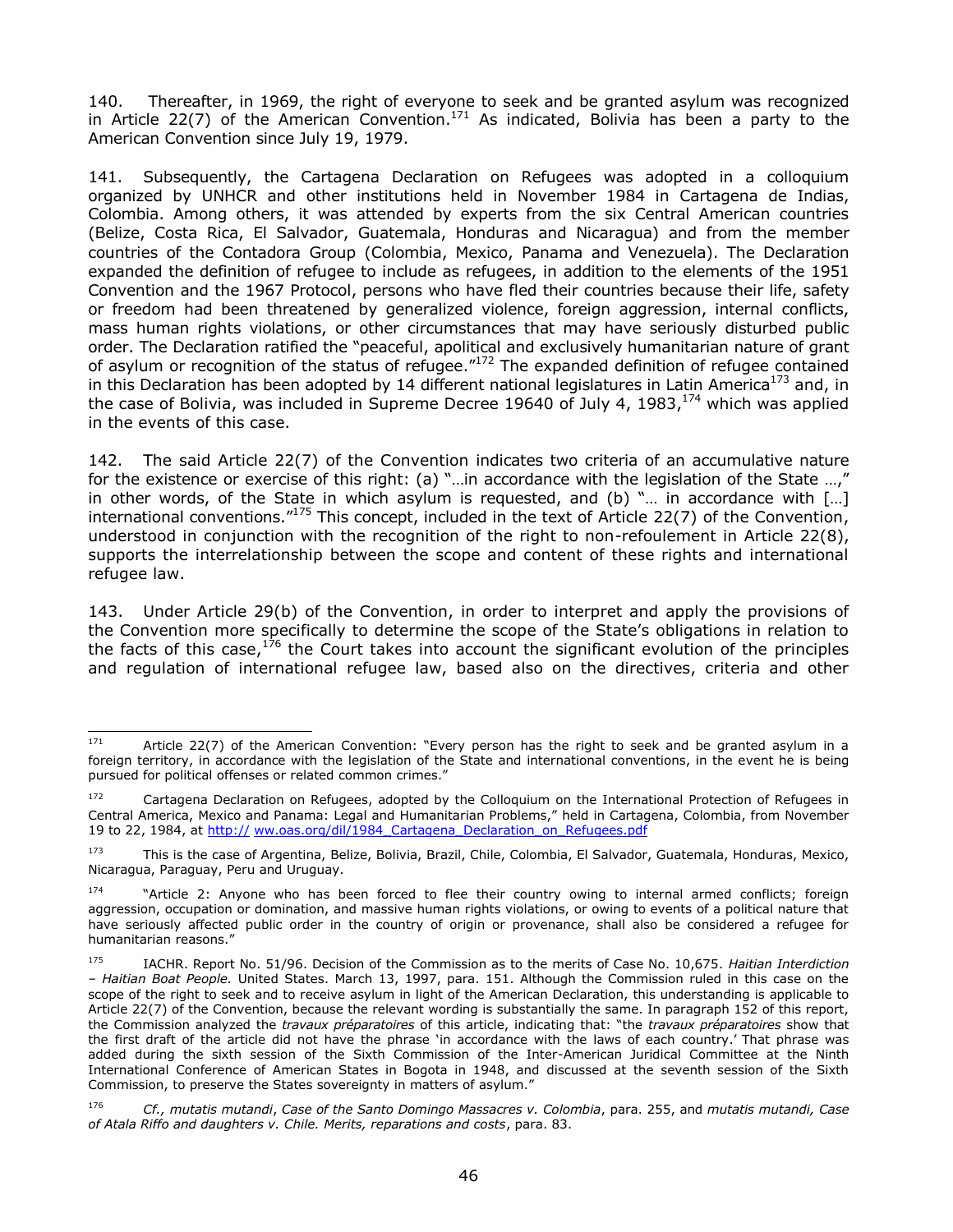authorized rulings of agencies such as UNHCR.<sup>177</sup> Thus, even though the obligations contained in Articles 1(1) and 2 of the Convention ultimately constitute the grounds for determining the international responsibility of a State for violations of this instrument,  $178$  the Convention itself makes explicit reference to the norms of international law for its interpretation and application.<sup>179</sup> Thus, when determining the compatibility of the acts and omissions of the State, or of its norms, with the Convention or other treaties over which it has competence, the Court may interpret the obligations and rights contained in them in light of other pertinent treaties and norms. Thus, by using the sources, principles and criteria of international refugee law as a special normative<sup>180</sup> applicable to situations concerning the determination of the refugee status of a person and their corresponding rights in a way that is complementary to the provisions of the Convention, the Court is not assuming a ranking between norms.

#### *B.2.a) Determination of refugee status*

144. Under article 1 of the 1951 Convention, modified by the 1967 Protocol, a refugee is a person who:

- owing to well-founded fear of being persecuted for reasons of race, religion, nationality, membership of a particular social group or political opinion,
- is outside the country of his nationality and is unable or, owing to such fear, is unwilling to avail himself of the protection of that country;
- or who, not having a nationality and being outside the country of his former habitual residence as a result of such events, is unable or, owing to such fear, is unwilling to return to it.

145. According to the 1951 Convention, a person is a refugee as soon as he meets the criteria contained in the definition. This would necessarily occur prior to the time at which his refugee status is formally determined. Recognition of his refugee status does not therefore make him a

 $\overline{\phantom{0}}$ 

The States parties to the 1951 Convention and its 1967 Protocol conferred on UNHCR the responsibility for supervising these instruments, included in the Preamble to the Convention (para. 6), in order to promote the main international instruments for the protection of refugees and to supervise their application. *Cf.* Executive Committee of the High Commissioner's Programme, *Note on International Protection*, fifty-first session, 7 July 5 2000, A/AC.96/930, available at: [http://www.unhcr.org/3ae68d6c4.html,](http://www.unhcr.org/3ae68d6c4.html) para. 20. This function coexists with the corresponding obligation of the States to cooperate with the UNHCR in the exercise of this function, according to article 35 of the 1951 Convention, article II of the 1967 Protocol, and paragraph 8 of the Statute of the Office of the UNHCR. Also, in relation to the UNHCR Handbook on Procedures and Criteria for Determining Refugee Status under the 1951 Convention and the 1967 Protocol relating to the Status of Refugees, expert witness Juan Carlos Murillo stated that "in 1978 when the Handbook was adopted […] this was done because, in 1977, the UNHCR Executive Committee asked the Office to help the States interpret the provisions of the 1951 Convention. As such, it is a non-binding guide to interpretation. However, in the history of the UNHCR, after more than 60 years supervising the application of the Convention and the Protocol relating to the Status of Refugees, many countries, including many of the countries of Latin America, have included a specific reference to the Handbook as a guide to interpretation; in other words, it has sufficient authority to serve as a guide to interpretation for the States. Consequently, even though it is not binding, many countries have incorporated it fully into their domestic laws, whenever they have to determine refugee status." *Cf.* Expert opinion provided by Juan Carlos Murillo before the Inter-American Court at the public hearing held on June 20, 2012.

<sup>178</sup> *Case of the Mapiripán Massacre v. Colombia. Merits, reparations and costs,* para. 107.

<sup>&</sup>lt;sup>179</sup> Thus, the preamble to the American Convention makes express reference to the principles reaffirmed and refined in other international instruments, "worldwide as well as regional in scope" (para. 3) and Article 29 makes it obligatory to interpret it in keeping with the American Declaration "and other international acts of the same nature." Other articles refer to obligations imposed by international law in relation to the suspension of guarantees (Article 27), as well as to the "generally recognized principles of international law" in the definition of the exhaustion of domestic remedies (Article 46(1)(a)).

<sup>180</sup> In this regard, *mutatis mutandi*, the words of the *Case of the Mapiripán Massacre v. Colombia* are applicable, that, "when proceeding to determine the international responsibility of the State in this case, the Court cannot ignore the existence of the State's general and special obligations of protection for the civilian population arising from international humanitarian law, in particular Article 3 common to the Geneva Conventions of 12 August 1949, and the provisions of the Protocol Additional to the Geneva Conventions and relating to the Protection of Victims of Noninternational Armed Conflicts (Protocol II)." Case of the *Mapiripán Massacre v. Colombia,* para. 114.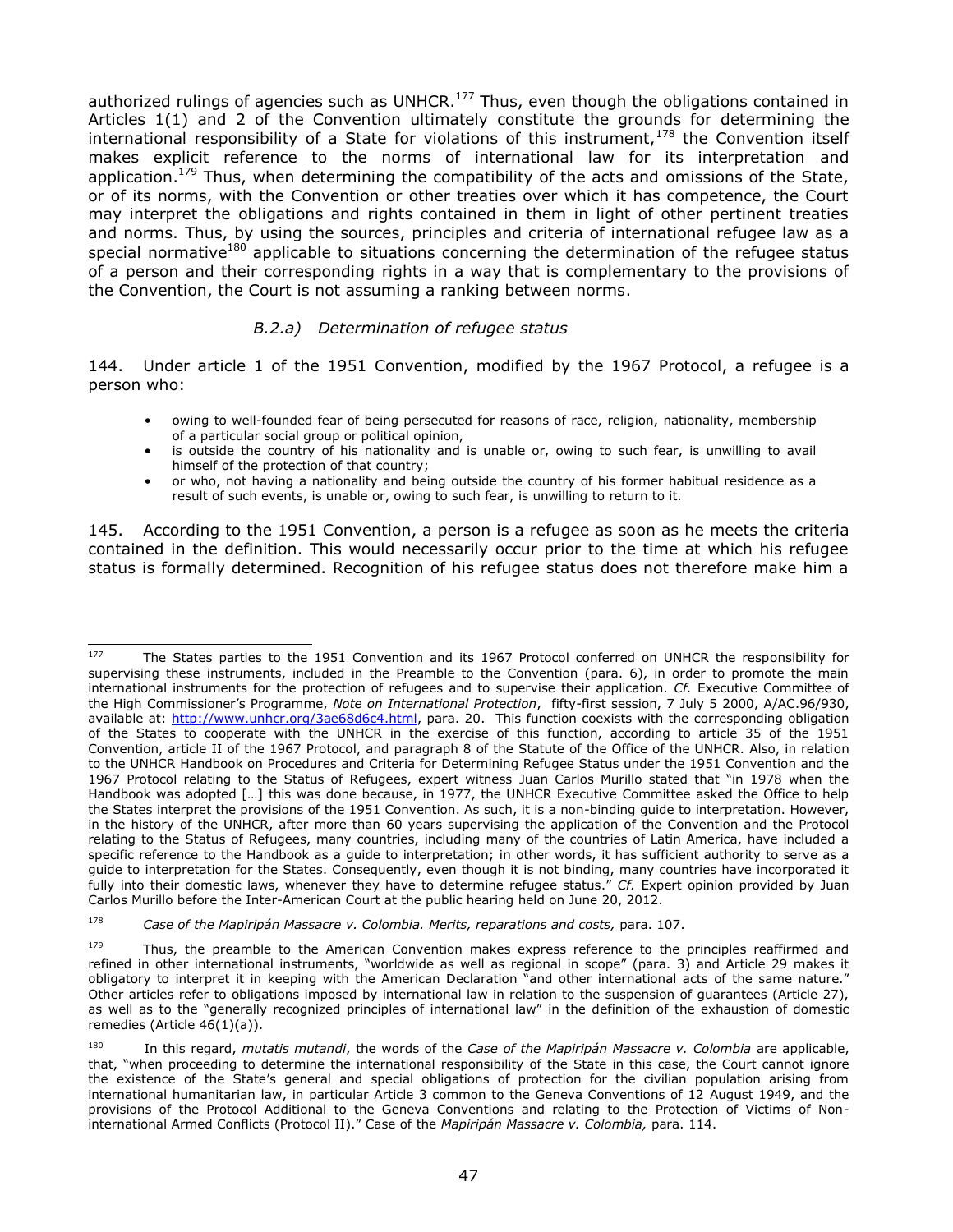refugee, but declares him to be one. He does not become a refugee because of recognition, but is recognized because he is a refugee.<sup>181</sup>

146. Paragraphs  $D<sub>1</sub><sup>182</sup> E<sup>183</sup>$  and  $F<sup>184</sup>$  of this article 1 of the 1951 Convention establish a series of "exclusion clauses" that permit the non-application of the protection of the Convention, even when the person complies with the definition of a refugee.

147. Given the declarative nature of the determination of refugee status, and even the important role granted to the UNHCR in the context of international protection, it is, above all, the States parties to the 1951 Convention, that must recognize this status, based on the respective fair and competent proceedings.<sup>185</sup>

148. Once a person's status as a refugee has been determined, "it is maintained, unless he comes within the terms of one of the cessation clauses."<sup>186</sup> These clauses are contained in paragraphs (1) to (6) of section C of Article 1 of the 1951 Convention.

149. In addition to requiring a rigorous proceeding for their application, "these cessation clauses are negative in character and are exhaustively enumerated. They should therefore be interpreted restrictively, and no other reasons may be adduced by way of analogy to justify the withdrawal of refugee status."<sup>187</sup>

150. The Court considers that the above provisions and regulations reveal that, once a State has declared refugee status, this protects the person to whom this has been recognized beyond the borders of that State, so that other States that the said person enters must take into account this status when adopting any measure of a migratory character in his regard and, consequently, guarantee a duty of special care in the verification of this status and in the measures that it may adopt.

> *B.2.b) The principle of non-refoulement of refugees and asylees and applicants for this status*

<sup>181</sup> <sup>181</sup> United Nations High Commissioner for Refugees. *Handbook on Procedures and Criteria for Determining Refugee Status under the 1951 Convention and the 1967 Protocol relating to the Status of Refugees* (reedited, Geneva, 1992). HCR/1P/4/ENG/REV.3. Available at: http://www.unhcr.org/3d58e13b4.html, para. 28.

<sup>&</sup>lt;sup>182</sup> "This Convention shall not apply to persons who are at present receiving from organs or agencies of the United Nations other than the United Nations High Commissioner for Refugees protection or assistance."

<sup>&</sup>lt;sup>183</sup> "This Convention shall not apply to a person who is recognized by the competent authorities of the country in which he has taken residence as having the rights and obligations which are attached to the possession of the nationality of that country."

<sup>&</sup>lt;sup>184</sup> "The provisions of this Convention shall not apply to any person with respect to whom there are serious reasons for considering that: (a) he has committed a crime against peace, a war crime, or a crime against humanity, as defined in the international instruments drawn up to make provision in respect of such crimes; (b) he has committed a serious non-political crime outside the country of refuge prior to his admission to that country as a refugee; (c) he has been guilty of acts contrary to the purposes and principles of the United Nations."

<sup>&</sup>lt;sup>185</sup> Nevertheless, "in some cases, exceptionally, the UNHCR may determine that a person should have refugee status, but this is a practice that has only been used in those countries that have not signed any international refugee instrument, where the national authorities have asked the UNHCR to perform this role. In Latin America, for example, only in the case of Cuba has the UNHCR substituted the State's function in the determination of the refugee status of those who have requested this, because it is the only State in the region that is not a party to the 1951 Convention or its 1967 Protocol." *Cf.* Written version of the expert opinion of Juan Carlos Murillo provided on March 29, 2013 (evidence file, folio 1368 and 1369).

<sup>186</sup> United Nations High Commissioner for Refugees. *Handbook on Procedures and Criteria for Determining Refugee Status under the 1951 Convention and the 1967 Protocol relating to the Status of Refugees,* para. 112.

<sup>187</sup> United Nations High Commissioner for Refugees. *Handbook on Procedures and Criteria for Determining Refugee Status under the 1951 Convention and the 1967 Protocol relating to the Status of Refugees,* para. 116.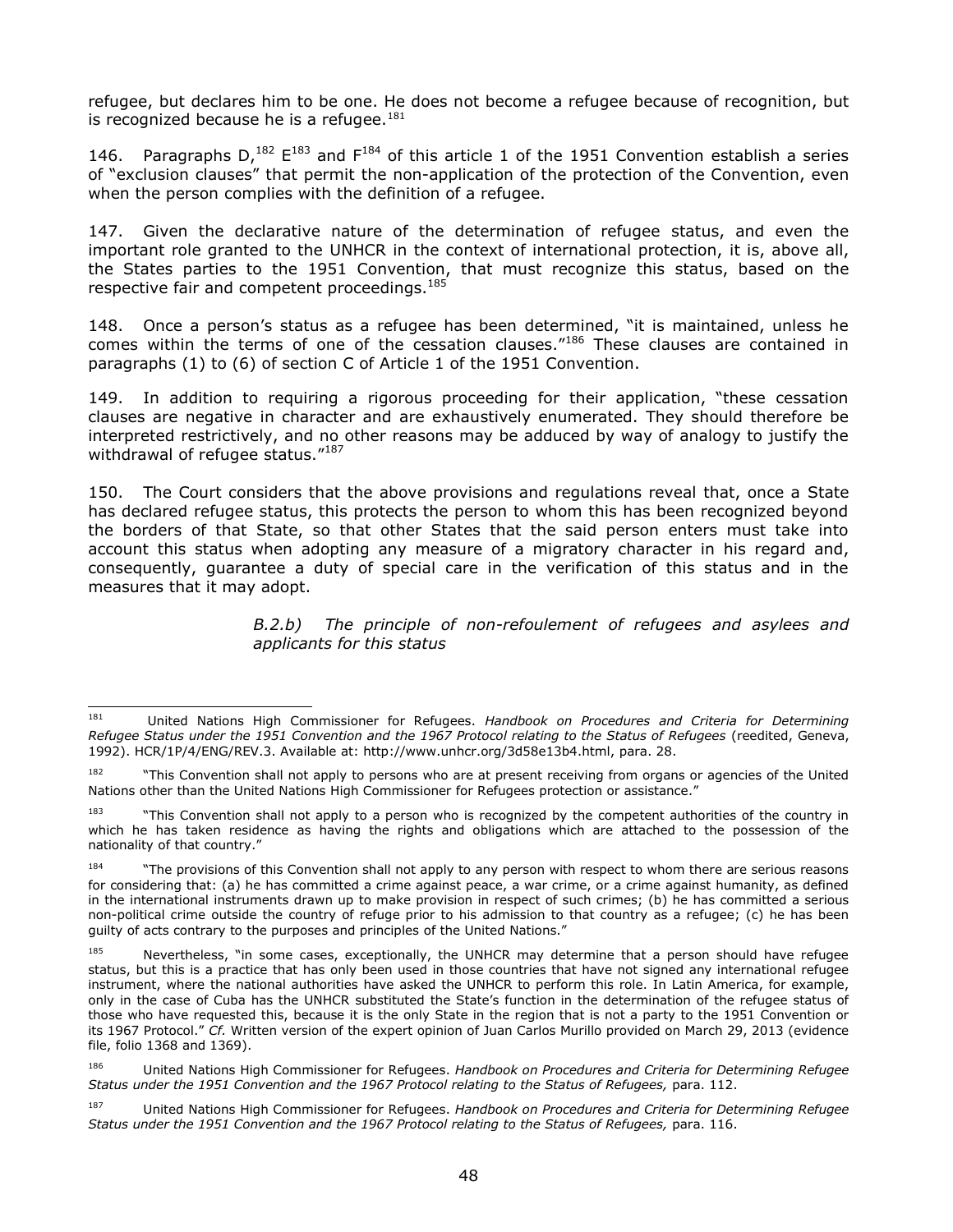151. When recalling that, under the inter-American system, the principle of non-refoulement is broader in meaning and scope and, owing to the complementarity that exists in the application of international refugee law and international human rights law, the prohibition of refoulement constitutes the cornerstone of the international protection of refugees or asylees and of those requesting asylum.<sup>188</sup> This principle is also a customary norm of international law,  $189$  and is enhanced in the inter-American system by the recognition of the right to seek and to receive asylum.

152. In this way, such persons are protected from refoulement as a specific means of asylum under Article 22(8) of the Convention, regardless of their legal status or migratory situation in the State in question and, as an integral component of the international protection of refugees, under the 1951 Convention and its 1967 Protocol, Article 33(1) of which establishes that "no contracting State shall expel or return ("refouler") a refugee in any manner whatsoever to the frontiers of territories where his life or freedom would be threatened on account of his race, religion, nationality, membership of a particular social group or political opinion."<sup>190</sup>

153. This necessarily means that such persons cannot be turned back at the border or expelled without an adequate and individualized analysis of their application.<sup>191</sup> Before returning anyone, States must ensure that the person who requests asylum is able to access appropriate international protection by means of fair and efficient asylum proceedings in the country to which they would be expelling him. States also have the obligation not to return or deport a person who requests asylum where there is a possibility that he may risk persecution, or to a country from which he may be returned to the country where he suffered this risk (the so-called "indirect refoulement").<sup>192</sup>

### *B.2.c) The minimum guarantees of due process in proceedings to determine refugee status*

154. The right to seek and to receive asylum established in Article 22(7) of the American Convention, read in conjunction with Articles 8 and 25 of this instrument, ensures that the person applying for refugee status must be heard by the State to which he applies, with due guarantees and in the corresponding proceeding.

155. Consequently, given the special regulation of the right to seek and to receive asylum, and in relation to the minimum guarantees of due process that must safeguard migratory proceedings (*supra* paras. 132 to 136), in proceedings relating to a request for recognition of refugee status or, if appropriate, in proceedings that may lead to the expulsion or deportation of an applicant for this status or of a refugee, the States' obligations to respect and ensure the rights recognized in Article 22(7) and 22(8) of the American Convention must be analyzed in

<sup>188</sup> <sup>188</sup> *Cf.* Executive Committee of the United Nations High Commissioner for Refugees. *Conclusions on the international protection of refugees approved by the Executive Committee*. 1991 (forty-second session of the Executive Committee) No. 65 (XLII) General conclusions, para. c.

<sup>189</sup> *Cf.* Paragraph 4 of the *Declaration of the States parties to the 1951 Convention and/or the 1967 Protocol relating to the Status of Refugees* indicates: "Acknowledging the continuing relevance and resilience of this international regime of rights and principles, including at its core the principle of non-refoulement, whose applicability is embedded in customary international law."

<sup>&</sup>lt;sup>190</sup> Article 33(2) of the 1951 Convention establishes that this benefit "may not be claimed by a refugee who there are reasonable grounds for regarding as a danger to the security of the country in which his is, or who, having been convicted by a final judgment of a particularly serious crime, constitutes a danger to the community of that country."

<sup>191</sup> *Cf.* IACHR. Report on the situation of the human rights of applicants for asylum under the Canadian system for the determination of refugee status. OEA/Ser.L/V/II.106. Doc. 40. Rev. 1. February 28, 2000, para. 111.

<sup>192</sup> *Cf.* United Nations High Commissioner for Refugees, *Submission by the Office of the United Nations High Commissioner for Refugees in the case of Hirsi and Others v. Italy,* March 2010, available at: [http://www.unhcr.org/refworld/docid/4b97778d2.html,](http://www.unhcr.org/refworld/docid/4b97778d2.html) para..4.3.4.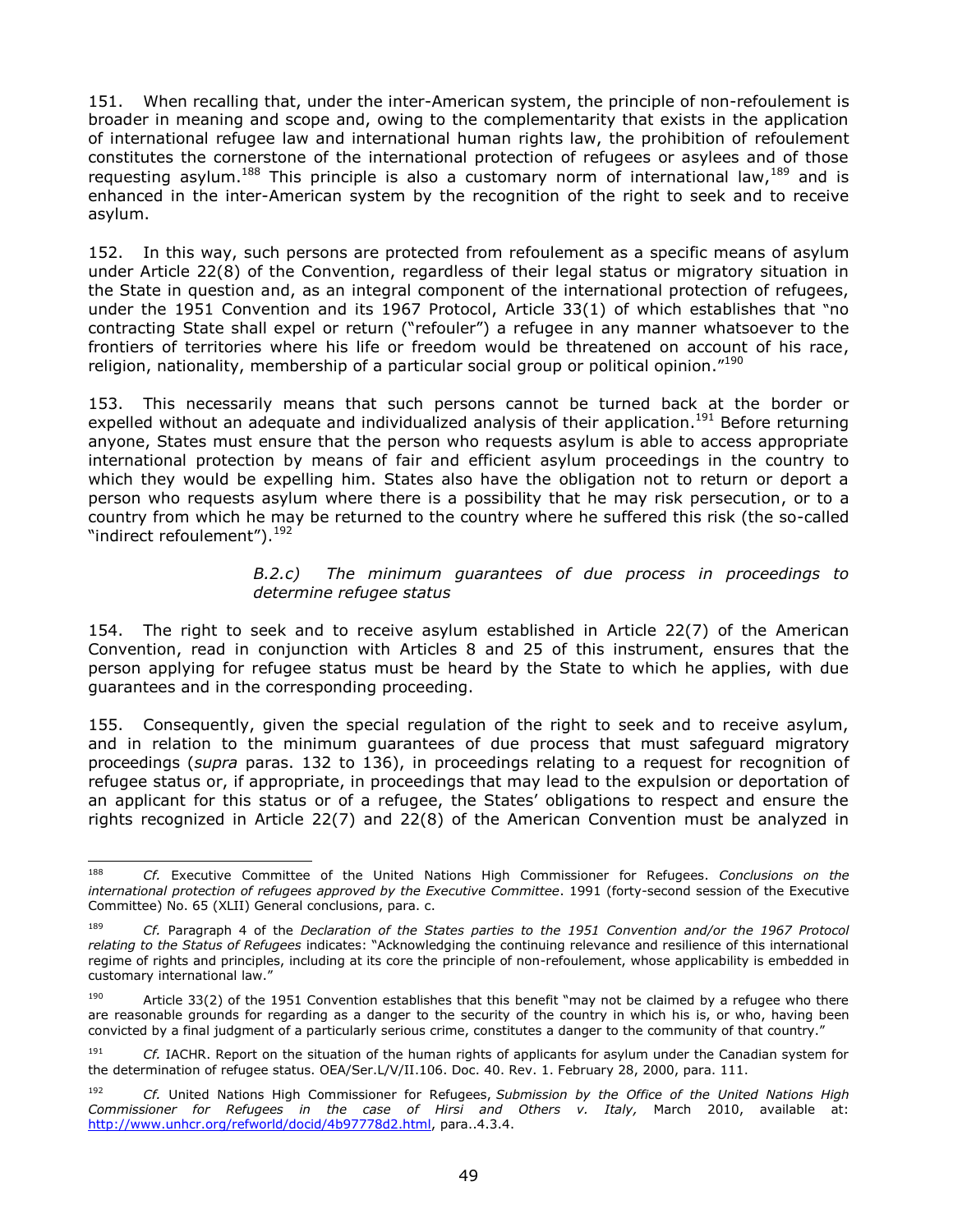relation to the guarantees established in Articles 8 and 25 of this instrument, as appropriate to the administrative or judicial nature of the relevant proceeding in each case.

156. The 1951 Convention does not refer explicitly to the procedure to be followed to determine refugee status, or the procedural guarantees. The UNHCR Executive Committee has indicated "the importance of establishing and ensuring access consistent with the 1951 Convention and the 1967 Protocol for all asylum-seekers to fair and efficient procedures for the determination of refugee status in order to ensure that refugees and other persons eligible for protection under international or national law are identified and granted protection."<sup>193</sup> The same standard was followed by the States parties to the 1951 Convention in their Declaration of December 2001.<sup>194</sup> In different resolutions, the General Assembly of the United Nations has considered that applicants for asylum have the right to fair proceedings.<sup>195</sup> Meanwhile, the European Court of Human Rights, in the case of *Gebremedhin v. France* defined the right to asylum as a fundamental freedom, the corollary of which is precisely a person's right to request refugee status,  $196$  which involves the right of applicants to be ensured a proper evaluation by the domestic authorities of their applications, and of the danger they could face in case of return to their country of origin. $197$ 

157. Hence, owing to the nature of the rights that could be affected by an erroneous determination of the danger or an unfavorable answer, the guarantees of due process are applicable, as appropriate, to this type of proceeding, which is usually of an administrative character. Thus, any proceeding relating to the determination of the refugee status of a person entails an assessment and decision on the possible risk of affecting his most basic rights, such as life, and personal integrity and liberty. In this way, even if States may determine the proceedings and authorities to implement that right, in application of the principles of nondiscrimination and due process they must ensure predictable proceedings, as well as coherence and objectivity in decision-making at each stage of the proceedings to avoid arbitrary decisions.

158. Indeed, several Member States of the Organization of American States have incorporated into their domestic law standards on refugees that are recognized in the 1951 Convention and its 1967 Protocol, even based on guidelines established by UNHCR. Thus, the domestic laws of

<sup>193</sup> <sup>193</sup> *Cf.* Executive Committee of the United Nations High Commissioner for Refugees. Conclusions adopted by the Executive Committee for the international protection of refugees. No. 71 (XLIV) (1993), para. i.

<sup>194</sup> *Cf. Declaration of the States parties to the 1951 Convention and/or the 1967 Protocol relating to the Status of Refugees*, adopted on 13 December 2001 in Geneva at the Ministerial Meeting of the States parties to the 1951 Convention and/or the 1967 Protocol relating to the Status of Refugees, operative paragraph 6.

<sup>195</sup> *Cf.* United Nations, General Assembly resolution 52/132 Human rights and mass exoduses, 27 February 1998, A/RES/52/132; United Nations, General Assembly resolution 49/169 Office of the United Nations High Commissioner for Refugees, 24 February 1995, A/RES/49/169; United Nations, General Assembly resolution 45/140 Office of the United Nations High Commissioner for Refugees 14 December 1990. The Committee against Torture has indicated the importance of "regulat[ing] procedures for dealing with and deciding on applications for asylum and refugee status, which envisage the opportunity for the applicant to attend a formal hearing and to make such submissions as may be relevant to the right which he invokes, including pertinent evidence, with protection of the characteristics of due process of law." *Concluding observations of the Committee against Torture: Venezuela, 05/05/1999.* A/54/44, (*Concluding Observations*), para. 147.

<sup>196</sup> *Cf.* E.C.H.R., *Case of Gebremedhin v. France* (No. 25389/05), Judgment of 26 April 2007. Section II, para. 65.

<sup>197</sup> "In the Court's opinion, given the irreversible nature of the harm that might occur if the risk of torture or illtreatment alleged materialised and the importance which it attaches to Article 3 [of the European Convention], the notion of an effective remedy under Article 13 requires independent and rigorous scrutiny of a claim that there exist substantial grounds for fearing a real risk of treatment contrary to Article 3 and the possibility of suspending the implementation of the measure impugned. *Cf.* E.C.H.R., *Case of Jabari v. Turkey* (No. 40035/98), Judgment of 11 July 2000. Final, 10 November 2000, paras 50. The Commissioner for Human Rights of the European Council has indicated: "States should ensure that all foreign nationals seeking asylum in their countries are in fact able to access asylum procedures and benefit from a thorough, fair, individual examination of their claim." *Position Paper from the Council of Europe Commissioner for Human Rights. Positions on the right to seek and enjoy asylum. Strasbourg, 24 June* 2010. Available at [https://wcd.coe.int/ViewDoc.jsp?id=1640757.](https://wcd.coe.int/ViewDoc.jsp?id=1640757)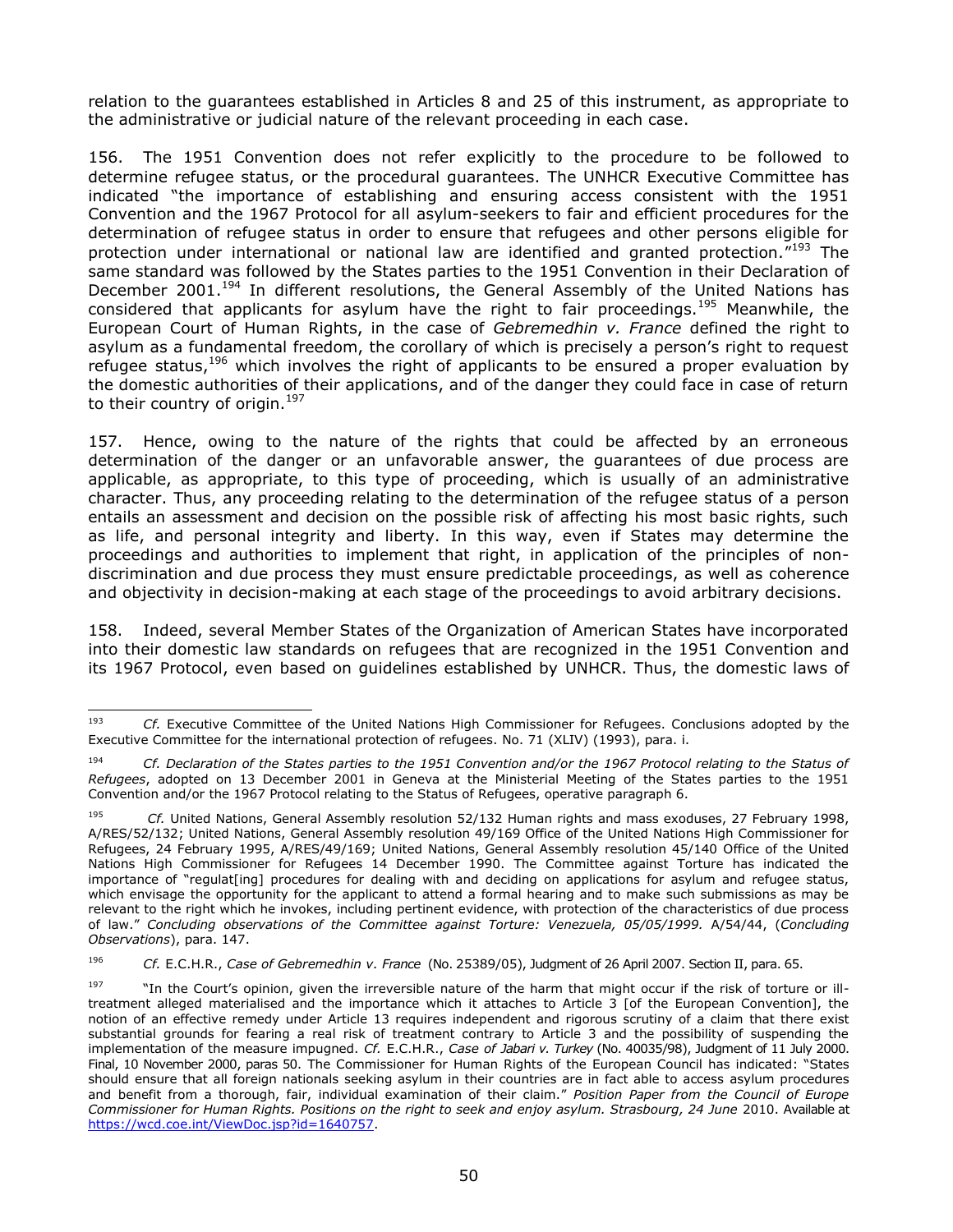Argentina,<sup>198</sup> Belize,<sup>199</sup> Brazil,<sup>200</sup> Bolivia,<sup>201</sup> Chile,<sup>202</sup> Colombia,<sup>203</sup> Costa Rica,<sup>204</sup> Ecuador,<sup>205</sup> El Salvador<sup>206</sup> Guatemala,<sup>207</sup> Mexico,<sup>208</sup> Nicaragua,<sup>209</sup> Panama,<sup>210</sup> Paraguay,<sup>211</sup> Peru,<sup>212</sup> Dominican

<sup>199</sup> Article 3 of the *Refugees Act*, amended on December 31, 2000, establishes that: "subject to the provisions of this Act, the Convention [relating to the Status of Refugees, 1951], and the Protocol shall have the force of law in Belize."

<sup>200</sup> Article 4 of *Law No. 9,474 of July 22, 1997,* which defines mechanisms for the implementation of the 1951 Convention on Refugees and determines other provisions, establishes that: "The recognition of refugee status, in the terms of the preceding definitions, shall subject the beneficiary to the provisions of this law, without prejudice to the provisions of international instruments to which the Brazilian Government is a party, ratifies or accedes to." In addition, Article 5 establishes that: "The refugee shall enjoy rights and shall be subject to the obligations of the alien in Brazil, to the provisions of this law, to the 1951 Convention relating to the Status of Refugees and the 1967 Protocol relating to the Status of Refugees, and shall be obliged to obey the laws, regulations and provisions designed to maintain public order."

<sup>201</sup> Bolivia has been a party to the 1951 Convention and its 1967 Protocol since February 9, 1982; by Law 2071 of April 14, 2000, it adopted this Convention and its Protocol as a law of the Republic and, article 28 of Law 251 of June 20, 2012, established that the Bolivian authorities, in the proceedings to determine refugee status could consider the recommendations of the UNHCR Handbook on the Procedures and Criteria for Determining Refugee Status and other related guidelines. See also: Supreme Decree No. 1440 of 2012.

<sup>202</sup> Article 10 of *Law No. 20,430* of April 15, 2010, which establishes provisions concerning refugees, establishes that: "The scope and provisions of this law and its regulations shall be interpreted in accordance with international human rights law, the 1951 Convention relating to the Status of Refugees and its 1967 Protocol." Article 11 stipulates that: "Efforts shall be made to grant applicants for refugee status and refugees the most favorable treatment possible and in no case less than the treatment generally granted to aliens in the same circumstances." Meanwhile, Article 12 states that: "No provisions of this law may be interpreted in the sense of impairing any other right, freedom or benefit recognized to refugees." Article 13 establishes that: "Those applying for refugee status and refugees shall enjoy the rights and freedoms recognized to everyone under the Constitution of the Republic, its laws and regulations, as well as in the international instruments on human rights and refugees to which Chile is a party, in particular the rights recognized in the 1951 Convention relating to the Status of Refugees and its 1967 Protocol […]"

<sup>203</sup> The considering paragraphs of *Decree No. 4503* of November 19, 2009, establish that: "Colombia has been a State party to the Convention relating to the Status of Refugees, adopted in Geneva in 1951, and ratified on October 10, 1961, and the Protocol relating to the Status of Refugees, adopted in New York on January 31, 1967, and to which Colombia acceded on March 4, 1980, and is a State signatory of the Cartagena Declaration on Refugees, signed on November 22, 1984; That, pursuant to the provisions of the said Convention and the respective Protocol, States parties must establish mechanisms that allow the application of these instruments to be guaranteed; in particular, as regards the recognition of refugee status; That Colombia, as a member of the international community, must make an effort to keep the peace and prevent the undesired effects of armed conflicts and intolerance in the world, by full legal adaptation of domestic law to the international instruments that regulate the rights and obligations of refugees, establishing basic norms in this regard; That the safeguard and protection of human rights is a duty of the Colombian State incorporated into the Constitution and ratified in international legal instruments that establish international solidarity and reciprocity, as essential elements to guarantee the full exercise of the fundamental rights and freedoms." See also, Constitutional Court of Colombia, Judgment T-704/03 of August 14, 2003, Action for protection against an administrative decision denying refugee status - admissibility, at: [http://www.corteconstitucional.gov.co/relatoria/2003/t-704-03.htm.](http://www.corteconstitucional.gov.co/relatoria/2003/t-704-03.htm)

<sup>204</sup> Article 41 of the *General Law on Immigration and Aliens' Affairs* of September 1, 2009, establishes that: "The regulations on entry, exit and permanence for aliens who request asylum or refugee status shall be governed by the Constitution, the conventions ratified and in force in Costa Rica, and other laws in force." Article 106 establishes that: "Recognition of refugee status shall be subject to the relevant provisions stipulated in the international instruments, approved and ratified by the Government of Costa Rica and in force […]," and Article 110 stipulates that: "The declaration, the rights and the obligations of the asylee and the stateless person shall be government by the provisions of the relevant international conventions, duly ratified by Costa Rica, that are in force." See also, Decree No. 32.195-G of 2004, establishing the procedure to determine refugee status.

<sup>205</sup> *Decree No. 1,182 – Regulations for the application of the right to asylum,* of May 30, 2012, establishes the following in the preamble: "It is decreed: To issue the following regulations for the application in Ecuador of the right to asylum established in article 41 of the Constitution, the provisions of the 1951 United Nations Convention, and the provisions of these regulations. See also, Judgment of the Third Chamber of the Constitutional Court of Ecuador, No. 0236-2005-RA, of May 15, 2006.

<sup>206</sup> The preambular paragraphs of *Decree Law No. 918*, of August 14, 2002, establish: "I. That the Republic of El Salvador has ratified the 1951 Convention relating to the Status of Refugees and the 1967 Protocol relating to the

<sup>198</sup> <sup>198</sup> Article 1 of the *General Law on Recognition and protection of the refugee* promulgated on November 28, 2006, establishes that: "The protection of refugees shall be governed by the provisions of international human rights law applicable in the Argentine Republic, the 1951 Convention relating to the Status of Refugees and its 1967 Protocol, as well as any other international instrument on refugees subsequently ratified, and by the provisions of this law." See also, judgment of the Supreme Court of Justice of Argentina, 2008. XX et al. ref/ extradition. Judgment A. 2112. XLII.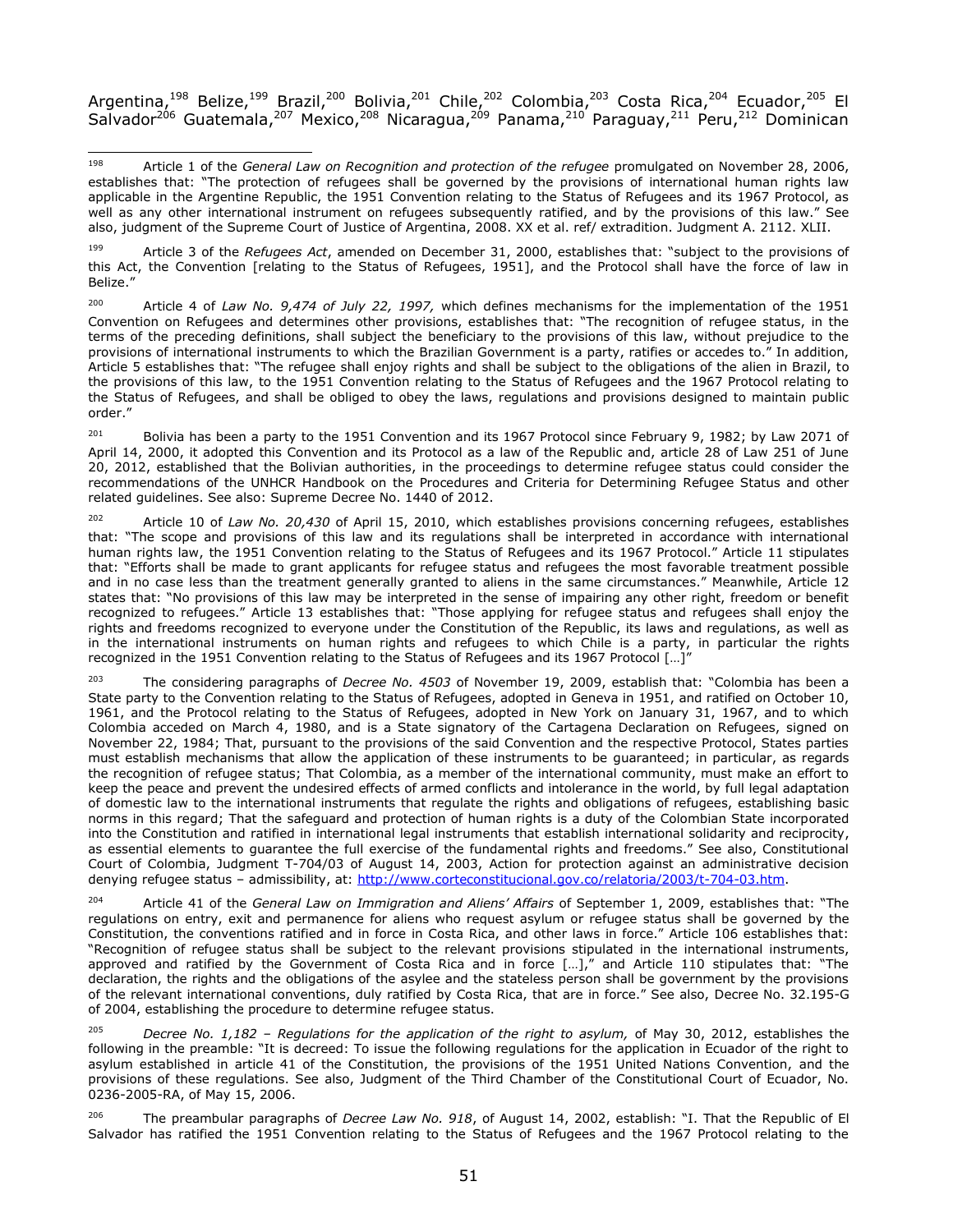Republic,<sup>213</sup> Uruguay<sup>214</sup> and Venezuela<sup>215</sup> reflect a growing consensus in the region that the protection of refugees and applicants for this status must be regulated at the domestic level in keeping with the provisions of international refugee law, so that this must be provided by competent and previously established authorities, under specific proceedings that respect guarantees of due process of law.<sup>216</sup>

j Status of Refugees, by Legislative Decree No. 167 of February 22, 1983, published in Official Gazette No. 46, Volume 278, of March 7, 1983; (II) That, pursuant to the provisions of art. 12(1) of the said Convention and III of the Protocol, the principles contained in the American Convention on Human Rights and in the Cartagena Declaration on Refugees, it is necessary to establish domestic legislation that guarantees the application of the said international instruments, and (III) That, in order to comply with the international obligations a special law must be enacted that determines the status of refugees."

<sup>207</sup> The preambular paragraphs of *Government Decision 383-2001*, of September 14, 2001, establish: "That the Constitution of the Republic recognizes the right to asylum and grants this in accordance with international norms, principles and practices; That Guatemala is a party to the Convention relating to the Status of Refugees adopted in Geneva on July 28, 1951, and the Protocol relating to the Status of Refugees signed in New York on January 31, 1967, to the 1969 American Convention on Human Rights, to the 1989 Convention on the Rights of the Child, to the 1979 Convention on the Elimination of All Forms of Discrimination against Women, and to the Convention for the Prevention, Punishment and Eradication of Violence against Women (Convention of Belem Do Para). That it is desirable to issue legal provisions that regulate and guarantee the application of the principles and norms contained in these international instruments in order to regulate the criteria and the administrative procedure to determine refugee status on the territory of the State of Guatemala."

<sup>208</sup> *Cf. Law on Refugees and Complementary Protection* of January 27, 2011, Articles 25, 59 and 60; See also: *Regulations to the Law on Refugees and Complementary Protection* of February 21, 2012.

<sup>209</sup> Article 26 of *Law 130 on the Protection of Refugees,* of June 3, 2008, establishes that: "(A) In order to take decisions, CONAR shall base itself on the 1951 Convention relating to the Status of Refugees and its 1967 Protocol, the Conclusions of the UNHCR Executive Committee, the UNHCR Handbook, and all the international treaties and conventions to which Nicaragua is a State party and that relate to the matter."

<sup>210</sup> *Cf. Executive Decree No. 23* of February 10, 1998, expanding Law No. 5 of October 26, 1977, which approved the 1951 Convention and the 1967 Protocol relating to the Status of Refugees, repeals Decree No. 100 of July 6, 1981, and Executive Decision No. 461 of October 9, 1984, and issued new provisions regarding temporary protection for humanitarian reasons (considering paragraphs).

<sup>211</sup> *Cf. General Law No. 1938 on Refugees* of June 9, 2002.

<sup>212</sup> Article 1 of *Law No. 27,891 – Refugee Law* of December 20, 2002, establishes that: "The purpose of this law is to regulate the entry, recognition and legal relations of the Peruvian State with the refugee, in keeping with the international instruments to which Peru is a party and the relevant domestic laws." Article 2 establishes that: "The State recognizes the rights and obligations inherent in refugee status to those who are granted this status, in accordance with the international instruments that it has ratified, and maintains a humanitarian position towards those who enjoy the protection of the United Nations High Commissioner for Refugees."

<sup>213</sup> The preambular paragraphs of *Decree No. 1569* of November 15, 1983, which creates the National Refugee Commission, establish: "That the Dominican Republic is a signatory of the 1951 Convention relating to the Status of Refugees and of the 1967 Protocol relating to the Status of Refugees; That, in order to implement these international agreements, it is necessary to create an institutional mechanism that will allow interested parties to apply for the protection established in them." Article 47 of *Law 285* of August 15, 2004, on Immigration, establishes that: "The entry and permanence of aliens admitted in the category of temporary residents, in the sub-category of political asylees or refugees, shall be regulated by the provisions of the agreements and treaties signed by, and in force in, the Dominican Republic."

<sup>214</sup> Article 47 of *Law No. 18,076 – Right to asylum and refugees* of January 5, 2007, establishes that: "Regarding the matter regulated by this law, international law shall be applied directly, especially the international human rights law, international humanitarian law, and international refugee law contained in norms, treaties and conventions ratified by Uruguay [\(Article](http://200.40.229.134/constituciones/const004.htm#art168) 168(20) and [Article](http://200.40.229.134/constituciones/const004.htm#art85) 85(7) of the Constitution of the Republic), or declarations of international organizations to which the country is a party and to which it has adhered."

<sup>215</sup> Article 1 of *Law No. 34* of September 13, 2001 *– Organic Law on Refugees and Asylees,* of October 3, 2001, establishes that: "The purpose of this law is to regulate refugee status and asylum, in keeping with the terms of the Constitution of the Bolivarian Republic of Venezuela and in the international instruments on refugee status, asylum and human rights ratified by the Republic, as well as to determine the procedure to be followed by the organs and officials of the national public powers responsible for complying with them." See also, Decree No. 2,419 of 2003; Regulations to the Organic Law on Refugees and Asylees.

<sup>216</sup> *Cf. General Law on Recognition and Protection of the Refugee*, promulgated on November 28, 2006, article 36 (Argentina); *Law No 20,430* of April 15, 2010, establishing provisions for refugees, articles 19, 20, 25 and 30 (Chile); *Law No. 18,076 – Right to asylum and refugees* of January 5, 2007, article 31 (Uruguay); *Supreme Decree No. 1440* of 2012, articles 27, 29, and 32 (Bolivia); *Law No. 9,474,* of July 22, 1997, article 9 (Brazil); *Law 130 on Protection of*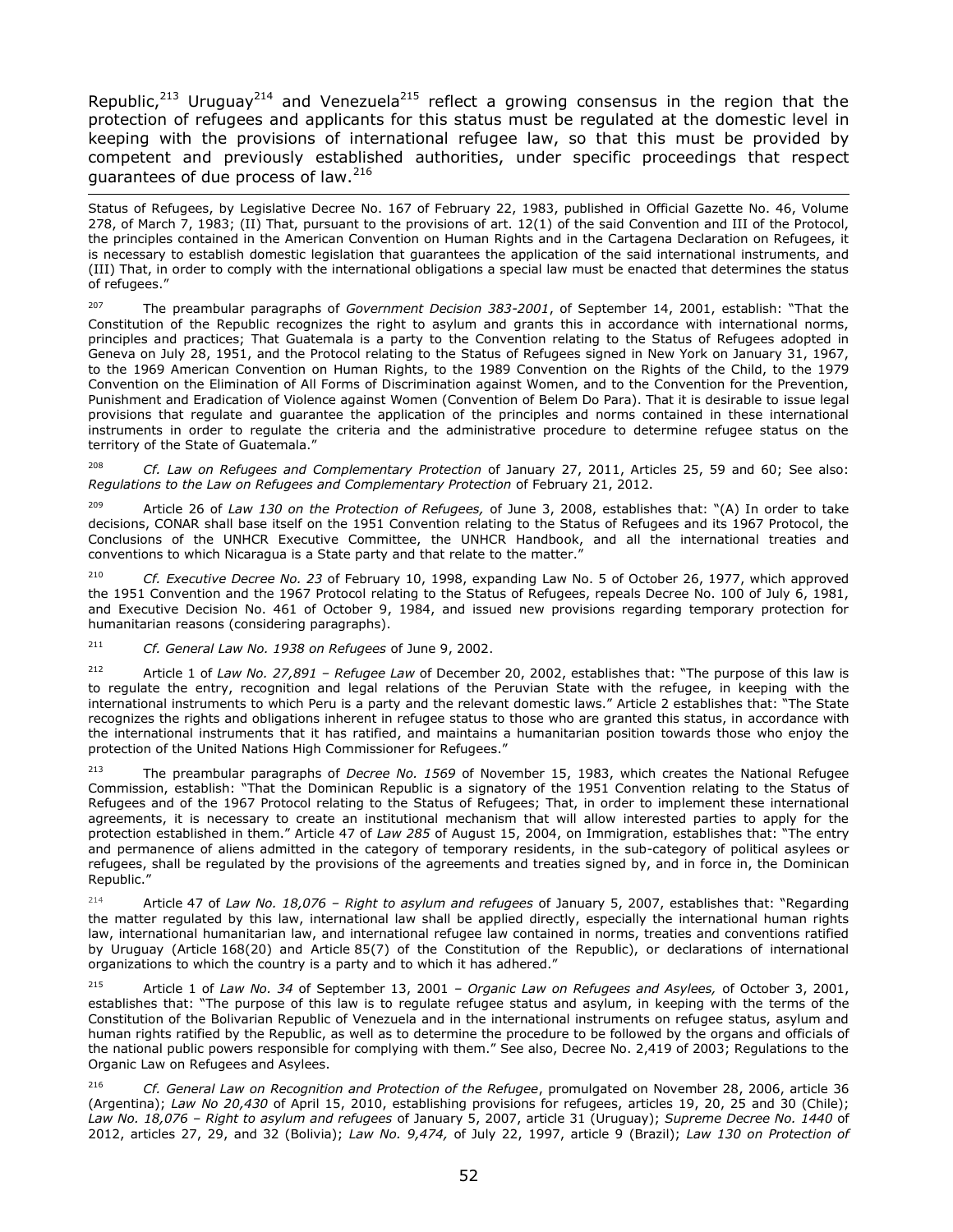159. The Court considers that, in accordance with the guarantees established in Articles 8, 22(7), 22(8) and 25 of the Convention, and taking into account the UNHCR guidelines and criteria, asylum seeks must have access to proceedings to determine this status that permit a proper examination of their request in keeping with the guarantees contained in the American Convention<sup>217</sup> and in other applicable international instruments, which, in cases such as this one, entail the following obligations for the States:

- a) They must guarantee the applicant the necessary facilities,  $218$  including the services of a competent interpreter,  $219$  as well as, if appropriate, access to legal assistance and representation,<sup>220</sup> in order to submit their request to the authorities. Thus, the applicant must receive the necessary guidance concerning the procedure to be followed, $^{221}$  in words and in a way that he can understand and, if appropriate, he should be given the opportunity to contact a UNHCR representative; $^{222}$
- b) The request must be examined, objectively, within the framework of the relevant procedure, by a competent and clearly identified authority,  $223$  and requires a personal interview;<sup>224</sup>

 $\overline{\phantom{0}}$ 

<sup>217</sup> *Cf., mutatis mutandi Case of Baena Ricardo et al. v. Panama*. *Merits, reparations and costs,* paras. 126 and 127, and *Case of Nadege Dorzema et al. v. Dominican Republic,* para. 175.

<sup>218</sup> *Cf. mutatis mutandi, Case of Cabrera García and Montiel Flores v. Mexico. Preliminary objection, Merits, reparations and costs.* Judgment of November 26, 2010. Series C No. 220, Para. 154; and *Case of López Mendoza v. Venezuela. Merits, reparations and costs.* Judgment of September 1, 2011*.* Series C No. 233, para. 117. See also: United Nations High Commissioner for Refugees, *Fair and Efficient Asylum Procedures: A Non-Exhaustive Overview of Applicable International Standards,* 2 September 2005, p. 3.

<sup>219</sup> *Cf., mutatis mutandi, Case of Fernández Ortega et al. v. Mexico. Preliminary objection, merits, reparations and costs.* Judgment of August 30, 2010 Series C No. 215, para. 195. See also: United Nations High Commissioner for Refugees, *Fair and Efficient Asylum Procedures: A Non-Exhaustive Overview of Applicable International Standards,* 2 September 2005, p. 3.

<sup>220</sup> *Cf., mutatis mutandi, Case of Barreto Leiva v. Venezuela. Merits, reparations and costs. Judgment of November 17, 2009*. Series C No. 206, para. 62, and *Case of Cabrera García and Montiel Flores v. Mexico*, Para. 155. See also: United Nations High Commissioner for Refugees, *Fair and Efficient Asylum Procedures: A Non-Exhaustive Overview of Applicable International Standards*, 2 September 2005, p. 3.

<sup>221</sup> *Cf.* Executive Committee of the United Nations High Commissioner for Refugees, *Determination of Refugee Status,* No. 8 (XXVIII) (1977), para. e.ii

<sup>222</sup> *Cf.* Executive Committee of the United Nations High Commissioner for Refugees, *Determination of Refugee Status*, No. 8 (XXVIII) (1977), para. e.iv.

<sup>223</sup> *Cf., mutatis mutandi, Case of the Constitutional Court v. Peru. Merits, reparations and costs*. Judgment of January 31, 2001. Series C No. 71, para. 77, and *Case of Almonacid Arellano et al. v. Chile. Preliminary objections, merits, reparations and costs.* Judgment of September 26, 2006. Series C No. 154, Para. 130. See also: Executive Committee of the United Nations High Commissioner for Refugees, *Determination of Refugee Status*, No. 8 (XXVIII) (1977), para. e.iii. In this regard, the comment of expert witness Ceriani is relevant that "asylum seekers may be subject simultaneously to proceedings relating to both their application for refugee status and their migratory situation. On numerous occasions, the rights of […] asylum seekers and, consequently, their adequate protection, are determined by immigration procedures and decisions. In addition, the categorization of a person as a migrant, asylum seeker, or refugee, may depend, on the one hand, on the scope and interpretation of the international norms under the laws and practice of each country and, on the other, the circumstances of each case may make the formal distinctions between one or other category both blurred and inadequate. Similarly, in the practice, immigration and asylum procedures may be closely related [...], which may lead [...] to the increase of the dangers resulting from rejection at the border or a deportation measure. But also because, on many occasions, the denial of a request for asylum is based on an irregular migratory situation, which leads to an immigration proceeding (for residence or, according to the law and practice of each country, for deportation). In any case, the application of the criteria that provides the greatest protection to the

*Refugees* of June 3, 2008, article 24 (Nicaragua); *Executive Decree No. 23* of February 10, 1998, article 31 (Panama); *Decree Law No. 918*, of August 14, 2002, article 15 (El Salvador); *Decree No. 1,182 – Regulations for implementation of the right to asylum* of May 30, 2012, article 36 (Ecuador); *Government Decision 383-2001*, of September 14, 2001, article 28 (Guatemala); *Decree No. 4503* of November 19, 2009, articles 3 and 4 (Colombia); *Law No. 18,076 – Right to asylum and refugees* of January 5, 2007, article 38 (Uruguay); *Regulations to the Law on refugees and complementary protection* of February 21, 2012, article 27 (Mexico); and *Decree No. 2,491 of 2003.* Regulations to the Organic Law on refugees and asylees, article 10. (Venezuela).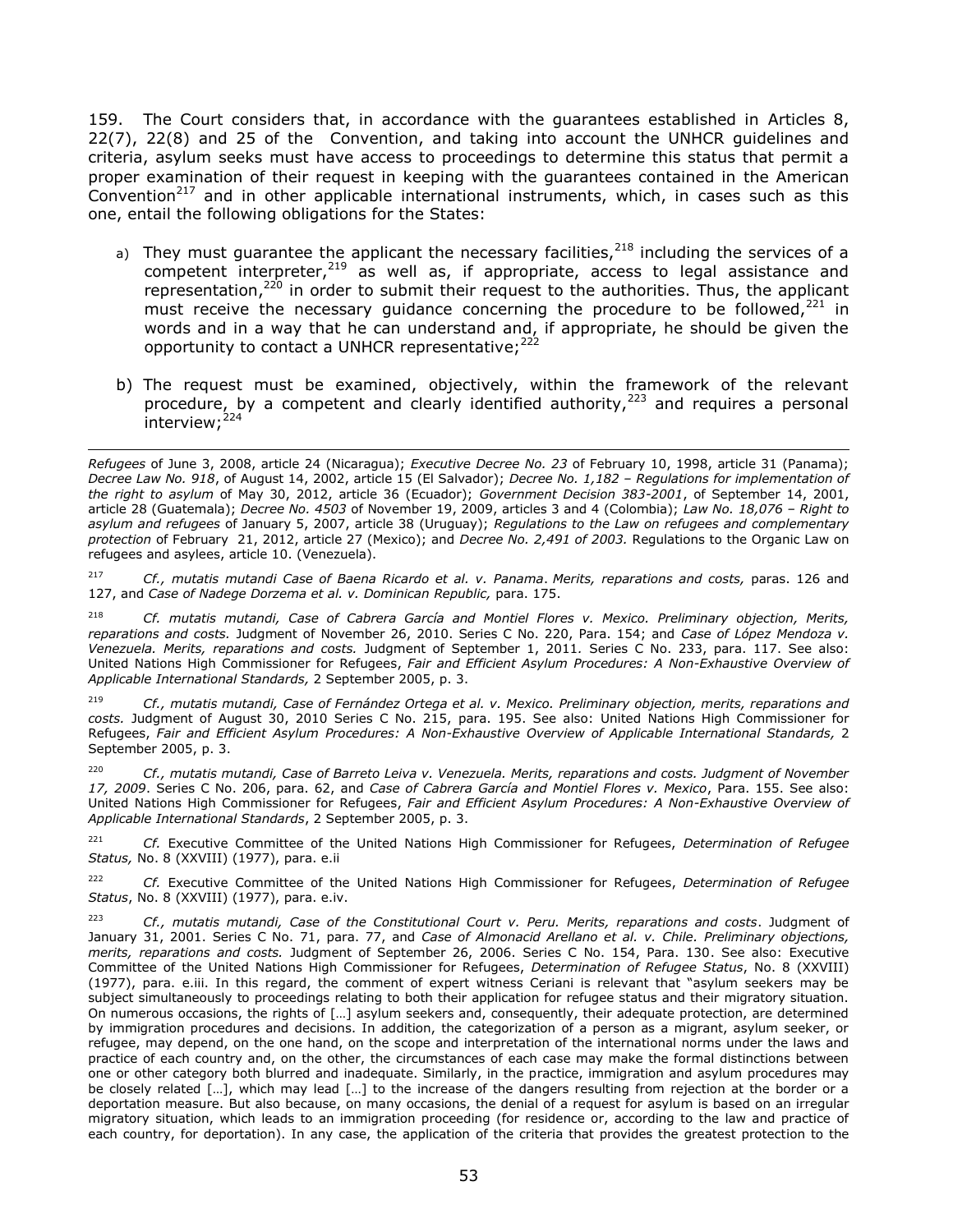- c) The decisions adopted by the competent organs must be duly and expressly founded;<sup>225</sup>
- d) In order to protect the rights of applicants who may be in danger, all stages of the asylum procedure must respect the protection of the applicant's personal information and the application, and the principle of confidentiality; $^{226}$
- e) If the applicant is denied refugee status, he should be provided with information on how to file an appeal under the prevailing system and granted a reasonable period for this, so that the decision adopted can be formally adopted, $227$  and
- f) The appeal for review must have suspensive effects and must allow the applicant to remain in the country until the competent authority has adopted the required decision, and even while the decision is being appealed, unless it can be shown that the request is manifestly unfounded.<sup>228</sup>

160. In addition, regardless of a possible review, in the context of the right to judicial protection recognized in Article 25 of the American Convention, and according to regulations included in the laws of each State, certain judicial actions or remedies may exist, for example, *amparo* or *habeas corpus,* that are rapid, adequate and effective to question the possible violation of the rights recognized in Article 22(7) and 22(8) of the Convention, or in the Constitution and laws of each State. Moreover, such remedies may, in certain circumstances, be effective to partially or totally remedy the situation that violates such rights and, perhaps, to allow a reassessment of the administrative procedures, and this will have to be evaluated in each case.

# *B.3. Legal classification of the facts of this case*

 $\overline{\phantom{0}}$ 

<sup>226</sup> *Cf.*, UNHCR. Asylum Processes (Fair and efficient asylum procedures). Global consultations on international protection. EC/GC/01/12. 31 May 2001, para. 50.M. See also, *Guidelines on international protection No. 5: Application of the Exclusion Clauses: Article 1F of the 1951 Convention relating to the Status of Refugees, para. 5.* 

migrant should prevail, in keeping with the *pro persona* principle." Expert opinion provided on March 12, 2013, by Pablo Ceriani (evidence file, folios 1275 and 1276).

<sup>224</sup> *Cf.* United Nations High Commissioner for Refugees, *Fair and Efficient Asylum Procedures: A Non-Exhaustive Overview of Applicable International Standards*, 2 September 2005, para. 4, and *Handbook on Procedures and Criteria for Determining Refugee Status under the 1951 Convention and the 1967 Protocol relating to the Status of Refugees,* reedition, Geneva, December 2011, paras. 196 to 199 and 205.b.i.

<sup>225</sup> *Cf., mutatis mutandi*, *Case of Chocrón Chocrón v. Venezuela*, para. 118, and *Case of López Mendoza v. Venezuela*, Para. 141. See also: *Handbook on Procedures and Criteria for Determining Refugee Status under the 1951 Convention and the 1967 Protocol relating to the Status of Refugees,* re-edition, Geneva, December 2011, paras. 29, 203 and 204; United Nations High Commissioner for Refugees, *Improving asylum procedures: Comparative Analysis and Recommendations for Law and Practice – main conclusions and recommendations. A UNHCR research project on the application of key provisions of the Asylum Procedures Directive in selected Member States*, March 2010, p. 18, para. 30; and United Nations High Commissioner for Refugees, *Fair and Efficient Asylum Procedures: A Non-Exhaustive Overview of Applicable International Standards*, 2 September 2005, paras. 8 and 9

<sup>227</sup> *Cf. Case of Vélez Loor v. Panama*, para. 179, and *[Case of Mohamed v. Argentina. Preliminary objection, merits,](http://joomla.corteidh.or.cr:8080/joomla/es/casos-contenciosos/38-jurisprudencia/1948-corte-idh-caso-mohamed-vs-argentina-excepcion-preliminar-fondo-reparaciones-y-costas-sentencia-de-23-noviembre-de-2012-serie-c-no-255)  reparations and costs.* [Judgment of November 23, 2012 Series C No. 255,](http://joomla.corteidh.or.cr:8080/joomla/es/casos-contenciosos/38-jurisprudencia/1948-corte-idh-caso-mohamed-vs-argentina-excepcion-preliminar-fondo-reparaciones-y-costas-sentencia-de-23-noviembre-de-2012-serie-c-no-255) para. 98**.** See also: Executive Committee of the United Nations High Commissioner for Refugees, *Determination of Refugee Status*, No. 8 (XXVIII) (1977), para. e.vi: "If the applicant is not recognized, he should be given a reasonable time to appeal for a formal reconsideration of the decision, either to the same or to a different authority, whether administrative or judicial, according to the prevailing system." Similarly: United Nations High Commissioner for Refugees, *Improving asylum procedures: Comparative Analysis and Recommendations for Law and Practice – main conclusions and recommendations. A UNHCR research project on the application of key provisions of the Asylum Procedures Directive in selected Member States*, March 2010, p. 89.

<sup>228</sup> *Cf.* Executive Committee of the United Nations High Commissioner for Refugees, *Determination of Refugee Status*, No. 8 (XXVIII) (1977), para. e.vii.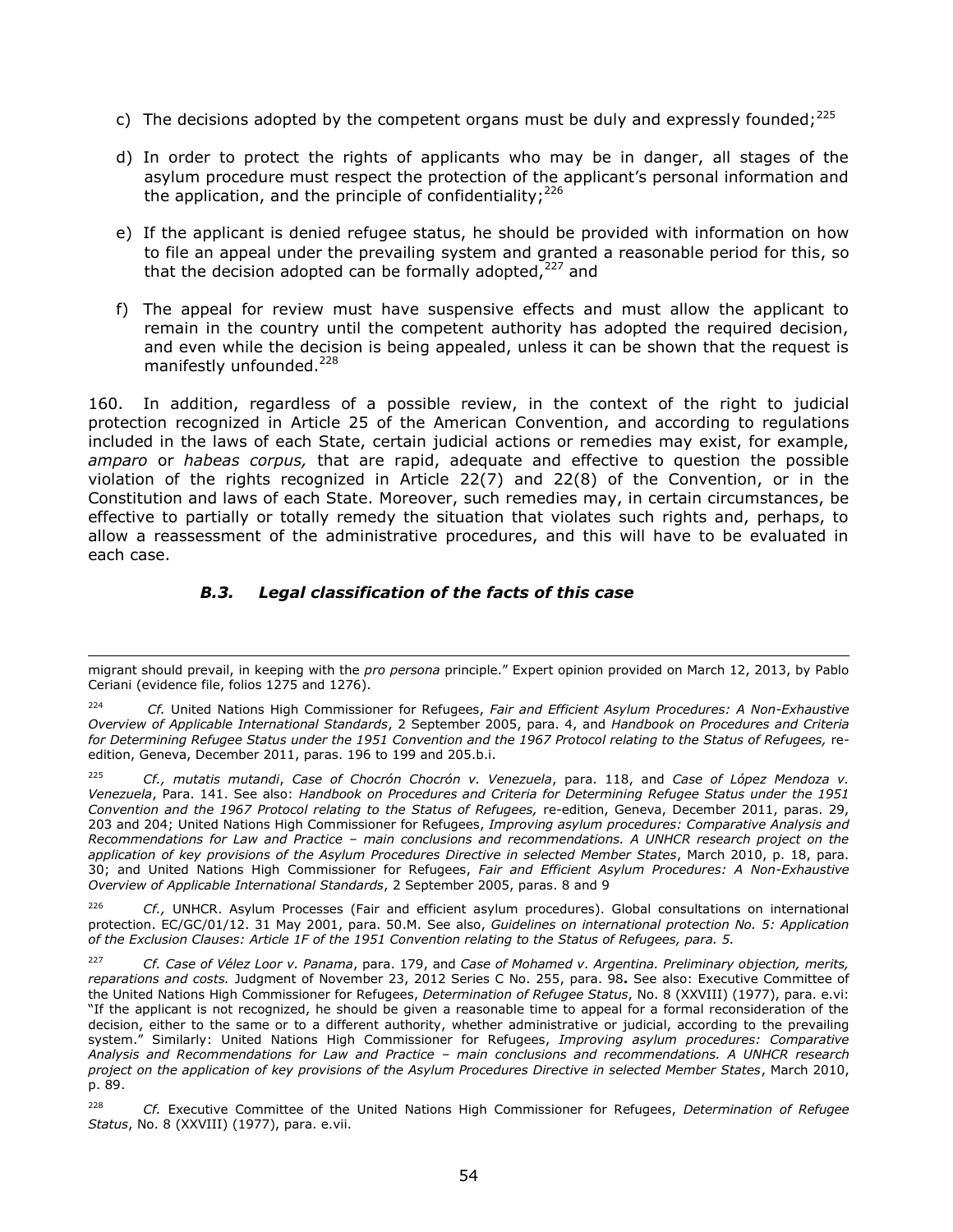161. Owing to the different arguments adduced by the State, before beginning its analysis, the Court considers it desirable to clarify that it does not have to determine the formal or material admissibility of the request for asylum presented by the Pacheco Tineo family, which was subject to the jurisdiction of the domestic authorities. The analysis that the organs of the inter-American system must make is to determine whether the actions of the domestic authorities called on to make that analysis or determination were compatible with the American Convention.

# *B.3.1. Irregular entry and initial actions of the immigration authorities*

162. The Court notes that, from the moment the presumed victims presented themselves to SENAMIG, this organ began taking measures to deport them. There is no record that they were granted the possibility of providing a detailed explanation as to why they should not be deported in relation to their migratory situation; whether they were informed of their rights in this regard, or whether they were expressly and formally informed of the charges against them. In other words, the presumed victims were not notified officially of the opening of an administrative proceeding against them, and they were not given official notice of the administrative charges that they were accused of under the Immigration Regime.

# *B.3.2. Request for asylum and actions of CONARE*

163. The Court notes that on February 21, 2001, CONARE made a summary decision that it would not consider the request for refugee status presented by Mr. Pacheco Osco, without interviewing or granting a hearing to the applicants.

164. Regarding this request, in its answering brief, the State acknowledged that, indeed, it had "at least been asserted" before the Bolivian immigration authorities that the members of the family had refugee status in Chile, and that the child Juan Ricardo was a Chilean national, but it argued that, at no time, were documents presented that proved they were refugees and that the administrative proceeding followed was in keeping with the Immigration Regime.

165. However, in its oral arguments, the State indicated that the Pacheco Tineo family had not really applied for refugee status in 2001, nor had the State received any information that could have complemented the supposed request, other than the said statement on repatriation, so that the opening of a formal proceeding to evaluate an eventual request was not admissible. It argued that the supposed request "did not contain basic elements that a request for asylum filed before a State should have according to the UNHCR Handbook."<sup>229</sup> It argued that UNHCR was able to carry out its own procedure to determine refugee status and that, if it had done so, UNHCR could have advised the State of the refugee status of the Pacheco Tineo couple during their time in Bolivia. It argued that, in any case, it had been proved by the statements of the couple before the Court that it was not their intention to request a new asylum in Bolivia, but merely to be taken to Chile, or that they used the presumed request as "a defense mechanism."<sup>230</sup> The State insisted that CONARE had not admitted a request for asylum and that these facts explain the way in which it had proceeded.

<sup>229</sup> The State argued that, "according to UNHCR, in the case of first requests, the applicant must communicate the pertinent facts of the case. However, in the case of second requests for asylum, in other words, when refugee status has ended, which occurred in this case, UNHCR indicates that in his request 'the applicant will have to explain why he has changed his opinion, and prove that there has been no essential change in the situation that originally led to his becoming a refugee.' In this case, the document that has been considered the request for asylum did not provide information on the pertinent facts of the case, or even prove, in the slightest, that there had been no essential change in the circumstances that had led to the first asylum." In addition, it indicated that the State had not received any further communication from UNHCR to complement its first communication and to request asylum formally, and it had not received any document from the couple's lawyer, or directly from the members of the family that could have complemented the supposed request.

 $230$  The State also argued that, "as applicants for asylum in several countries, presumably with refugee status in Chile and applicants for a second time for asylum in Bolivia, it can reasonably be inferred that the Pacheco Tineo couple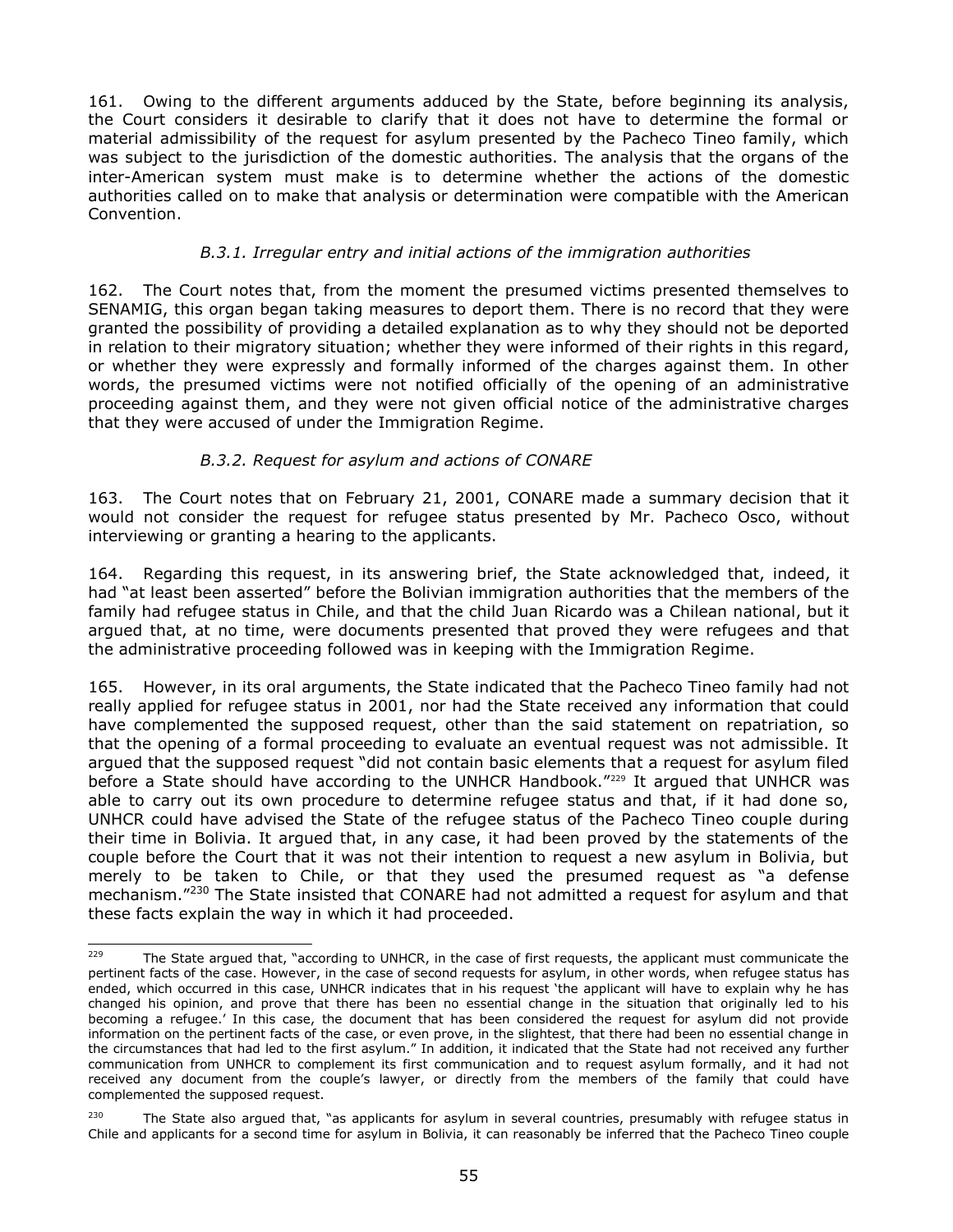166. The Court finds that, in addition to being time-barred and contrary to the principle of estoppel, the State's argument is inconsistent with what it affirmed during the processing of the case before the Commission and in its answering brief before the Court: that CONARE received, processed and decided the "asylum request" presented by Mr. Pacheco Osco through CEB-UNHCR. The State itself provided the said "minutes of the meeting" of CONARE as evidence of this,<sup>231</sup> which show that the State had acknowledged that it had received and processed this request in which, incidentally, CEB-UNHCR had noted that they already had refugee status in Chile. In other words, even if it was possible "to infer reasonably" the State's hypothesis that this communication "was a request for asylum before the UNHCR and not really before Bolivia" and that "the State had merely been informed," the fact that is recorded in the minutes is that, "the meeting having been called to order," CONARE "then made an analysis of t*he cases of applicants for asylum* as well as of other issues" and indicated that, "by fax, the CEB-UNHCR project [had] sent *the request for asylum* of the Peruvian citizens Rumualdo Juan Pacheco Osco and his wife Fredesvinda Tineo Godos." When sending a "certified copy" of the minutes as an annex to its answering brief, the State indicated that this "establishes that CONARE discussed other cases and other issues, *in addition to the request for asylum of* Rumaldo Juan Pacheco Osco; in other words, this meeting already had an agenda before the *request for asylum filed* by this family. That is to say, the evidence is clear as regards the fact that CONARE took note of and processed, in a meeting, the communication of CEB-UNHCR as a "request for asylum" without granting a hearing to the members of the Pacheco Tineo family. Furthermore, there is no record that they received due notification of this decision.

167. In addition, contrary to the State's arguments, the said request was not rejected because it failed to comply with certain formal requirements indicated in the UNHCR manual, but because CONARE affirmed that "the circumstances that justified their asylum in Bolivia had ceased," because they had made a statement on voluntary repatriation in March 1998. In the opinion of this organ, this constituted "a tacit renunciation of their refugee status" in Bolivia, and it considered that, "since the applicants had returned to Peru, evidently the circumstances that justified their asylum in Bolivia had ceased." In other words, CONARE was aware of the request, and decided that it would not be "considered."

168. In any case, it is not incumbent on the Court to evaluate whether or not the request for refugee status complied with certain formal requirements, in accordance with national or international normative or procedural standards, because it was the responsibility of the domestic authorities, in this case CONARE, to have made this evaluation at the appropriate time. In addition, even in that hypothesis, when presented with a request for asylum, the authorities had the obligation to provide guidance, and should have indicated the procedure to be followed, based on the specific difficulties or needs of the applicant (*supra* para. 159).

169. The State argued that the presumed victims failed to prove that their life or personal liberty was in danger of being violated, because that same year, 2001, they had returned to Peru of their own free will before entering Bolivia, which revealed their intention of availing themselves of the protection of their country of origin and that this danger did not exist, so that it was not in order to grant them refugee status. The State also argued that there were sufficient reasons to apply exclusion clause "1.F.b)" of the 1951 Convention against Mr. Pacheco and Mrs. Tineo because "they were being prosecuted for terrorism and sought by Interpol."<sup>232</sup>

l

<sup>232</sup> The State argued that the Court "should analyze specifically, and give emphasis to the fact that, during the period when these events occurred, acts of terrorism were being carried out in Peru, and it is normal under these

were well aware of the national and international norms on the rights and obligations of refugees, so that, if they had wanted to make a formal request for asylum to CONARE, it can be inferred that they would have been capable of doing so adequately and appropriately," especially if they were assisted by UNHCR.

 $231$  Moreover, with its answering brief, the State sent a "certified copy" of the minutes of the CONARE meeting, with a "true copy of the original filed in the Secretariat's archives," which is more extensive, but identical in content to the document that was provided by the Commission and admitted by this Court (evidence file, folio 1001 and 1002).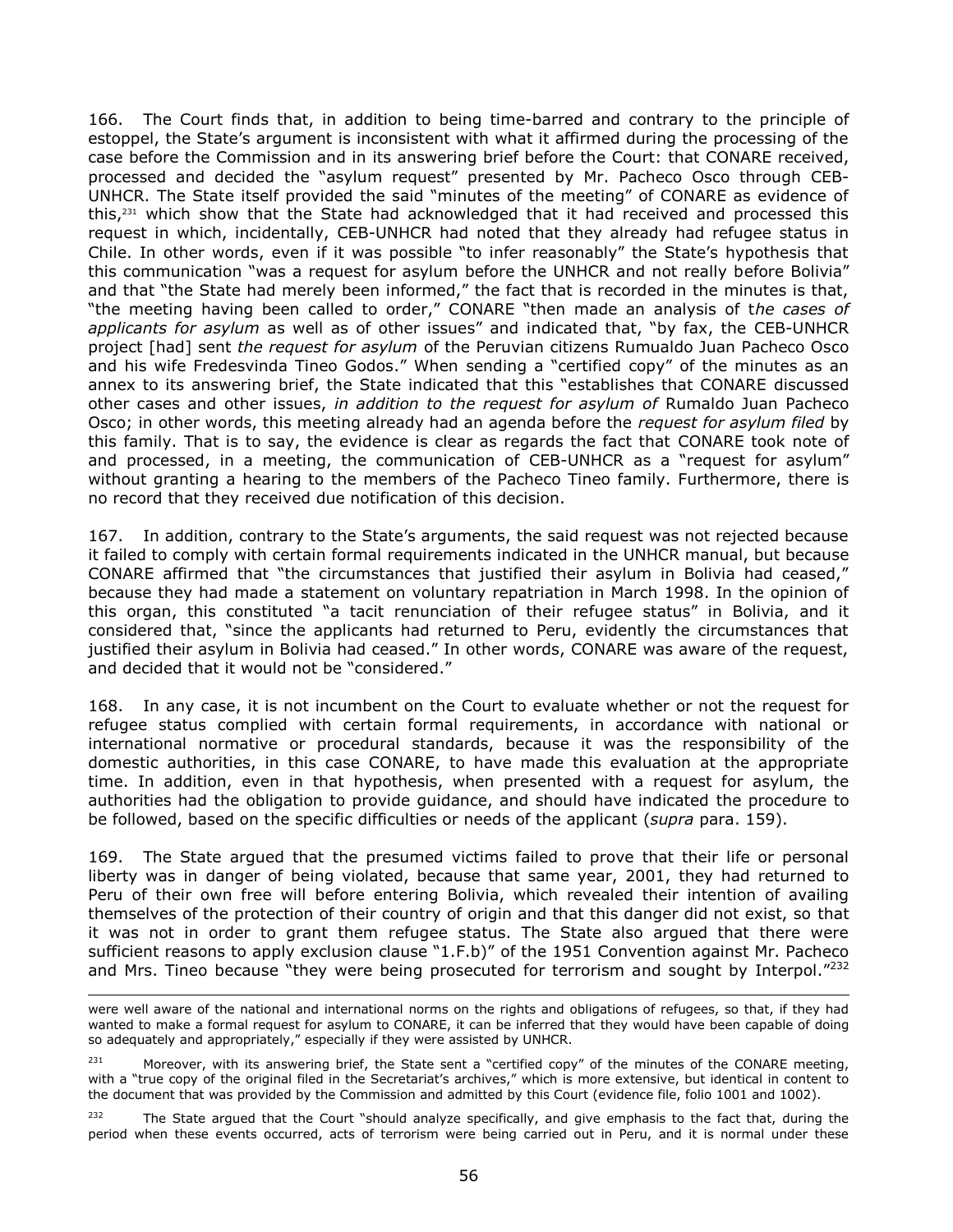Thus, it argued that the Pacheco Tineo family had abused the mechanism of asylum and argued that, under refugee law, it was permissible to make a summary decision on requests that were manifestly unfounded.

170. It is not for the Court to consider whether the Pacheco Tineo family was, indeed, at risk of the violation of the rights to life and personal liberty in the Peruvian State owing to their race, nationality, religion, social situation or political opinions, in the terms of article 1.A of the 1951 Convention. This assessment corresponded to CONARE and there is no record that this organ made it, or that it provided the grounds for its decision.

171. In any case, it must be recalled that the determination of a person's refugee status by the competent authorities is a two-stage procedure: verification of the facts of the case and application of the definitions of the 1951 Convention and the 1967 Protocol to the proven facts. Once all the accessible probative elements have been obtained and verified, and the entity making the assessment is convinced of the overall credibility of the applicant, the competent authority will take the decision on whether or not to recognize this status to the applicant, which must be duly and explicitly reasoned (*supra* para. 159). Nevertheless, for the purposes of the principle of non refoulement, the evidence of danger that has been gathered should necessarily be taken into account in relation to the migratory decision adopted subsequently concerning the State to which that person should be sent.

172. However, States may establish "accelerated procedures" $^{233}$  to decide requests that are "manifestly unfounded and abusive,"<sup>234</sup> regarding which there is no need for international protection. Nevertheless, given the serious consequences for the applicant that an erroneous decision may have, even in such procedures the minimum guarantees of a hearing, and determination of the unfounded or abusive nature of the request by the competent authority, and the possibility of a review of the negative decision should be respected before expulsion.<sup>235</sup> In the instant case, CONARE did not take its decision because the request was "manifestly unfounded," and did not record, as appropriate, the reasons why it had reached its conclusions, so that the State's defense is unsubstantiated, because, when taking its decision, CONARE did not make the above-mentioned determination.

173. Thus, irrespective of whether the request for asylum had been used by the Pacheco Tineo family as "a defense mechanism," or even if the stated objective was to pass through Bolivia to reach Chile without risking an arrest at the border immigration post with this country or that of Peru, the relevant point is that the CONARE authorities did not accord the family the opportunity to state the reasons for their irregular entry into Bolivia; the reasons why they had signed a statement on "voluntary repatriation" in 1998; their reasons for again requesting asylum and, consequently, whether the same reasons existed or new facts that endangered their life or

 $\overline{\phantom{0}}$ 

 $234$  Defined as "those which are clearly fraudulent or not related to the criteria for the granting of refugee status laid down in the 1951 United Nations Convention relating to the Status of Refugees nor to any other criteria justifying the granting of asylum" Executive Committee of the United Nations High Commissioner for Refugees, *The problem of manifestly unfounded or abusive applications for refugee status or asylum*, No. 30 (XXXIV) (1983) para. d.

circumstances that other countries take precautions; in addition, they are free to take the necessary measure to safeguard the human rights of their people, because the general interest should prevail over the special interest. These actions have been taken into account by the European countries and the United States of America among others" (folio 250).

<sup>233</sup> *Cf.* United Nations High Commissioner for Refugees. *Asylum Processes (Fair and efficient asylum procedures*). Global consultations on international protection, 31 May 2001, para. 30.

 $235$  According to UNHCR: (a) the applicant should be given a complete personal interview by a fully qualified official and, whenever possible, by an official of the authority competent to determine refugee status; (b) the manifestly unfounded or abusive character of an application should be established by the authority normally competent to determine refugee status, and (c) the possibility of having a negative decision reviewed, even by a more simplified procedure, before rejection at the frontier or forcible removal from the territory. Executive Committee of the United Nations High Commissioner for Refugees, *The problem of manifestly unfounded or abusive applications for refugee status or asylum*, No. 30 (XXXIV) (1983) para. e.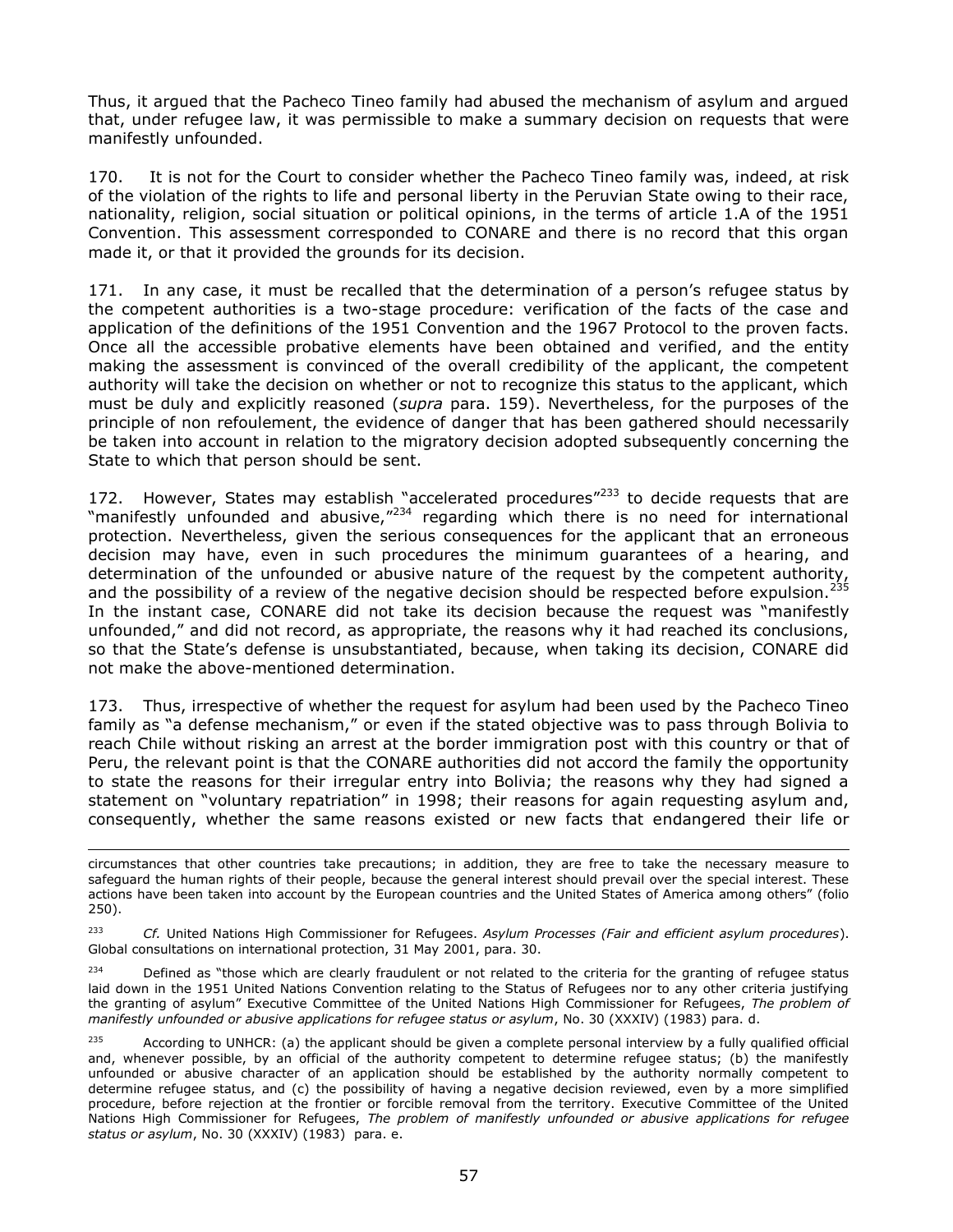personal liberty in Peru. In other words, CONARE did not consider or assess the possibility that the circumstances might have changed or that supervening facts had occurred in the lapse of three years from the moment of the statement on voluntary repatriation and up until the new request, so that it did not make a serious evaluation of all the circumstances of the applicants at the time of the request and of the potential danger they could face.

174. The relevant point in this case is that CONARE took a summary decision on the request, without hearing the applicants by an interview, hearing or other mechanism, without receiving evidence, without assessing the circumstances of the applicants in February 2001, without granting them the possibility of contesting, if appropriate, the possible arguments against their request, and without providing further grounds or reasoning than assuming a "tacit renunciation" of the refugee status that Bolivia had granted them in 1996. There is also no record that this decision was duly notified to them, which prevented them from knowing its contents and, if appropriate, filing an appeal for reconsideration or any other appropriate judicial remedy to contest the possible violation of due process or the right to seek and to receive asylum or the principle of non refoulement.

175. Regarding the above, the State argued that "the case reflected the cessation of refugee status based on the personal decision of the Pacheco Tineo couple"; that the repatriation was not "induced" and that the decision of CONARE was not a decision on the request for asylum, but merely a "declaration of cessation"; in other words, on a cause of cessation, for having voluntarily decided to return to the country of origin, which, it alleged, was subsequently confirmed by the Constitutional Court.

176. The Court considers that it is not incumbent on it to determine the voluntary nature of the statement on voluntary repatriation or the elements that constitute a so-called "forced repatriation,"<sup>236</sup> or whether this occurred, because it is not determining the State's responsibility based on whether or not it granted certain rights or benefits to the Pacheco Tineo family during this period.

177. In addition, the Court considers that the State's arguments are not pertinent, inasmuch as they are not included in the said minutes of CONARE of February 21, 2001. Moreover, it cannot be affirmed that it can be presumed that this organ took into account other elements when deciding the request for refugee status, as the State suggests,  $237$  because it only corresponds to the Court to rule on the State's responsibility for the actual acts or omissions of its authorities and agents, based on the evidence provided. In any case in which a State argues the application of individual or collective reasons for cessation, due process of law must be respected. Thus, the foregoing analysis confirms the absence of grounds in the decision of CONARE, which failed to implement an appropriate proceeding that respected the guarantees of

<sup>236</sup> Expert witness Murillo explained that "the concept of forced repatriation in hypothetical cases relates precisely to the fact that, under some circumstances, a refugee may be compelled or may feel obliged to opt for voluntary repatriation to the extent that he is unable to satisfy his basic needs [in the host country]. This means, for example, that even though it is true that voluntary repatriation is an individual right arising from Article 13 of the Universal Declaration of Human Rights, which must not only be voluntary and take place under safe and dignified conditions. If a country cannot offer the necessary conditions for a refugee to satisfy his basic needs, for example, for subsistence, a refugee may feel the need to return to his country of origin. This does not mean that the decision is completely voluntary, but that the circumstances could influence this decision, and this is what legal doctrine calls a forced repatriation." Statement made by expert witness Juan Carlos Murillo before the Inter-American Court during the public hearing held on March 20, 2013.

<sup>&</sup>lt;sup>237</sup> The State itself accepted that "the international case file does not include other elements reviewed by CONARE on February 21, 2001," so that it cannot be "presume[d] that […] it had additional elements that could have influenced" its decision. Accordingly Court need not evaluate whether the circumstances "had changed substantially" in Peru, because "the President at the time of the persecution against the couple was no longer in power," as the State suggested. Again, CONARE did not refer to these significant elements and, in any case, it was not for the presumed victims to prove "that their circumstances were different from those of thousands of Peruvians who returned once Fujimori's mandate ended."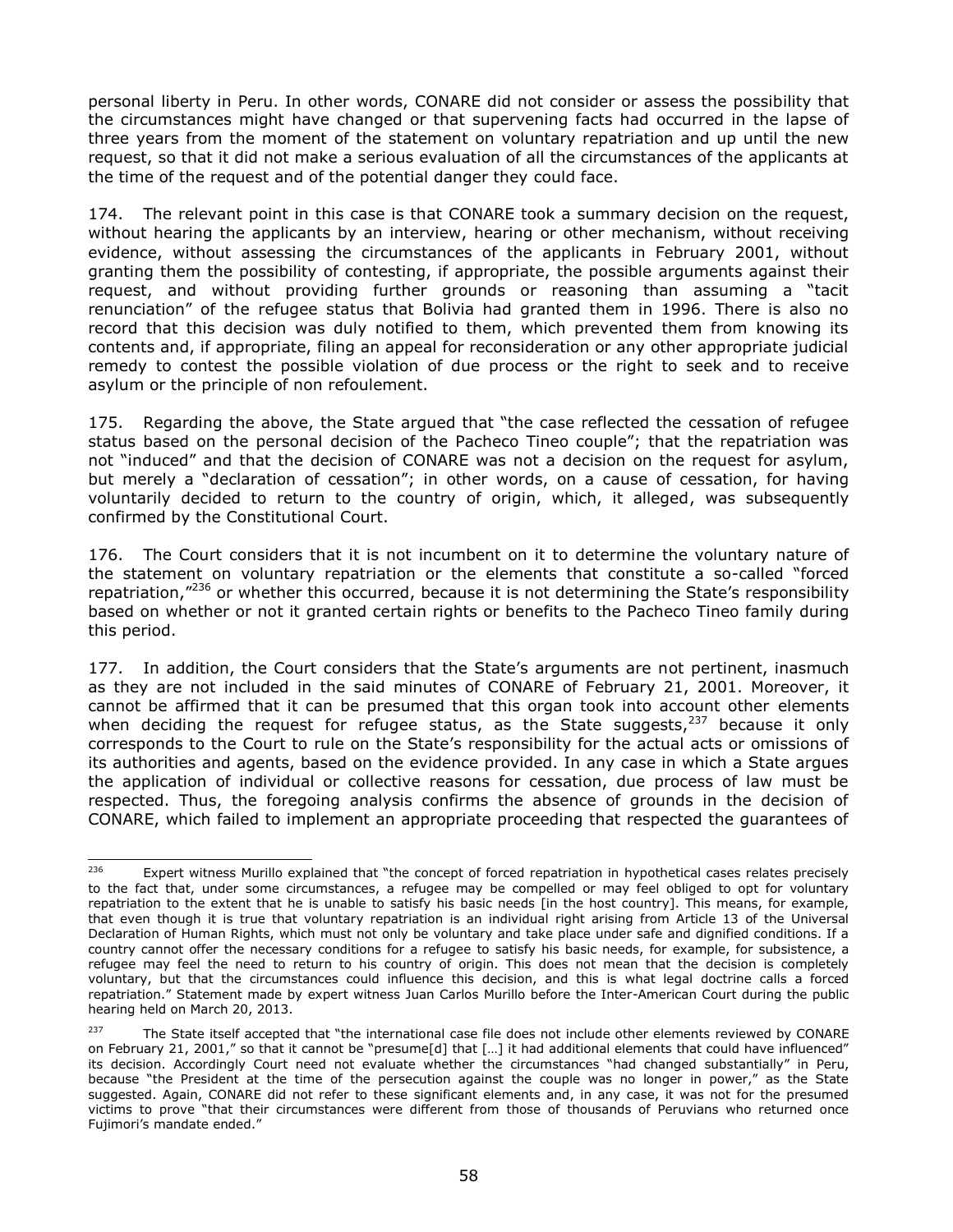due process to handle the request for refugee status submitted by members of the Pacheco Tineo family in February 2001.

178. The Court also considers that the State's affirmation that "the administrative decision of CONARE was supported by a ruling of the Constitutional Court, in effect complying with a judicial review" has not been proved. First, the object of the ruling of the Constitutional Court of March 23, 2001, was the review of the decision of a court of February 22, that year, declaring admissible the application for *habeas corpus* filed in favor of Mrs. Tineo Godos. Hence, by partially confirming the admissibility of this remedy, what that Court was deciding was whether the immigration authority had competence to detain people and, consequently, it was not making an assessment of the CONARE decision. Thus, the only reason that the Constitutional Court cited to affirm that the appellant had "systematically violated the immigration norms of Bolivia, without respecting the laws of three countries and [had] made a mockery of the norms in force for refugees," was the sworn statement on voluntary repatriation of March 5, 1998. Furthermore, there is no evidence that Mrs. Godos was heard during the review proceeding by the said Court. Consequently, it cannot be considered that the Constitutional Court endorsed, confirmed or "supported" the CONARE decision, or that the judicial review was aimed at reviewing the appropriate nature of those proceedings.

179. Thus, faced with a new request for asylum, the State had a special obligation of caution, diligence and care in processing this; particularly, if it had information that the applicants had already been granted refugee status or residence in a third State, in this case Chile. In other words, Bolivia should have been a safe State for the presumed victims and, as such, should have made an adequate determination of what was required in this case; particularly because contact was made with the consular authorities of this third State and, owing to their status as refugees or residents of that State, the members of the Pacheco Tineo family could have the right not to be returned to their country of origin. In addition, since children were involved, the best interests of the child should have prevailed when taking decisions that could affect them directly or indirectly (*infra* paras. 220 to 232), especially since one of them was a national of the said third State. However, the applicants were not given the opportunity to explain their situation of protection in Chile to CONARE, which did not assess their situation and decided not to consider the new request in a manner that was both summary and arbitrary in the terms of the minimum guarantees that should have been respected.

180. Consequently, the State violated the guarantees of due process and the right to seek and to receive asylum, in addition to failing to comply with the procedural obligations imposed by the right to non refoulement, by expelling the Pacheco Tineo family from its territory without considering their asylum request in an appropriate manner.

# *B.3.3. Expulsion of the presumed victims from Bolivia*

181. The State argued that it had been unable to discover, within a reasonable time, despite the steps it took, either from the Pacheco Tineo couple, or from the UNHCR, or from the Chilean Consulate, or from the Permanent Human Rights Assembly, that the couple had refugee status in Chile, so that it was unable to proceed, in any circumstance, to return them to the State of Chile, but rather to Peru which was their country of origin and from which they had come.

182. In addition, regarding the documentation relating to the internal and external communications of the Chilean Consulate in La Paz, the State argued that the content of these documents reveals "that the real reason why Chile would have accepted the return of the family to Chile was the nationality of the child, Juan Ricardo Pacheco Tineo, and not owing to the alleged and supposed refugee status of the presumed victims"; that none of the documents forwarded by the State of Chile had established or expressly indicated that the Pacheco Tineo couple had refugee status in Chile and, to the contrary, indicated that their residence permits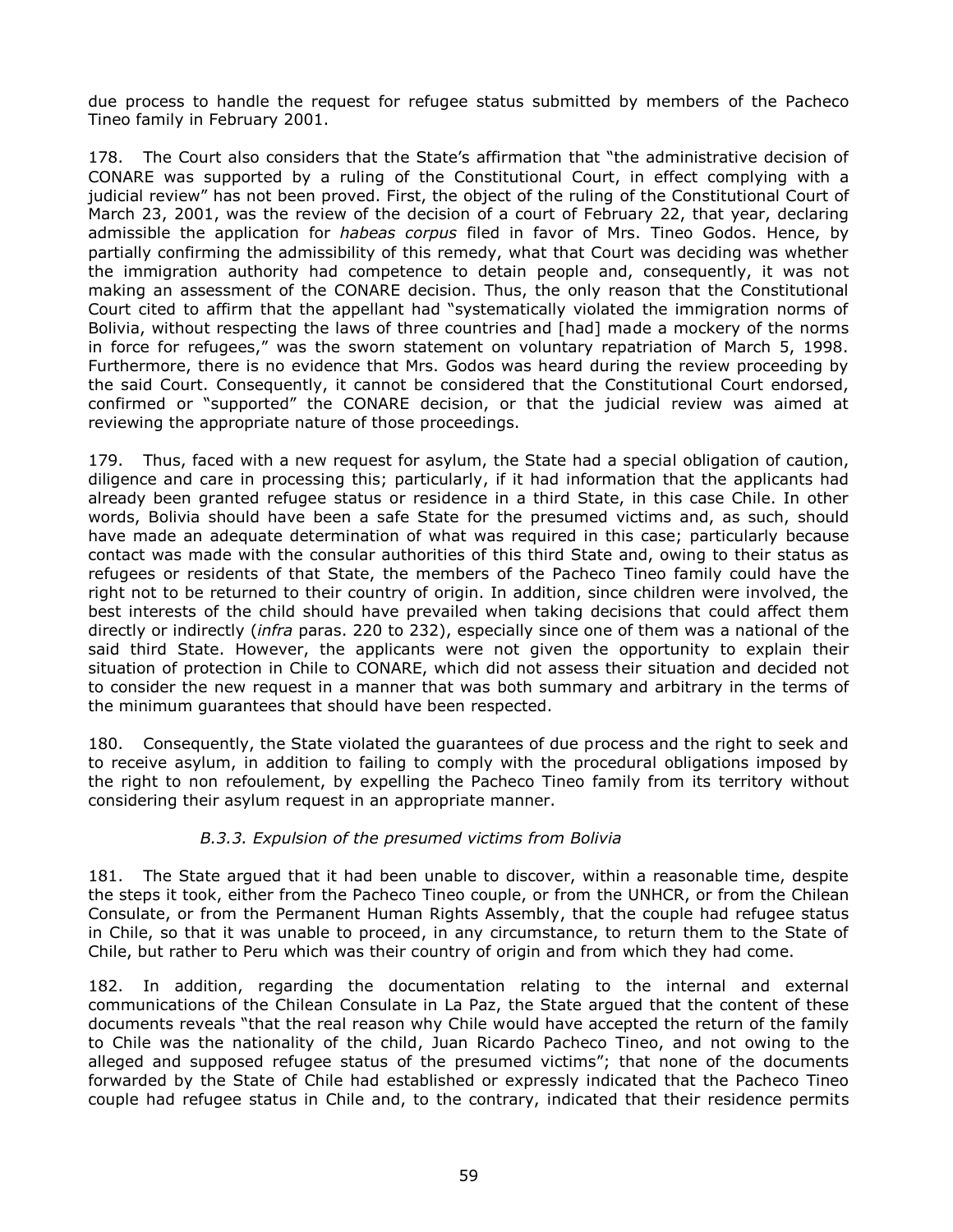had expired on January 6 and 8, 2001; in other words, they were never considered to be refugees in Chile and reference was only made to their status of residents in that country.

183. Based on the above, the Court considers that, regardless of the unfavorable decision on the asylum request in Bolivia, the immigration authority that decided to expel the family and, in the circumstances of this case, also the prosecutor who issued the injunction addressed to the Director of SENAMIG, had the obligation to provide a reasoned decision on the admissibility of the cause for expulsion, and on the country to which the family should be transferred, in keeping with the special characteristics of the case.

184. In this regard, in addition to the fact that, in its answering brief, the State acknowledged that, in fact, the immigration authorities "had, at the very least, been informed" that they were refugees in Chile, it has been proved that the Government of Bolivia, as well as CONARE and the Ministry of Justice, Human Rights and Immigration, received the CEB-UNHCR communication advising that Mr. Pacheco and Mrs. Tineo were requesting refugee status, asking that they should not be returned to Peru owing to fear of persecution, and indicating their preference to go to Chile, where they had refugee status. In addition, the numerous measures taken by the Chilean Consulate in La Paz to try and ensure the transfer of the Pacheco Tineo family to Chile, including, on February 23, 2001, informing SENAMIG that the family's entry into that country had been authorized and that the family had been provided with financial assistance for their transfer (payment of hotel and bus tickets). In other words, it is evident that the presumed victims were authorized to enter Chile, and that its Consulate had taken steps and incurred expenses to this end. This reveals that the State of Bolivia had numerous opportunities to confirm directly with official consular sources of this third State and from other sources, whether members of the Pacheco Tineo family had refugee status in Chile. In any case, the Consulate advised the Chief Adviser on Migratory Affairs that they had residence in Chile. Hence, as revealed by the documents issued by the Chilean Consulate, the Bolivian immigration authorities could have transferred the family to Chile and not to Peru, which had been agreed or, at least, considered by the said authorities, without it being relevant whether or not these Bolivian authorities were legally authorized to this end.<sup>238</sup>

185. Despite the foregoing, on February 23, 2001, SENAMIG decided to expel the members of the family from Bolivian territory, but failed to provide them with notification of this decision. The expulsion took place the following day, by detention, forced transfer, and the handing over of the Pacheco Tineo family on the border with the State of Peru to the immigration authorities and police of that country, specifically in the place known as El Desaguadero.

186. Also, on February 20, 2001, the Chief Adviser on Migratory Affairs had expressed the intention of expelling them from Bolivia and on the following day, February 21 – the same day as the CONARE decision – the Director of Immigration Services had advised the Chilean Consul 'that this family would not be granted asylum and that it would be given a prudential period to determine its place of residence." After the application for *habeas corpus* had been declared admissible, the Chief Adviser on Migratory Affairs expressed his discontent in this regard to the Chilean Consul, and advised him that the Government "would determine the procedure to follow and that what had occurred complicate[d] Mr. Pacheco's situation (*supra* para. 92). The Chilean Consul then asked him to avoid taking drastic measures and, the following day, informed his Ministry of Foreign Affairs that, "following arduous negotiations with the Immigration Services," it had been possible to prevent the deportation of the family that day and a verbal agreement

<sup>238</sup> The State indicated, as regards the Immigration Directorate not respecting commitments to allow the departure of Mr. Pacheco and his family to Chile, that the 1963 Vienna Convention and the legal doctrine of international public law expressly establish that the only authorities who can make international commitments are the Ambassadors Plenipotentiaries and not officials of the former SENAMIG, who depended in hierarchy on the Ministry of the Interior. The Court considers this determination irrelevant, because even considered in these terms, the only point it would prove is that the immigration authorities had exceeded their legal competence, which in this case is irrelevant for the purposes of international law.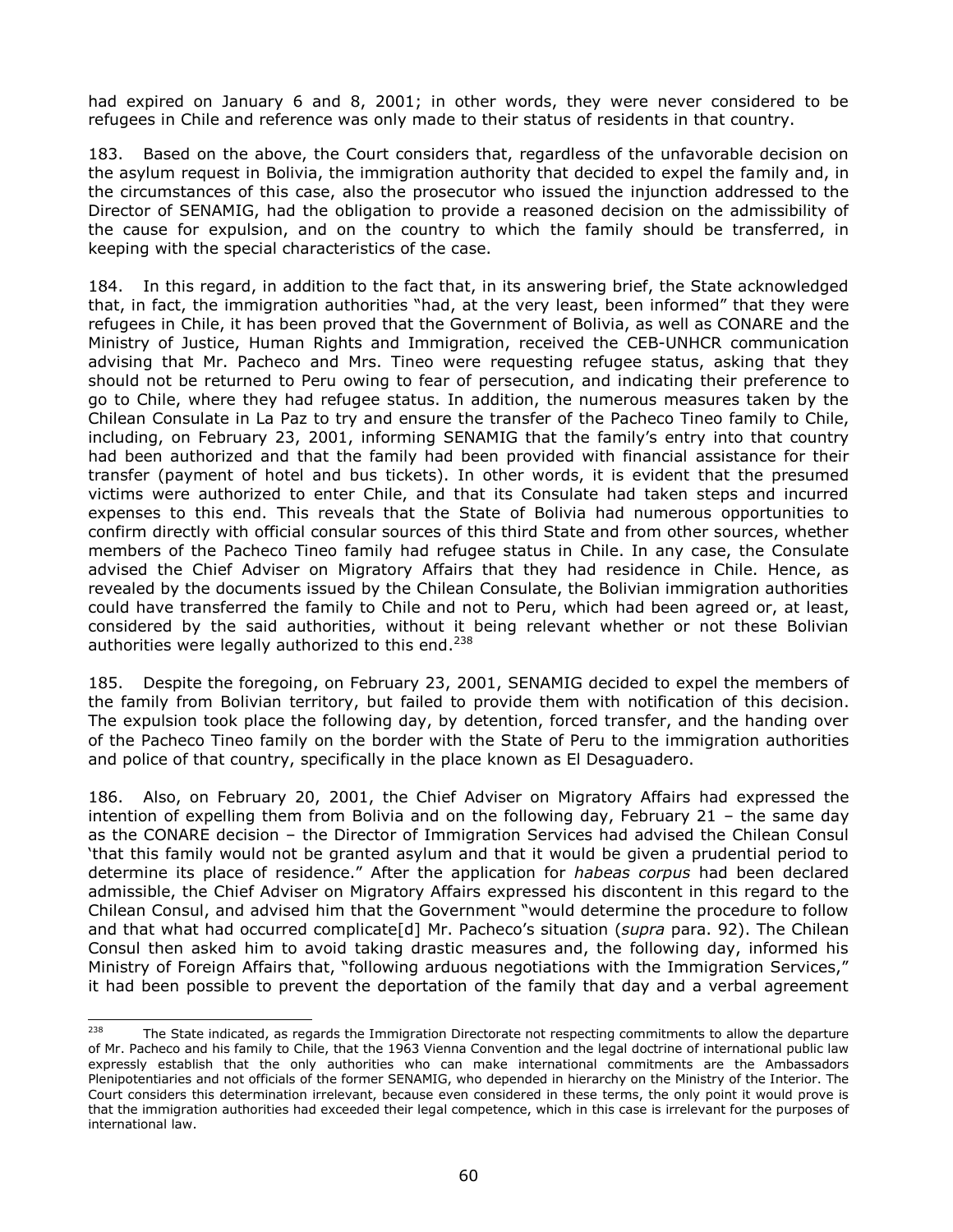had been reached for their transfer to Chile. Indeed, the Chilean Consul advised SENAMIG at around midday on February 23 that the family had been authorized to enter Chile; in other words, the same day on which the injunction was issued and also deportation decision 136/2001.

187. It has been proved that the decision on the admissibility of the expulsion under article 48 of the Immigration Regime was taken in a summary manner, without granting a hearing to the presumed victims, and it was carried out within an unreasonably short period of time. No assessment was made regarding the country to which they should be transferred and the potential danger they might face in their country of origin, Peru, which is more serious, because the Bolivian immigration authorities were aware that the child Juan Ricardo Pacheco Tineo was a Chilean national, and that it had, at least, been indicated that the other members of the Pacheco Tineo family had been granted refugee status by Chile or were residents of that country. Following the issue of Decision 136/2001, this was notified to the presumed victims, so that they would be informed of the grounds for their expulsion and, if appropriate, could file the applicable administrative and/or judicial remedies. Although this decision was subsequent to the decision by CONARE, it was issued, as was the injunction, only two days after that decision and merely reproduced the same reasons: that the members of the Pacheco family had entered the country illegally; that they had lost their refugee status, and that they had violated the existing immigration provisions contained in article 48 of Supreme Decree 24423.

188. Furthermore, although it may be true that an arrest warrant is not, *per se*, a reason to grant refugee status, the Court notes that the existence of an arrest warrant is a reason, in case of taking action, to respect the official deportation or extradition procedures established in domestic law and the relevant international treaties. In this case, the Pacheco Tineo family was handed over to Peruvian immigration and police authorities, as recorded in a report of the Director General of INTERPOL of Bolivia provided by the State with its answering brief, and as indicated by the Chief Adviser on Migratory Affairs to the Chilean Consul on the day following the expulsion (*supra* para. 105). In other words, the State of Bolivia did not only expel them owing to their irregular migratory situation, but also due to the existence of an international arrest warrant, without this reason being noted as grounds for the expulsion decision of the prosecutor or of SENAMIG.

189. Consequently, in the terms in which it was decided and carried out, the deportation to the country of origin of the members of the Pacheco Tineo family was incompatible with the right to seek and to receive asylum, and with the principle of non-refoulement, recognized in Article 22(7) and 22(8) of the American Convention, as well as with the right to be heard with due guarantees in an administrative proceeding that could culminate in their expulsion, in the terms of Article 8 of the American Convention.

## *B.3.4. Alleged effectiveness of other judicial remedies*

190. In its final arguments, the State indicated that two available, adequate and effective remedies existed that the presumed victims could have used to overcome any eventual violation of due process according to the Convention. First, the remedy of *amparo* that, according to the case law of the Constitutional Court could have served to protect, promptly and within a reasonable time, acts such as the absence of a remedy of appeal or, in general, the acts by the public administration, failure to notify, right of defense and due process of law.<sup>239</sup> Second, the remedy of *habeas corpus* which, in Bolivia, protects not only the freedom of the individual, but also due process, even in the event of presumed illegal proceedings and persecution. The State referred to judgments handed down by the Constitutional Court in other cases and on dates

<sup>239</sup> It also argued that, at the time of the facts, Bolivian law established the possibility of filing a preventive measure to suspend any act of the Administration that could violate rights, which could have been used to suspend any decision on a supposed request for asylum or the expulsion procedure.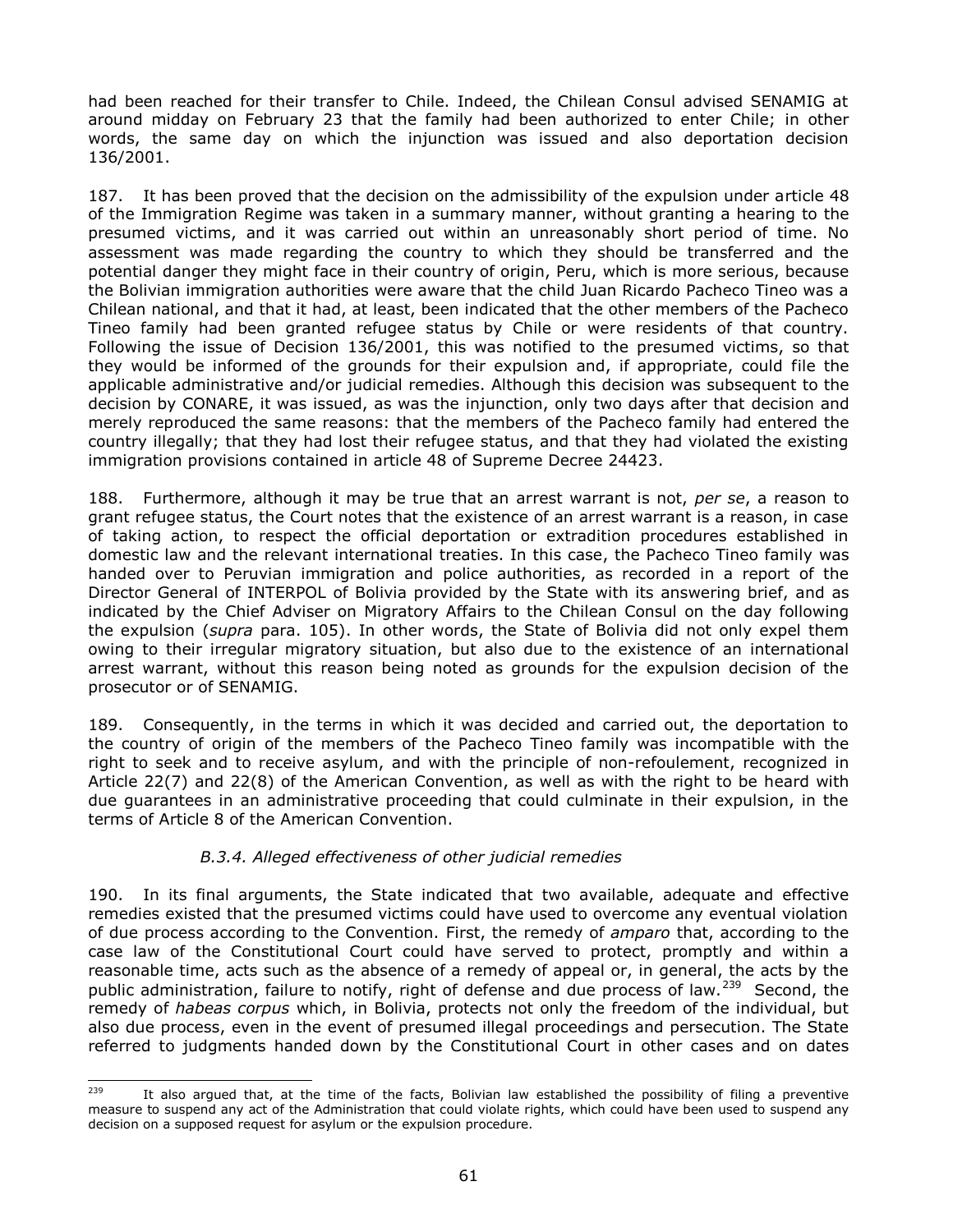close to those on which the facts occurred in order to substantiate this. It argued that these remedies are in keeping with the standards of reasonable time established in Article 25 of the Convention; that the respective decisions are executable immediately, and that they could have been used by the presumed victims, who were assisted by a lawyer who had already filed an application for *habeas corpus* to obtain the release of Mrs. Tineo, without there being any explanation why they were unable to exhaust these remedies. Consequently, the State argued that it had respected the judicial protection recognized in Article 25 of the Convention and, therefore, the Court should not rule on an eventual violation of due process, based on the principle of subsidiarity.

191. Before examining the appropriateness and effectiveness of a domestic administrative or judicial remedy in relation to an alleged violation of a right, it is necessary to observe whether the remedy existed and whether it was really possible to exercise it in the context of the situation of the country, the facts of the case, or the specific situation of the presumed victims.

192. The Court notes that, as is clear from its arguments, the State proposed an abstract analysis of the effectiveness of the said remedies, citing case law of the Bolivian Constitutional Court, to argue that, at the time of the events, those remedies would have been appropriate and effective to have halted the expulsion of the Pacheco Tineo family or to have questioned violations of due process in the denial of their request for refugee status, and even to eventually request damages. However, in this case the presumed victims did not have the least possibility of knowing the decisions that had been taken in relation to their request and their migratory status, because it has been proved that they were expelled from Bolivia on the morning following the issue of the expulsion decision, which had been issued in an excessively short period; had not been notified to them, and was executed immediately. This situation made any domestic remedy that existed in Bolivia nugatory and impracticable to have provided protection or remedied the decisions taken against them. Consequently, it is not incumbent on the Court to examine *in abstracto* the appropriateness and effectiveness of these remedies to rectify the violations of the rights analyzed above.

193. Furthermore, it is irrelevant to analyze whether, under domestic law, administrative remedies of reconsideration or appeal<sup>240</sup> could have been filed, or whether those remedies could be used, because the fact is that there had been a verbal agreement between the Bolivian and Chilean authorities to make the transfer to Chile, as well as measures taken by the latter to that end, which made it reasonably improbable or unforeseeable that, at the same time, a deportation decision would be issued against them or that this could be executed so rapidly.

194. Thus, even if, hypothetically, these remedies could have been appropriate, effective and adequate to this end, the fact is that, in the practice, their existence was illusory and the right of the members of the Pacheco Tineo family to use them was nugatory to contest both their expulsion and the denial of their request for asylum. The failure to notify them was, in itself, a violation of Article 8 of the Convention, because it placed the presumed victims in a situation of uncertainty concerning their legal situation and made the exercise of the right to appeal the decisions impracticable.<sup>241</sup> In other words, the presumed victims did not have the real possibility of filing any remedy while on Bolivian territory.

195. Given this situation, it was not possible for the members of the family to use these remedies; in other words, they could not be required to do so. Consequently, the Court

<sup>240</sup> At the domestic level, the possibility of reconsideration was established in Supreme Decree 19640, within the 30 days following the denial of refugee status and its notification to the parties and to UNHCR; as well as in article 26(h) of Supreme Decree 24423, which established the possibility of appealing against an expulsion within 48 hours. *Cf.*  Supreme Decree 24423 establishing the Immigration Regime, of November 29, 1996.

<sup>241</sup> *Cf. Case of Vélez Loor v. Panama*, para. 180. See also, *mutatis mutandi, Case of García Asto and Ramírez Rojas v. Peru. Preliminary objection, merits, reparations and costs.* Judgment of November 25, 2005. Series C No. 137, para. 155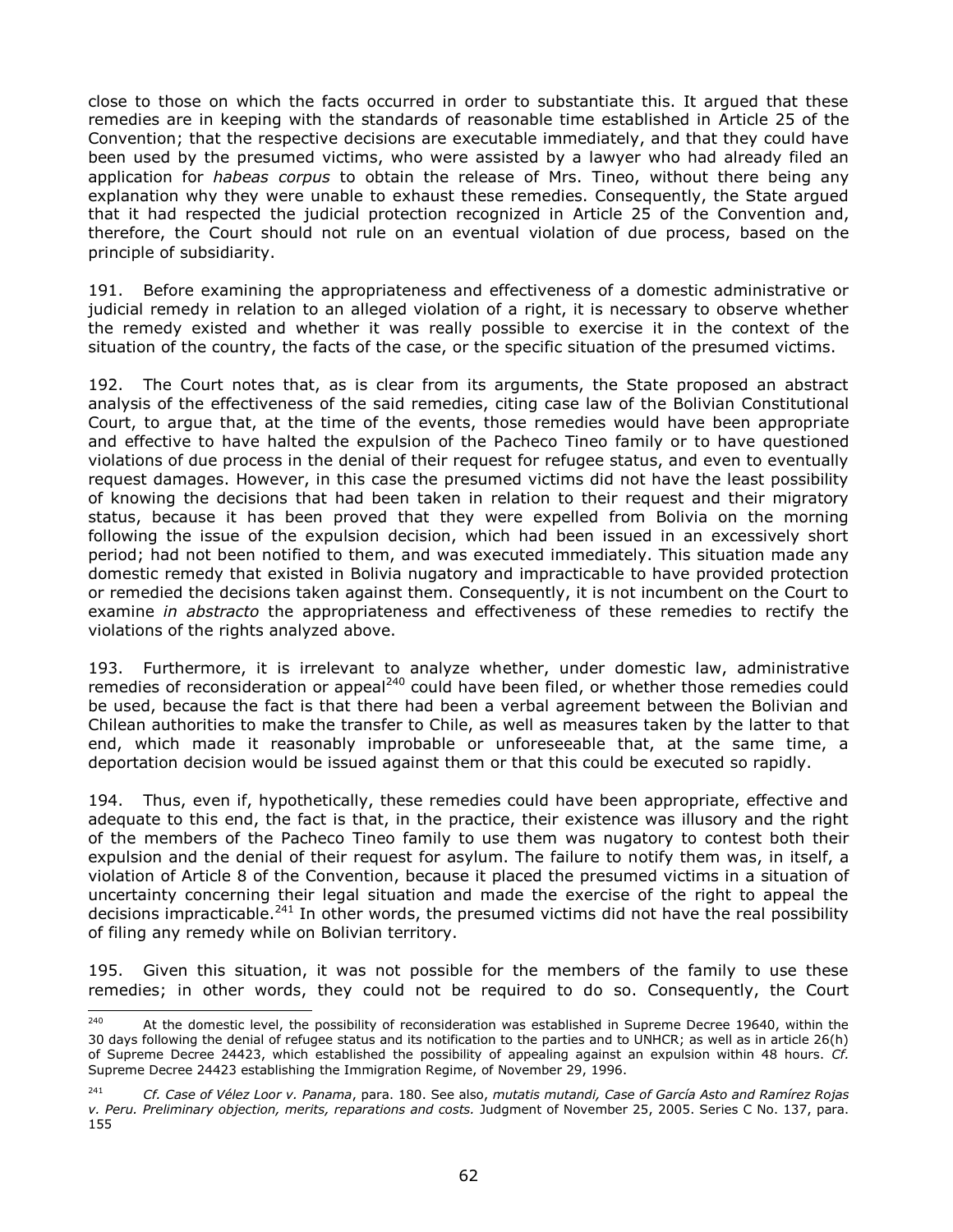considers that the events of this case occurred in a situation of factual impediment to ensure the presumed victims real access to the right to appeal, in violation of the right to judicial protection, recognized in Article 25 of the Convention, so that it is not pertinent to analyze the scope of the remedies mentioned by the State.

# *B.4. Time-barred allegation of violation of Article 22(9) of the Convention*

196. Lastly, on this point it is pertinent to note that, in their final oral and written arguments, the representatives alleged that the State had violated Article 22(9) of the Convention by having expelled the Pacheco Tineo family "en masse." Since this allegation was not made opportunely – in other words, in their motions and arguments brief – in order to allow the other party and the Court to make an adequate assessment,<sup>242</sup> and since there is no supervening fact that supports it, the Court finds it unnecessary to analyze this allegation of the representatives.

# *B.5. Conclusion*

197. The Court reiterates that the right to seek and to be granted asylum established in Article 22(7) of the American Convention does not ensure that refugee status must be granted to the applicant, but does mean that his application must be processed with the due guarantees.

198. In this case, in relation to the denial of the asylum request, the State violated the rights to judicial guarantees, to seek and to be granted asylum, the principle of non-refoulement, and the right to judicial protection, recognized in Articles 8, 22(7), 22(8) and 25 of the American Convention, in relation to Article 1(1) of this instrument, to the detriment of Rumaldo Juan Pacheco Osco, Fredesvinda Tineo Godos, Frida Edith, Juana Guadalupe and Juan Ricardo, all three with the surnames Pacheco Tineo.

199. In addition, in this case, the deportation of the members of the family to their country of origin in violation of the minimum guarantees of due process, and in the knowledge that they were able to have protection as refugees in a third country, is incompatible with the right to seek and to be granted asylum and with the principle of non-refoulement, recognized in Article 22(7) and 22(8) of the American Convention. Furthermore, the State is responsible for the violation of the right to be heard with due guarantees in an administrative proceeding that culminated with the family's expulsion, as well as the right to judicial protection, pursuant to Articles 8(1) and 25 of the American Convention, in relation to Article 1(1) of this instrument, to the detriment of Rumaldo Juan Pacheco Osco, Fredesvinda Tineo Godos, Frida Edith, Juana Guadalupe and Juan Ricardo, all three with the surnames Pacheco Tineo.

# **VII-2.**

#### **RIGHT TO PERSONAL INTEGRITY (ARTICLE 5 OF THE AMERICAN CONVENTION)**

# *A. Arguments of the Commission and of the parties*

200. The Commission indicated that it did not have sufficient information to conclude that the State had violated the right to physical integrity of the members of the Pacheco Tineo family during their transfer from La Paz to the border at El Desaguadero on February 24, 2001. Nevertheless, it considered that the members of the Pacheco Tineo family had been expelled in

<sup>242</sup> The logical and adequate functioning of the inter-American human rights system means that, as a "system," the parties must present their positions and information on the facts coherently and in accordance with the principles of good faith and legal certainty, in order to allow the other parties and the inter-American organs to make an adequate analysis of the case. Thus, once a contentious case has been submitted to the Court by the Commission, the legal claims of the parties and their positions with regard to the facts must be provided on the first opportunity they have of exercising their right of defense. *Cf.*, *mutatis mutandi*, *Case of the Santo Domingo Massacre v. Colombia*, paras. 144, 146 and 148.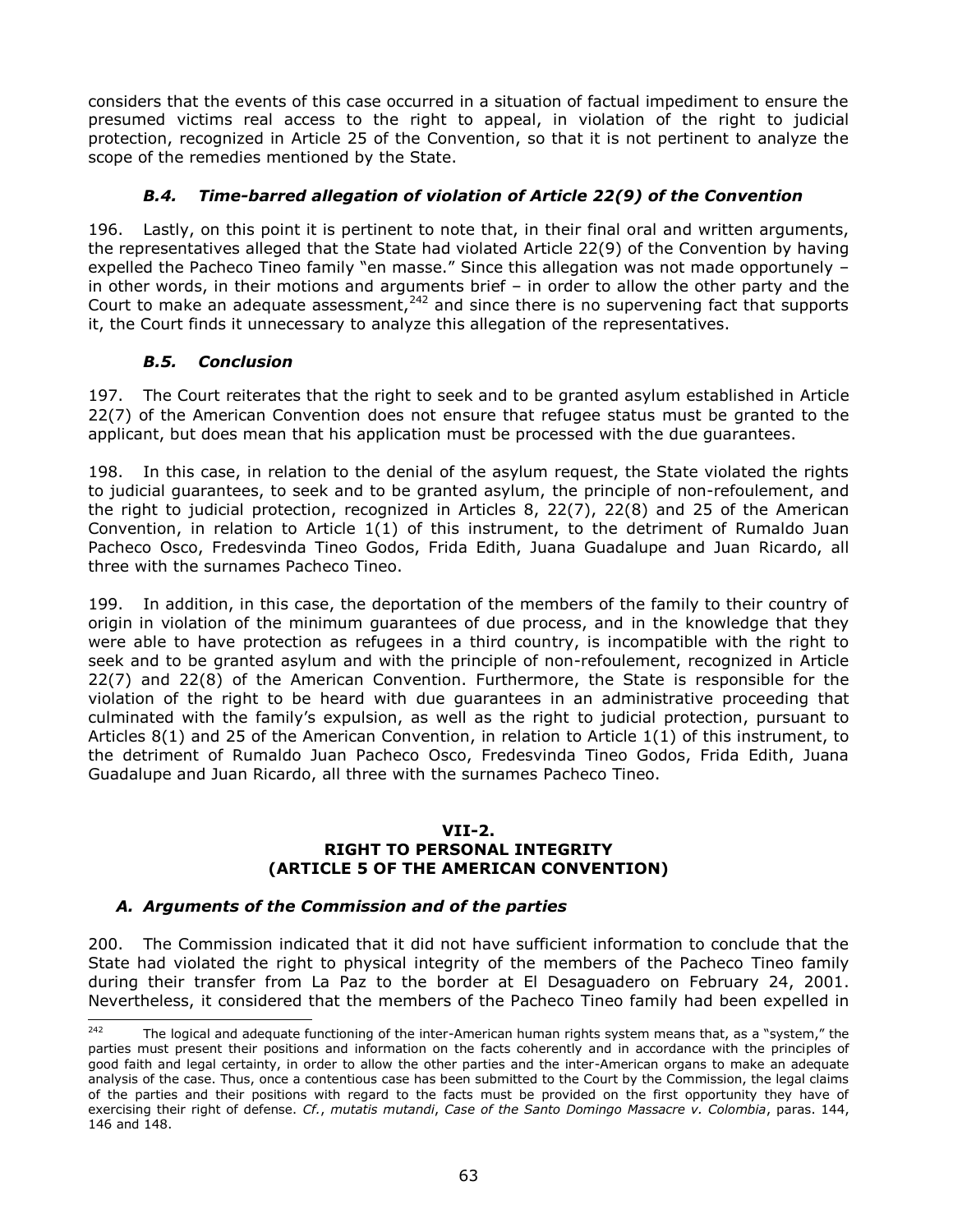a situation of complete uncertainty with regard to the result of their second request for recognition of refugee status and with regard to the possibility of filing an appeal, so that it is reasonable to infer that they suffered "anxiety and fear" concerning the deprivation of liberty that would await them in their country of origin and the consequent separation from their children. Similarly, given the same circumstances and the very young age of their children, the latter suffered "fear and lack of protection" during the transfer and the expulsion. It considered that the State was responsible for the violation of Article 5(1) of the Convention.

201. The representatives considered that the members of the Pacheco Tineo family had been victims of mental, moral and physical abuse in violation of Article 5(1) and 5(2) of the Convention. According to the representatives, these violations occurred on two occasions: on February 20, 2001, in the offices of the Immigration Service in La Paz when Juan Carlos Molina, then Chief Adviser on Migratory Affairs, verbally insulted Romualdo Juan Pacheco Osco and Fredesvinda Tineo Godos, took all the family's documents, ordered the doors to his office to be closed, and ordered the detention of Fredesvinda Tineo Godos. The second occasion was on February 24, 2001, at 6.30 a.m., when the Pacheco family was intercepted and detained by a group of six individuals in civilian clothing, two armed police agents, and Mr. Molina, who was inebriated. Following the family's detention, according to the representatives, Romualdo Juan Pacheco Osco and Fredesvinda Tineo Godos had "guns pointed at them, and were insulted, humiliated, handcuffed behind their back, and had their heads covered with their coats," in front of their minor children, from whom they were separated, and all of them were forced to get into two vehicles. During the transfer, the State agents answered the constant requests for an explanation by the presumed victims with "insults, slaps, and death threats, pointing their guns at them"; the presumed victims were in the vehicle for more than two hours without knowing in which direction they were being taken, without being able to raise their head, and handcuffed with their arms twisted, which caused pain and bruising. Moreover, they alleged that, when they reached their destination, they were shut up in a room, their belongings were removed, and then they were taken to the border with only a few cases out of all the luggage they originally had, $243$  and handed over to the Peruvian authorities. Lastly, the representatives argued that the State did not comply with its obligations under Article 5 because it failed to investigate the alleged cruel, inhuman and degrading treatment to which the members of the Pacheco Tineo family were subjected, after this treatment had been denounced before the Commission.

202. For its part, the State argued that the Commission had established explicitly that no specific evidence had been provided for the supposed events of February 20 and February 24. It also argued that the representatives had provided no evidence to prove that the presumed victims were abused between February 20 and 24, 2001, and that their belongings were removed by State officials. Regarding the incidents that presumably occurred on February 20, the State affirmed that the Pacheco family could have filed a complaint before the Bolivian agents of justice, and regarding the incidents that occurred on February 24, the Pacheco Tineo family could have complained to the Peruvian authorities. Consequently, they cannot request the Court to convict the State of these incidents, without any supporting evidence. In addition, the State indicated, based on the principle of subsidiarity, that it is the presumed victims of human rights violations who must exhaust the domestic remedies, and cannot complain that the State did not open an investigation *ex officio*.

# *B. Considerations of the Court*

203. The Court notes that, at all times, the National Immigration Service considered the presumed victims to be illegal immigrants who were in a "completely irregular" situation, and that they were not refugees, even though the said authorities had several ways and

<sup>243</sup> The representatives indicated that "on both occasions, the documents of the Pacheco Tineo family were taken; these included their thesis files, references and back-up copies, certificates and original diplomas […], together with the refugee certification provided by UNHCR, apart from electronic equipment and their personal objects, even money.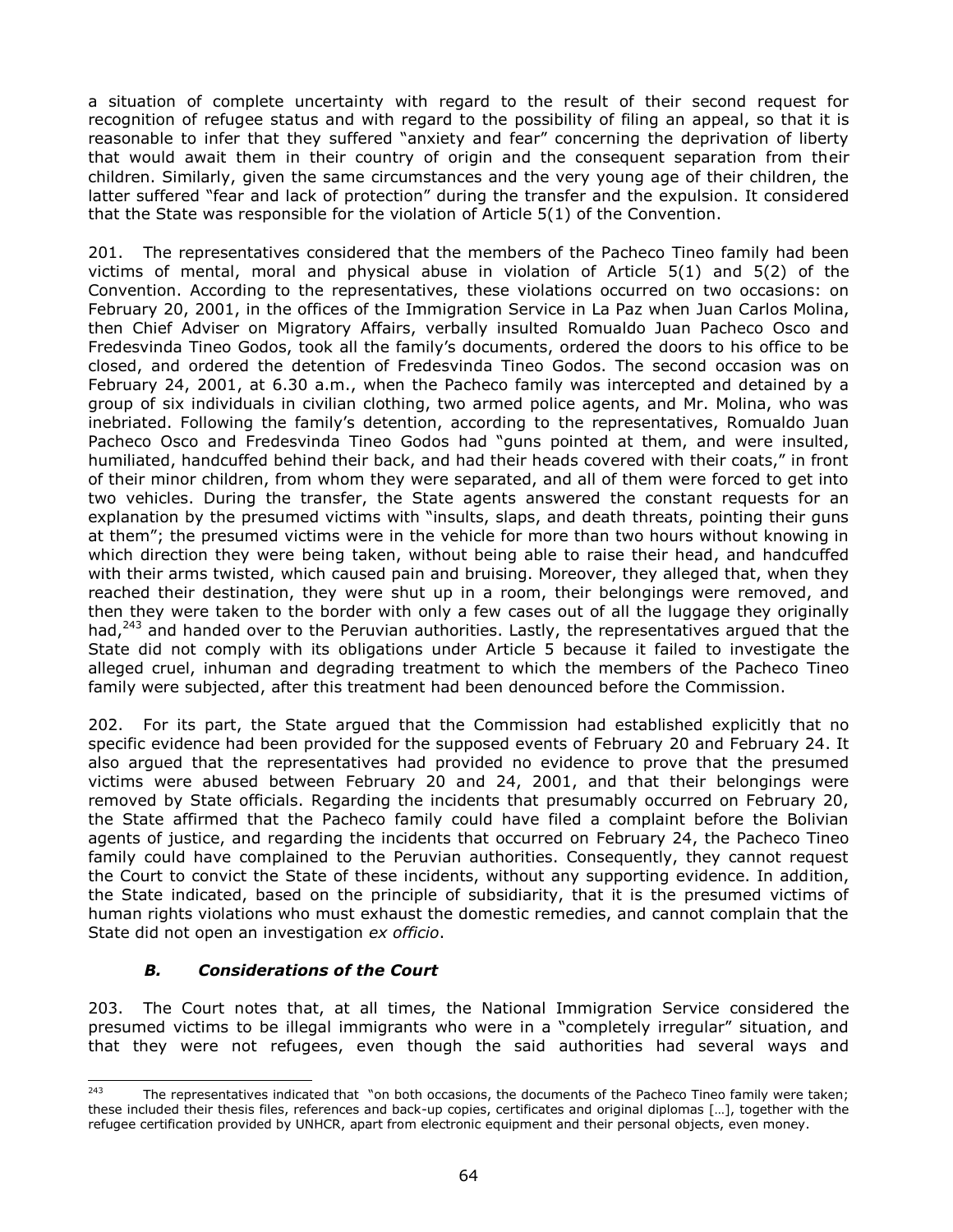opportunities of confirming that they had this status in Chile. On this basis, the immigration authorities retained the documents of the Pacheco Tineo family on February 20, 2001, and arrested Mrs. Tineo Godos, who was taken to police cells to be expelled. As a result of this, Mr. Pacheco Osco took steps to obtain his wife's release and presented a new request for refugee status in Bolivia. Then, on February 24, 2001, they were expelled from Bolivia by the immigration and police authorities. The representatives argue that the two incidents resulted in the violation of the right physical integrity of the presumed victims. The State argued that neither incident fell within the factual framework.

204. Regarding the first incident alleged by the representatives, relating to the "supposed mental, moral and physical violence of which they had been victims" on February 20, 2001, in the office of the then Chief Adviser on Migratory Affairs, the Court notes that this situation was connected, according to the representatives, to the fact that, on that day, the presumed victims had visited the SENAMIG offices, where they were attended by the said official. Notwithstanding whether that fact is in keeping with the purpose of this case, and even if it is, the Court finds that there is insufficient evidence to establish that Mr. Pacheco Osco and Mrs. Tineo Godos really were insulted or treated abusively in any way in the office of Juan Carlos Molina in SENAMIG.

205. Similarly, with regard to the events relating to the way in which the presumed victims were transported to Peru, as regards the supposed "mental, moral and physical violence inflicted by Bolivian State agents of which they had supposedly been victims" on February 24, 2001, the Court notes that, regardless of whether this fact is in keeping with the purpose of this case, or even it is was, and whether the presumed victims declared that they had suffered these actions inflicted by State agents, the Court does not have sufficient evidence to differ from the Commission's conclusion in its Merits Report.<sup>244</sup>

206. In the instant case, it has not been proved that members of the Pacheco Tineo family were subjected to cruel, inhuman or degrading treatment or acts on February 20, 2001, or when they were detained and transported to the border between Bolivia and Peru on February 24 that year. However, in the circumstances in which they had not been provided with the support they sought from the Bolivian authorities, it is logical that the retention of their documentation, as well as the illegal and arbitrary detention of Mrs. Tineo Godos, gave rise to feelings of anxiety, frustration and anguish among the members of the family, in particular for Mr. Pacheco Osco, who were in a situation of extreme uncertainty and concern about what might happen to them. In addition, as established in the previous chapter, the presumed victims did not receive any information from the authorities regarding their proceeding, so that they had to suffer all the violations of due process of law in relation to the expulsion proceeding opened against them and the denial of their asylum request.

207. Furthermore, with the full knowledge of the Bolivian immigration authorities, the Chilean Government had authorized the entry of the Pacheco Tineo family into Chile and had provided them with logistic assistance to ensure their transport to that country, which would have taken place on the morning of February 24, 2001. Despite this, as has been established, that same morning an expulsion decision was executed against them, which had been issued the previous day and had not been notified to them, which rendered illusory any possibility of appealing against this decision. The family was detained unexpectedly and taken to Peru, where its members were handed over to that country's immigration and police authorities. In other words,

<sup>244</sup> In the Merits Report, the Commission concluded that "insufficient information has been provided to allow [it] to make factual decisions on the circumstances of how, where and when the transfer of the Pacheco Tineo family was carried out in order to expel them. No official document exists recording the details of the procedure for the transport and expulsion of the family. Furthermore, the petitioners did not provide any complementary documentation to substantiate the alleged ill-treatment, such as the filing of a complaint. In these circumstances, the Commission considers that it does not have sufficient information to conclude that the State violated the right to physical integrity of the members of the Pacheco Tineo family during their transfer from La Paz to the border at El Desaguadero on February 24, 2001."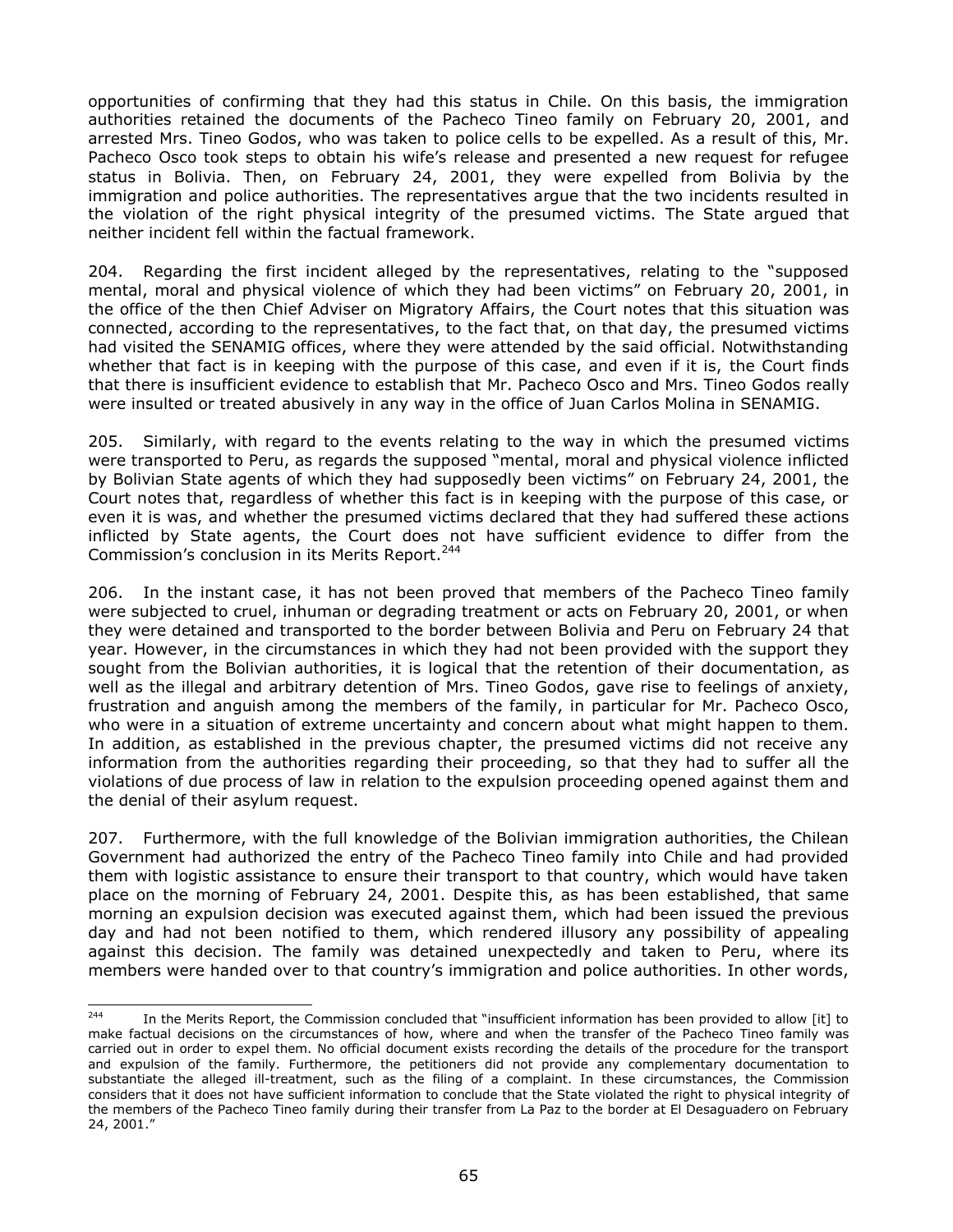they were expelled in a situation of complete uncertainty about the result of their new request for asylum, without the possibility of filing any judicial remedy in that regard, and having lost the opportunity to return to Chile. In addition, Mr. Pacheco Osco and Mrs. Tineo Godos were afraid of the potential consequences that their handing over to the Peruvian authorities would have for them and their children who, for their part, have testified on the effects that the events had on them.<sup>245</sup> Consequently, the Court considers that the anguish, fear and lack of protection caused by the facts described above constituted a violation of the mental and moral integrity of the members of the Pacheco Tineo family.

208. Based on the above, the Court declares that the State is responsible for the violation of the right to mental and moral integrity recognized in Article 5(1) of the Convention, in relation to Article 1(1) of this instrument, to the detriment of Rumaldo Juan Pacheco Osco, Fredesvinda Tineo Godos, the girls Frida Edith and Juana Guadalupe, and the boy Juan Ricardo, the last three with the surnames Pacheco Tineo. However, the Court considers that the State is not responsible for the alleged violation of Article 5(2) of the Convention.

#### **VII-3.**

# **THE SPECIAL OBLIGATION OF PROTECTION FOR CHILDREN IN RELATION TO THE RIGHTS TO THE PROTECTION OF THE FAMILY, TO JUDICIAL GUARANTEES, AND TO JUDICIAL PROTECTION**

## *A. Arguments of the Commission and of the parties*

209. The Commission indicated that the special situation of Frida Edith, Juana Guadalupe and Juan Ricardo Pacheco Tineo, who were young children at the time of the events, was not considered in the context of the decisions in the proceedings on expulsion and the request for refugee status. Thus, the actions of SENAMIG and CONARE constituted non-compliance with the special obligation of protection in favor of the three children under Article 19 of the American Convention.

210. In addition, the Commission considered that, based on the analysis made on the right to mental and moral integrity of the whole family, it was not necessary to rule separately on the possible violation of the right recognized in Article 17 of the American Convention.

211. The representatives argued that the State had violated the rights recognized in Articles 8(1), 8(2), 25, 5(1) and 17(1) of the Convention, in relation to Articles 19, 1(1) and 2 of this instrument, to the detriment of the children, Frida Edith, Juana Guadalupe and Juan Ricardo Pacheco Tineo. They emphasized that the children and their best interests were never taken into consideration in the proceedings held by the Bolivian authorities. Thus, they recalled that, although they were very young, the children were never heard during the proceeding on recognition of refugee status, nor were their parents, who as legal representatives of the children, could have described their situation and needs. Consequently, they considered that the guarantees of due process had been violated, because the children's requests were not weighed individually, which would have allowed the "best interests of the child" to be taken into account as a basis for the decision.<sup>246</sup>

<sup>245</sup> Frida Edith Pacheco testified that the expulsion had personal, family, social and financial consequences, among which the most important were mental and physical problems, financial hardships, destruction of family ties, and restriction of social ties (evidence file, folios 1215 and 1216). Similarly, Juana Guadalupe Pacheco testified that she had suffered psychological effects and the relationship with her parents was affected following their detention in Peru (evidence file, folio 1227). Lastly, although to a far lesser extent, Juan Ricardo Pacheco testified that he suffered the psychological effects of the facts for years (Evidence file, folio 1250).

The representatives also observed that the Bolivian immigration laws that were applied lack a differentiated proceeding for child migrants. They added that if the State had taken this best interests of the child into consideration, it would not have adopted the decision to expel them because the State authorities were aware of an arrest warrant for the children's parents in Peru; thus the expulsion of their parents and the handing over to the Peruvian authorities,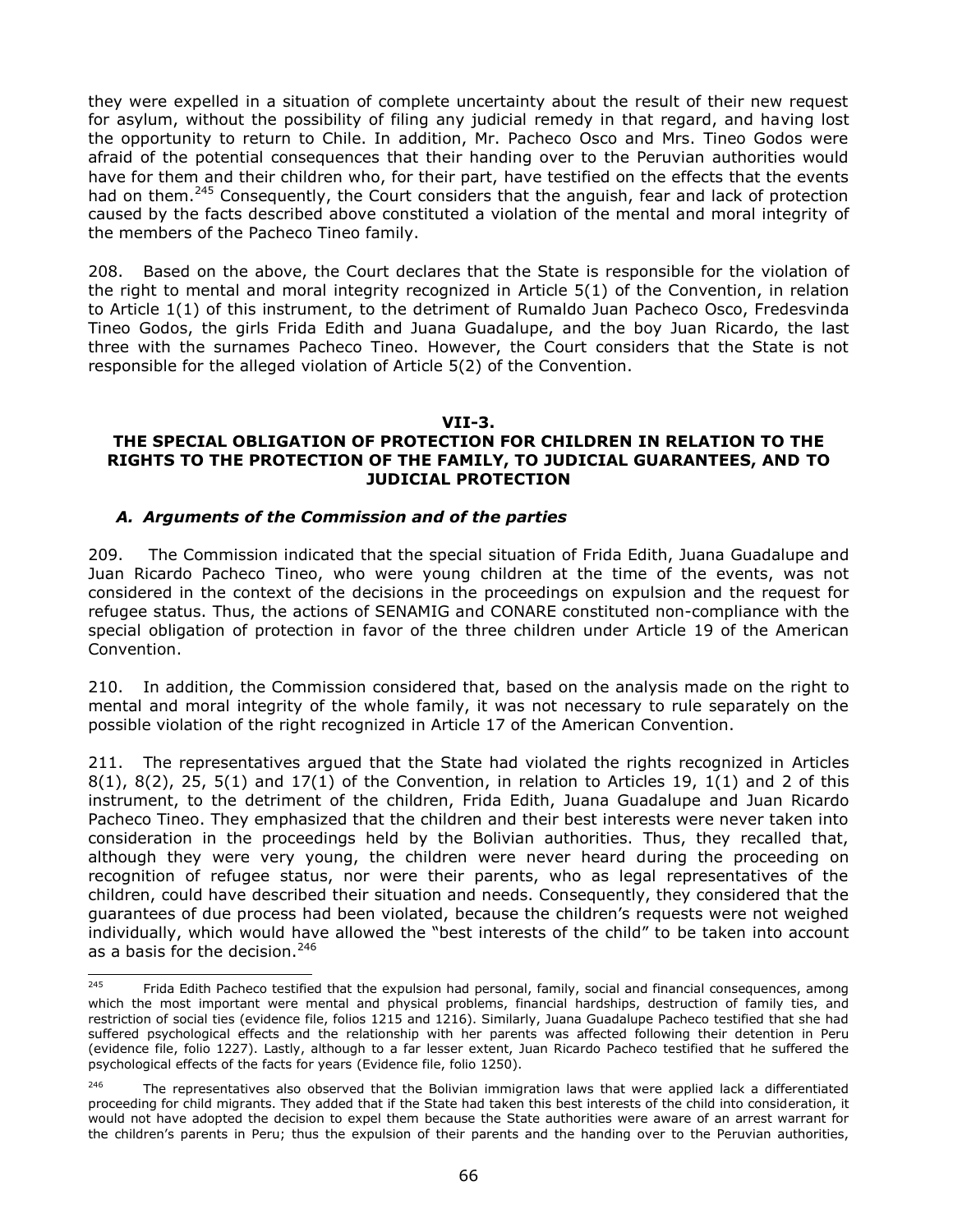212. In addition, they argued that, even in the hypothesis that the expulsion was in order, the Peruvian State was not the most favorable option for the children's interests, because the Bolivian State was also fully aware that the Pacheco Tineo family had refugee status in Chile and that the youngest child was a Chilean national, so that Chile should have been the country to which they were returned. The fact that the expulsion directly affected the parents does not exempt the State from its unavoidable obligation to respect and ensure the autonomous rights of the children. When the State decided to expel both parents, knowing that they would be deprived of their liberty in the country to which they were returned, it was clearly foreseeable that the consequence would be the forced and involuntary separation of the parents and their children and the consequent lack of family protection of the latter. Thus, by opting directly to expel them to their country of origin, the State violated the right to the protection of the family, recognized in Article 17 of the Convention.<sup>247</sup>

213. Meanwhile, the State argued, with regard to Article 17, that it had been established that the family separation took place on Peruvian territory as a result of a judicial decision in Peru, in the context of charges of terrorism against the Pacheco Tineo couple and that, therefore, this supposed violation should have been alleged against the State where these violations had taken place. It therefore asked the Court to reject this alleged violation.

214. In relation to Article 19, the State argued that: (a) initially, when the Pacheco Tineo couple came to the offices of the Immigration Service, the children did not observe the supposed violations, because they had been left at a friends' house; (b) during the expulsion, no kind of physical or psychological violence was used; the Pacheco Tineo couple were not handcuffed, and the police participated simply to support the immigration inspectors; (c) while they were being transported, at the request of Juan Carlos Molina, the immigration inspectors bought nappies and also food for the children and the other members of the Pacheco Tineo family; (d) there is no evidence that the inspectors responsible for the expulsion of the Pacheco Tineo family separated the children from their parents during the drive between La Paz and Desaguadero; (e) there is no evidence that the children were expelled or that their passports were stamps with the word "expelled," and (f) the Pacheco Tineo couple, legal representatives of the children, Frida Edith, Juana Guadalupe and Juan Ricardo, never requested asylum on behalf of their children. Lastly, the State added that "the Pacheco Tineo couple, irresponsibly violated the right to protection and care of their children, because it is not reasonable that a family that is said to be sought for acts of terrorism, whose life and liberty are in danger, that entered Bolivia illegally, cause their loved ones to run these unrealistic risks, ignoring the care and protection that they owed to their children."

215. In its final arguments, the State indicated that, although asylum is a very personal benefit, the Pacheco Tineo couple never requested asylum on behalf of their children, even if it was not possible to extend the benefits of the mechanism of asylum, of restrictive application, to individuals who, at that time, were not the object of measures by the Peruvian State that would allow affirming the existence of a slight well-founded fear or minimal persecution against them. Thus, the children did not have to be an active or passive participant in the immigration procedure or the one to define refugee status. The State argued that, based on the principle of

l unequivocally implied the detention of their parents and, consequently, the lack of protection and the abandonment of the children, as in fact occurred.

<sup>&</sup>lt;sup>247</sup> In addition, they argued that the measures of protection that should have been adopted included an assisted return of the children, accompanied by specialists in the matter and based on the best interests of the child; establishing the manner and terms of the transfer with the intervention of the consular or immigration officials of the recipient country, and prior communication with the relatives of the parents so that children could be handed over in a way that ensured family unification. Thus, they stated that the children were left abandoned with the detention of their parents as soon as they entered Peruvian territory, so that the State of Bolivia violated the right to physical, mental and moral integrity of the children and, at the same time, the right to protection of the family owing to arbitrary interference in family life.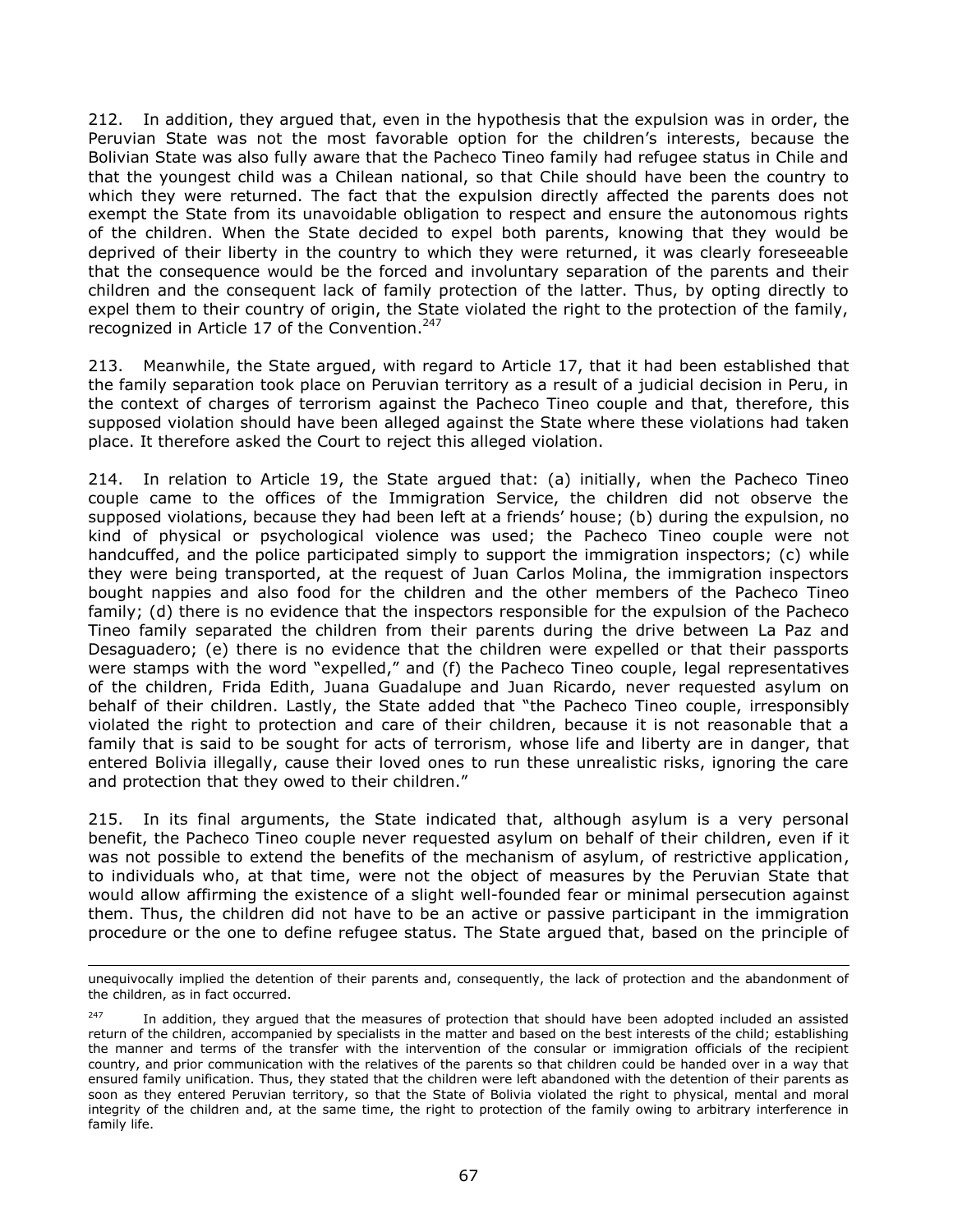family unification established in international conventions, and specifically in the UNHCR Handbook on Procedures and Criteria for Determining Refugee Status, they should have requested on their own behalf or through their legal representative, in this case their parents, refugee status in order to have the right to be heard in this immigration proceeding, a situation which never happened. In addition, regardless of whether or not they were refugees, children cannot be separated from their parents when they are expelled, because this would violate the child's right to a family. In other words, it argued that the State had taken special measures of protection based on the principle of family unification in favor of Frida, Juana and Juan Ricardo Pacheco Tineo.

# *B. Considerations of the Court*

216. The Court will now analyze the presumed violations of the right to special protection of children, and the rights of the family of Frida, Juana and Juan Ricardo Pacheco Tineo, all of whom were minors when the facts of this case occurred, in light of the international *corpus juris*  for the protection of children.<sup>248</sup>

217. As this Court has stated on other occasions, this *corpus juris* should serve to define the meaning and scope of the obligations that the State has assumed when analyzing the rights of the child.<sup>249</sup> In this regard, children possess the rights established in the American Convention, in addition to the special measures of protection recognized in its Article 19, which must be defined according to the particular circumstances in each specific case.<sup>250</sup> The adoption of special measures for the protection of children corresponds to the State, as well as to the family, the community and the society to which they belong.  $251$ 

218. In addition, any decision taken by the State, society or the family that entails any limitation to the exercise of any right of a child must take into account the principle of the best interests of the child, and be rigorously adapted to the provisions that govern this matter.<sup>252</sup> Regarding the best interests of the child, the Court reiterates that this governing principle of the normative on the rights of the child is based on the dignity of the human being, on the inherent characteristics of children, and on the need to foster their development, expanding their potential to the full. In this regard, it is necessary to weigh not only the requirement of special measures, but also the particular characteristics of the situation in which the child finds himself or herself.<sup>253</sup>

219. Article 19 of the Convention, in addition to granting special protection to the rights recognized therein, establishes a State obligation to respect and ensure the rights recognized to children in other applicable international instruments. It is relevant to refer to Articles 12 and 22 of the Convention on the Rights of the Child, which recognize, respectively, the right of the child to be heard in any judicial and administrative proceedings affecting the child,  $25\overline{4}$  and the right

- <sup>251</sup> *Cf. Juridical Status and Human Rights of the Child. Advisory Opinion OC-17/02 of August 28, 2002*. Series A No. 17*,* para. 62, and *Case of Forneron and daughter v. Argentina*, para. 45.
- <sup>252</sup> *Cf. Juridical Status and Human Rights of the Child. Advisory Opinion OC-17/02 of August 28, 2002*, para. 65, and *Case of Forneron and daughter v. Argentina*, para. 48.
- <sup>253</sup> *Cf. Juridical Status and Human Rights of the Child. Advisory Opinion OC-17/02 of August 28, 2002*, para. 61, and *Case of Forneron and daughter v. Argentina*, para. 45.
- $254$  "Article 12: 1. States Parties shall assure to the child who is capable of forming his or her own views the right to express those views freely in all matters affecting the child, the views of the child being given due weight in

<sup>248</sup> <sup>248</sup> *Cf. Case of Forneron and daughter v. Argentina. Merits, reparations and costs.* Judgment of April 27, 2012 Series C No. 242, para. 44, and *Case of Furlan and family members v. Argentina*, para. 125.

<sup>249</sup> *Cf. Case of the "Street Children" (Villagrán Morales et al.) v. Guatemala. Merits.* Judgment of November 19, 1999. Series C No. 63, para. 194, and *Case of Forneron and daughter v. Argentina*, para. 44.

<sup>250</sup> *Cf. Case of Gelman v. Uruguay. Merits and reparations.* Judgment of February 24, 2011. Series C No. 221, para. 121, and *Case of Forneron and daughter v. Argentina*, para. 44.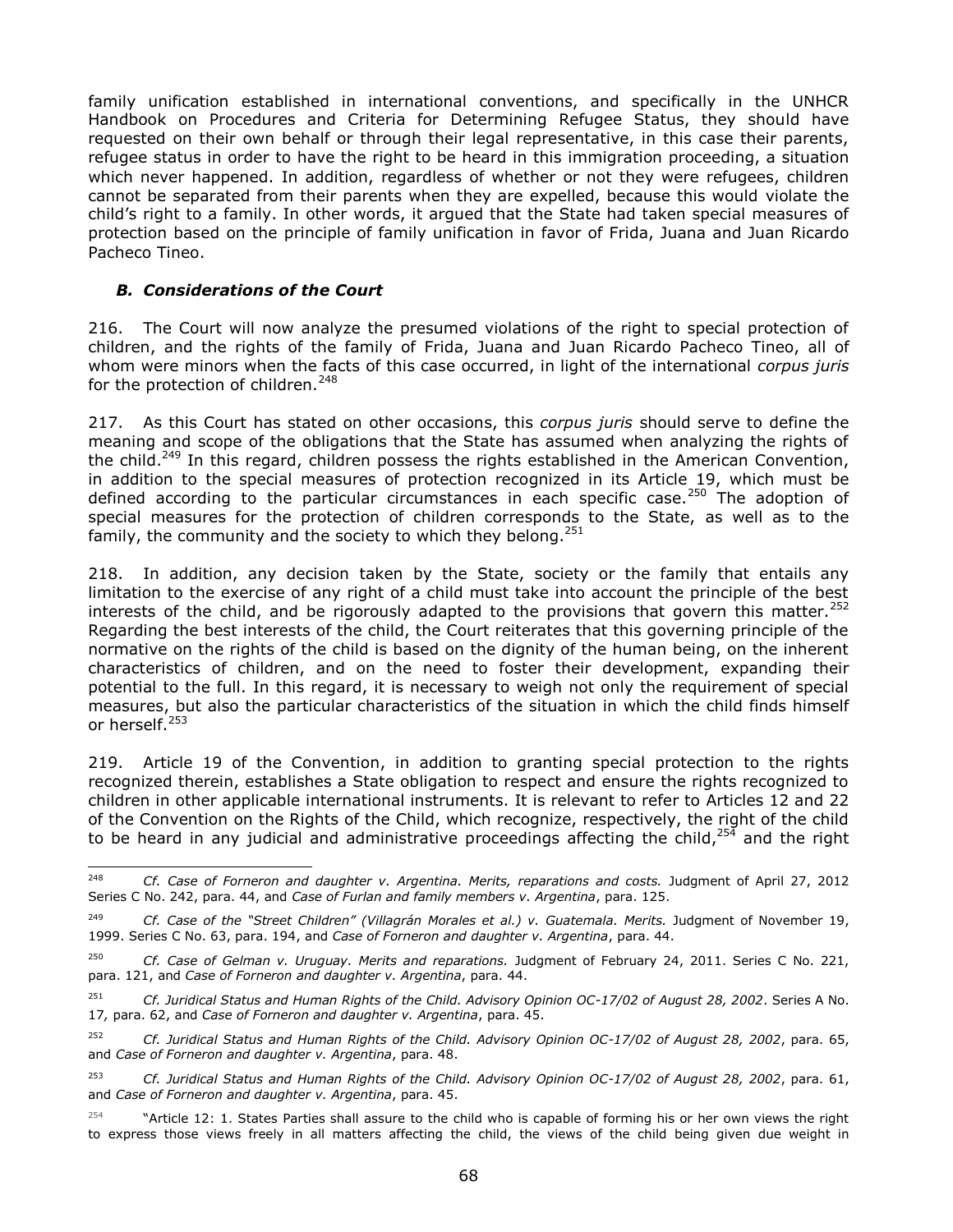that States ensure that the child who is seeking refugee status, or who is considered a refugee in accordance with applicable international or domestic law and procedures, receives appropriate protection and humanitarian assistance to safeguard his or her rights.

220. Thus, the special protection derived from Article 19 should be extended to the judicial or administrative proceedings in which a decision is taken on a child's rights, which entails a more rigorous protection of Article 8 and 25 of the Convention. <sup>255</sup> Furthermore, the Court has already established in other cases that there is a relationship between the right to be heard and the best interests of the child, and it is this relationship that governs the essential role of children in all decisions that affect their life.<sup>256</sup>

221. First, the Court finds it necessary to affirm that it has not been proved that a supposed "error" was rectified in the second version of the above-mentioned SENAMIG decision No. 136/2001, as alleged by the State. To the contrary, this difference could suggest that the initial intention of that organ was to expel the children also, and this was amended in the second version, from which their names were excluded. In addition, the second document is not signed by the same officials who signed the first document, which casts doubts on its authenticity. Even though the State argued that the children were not expelled, but that "they were not separated from [their parents]" in application of the principle of family unification, because it was established that decision No. 136/2001 also included them in the expulsion decision. In other words, it is clear that the children were indeed expelled from Bolivia by a decision implemented by the SENAMIG immigration authorities (*supra* paras. 94 and 95).

222. The Court notes that, in this case, there are two different situations in which it is necessary to define whether or not the children should have been heard in the above-mentioned terms. The first relates to the processing of the asylum request presented by their parents, while the second relates to the process to expel the Pacheco family as aliens in an irregular situation.

223. Regarding the former aspect, the right of children to express their opinions and to play a significant role is also important in the context of asylum proceedings,  $257$  the scope of which may depend on whether the child is an applicant, regardless of whether or not the child is accompanied<sup>258</sup> and/or separated<sup>259</sup> from his or her parents or the persons responsible for taking care of him or her.

j accordance with the age and maturity of the child. 2. For this purpose, the child shall in particular be provided the opportunity to be heard in any judicial and administrative proceedings affecting the child, either directly, or through a representative or an appropriate body, in a manner consistent with the procedural rules of national law. Article 19: 1. States Parties shall take all appropriate legislative, administrative, social and educational measures to protect the child from all forms of physical or mental violence, injury or abuse, neglect or negligent treatment, maltreatment or exploitation, including sexual abuse, while in the care of parent(s), legal guardian(s) or any other person who has the care of the child. 2. Such protective measures should, as appropriate, include effective procedures for the establishment of social programmes to provide necessary support for the child and for those who have the care of the child, as well as for other forms of prevention and for identification, reporting, referral, investigation, treatment and follow-up of instances of child maltreatment described heretofore, and, as appropriate, for judicial involvement." Convention on the Rights of the Child (hereinafter "CRC"), adopted and opened to signature and ratification by the General Assembly in its resolution 44/25 of 20 November 1989, entry into force: 2 September 1990.

<sup>255</sup> *Juridical Status and Human Rights of the Child. Advisory Opinion OC-17/02 of August 28, 2002*, paras. 95 to 98.

<sup>256</sup> *Juridical Status and Human Rights of the Child. Advisory Opinion OC-17/02 of August 28, 2002*, para. 99, and *Case of Furlan and family members v. Argentina*, para. 228.

 $257$  Convention on the Rights of the Child, Art. 12. The CRC does not establish any lower limit of age for the right of the child to express his or her views freely, because it is evident that children can and do have opinions at a very early age.

<sup>258</sup> "Unaccompanied children" are children who have been separated from both parents, and other relatives and are not being cared for by an adult who, by law or custom, is responsible for doing so. United Nations High Commissioner for Refugees. *Guidelines on international protection No. 8: Child asylum under Articles 1(A)2 and 1(F) of the 1951 Convention and/or 1967 Protocol relating to the Status of Refugees*, HCR/GIP/09/08, 22 September 2009, para. 6.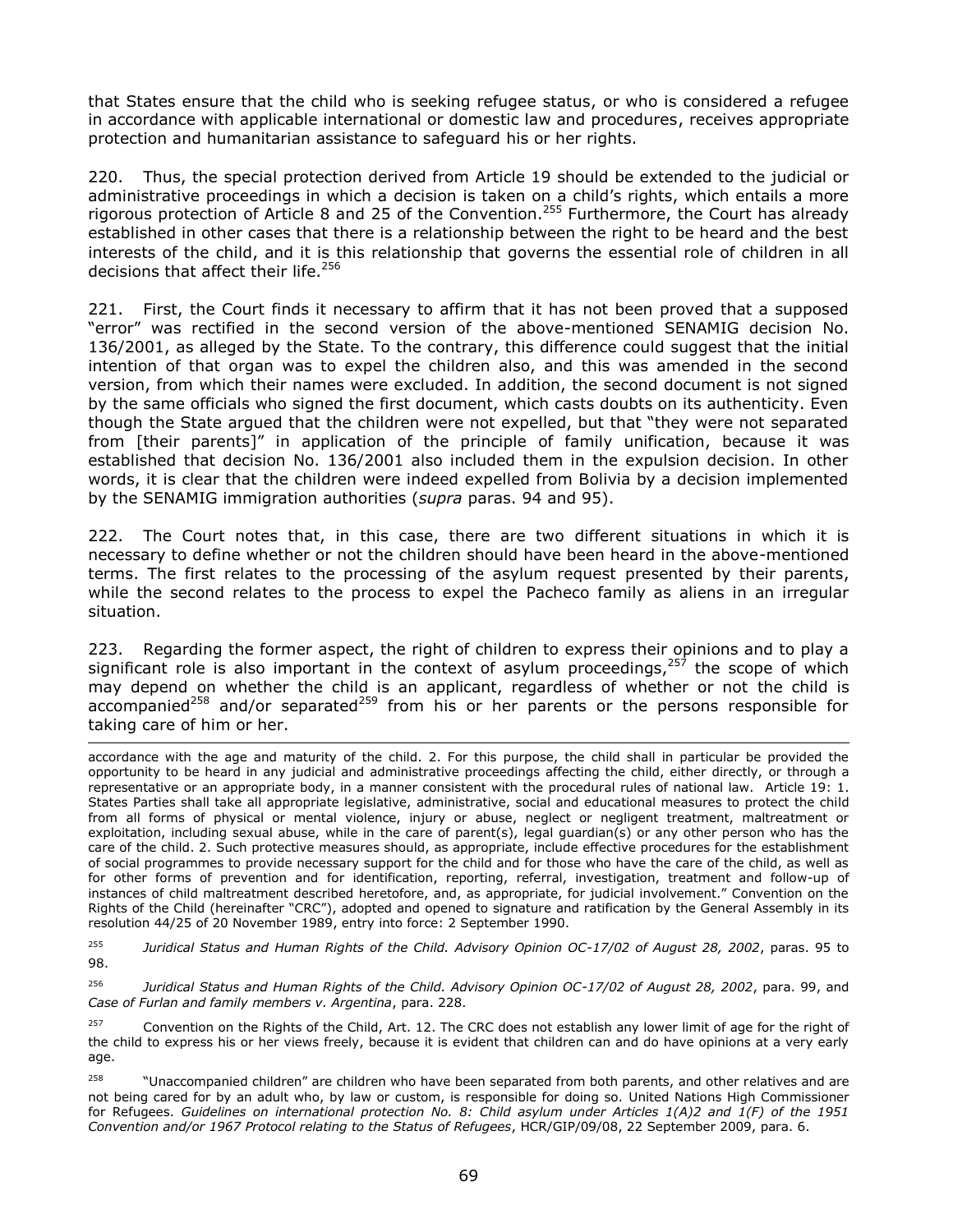224. In addition, when the applicant for refugee status is a child, the principles contained in the Convention on the Rights of the Child must guide both the substantive and the procedural aspects of the decision on the child's request for refugee status.<sup>260</sup> Thus, when children are the applicants, they must enjoy specific procedural and probative guarantees to ensure that fair decisions are taken when deciding their requests for refugee status, which requires the establishment and implementation of proceedings that are appropriate and safe for children and of an environment that creates trust at all stage of the asylum procedure. Also, and under this same principle, if the main applicant is excluded from refugee status, the family members have the right to have their own requests evaluated independently.<sup>261</sup> However, such situations have not been described in this case.

225. In addition, if an applicant for refugee status receives protection, other members of the family, particularly the children, may receive the same treatment or benefit from that recognition, based on the principle of family unification.<sup>262</sup> In the proceeding to decide refugee status, the applicant's family members may eventually be heard, even if there are children among them. In each case, it is for the authorities to evaluate the need to hear them based on the contents of the application. In this case, although Juan Ricardo was only one year old, Frida Edith and Juana Guadalupe could have been heard by the authorities in relation to the request presented by their parents.

226. Regarding the second aspect, in relation to the proceeding on the expulsion of the Pacheco Tineo family based on their situation as irregular aliens, the Court recalls the intrinsic relationship that exists between the right to protection of the family and the rights of the child. In this regard, the Court has found that the right to protection of the family, and to live in a family, recognized in Article 17 of the Convention, means that the State is obliged not only to establish and execute directly measures of protection for children, but also to promote, as extensively as possible, the development and enhancement of the family unit.<sup>263</sup> Consequently, the separation of children from their family constitutes, under certain circumstances, a violation of the said right,<sup>264</sup> because even legal separations of the child from its family are only admissible if they are duly justified in the best interests of the child, exceptional and, insofar as possible, temporary.<sup>265</sup>

<sup>259</sup> "Separated children" are children separated from both their parents or from their previous legal or customary primary caregivers but not necessarily from other relatives. UNHCR. *Child asylum under Articles 1(A)2 and 1(F) of the 1951 Convention and/or 1967 Protocol relating to the Status of Refugees*, HCR/GIP/09/08, 22 September 2009, para. 6.

<sup>260</sup> United Nations High Commissioner for Refugees. *Guidelines on international protection No. 8. Child asylum under Articles 1(A)2 and 1(F) of the 1951 Convention and/or 1967 Protocol relating to the Status of Refugees*, HCR/GIP/09/08, 22 September 2009, para. 5. The Committee on the Rights of the Child has identified the following four articles of the Convention on the Rights of the Child as general principles for its implementation: Article 2: the obligation of States to respect and ensure the rights set forth in the Convention to each child within their jurisdiction without discrimination of any kind; Article 3 (1): the best interests of the child as a primary consideration in all actions concerning children; Article 6: the child's inherent right to life and States parties' obligation to ensure to the maximum extent possible the survival and development of the child; and Article 12: the child's right to express his/her views freely regarding "all matters affecting the child", and that those views be given due weight. See also: Committee on the Rights of the Child, *General Comment No. 5 (2003): General measures of implementation of the Convention on the Rights of the Child (Articles 4, 42 and 44, para. 6*), CRC/GC/2003/5, 3 October 200, para. 12. These principles guide both the substantive and the procedural aspects of the determination of a request for refugee status for a child.

<sup>&</sup>lt;sup>261</sup> *Cf.* Expert opinion of Juan Carlos Murillo provided on March 29, 2013 (evidence file, folios 1423 and 1424)

<sup>262</sup> See, in general, UNHCR, *Procedural Standards for Refugee Status Determination under UNHCR's mandate.* See also, UNHCR. *Guidelines on international protection No. 8: Child asylum under Articles 1(A)2 and 1(F) of the 1951 Convention and/or 1967 Protocol relating to the Status of Refugees*.

<sup>263</sup> *Cf. Juridical Status and Human Rights of the Child. Advisory Opinion OC-17/02 of August 28, 2002,* para. 66, and *Case of Forneron and daughter v. Argentina*, para. 116

<sup>264</sup> *Cf. Juridical Status and Human Rights of the Child. Advisory Opinion OC-17/02 of August 28, 2002,* paras. 71 and 72, and *Case of Forneron and daughter v. Argentina*, para. 116.,

<sup>265</sup> *Cf. Juridical Status and Human Rights of the Child. Advisory Opinion OC-17/02 of August 28, 2002,* para. 77.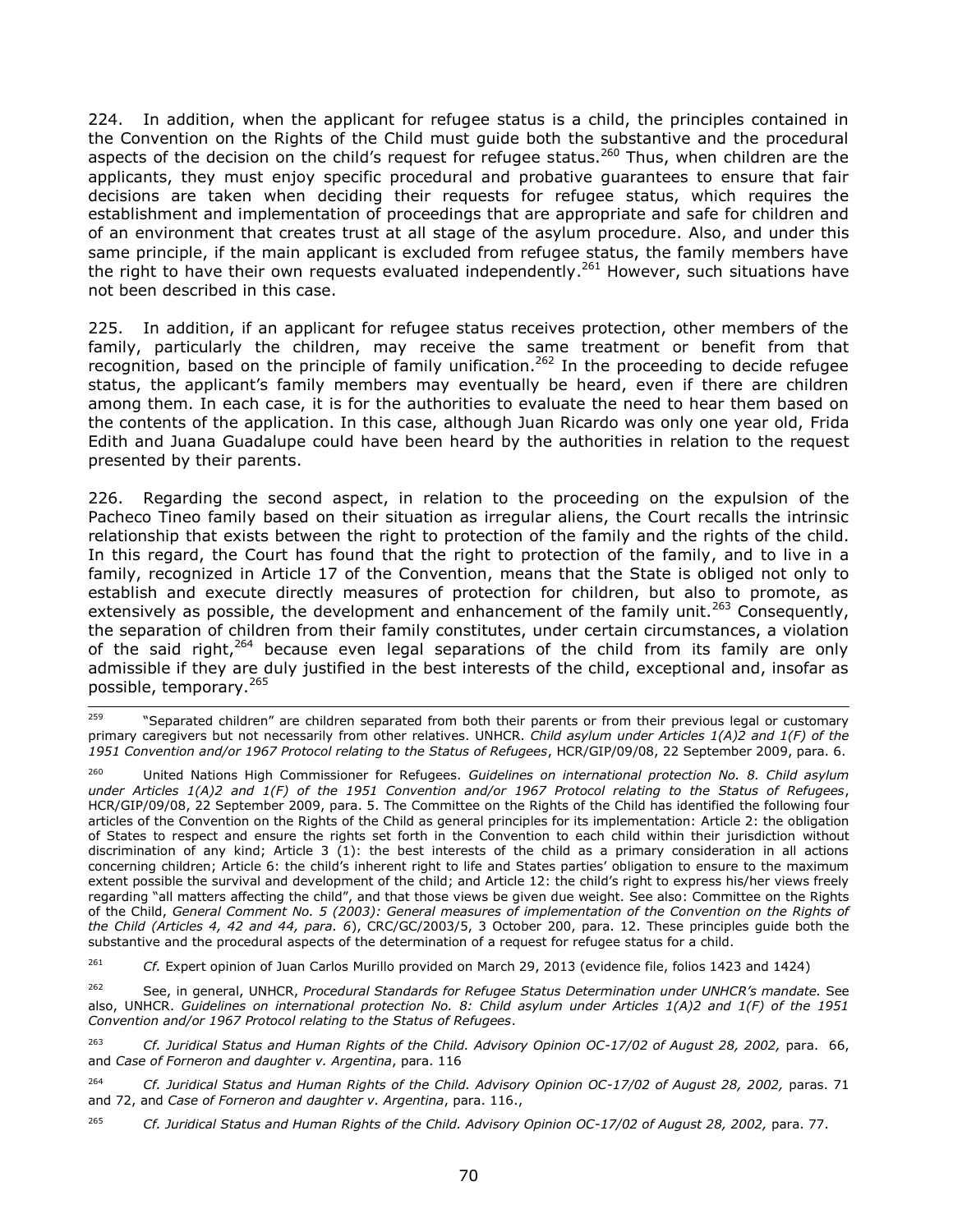227. In addition, in certain circumstances the separation of children from their parents may endanger their development and survival, which must be ensured by the State as established in Article 19 of the Convention and in Article 6 of the Convention on the Rights of the Child, especially by the protection of the family and the absence of illegal and arbitrary interference in the family life of children, because the family plays an essential role in their development.<sup>266</sup> Also, the participation of children acquires special relevance in the case of proceedings that may be of a punitive nature, in relation to an infringement of the immigration regime, opened against migrant children or against their family, their parents, representatives, or those accompanying them, because this type of proceeding may lead to the separation of the family and the subsequent impairment of the child's well-being, regardless of whether the separation occurs in the State that expels them or in the State to which they are expelled.

228. Based on these criteria, the Court considers that, in this case, the children had the right to special protection of their guarantees of due process and to the protection of the family in the administrative proceedings that resulted in their expulsion and that of their parents. Thus, the Court notes that the authorities should have considered Frida Edith, Juana Guadalupe and Juan Ricardo Pacheco Tineo to be an interested or active party in these proceedings, because it was evident that the conclusions or results could affect their rights or interests. Thus, irrespective of whether a specific request for asylum was presented on their behalf, owing to their migratory situation and their circumstances, the State had the obligation to ensure their best interests, based on the principle of non refoulement and on the principle of family unification, which required the State's immigration authorities to be especially diligent in exhausting all available means of obtaining information to determine their migratory situation and to adopt the best decision for them as regards the State to which it was appropriate to send them in case of expulsion. However, there is no record in the decisions of the prosecutor or of SENAMIG that the interests of the children were taken into account, even minimally. In other words, the State treated the children as subjects, conditioned by and limited to the rights of their parents, which harmed their status as subjects of law<sup>267</sup> and the meaning of Article 19 of the American Convention.

229. In conclusion, the Court considers that the State is responsible for the violation of the right to protection of children and of the family recognized in Articles 19 and 17 of the American Convention, in relation to Articles  $8(1)$ ,  $22(7)$ ,  $22(8)$ , 25 and  $1(1)$  of this instrument to the detriment of Frida Edith, Juana Guadalupe and Juan Ricardo Pacheco Tineo.

#### **VII-4.**

# **OBLIGATION TO ADOPT PROVISIONS OF DOMESTIC LAW AND PRINCIPLE OF LEGALITY AND NON-RETROACTIVITY (ARTICLES 2 AND 9 OF THE AMERICAN CONVENTION)**

## *A. Arguments of the parties*

<sup>266</sup> <sup>266</sup> *Cf. Juridical Status and Human Rights of the Child. Advisory Opinion OC-17/02 of August 28, 2002*, paras. 66 and 71. Similarly, Article 16 of the Additional Protocol to the American Convention on Human Rights in the Area of Economic, Social and Cultural Rights "Protocol of San Salvador" establishes that "[e]very child has the right to grow under the protection and responsibility of his parents; save in exceptional, judicially-recognized circumstances, a child of young age ought not to be separated from his mother."

<sup>&</sup>lt;sup>267</sup> The consideration of children as real "subjects of law" is a new paradigm established by international human rights law and has been recognized by different international courts, as well as constitutional courts and supreme courts of the region. In this regard, see, in general, Court of Justice of the European Union, C-356/11 and C-357/11, Judgment of 6 December 2012, paras. 75 to 82; Constitutional Court of Colombia, Case of Raquel Estupiñon Enriquez, on her own behalf and in representation of her two minor children, files an application for *amparo v*./Decision 230 of the Administrative Department of Security, Judgment T-215/96, of May 15, 1996; and Supreme Court of Justice of Costa Rica, application for *amparo*, filed by Edwin Zumbado Duarte, in favor of Noemi Cruz Izaguirre, against Director General of Immigration and Aliens' Affairs, Judgment of December 5, 2008.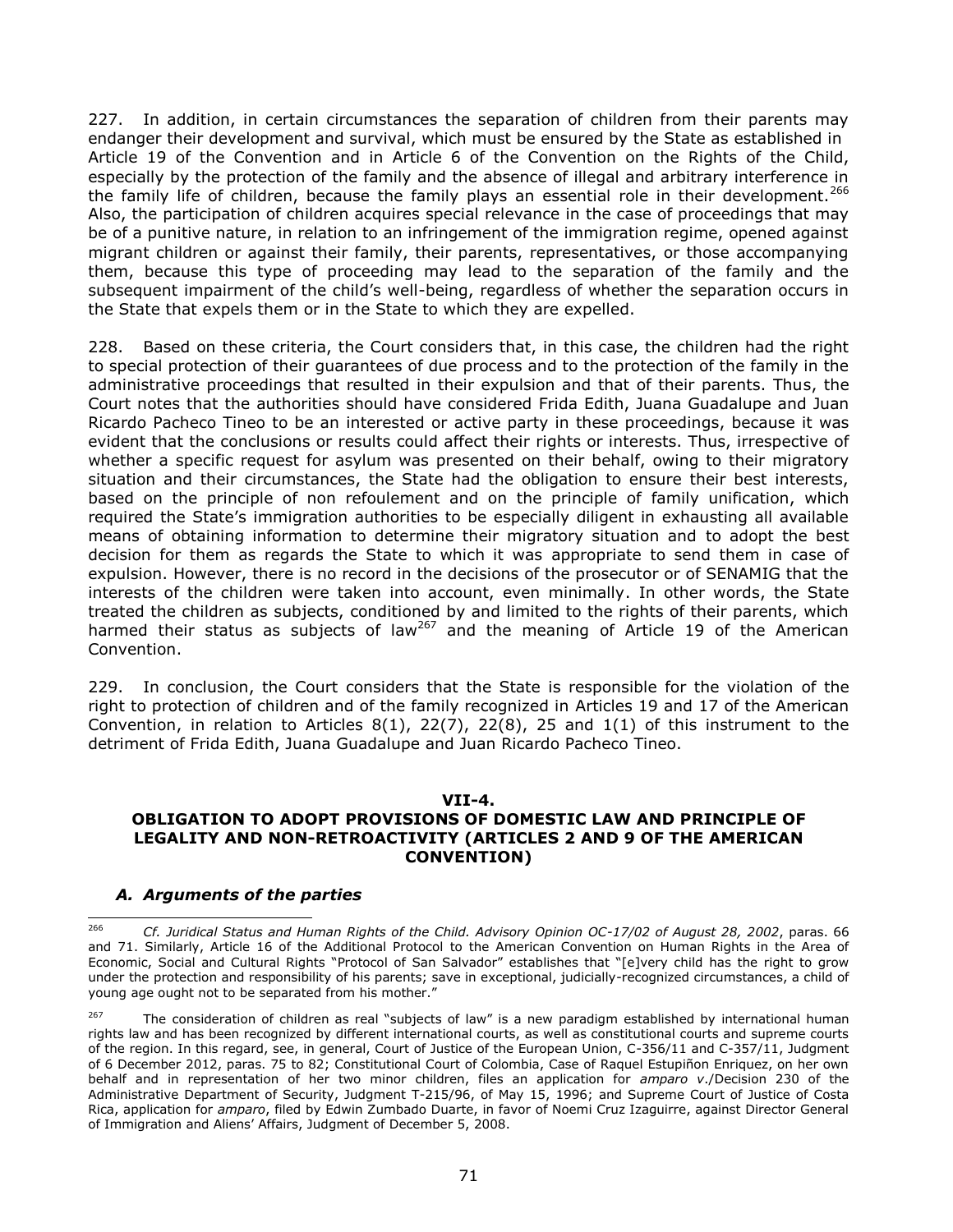230. The representatives indicated that the Bolivian immigration laws applied to the Pacheco Tineo family violated Article 9 of the Convention, insofar as the reasons on which their expulsion was based were not established in a formal law, but rather in a supreme decree issued only by the Executive Branch of the State, which constituted a violation of the principle of legality, applicable to any punitive law. In addition, they argued that, under Article 22(6) of the Convention, States must legislate deportation responsibilities, and the decisions taken in this regard form part of the regulated activities of the public administration and not part of its discretional activities. Consequently, they argued that any limitation or restriction of a right in the latter sphere, must also be established by law, in the sense recognized in the Court's Advisory Opinion No. 06/86, and that the same conclusion is reached on examining article 7 of the Bolivian Constitution and the ruling of the Bolivian Constitutional Court on the unconstitutionality of several articles of this supreme decree.

231. The Commission did not argue non-compliance with or violation of Articles 2 and 9 of the Convention.

232. The State argued that the application of article 48 of Supreme Decree No. 24423 of November 29, 1996, in force at the time of the events, was preceded by a decision of the prosecutor in order to ensure legal certainty and to avoid any possible abuse or arbitrariness by the authorities. In addition, the State emphasized that the presumed victims had entered Bolivian territory illegally and that the expulsion was implemented after the corresponding injunction had been issued, which ordered that this should be carried out in accordance with the country's immigration laws. The State asked that the Court declare that it had not been proved that the principle of legality had been violated.

233. Regarding the alleged violation of Article 2, the State argued that "in order to adapt the law as required by Article 2 of the Convention" and, even though the State had not yet ratified this instrument, in July 1988 it "promulgated Supreme Decrees Nos. 19639 and 19640" creating CONARE and establishing the normative for refugees, respectively." Furthermore, under Supreme Decree No. 24423 of November 29, 1996, Bolivia established the legal framework for the functions of the immigration authorities and, on September 1, 2005, it issued Supreme Decree No. 28329 regulating CONARE and establishing its procedures, "always trying to improve the adaptation of domestic law to the principles of the Convention and of the refugee statute." It indicated that, in June 2012, it had promulgated Law No. 251, the Refugee Protection Act. The State asked the Court to declare that it had adapted its laws in accordance with Article 2 of the Convention.

234. In its oral arguments, the State alleged that the Constitutional Court's judgment cited by the representatives precisely applies control of conformity with the Convention, because it affirmed that Bolivia should have laws, rather than decrees, to regulate immigration. It indicated that the said judgment of January 2001 was prior to the facts of this case, which meant that the State, by means of its domestic remedies, had rectified a possible violation of Article 2 of the American Convention, but evidently in just one month – from January to February 2001 – it was unable to complete a democratic process to enact a law on immigration and asylum. Despite this, it argued that the State kept decision No. 25150 of 1998 in force, which had not been declared unconstitutional and that was applied in order to be able to implement the expulsion procedure; hence, no legal vacuum existed at the time of the facts."

## *B. Considerations of the Court*

235. In relation to Article 9 of the American Convention, in other cases the Court has indicated that the principle of legality is one of the central elements of the prosecution of offenses in a democratic society when establishing that "no one shall be convicted of any act or omission that did not constitute a criminal offense, under the applicable law, at the time it was committed."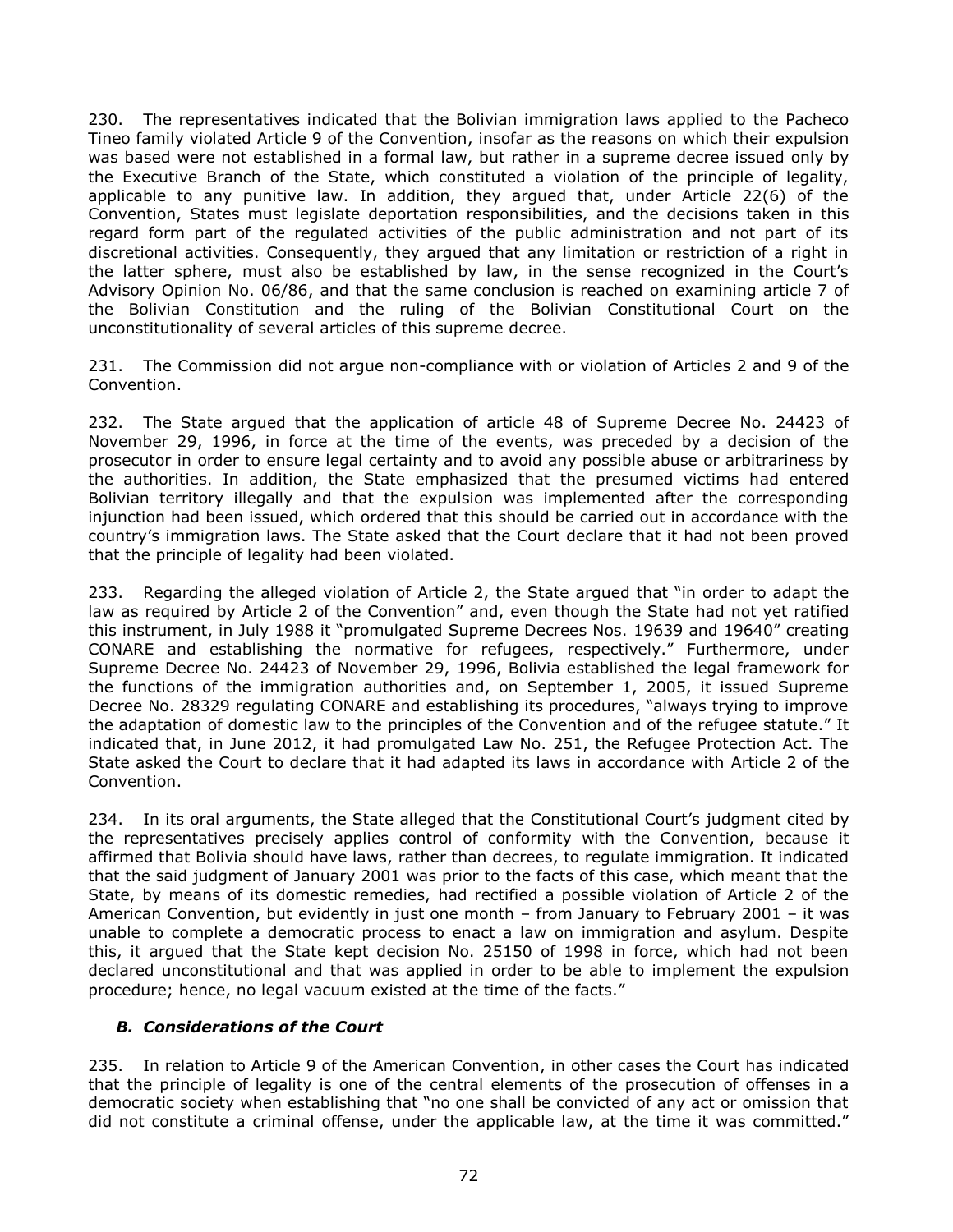Also, this principle governs the actions of all the organs of the State, in their respective spheres of competence, particularly when exercising punitive powers.<sup>268</sup>

236. In relation to Article 2 of the American Convention, the Court has indicated that this obliges States Parties to adopt, based on their constitutional procedures and the provisions of the Convention, the measures of a legislative or any other nature that may be required to make effective the rights and freedoms protected by the Convention.<sup>269</sup> In other words, States not only have the positive obligation to adopt the necessary legislative measures to ensure the exercise of the rights established in this instrument, but they must also avoid promulgating those laws that prevent the free exercise of these rights, and avoid the elimination or amendment of laws that protect them.<sup>270</sup> In short, "the State has the obligation to adopt the necessary measures to guarantee the effective exercise of the rights and freedoms recognized in the Convention."<sup>271</sup>

237. In this case, the Court notes that the representatives did not present any more specific allegations or arguments to substantiate a violation of the principle of legality in relation to restrictions of the rights to personal liberty, and to movement and residence contained in Articles 7 and 22 of the American Convention. Consequently, the Court will not rule on the alleged failure to comply with Articles 2 and 9 of the Convention, considering that the facts have been analyzed sufficiently, and the violations conceptualized in light of the rights to freedom of movement and residence, and to judicial guarantees and judicial protection, in keeping with Articles 22, 8 and 25 of the American Convention, in relation to Article 1(1) of this instrument.

#### **VIII. REPARATIONS (Application of Article 63(1) of the American Convention)**

238. Based on the provisions of Article  $63(1)$  of the American Convention,<sup>272</sup> the Court has indicated that any violation of an international obligation that has caused harm entails the obligation to make adequate reparation,<sup>273</sup> and that this provision "reflects a customary norm that constitutes one of the basic principles of contemporary international law on State responsibility." 274

239. In its final arguments, the State indicated that "it has every intention […] of recognizing the jurisdiction of this […] Court, but as an impoverished developing State with limited

<sup>268</sup> <sup>268</sup> *Cf. Case of Baena Ricardo et al. v. Panama. Merits, reparations and costs*, para. 107, and *Case of Mohamed v. Argentina*, para. 130.

<sup>269</sup> *Cf. Case of Genie Lacayo v. Nicaragua. Merits, reparations and costs*. Judgment of January 29, 1997. Series C No. 30, para. 51, and *Case of the Santo Domingo Massacre v. Colombia*, para. 245

<sup>270</sup> *Cf.* Case of *Castillo Petruzzi et al. v. Peru. Merits, reparations and costs*. Judgment of May 30, 1999. Series C No. 52, para. 207, and *Case of Artavia Murillo et al. (In vitro fertilization) v. Costa Rica*, para. 335.

<sup>271</sup> *Case of the Las Dos Erres Massacre v. Guatemala. Preliminary objection, merits, reparations and costs*. Judgment of November 24, 2009. Series C No. 211, para. 240, and *Case of Artavia Murillo et al. (In vitro fertilization) v. Costa Rica*, para. 335.

<sup>&</sup>lt;sup>272</sup> Article 63(1) of the American Convention establishes that "[i]f the Court finds that there has been a violation of a right or freedom protected by this Convention, the Court shall rule that the injured party be ensured the enjoyment of his right or freedom that was violated. It shall also rule, if appropriate, that the consequences of the measure or situation that constituted the breach of such right or freedom be remedied and that fair compensation be paid to the injured party."

<sup>273</sup> *Cf. Case of Velásquez Rodríguez v. Honduras. Reparations and costs*, para. 25, and *Case of Luna López v. Honduras. Merits, reparations and costs.* Judgment of October 10, 2013. Series C No. 269, para. 213.

<sup>274</sup> *Cf. Case of Velásquez Rodríguez, Reparations and costs*, para. 25, and *Case of Luna López v. Honduras*, para. 213.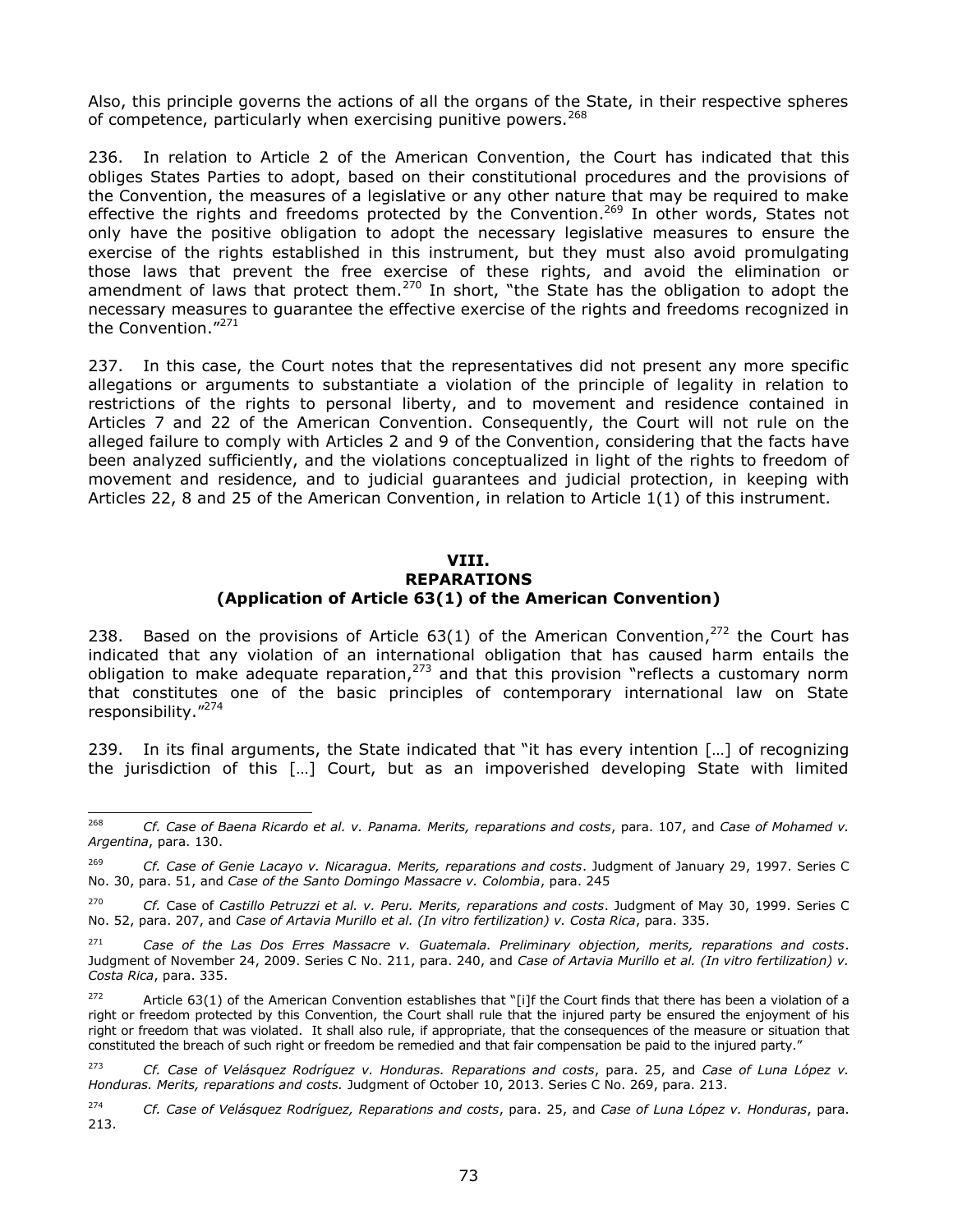resources and with urgent needs, it asks that the judgment delivered in this case should take into account the context of Bolivia."

240. This Court has established that reparations must have a causal nexus with the facts of the case, the violations declared, the harm proved, and the measures requested to redress the respective harm. Therefore, the Court must take into account these factors in order to rule appropriately and in keeping with the law.  $275$ 

241. The reparation of the harm caused by the violation of an international obligation requires, whenever possible, full restitution (*restitutio in integrum*), which consists in re-establishment of the previous situation. If this is not feasible, as in most cases of human rights violations, the Court will decide measures to ensure the rights that have been violated and to make reparation for the consequences of the violations.<sup>276</sup> Consequently, the Court has found it necessary to award different measures of reparation in order to redress the harm integrally; thus, in addition to pecuniary compensation, measures of restitution and satisfaction, and guarantees of nonrepetition have special relevance for the harm caused.<sup>277</sup>

242. Based on the violations of the Convention declared in the preceding chapters, the Court will proceed to analyze the claims presented by the representatives and the Commission, in light of the criteria established in its case law on the nature and scope of the obligation to make reparation, in order to order measures aimed at repairing the harm caused to the victims.<sup>278</sup>

# *A. Injured party*

243. The Court finds that, according to Article 63(1) of the Convention, the injured party is considered to be anyone declared a victim of the violation of any right recognized in the Convention. The State did not submit arguments regarding the beneficiaries of the reparations. The Court considers the members of the Pacheco Tineo family to be the "injured party," namely: Rumaldo Juan Pacheco Osco, Fredesvinda Tineo Godos and their children Juana Guadalupe, Frida Edith and Juan Ricardo Pacheco Tineo, and, as victims of the violations declared in this Judgment, they will be considered beneficiaries of the reparations ordered by the Court.

# *B. Obligation to investigate*

### *Arguments of the Commission and of the parties*

244. The Commission recommended that the State "implement administrative, disciplinary or other measures to deal with acts or omissions of the State officials who took part in the human rights violations that have been declared."

245. The representatives indicated that it was essential to establish the truth of the facts and the corresponding responsibilities in order to reinforce the prohibition of cruel, inhuman and degrading treatment, and that failure to observe this prohibition would have the real consequences that it merited. If appropriate, it asked the Court to order the State of Bolivia to "proceed to conduct effective investigations into the person responsible for the serious wrongful acts, as well as, in the same context, to identify the immigration and police agents involved in

<sup>275</sup> <sup>275</sup> *Cf. Case of Ticona Estrada et al. v. Bolivia. Merits, reparations and costs*. Judgment of November 27, 2008. Series C No. 191, para. 110, and *Case of Luna López,* para. 214

<sup>276</sup> *Cf. Case of Velásquez Rodríguez v. Honduras. Reparations and costs*, para. 26, and *Case of the Constitutional Tribunal (Camba Campos et al.) v. Ecuador,* para. 244

<sup>277</sup> *Cf. Case of the Mapiripán Massacre v. Colombia. Merits, reparations and costs*, para. 294, and *Case of the Constitutional Tribunal (Camba Campos et al.) v. Ecuador,* para. 244. See also, *Case of Velásquez Rodríguez v. Honduras. Reparations and costs*, para. 26.

<sup>278</sup> *Cf. Case of Velásquez Rodríguez, Reparations and costs.* paras. 25 to 27, and *Case of García and family members v. Guatemala. Merits, reparations and costs.* Judgment of November 29, 2012. Series C No. 258, para. 191.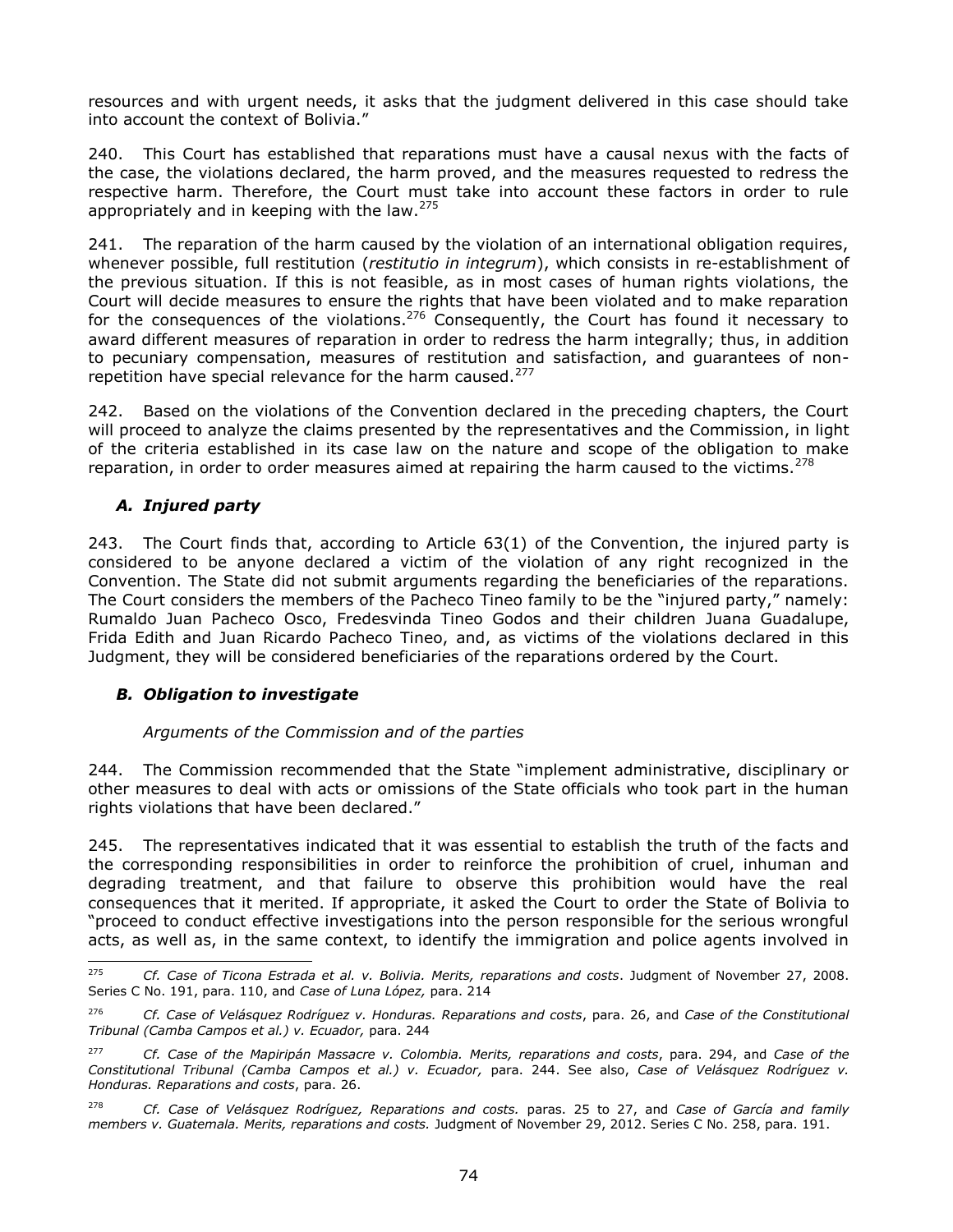the wrongful acts that were reported, so that they would be subject to a criminal trial and punishment and, consequently, provide adequate reparation to the victims for the harm caused to them."

246. With regard to the request to investigate the supposed cruel, inhuman and degrading treatment, the State considered that it was not in order to require an investigation of facts about which the Bolivian authorities had not been informed, that had not been proved, and that did not constitute a violation of the Convention. Regarding the supposed shortcomings in the immigration procedures, the State recalled that, under Bolivian laws, offenses that could relate to these facts have already prescribed, $279$  because they do not constitute gross human rights violations.<sup>280</sup> Lastly, the State observed that Bolivia's domestic law establishes the action for indemnity against public officials who commit acts or omissions in the exercise of their functions.<sup>281</sup> Based on all the foregoing, the State asked the Court to abstain from granting the reparation requested.

### *Considerations of the Court*

247. In Chapter VII of this Judgment, the Court decided that the State had incurred international responsibility for the violation of the rights recognized in Articles 5(1), 17, 19, 22(7), 22(8), 8 and 25 of the Convention, owing to the acts and omissions of various SENAMIG and CONARE officials.

248. As regards the request to order an investigation into the presumed violations of the physical integrity of the members of the Pacheco Tineo family, the Court did not rule on these violations, so that it is not in order to require the State to conduct investigations in this regard, without prejudice to any investigations that may be appropriate at the domestic level in accordance with Bolivian laws.

249. In addition, the Court recalls that the State indicated that the facts of the case had prescribed, but made no specific reference to the criminal laws regarding which it was applying the statute of limitations, and only referred to time frames of prescription for administrative responsibility, without clarifying the time frame for other types of responsibility (administrative, executive, civil and criminal) to which the State itself had referred. Thus, although it is true that it is the Court's consistent case law that acts that do not constitute gross human rights violations may prescribe as established in the domestic law of the States,  $282$  it is also true that the State has not provided sufficiently precise factual and legal elements for the Court to determine whether the prescription of the criminal action in this specific case is in conformity with the Convention.

The State argued that the facts of this case do not constitute gross human rights violations, which are not subject to the statute of limitations and, consequently, the Court cannot order the investigation of facts in cases that have prescribed.

<sup>279</sup> Specifically, the State indicated that the Law on Government Administration and Control of July 20, 1990, regulates the systems of administration and control of State resources ("SAFCO" Act), and establishes the types of responsibility of the public service, namely: administrative, executive, civil and criminal. It also indicated that the first part of article 29 of the SAFCO Act establishes that administrative responsibilities exist when the act or omission of the public servant infringes the legal-administrative law and the norms that regulate his official conduct. It also indicated that article 16 of Supreme Decree 23318-A of November 3, 1992, which regulates responsibilities in the public service, establishes that administrative responsibility prescribes two years after the date on which the violation was committed for both public servants in the exercise of their functions and for former public servants. It also considered that the supposed facts that originate this case date from 2001, so that more than the two years established by law have passed, and the administrative responsibility has prescribed.

 $^{281}$  In particular, the State alluded to article 113 of the Bolivian Constitution, without this being contested by the representatives, which establishes the action for indemnity against public officials found responsible by act or omission in the performance of their functions.

<sup>282</sup> *Cf. Case of Albán Cornejo et al. v. Ecuador. Merits, reparations and costs*. Judgment of November 22, 2007. Series C No. 171, para. 111, and *Case of Vera Vera et al. v. Ecuador. Preliminary objection, merits, reparations and costs*. Judgment of May 19, 2011. Series C No. 226, para. 117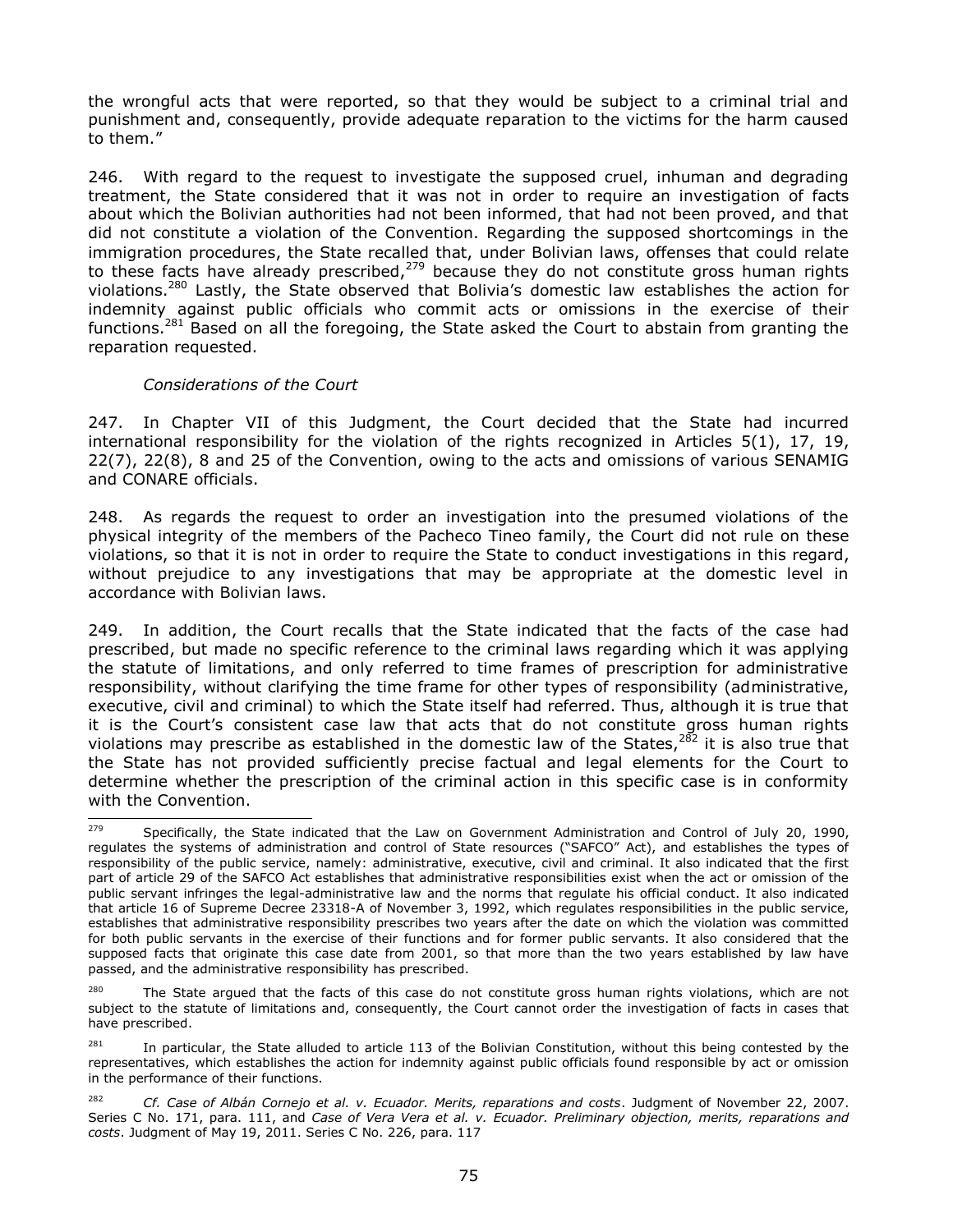250. Furthermore, the Court notes that the State itself, when commenting on the supervening evidence presented by the representatives on May 16, 2013, indicated that "if [it] had been aware of the existence of these documents […] it would have made every effort to open internal investigations […]" (*supra* para. 82). In other words, the State itself indicated the possibility that, if it had been aware of certain factual evidence previously, it would have taken the corresponding internal investigative measures. Likewise, the State referred in its arguments to internal norms on actions for indemnity against public officials responsible by act or omission in the performance of their functions, although it did not clarify whether these actions are included in those that the State indicated had prescribed. Consequently, the Court will not rule in relation to the State's argument on the prescription of the actions because it lacks sufficient information.

251. The Court also considers that insufficient evidence has been provided by the Commission and the representatives to determine which of the acts or omissions of the State authorities should be subject to criminal prosecution or the subsequent imposition of liability of an administrative, disciplinary or other nature, so that it is not appropriate to order the State to investigate the facts. This should not prevent, as indicated by the State itself and the applicable Bolivian domestic law, the Bolivian judicial or administrative authorities from taking any necessary investigative measures in relation to the facts of this case. The Court will not monitor any possible proceedings in the domestic sphere based on the facts of this case.

### *C. Measures of integral reparation: restitution, rehabilitation, satisfaction, and guarantees of non-repetition*

252. The Commission requested, in general, that the Court order the State "to adopt measures of non-repetition that include training officials in charge of immigration proceedings that may lead to the deportation or expulsion of migrants, as well as proceedings to determine refugee status [and] other measures of non-repetition in order to ensure that the practices of the domestic authorities in these two spheres are compatible with the American Convention."

253. International case law and, in particular, that of the Court, has established repeatedly that a judgment may constitute *per se* a form of reparation.<sup>283</sup> Nevertheless, considering the circumstances of the case and the adverse effects on the victims arising from the violations of the American Convention declared to their detriment, the Court finds it pertinent to determine the following measures of satisfaction.

# *C.1. Restitution*

### *Arguments of the parties*

254. The representatives asked the Court to order the State: (a) to annul the decision ordering the expulsion of the Pacheco Tineo family and that, in addition, its legal effects should be abrogated, eliminating the word "expelled" from the State's records and notifying UNHCR, and (b) to return to the Pacheco Tineo family all the documentation and other belongings that it had retained at the time of the events of this case or, if this is materially impossible, to provide them with fair, equitable and reasonable financial compensation.

255. Regarding the annulment of the expulsion decision, the State advised that, in order to do this, under Bolivian law, this must be the result of a formal request within six months of the issue of the respective decision. Thus, the State considered that the action aimed at obtaining this annulment was already prescribed and that, in addition, "the State cannot be made

<sup>283</sup> <sup>283</sup> *Cf. Case of El Amparo v. Venezuela. Reparations and costs*. Judgment of September 14, 1996. Series C No. 28, para. 35, and *Case of the Constitutional Tribunal (Camba Campos et al.) v. Ecuador, paras.* 244 and 250.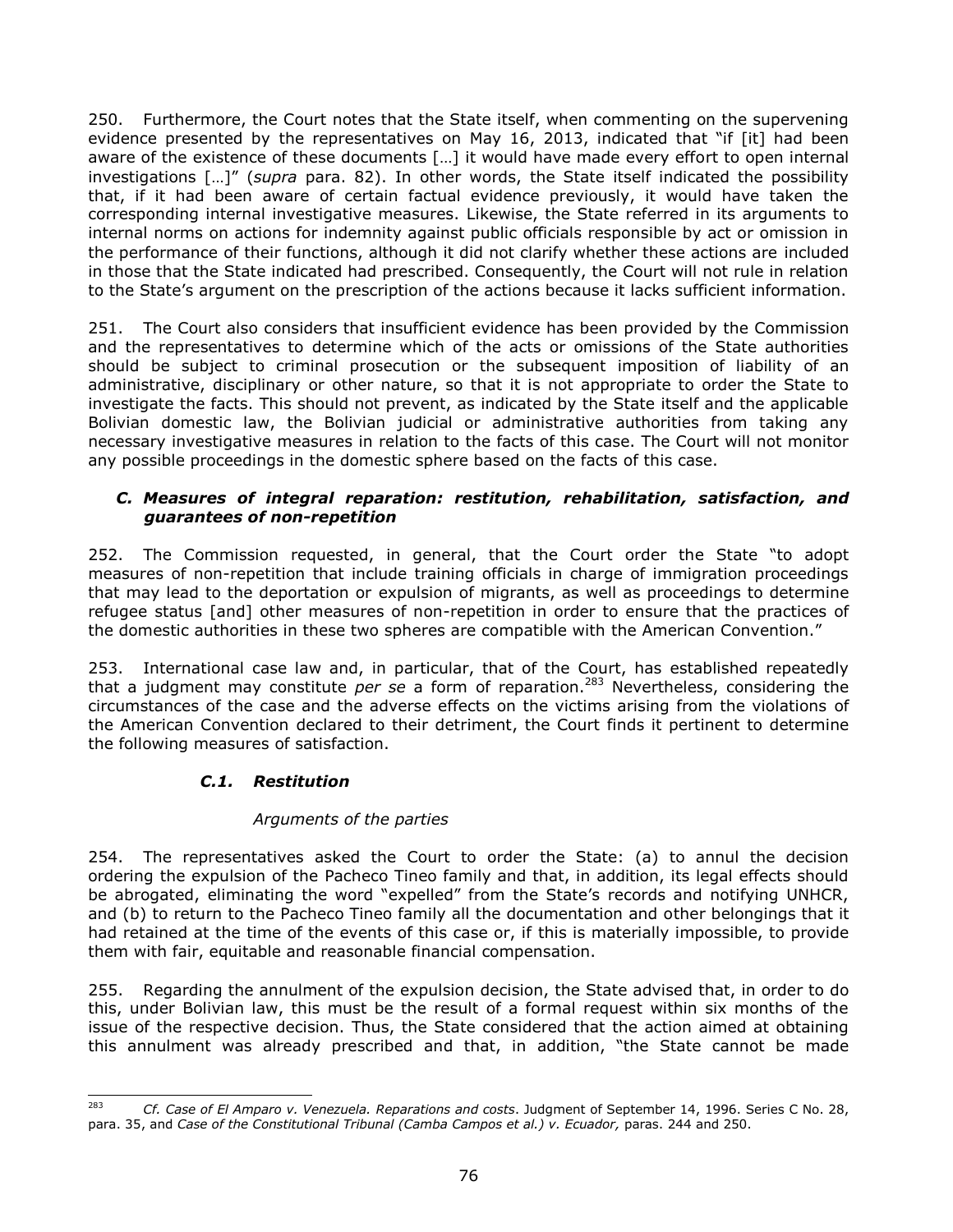responsible for the negligence of a private individual." Therefore, it asked the Court to reject this measure of reparation.

256. Regarding the request to return the presumed victims' documentation, the State reiterated that it was unable to do this, because there was no authentic evidence that this documentation had been seized by the Bolivian authorities. In this regard, it added that, even though the belongings of the Pacheco Tineo family had been searched, the family had subsequently been handed over to the Peruvian immigration authorities together with all their belonging and luggage. Therefore, it indicated that the responsibility for the said belonging could not be attributed to the Bolivia State.

### *Considerations of the Court*

257. Regarding the representatives' requests, the Court considers that the Judgment is *per se*  a form of reparation and that no factual or legal decisions have been made on the alleged retention of documents, so that it was not in order to admit the request.

## *C.2. Rehabilitation*

#### *Arguments of the parties*

258. The representatives indicated that, owing to the physical and psychological problems suffered by the victims, it was necessary to order measures of rehabilitation that took into account the expectations of the victims and their status as aliens. They added that the members of the Pacheco Tineo family, following their agreement, should receive medical and psychological care in their country of residence, Chile, in order to comply with the object and purpose of rehabilitation. To this end, they indicated that the State of Bolivia should provide each member of the Pacheco Tineo family with a sum of money to cover the costs of specialized medical and psychological care, and related expenses, in their place of residence. In this regard, the representatives estimated that the sum that should be paid, once, to each member of the family was US\$20,000.00 for the items mentioned.

259. In this regard, the State recognized the need for the members of the Pacheco Tineo family to receive medical and psychological care. However, it recalled that the supposed nonpecuniary damage, as well as the psychological and emotional harm to the members of the Pacheco Tineo family, originated from the different arrests and imprisonment they had suffered in their country of origin (Peru) and that the Bolivian State could not be held responsible for those facts. Therefore, the State asked the Court not to order these measures of reparation.

### *Considerations of the Court*

260. On this point, the Court considers that the psychological consequences of the facts on the Pacheco Tineo family that were mentioned by the representatives refer, to a great extent, to harm caused as a result of human rights violations suffered in Peru, and it is not clear which of them refer specifically to the facts for which the Bolivian State was declared responsible in this case. In this regard, the Court recalls that it is the consistent case law of the Court that reparations must have a causal nexus with the facts of the case, the violations declared, the damage proved, and the measures requested to repair the respective harm (*supra* paras. 240 to 242). Therefore, the Court finds that it is not appropriate to order the reparation requested because, in this specific case, the existence of a causal nexus between this presumed harm to the members of the Pacheco Tineo family and the State's responsibility for the facts of this case has not been proved clearly.

### *C.3. Measure of satisfaction: publication and dissemination of the Judgment*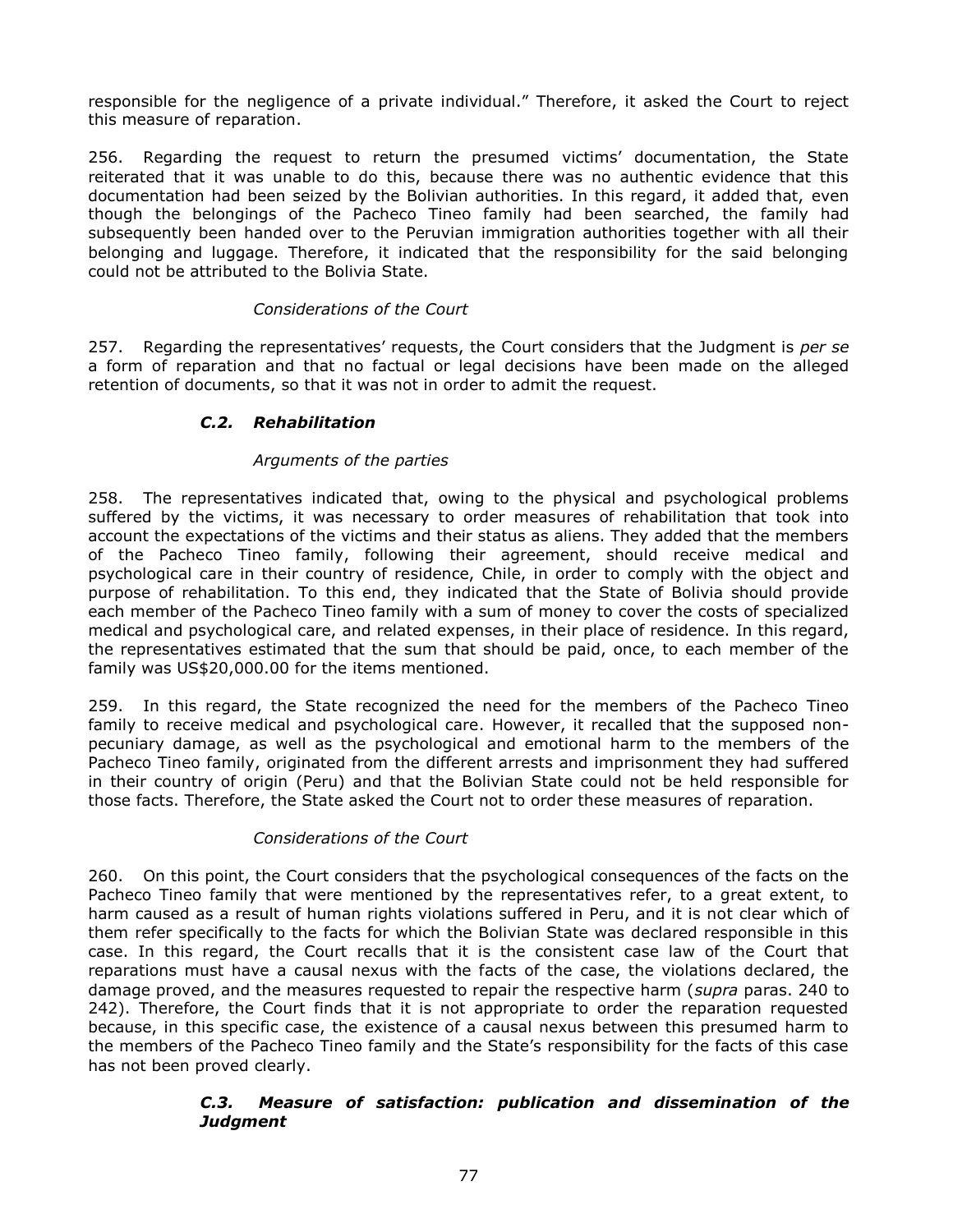## *Arguments of the parties*

261. The representatives asked the Court to order the Bolivian State to publish the entire text of the judgment in the Bolivian Official Gazette. They asked that this publication be "preceded, to provide reparation to the victims, by an acknowledgement of responsibility and entitled a public apology." For its part, the State argued that, "if the Court decides that the State has any responsibility and orders the publication of the eventual judgment, the State, in the context of its international commitments in the area of human rights, will publish it in the Bolivian Official Gazette, as determined by the Court."

### *Considerations of the Court*

262. The Court finds it pertinent to order, as it has in other cases,  $284$  that the State publish, within six months of notification of this Judgment: (a) the official summary of this Judgment prepared by the Court, once, in the official gazette; (b) the official summary of this Judgment prepared by the Court, once, in a national newspaper with widespread circulation, and (c) the entire Judgment on an official website, available for one year.

## *C.4. Guarantees of non-repetition*

## *a) Legislative reform*

## *Arguments of the parties*

263. The representatives indicated that it was necessary for the State to amend its laws to include, at least: (a) regulation of immigration procedures based on a formal law, emphasizing that the regulation of restrictions to the rights of migrants must be compatible with international treaties, particularly the American Convention on Human Rights; (b) regulation of special proceedings for cases involving migrant children, and (c) regulation of judicial remedies against decisions adopted by the immigration authorities.

264. On this point, the State of Bolivia indicated that, on June 20, 2012, it had promulgated Law 251, establishing a protection regime for refugees and those applying for this status, in conformity with the State's Constitution, the 1951 Convention relating to the Status of Refugees and its 1967 Protocol, and other international instruments ratified by Bolivia.<sup>285</sup>

### *Considerations of the Court*

265. The Court recalls that the State must prevent the repetition of human rights violations such as those that occurred and, to this end, adopt any necessary legal, administrative or other type of measures to avoid similar events happening again, in compliance with its obligation to prevent violations of, and to guarantee, the fundamental rights recognized by the American Convention.<sup>286</sup> In particular, and in accordance with Article 2 of the Convention, the State has

<sup>284</sup> <sup>284</sup> *Cf. Case of Cantoral Benavides v. Peru. Reparations and costs.* Judgment of December 3, 2001. Series C No. 88, para. 79, and *Case of Luna López v. Honduras,* para. 230.

It added that, in this context, it can be observed that the Bolivian State, acting to promote the rights of refugees and migrants, has established normative provisions with extensive guarantees for the rights of those in this situation.

<sup>286</sup> *Cf. Case of Velásquez Rodríguez. Merits*, para. 166, and *Case of the Kichwa Indigenous People of Sarayaku v. Ecuador*, para. 221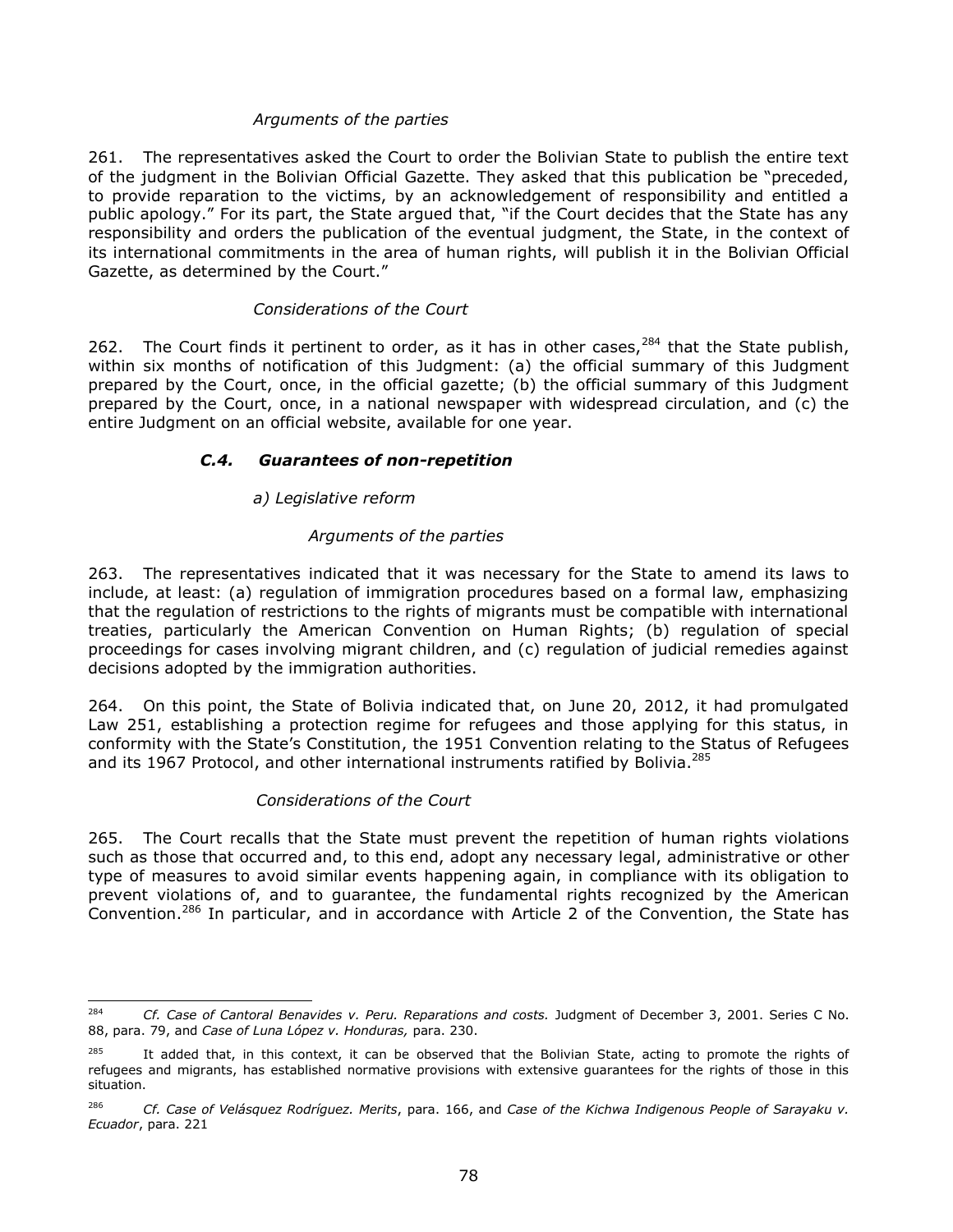the obligation to adopt the necessary measures to give effect to the rights and freedoms recognized in the Convention.<sup>287</sup>

266. In this case, the Court considered that it was not appropriate to analyze the facts under Articles 9 and 2 of the American Convention. Neither the parties nor the Commission provided the Court with information on the current existence or application of the normative questioned in Bolivia. In addition, in its report, the Commission mentioned the issue, on September 1, 2005, of Supreme Decree No. 28329 $^{288}$  and, furthermore, the State referred to the promulgation of Law 251 on June 20, 2012, and the existence of bill 0208/2012-2013, which would regulate the immigration system in Bolivia. Since no evidence or arguments were presented as to whether the current legal regime for migrants or refugees in Bolivia is not in conformity with the relevant international standards, the Court finds that it is not appropriate to order the measures requested by the representatives. This does not mean that the Court is ruling either positively or negatively on the compatibility with the Convention of the legislation enacted following the facts.

# *b) Training for public officials*

### *Arguments of the parties*

267. The representatives asked the Court to order the State to implement an education and training program for the personnel of the National Immigration Service, as well as for other officials who, owing to their functions, come into contact with migrants. In particular, they indicated that this training should relate to the international standards concerning the human rights of migrants, the guarantees of due process of law, and the right to consular assistance. They added that the education and training program should also include standards relating to the rights of child migrants, whether or not they are accompanied.

268. Regarding the training measures, the State announced a series of measures taken in this regard by both the General Immigration Directorate<sup>289</sup> and by CONARE.<sup>290</sup>

### *Considerations of the Court*

<sup>287</sup> <sup>287</sup> *Cf. Case of Gangaram Panday v. Suriname. Preliminary objections*. Judgment of December 4, 1991. Series C No. 12, para. 50, and *Case of García Lucero et al. v. Chile. Preliminary objections, merits, reparations and costs*. Judgment of August 28, 2013. Series C No. 267, para. 187

<sup>&</sup>lt;sup>288</sup> The considering clauses of this decree indicates that its purpose was to implement a "coordinated action" of the State, using a "permanent mechanism to assess and consider these cases." In addition, it was indicated that this permanent mechanism to assess and consider cases of requests for recognition of refugee status must be authorized to determine the admissibility of accepting and/or denying the requests and their consequences, in keeping with the provisions of the 1951 Convention relating to the Status of Refugees. Indeed, article 1 of this decree indicates: "The purpose of this Supreme Decree is to establish the Bolivian National Refugee Commission, as a permanent mechanism to assess and consider cases of requests for asylum. In addition, it establishes the regulation and proceedings to be following by the Bolivian National Refugee Commission under the legal and international provisions in force." *Cf.*  Supreme Decree 28329 of September 1, 2005. Bolivian National Refugee Commission. Regulations and proceedings.

<sup>&</sup>lt;sup>289</sup> In particular, the State indicated that the following measures had been taken: (a) training for Inspectors at borders and airports, and police agents of the Police Unit providing Support to Immigration Control (UPACOM) on the issue of the Immigration Regime, People-trafficking and People-smuggling, Police Procedures concerning Immigration, Airport Security, and Passport and Documentation Security Measures, organized in Cochabamba, Potosí, Oruro, Tarija and Chuquisaca with experts on these issues, and (b) creation of the National Training Strategy on human rights, immigration procedures, and refugees.

 $290$  In particular, the State indicated that it had taken the following steps: (a) signature of the Framework Agreement on Reciprocal Cooperation on May 4, 2007, with the regional representative of UNHCR; (b) the 2008 agreement with UNHCR on the Reception and right of use of UNHCR property in favor of CONARE; (c) the 2008 agreement between UNHCR, the *Pastoral de Movilidad Humana*, and CONARE on an internship system to reinforce the CONARE Secretariat, and (d) the organization of several workshops on the rights of migrants and the granting of refugee status. In addition, it cited other measures of non-repetition taken by the General Immigration Directorate and CONARE.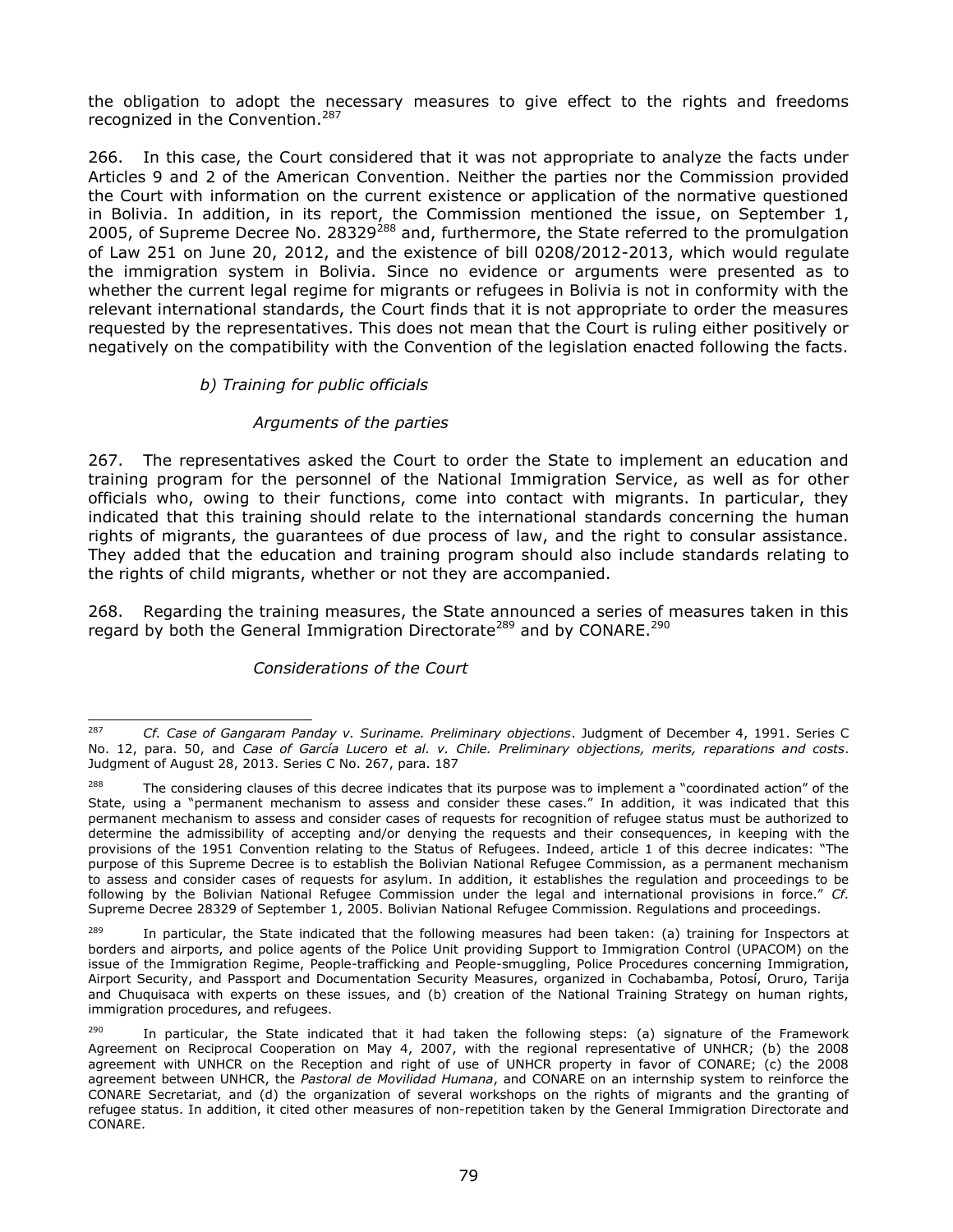269. The Court recalls that the State must prevent the recurrence of human rights violations such as those that occurred and, to this end, adopt any legal, administrative or other measures required to avoid a repetition of similar events in the future, in compliance with its obligations to prevent violations, and to guarantee the fundamental rights recognized by the American Convention.<sup>291</sup>

270. In this case, although the State mentioned a series of measures aimed at training the public officials of the General Immigration Directorate and of CONARE, the information provided does not reveal that these measures refer specifically to permanent education and training programs and courses on human rights and the rights of migrants and refugees (including the principle of non-refoulement). Consequently, the Court orders the State to implement permanent training programs for officials of the National Immigration Directorate and CONARE, as well as for other officials who, owing to their functions come into contact with migrants or persons requesting asylum,<sup>292</sup> which must refer to the international standards on the human rights of migrants, the guarantees of due process of law, and international refugee law. These training programs and courses should make special mention of this Judgment and the different precedents of the human rights *corpus iuris* on the issues described above.

# *D. Compensation*

## *Arguments of the Commission and of the parties*

271. The Commission indicated that the State should provide integral reparation for the members of the Pacheco Tineo family, which should include compensation for the pecuniary and non-pecuniary harm suffered. In this regard, it stressed that the presence of the family in another country should not be considered an obstacle for compliance with this recommendation, because it was for the Bolivian State to make the necessary diplomatic and consular efforts to comply with the reparation.

272. For its part, the State asked the Court, in general, to respect the prohibition of double reparation, taking into account that many of the adverse effects indicated by the presumed victims are the result of facts that occurred in the case of the *Miguel Castro Castro Prison.* It also asked the Court to take into account the special circumstances of the country and the numerous efforts that it had gradually been making in the context of the protection of human rights. Lastly, it asked the Court to take into consideration that the State of Bolivia had tried to approach the presumed victims in order to evaluate eventual compliance with the recommendations made by the Commission in its Merits Report.

### *D.1. Pecuniary damage*

### *a) Loss of earnings*

273. The representatives argued that, because they had been deprived of their professional diplomas by the Bolivian immigration authorities, the Pacheco Tineo couple were prevented from exercising their profession as psychologists. They added that the long process of regularization following the recovery of their diplomas as psychologists was made more difficult owing to the stigma that they had been expelled from Bolivia as "terrorists," which placed enormous and serious limitations on the exercise of their profession.<sup>293</sup> In particular, they indicated that, to

<sup>291</sup> <sup>291</sup> *Cf. Case of Velásquez Rodríguez. Merits*, para. 166, and *Case of the Kichwa Indigenous People of Sarayaku v. Ecuador*, para. 221.

<sup>292</sup> Similarly, see *Case of Atala Riffo and daughters v. Chile*, para. 271.

<sup>&</sup>lt;sup>293</sup> They also argued that the Pacheco Tineo couple's impossibility of working and generating professional earnings began with the expulsion and handing over of these persons to the Peruvian authorities, which resulted in their immediate imprisonment, which lasted for six months until a judgment acquitting them was delivered.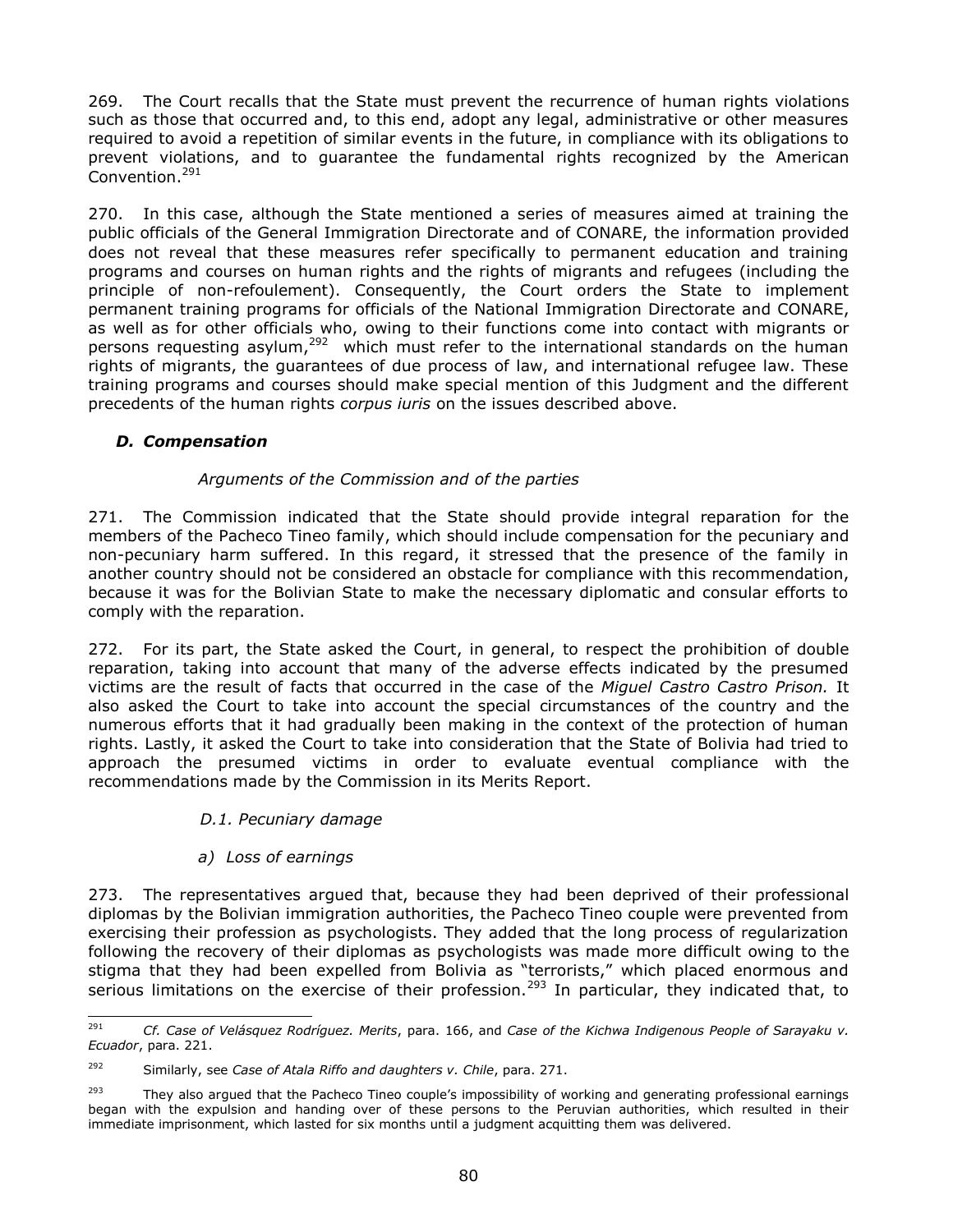date, this has prevented their incorporation as psychologists in an academic establishment or an institution providing psychology services, which has had an impact on their possibility of receiving adequate remuneration. Similarly, the representatives added that, owing to the circumstances of the case, they were unable to prepare their doctoral theses, thus preventing them from increasing their professional status. They added that the Referential Tariffs for the Professional Practice of Clinical Psychology drawn up by the Psychologists Professional Association of Chile provided objective parameters for quantifying the compensation in this area and, based on this, a fair, equitable and reasonable amount – for compensation and for purposes of integral reparation – would be payment of US\$70,000.00 to each of them for loss of earnings.

274. For its part, the State indicated that all the members of the Pacheco Tineo family were alive, that none of them has been declared unable to work, and "that they are not disappeared." In any case, it indicated that the facts that originated the presumed violations occurred in Peru and that the Court should take this fact into account if it ordered the payment of pecuniary damages for this concept.

## *b) Consequential damage*

275. The representatives indicated that, as a result of the violations of the American Convention, the Pacheco Tineo family had had to face successive disbursements, including: (a) the expenses they had to incur and continue incurring to recover and legalize their professional diplomas, their personal documentation, and doctoral thesis documents that had been seized by the Bolivian State's authorities and that involved expensive and reiterated visits to their country of origin, and (b) the medical expenses for the health care, treatments and transport of the children. They added that, in this case, the different circumstances described have required time, money and efforts that have affected the assets of the Pacheco Tineo family. Consequently, the representatives asked the Court to establish compensation of US\$60,000.00 (sixty thousand United States dollars) for consequential damage for the Pacheco Tineo family.

276. The State asked the Court to reject the claim for supposed consequential damages arguing that the facts that supposedly originated the presumed violations occurred in Peru, and that the Court should take this fact into account if it ordered the payment of pecuniary damages under this heading.

### *D.2. Non-pecuniary damage*

277. The representatives indicated that the compensation requested was "based on the emotional sufferings, manifested in the anxiety, anguish, uncertainty, expectations and frustration they underwent by not being recognized as refugees and the consequent expulsion from Bolivian territory." In particular, they indicated that "the […] State's actions increased the severe physical, psychological and emotional harm to the Pacheco Tineo couple and had a dramatic impact on their life project, stigmatized by the epithet "expelled" on their respective passports and in the records of the State of Bolivia." Similarly, they indicated that this harm had an even greater impact on their three children, particularly Frida Edith and Juana Guadalupe, who were "direct and defenseless witnesses" of the events of which their parents were victims at the time of the expulsion, to which is added the fact that they accompanied their parents for more than a week at the prison where they had been deprived of liberty. They added that the separation of the children from their parents "had caused them great anguish, because they thought that they were losing them." Thus, the representatives observed that "all this supposed immeasurable harm and unpredictable consequences in the course of the children's life cycle and, even today, affects them."

278. Based on the foregoing, they asked that, in view of the seriousness of the facts denounced and the intense suffering caused to those they represent, the Court order for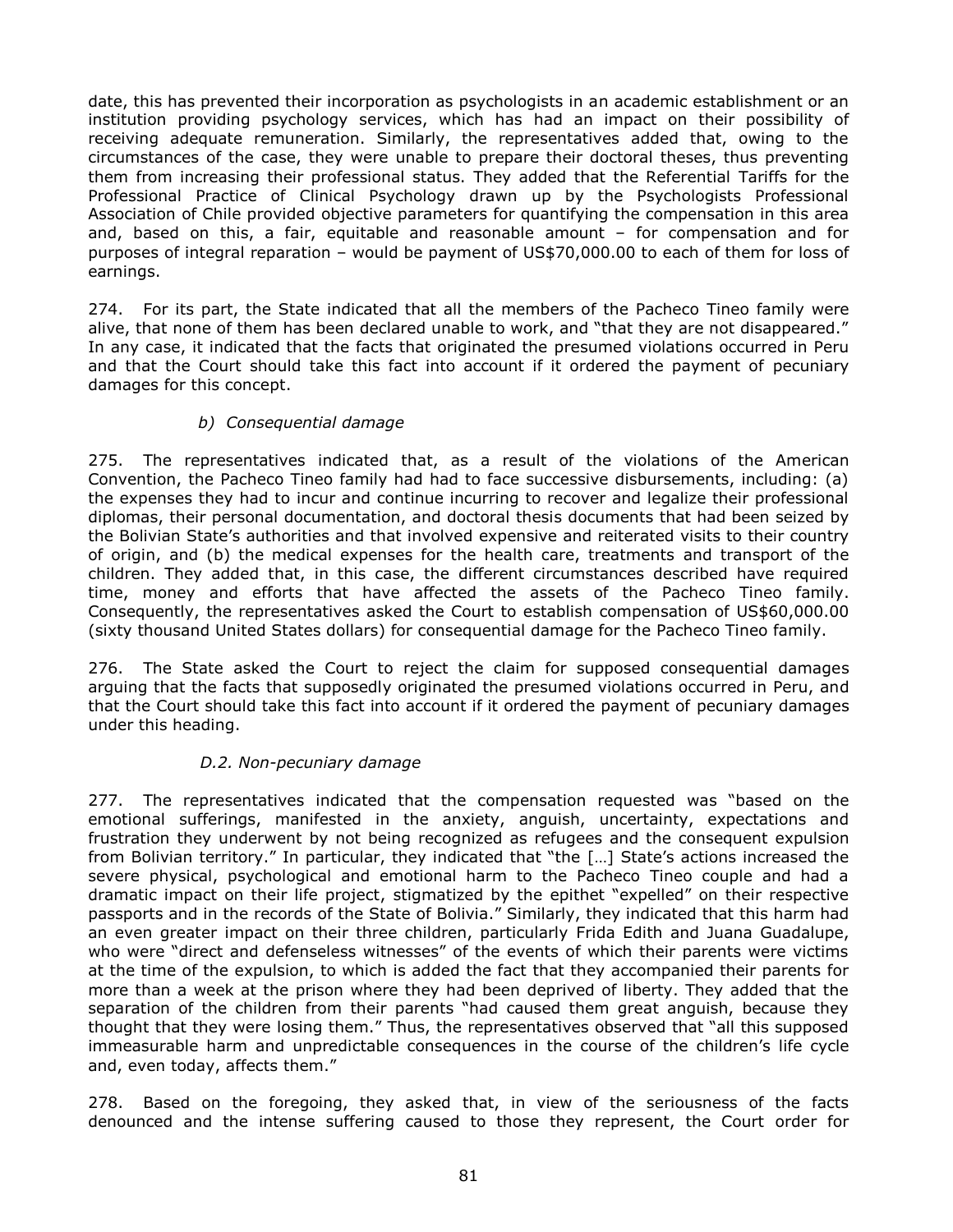compensation and to make integral reparation, the payment of the following sums for nonpecuniary damage: (a) US\$100,000.00 for Rumaldo Pacheco; (b) US\$100,000.00 for Fredesvinda Tineo, and (c) US\$70,000.00 each for Frida Edith, Juana Guadalupe and Juan Ricardo Pacheco Tineo.

279. They also indicated that the events experienced by the Pacheco Tineo family and the consequences of the facts that violated their human rights caused by the State of Bolivia curtailed their "legitimate expectations and hopes of exercising the profession of psychologist, for which they had prepared and projected their future family life and as a means of earning a decent life for themselves and for their children.<sup>294</sup> Consequently, the representatives asked the Court to order the payment of compensation for harm to the life project of Juan Rumaldo Pacheco and Fredesvinda Tineo, consisting in the sum of US\$70,000.00 each.

280. Regarding the harm to the life project, the State indicated: (a) that Bolivia had no influence on the professional and labor market of Chile and Peru; (b) that it had not been proved that the Bolivian authorities took the professional diplomas, and doctoral thesis files, references and back-up copies of the presumed victims; (c) that the State had not interfered or curtailed the course of the life project of the presumed victims; (d) that the presumed victims had only presented evidence of Mr. Pacheco's unfinished master's degree, and (e) that the presumed victims had not mentioned the name of the university at which they had been studying for their doctorates. Therefore, the State concluded that the presumed victims' assertions had not been proved conclusively.

281. Furthermore, regarding non-pecuniary damage, the State indicated that the events that took place from February 20 to 24, 2001, could not have caused major emotional suffering to the presumed victims because they had entered Bolivia illegally and this denoted a prior anxiety, anguish and uncertainty owing to their irregular situation in that country. The State also argued that it was not possible to allege frustrations owing to the failure to grant them refugee status because, as indicated by the presumed victims, the request presented with the CEB-UNHCR project was a means of defense in relation to the detention of Fredesvinda. Also, the State affirmed that "the word 'expelled' does not constitute an epithet, but is a legal status established by national and international asylum law" and that the fact that the children had to accompany their parents at the prison in Peru could not be attributed to Bolivia, because those facts had taken place in Peru. In addition, the State indicated that it could not be held responsible for the psychological problems of the children of the Pacheco Tineo family because, in order to determine the cause of a problem of this type, a psychological diagnosis by professionals outside the family unit was required to ascertain the emotional problems of both the individual and the family group.

282. In addition, the State indicated: (a) regarding the cause of Frida Edith's physical problems, that these were not the result of an emotional trauma or crisis, but other sources of infection; (b) that the physical, emotional and psychological problems and traumas that Fredesvinda suffers are due to her experiences during her detention and imprisonment in Peru; (c) that the traumatic experiences and setbacks suffered by Rumaldo took place before the facts that occurred between February 20 and 24 in Bolivia, and (d) regarding the evaluation of Juan Ricardo and Juana Guadalupe, the State considered that this had not been made by a competent professional in mental health accredited to prepare psychological diagnoses and, therefore, it did not accept the corresponding medical/psychological certifications as valid evidence.

<sup>294</sup> <sup>294</sup> The representatives clarified that this harm "creates prejudices in both social and spiritual outreach"; "its effects extend to the labor market, an area in which there is also resistance"; to which is added "the impossibility of completing their doctoral theses." They added that this had "crosscut the personal, employment, social, professional, family and financial spheres," as a result of facts that prevented the materialization of the "desire for self-fulfillment, the development of their vocations and aptitudes, of their aspirations and potential, in the different areas described."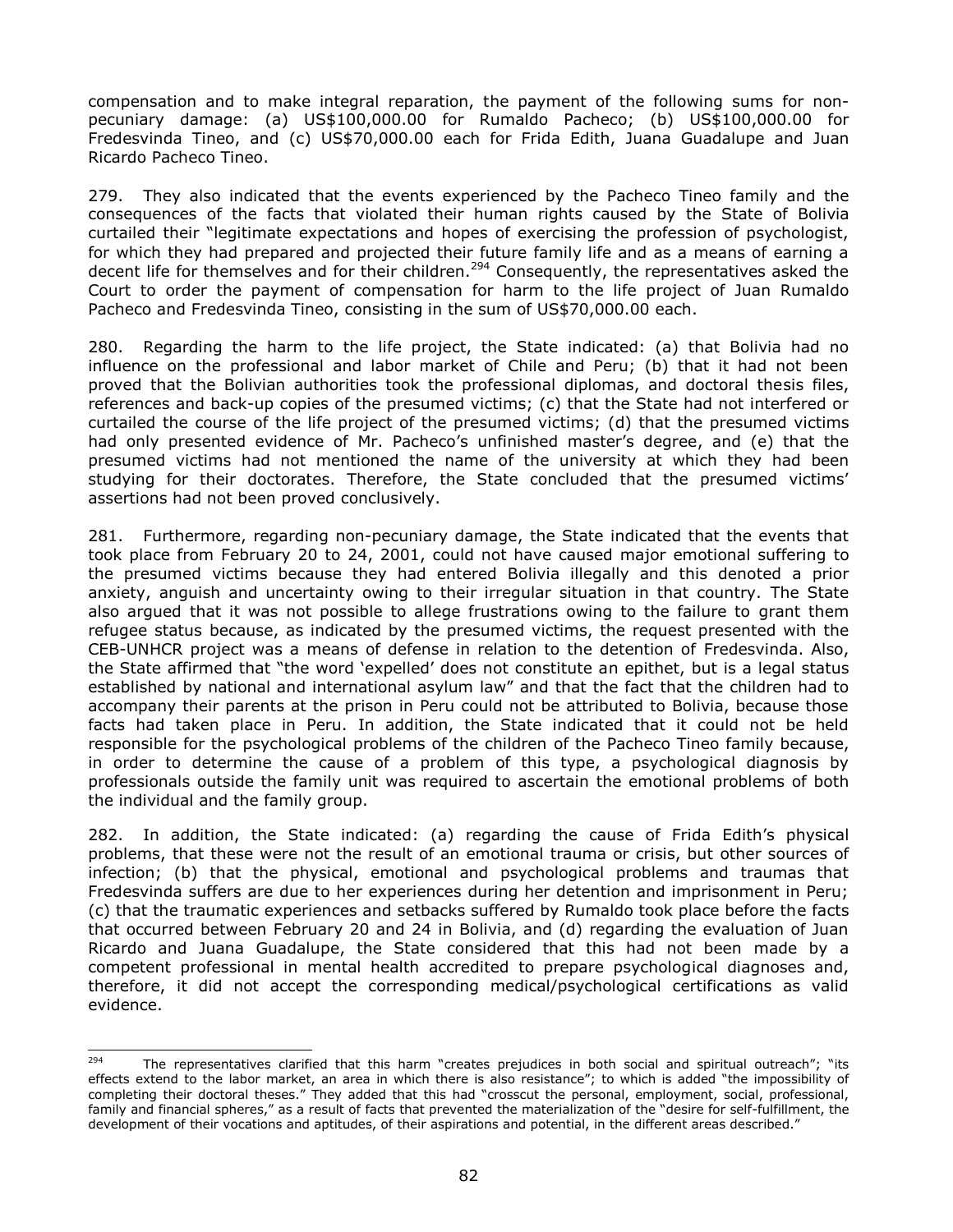### *Considerations of the Court*

283. In its case law, the Court has developed the concept of pecuniary damage and has established that this supposes "the loss of, or detriment to, the income of the victims, the expenses incurred based on the facts, and the consequences of a pecuniary nature that have a causal nexus with the facts of the case."<sup>295</sup>

284. The Court has also developed the concept of non-pecuniary damage in its case law and the assumptions in which it should be compensated. Non-pecuniary damage "may include both the sufferings and difficulties caused to the direct victim and his next of kin, the impairment of values that are very significant to the individual, and also the changes of a non-pecuniary character in the living conditions of the victim or of his or her family."<sup>296</sup>

285. Based on its case law, and considering the circumstances of this case, the violations committed, the harm caused and the change in the living conditions, the proven effects on the personal integrity of the next of kin of the victims, and the other consequences of a pecuniary and non-pecuniary nature that they suffered, the Court establishes, in equity, the following sums in favor of the victims, as compensation for pecuniary and non-pecuniary damage:

| <b>Name</b>                   | Amount         |
|-------------------------------|----------------|
| Rumaldo Juan Pacheco Osco     | US\$ 10,000.00 |
| Fredesvinda Tineo Godos       | US\$ 10,000.00 |
| Frida Edith Pacheco Tineo     | US\$ 5,000.00  |
| Juana Guadalupe Pacheco Tineo | US\$ 5,000.00  |
| Juan Ricardo Pacheco Tineo    | US\$ 5,000.00  |

## *E. Reimbursement of expenses to the Victims' Legal Assistance Fund*

286. In 2008, the General Assembly of the Organization of American States established the Legal Assistance Fund of the inter-American human rights system, "in order to "facilitate access to the inter-American human rights system by persons who currently lack the resources needed to bring their cases before the system."<sup>297</sup> In the instant case, since two inter-American defenders were appointed to represent the victims (*supra* para. 4), an Order of the President of the Court of February 19, 2013, decided that access to the Legal Assistance Fund would be granted to cover the reasonable and necessary expenses arising from this representation.<sup>298</sup> These expenses consisted of: (i) the visit to Chile of the inter-American defenders (Roberto Tadeu Vaz Curvo and Gustavo Zapata Báez) to interview the presumed victims; (ii) the necessary travel and accommodation for the two inter-American defenders to attend the public hearing; (iii) the necessary travel expenses for Rumaldo Juan Pacheco Osco and Fredesvinda Tineo Godos to attend the public hearing, and iv) the expenses for preparing and sending the affidavit with the expert opinion of Mario Uribe Rivera.

<sup>295</sup> <sup>295</sup> *Case of Bámaca Velásquez v. Guatemala. Reparations and costs*. Judgment of February 22, 2002. Series C No. 91, para. 43, and *Case of the Constitutional Tribunal (Camba Campos et al.) v. Ecuador,* para. 282

<sup>296</sup> *Cf. Case of the "Street Children" (Villagrán Morales et al.) v. Guatemala. Reparations and costs*. Judgment of May 26, 2001. Series C No. 77, para. 84, and *Case of the Constitutional Tribunal (Camba Campos et al.) v. Ecuador,*  para. 303.

 $297$  AG/RES. 2426 (XXXVIII-O/08), Resolution adopted by the thirty-eighth General Assembly of the OAS, during the fourth plenary session, held on June 3, 2008, *"Creation of the Legal Assistance Fund of the Inter-American Human Rights System,"* operative paragraph 2(b), operative paragraph 2(a), and CP/RES. 963 (1728/09), Resolution adopted by the OAS Permanent Council on November 11, 2009, *"Rules of Procedure for the Legal Assistance Fund of the Inter-American Human Rights System,"* article 1(1).

 $298$  Both the Rules for the Operation of the Fund, and the regulations contained in the agreement signed by the Inter-American Court and AIDEF apply.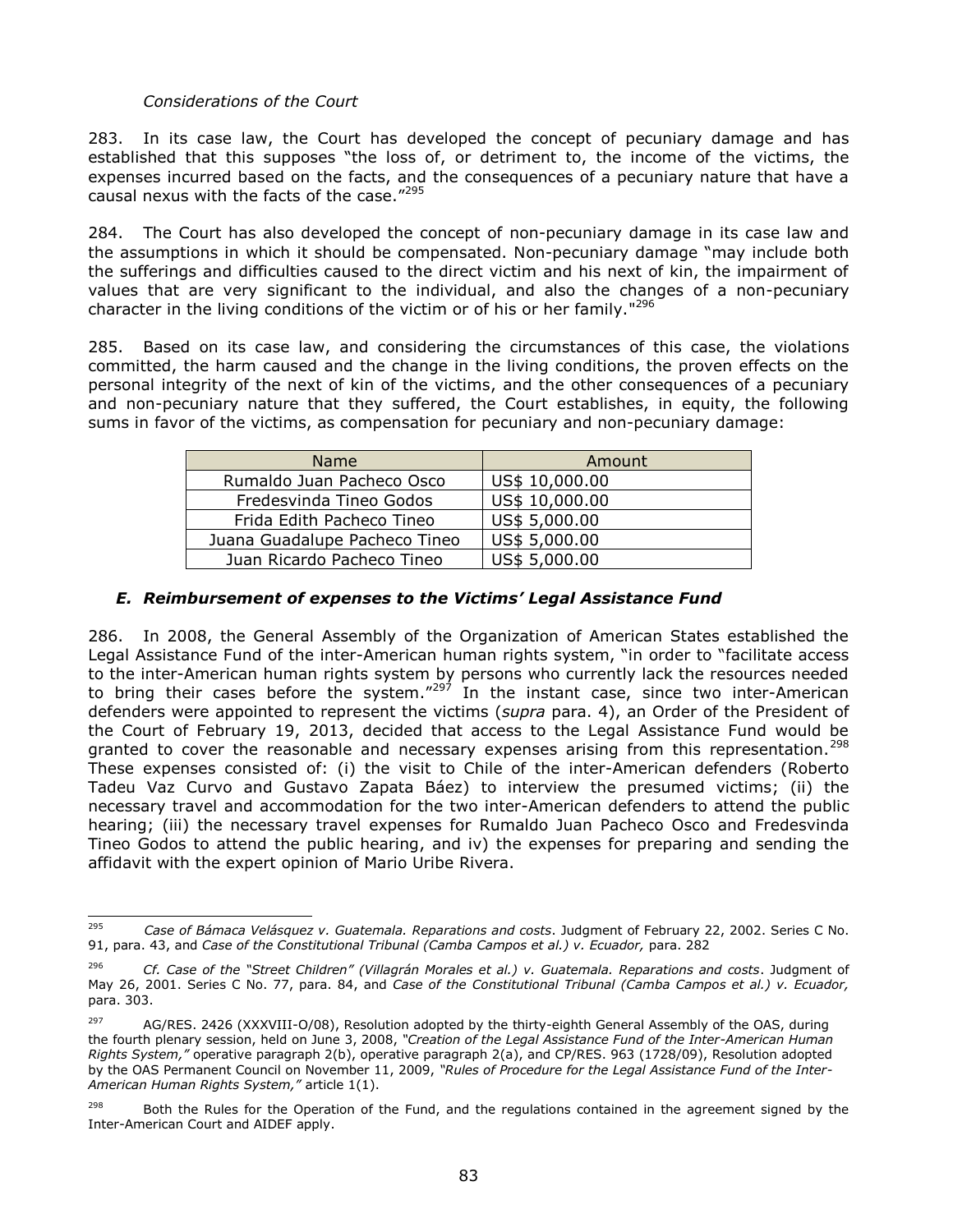287. In its answering brief, the State indicated that the presumed victims had not asked the Court to appoint a public defender and that it was the Court itself that proposed this possibility to the presumed victims, who accepted this suggestion, after which the defenders were appointed. The State also indicated that it "did not question the appointment of actual defenders and recognizes that the Court is competent to proceed as indicated in the Rules for the Operation of the Fund and in the Memorandum of Understanding." Nevertheless, it indicated that "if the Court decided *motu proprio* to suggest to the presumed victims the possibility that they could be represented by public defenders, and if the Court then requests AIDEF to appoint these defenders and if, finally, the Court decides to accept the appointment of the said defenders, the State of Bolivia has not had any participation whatsoever in these decisions, and it would be unfair to then require the State to cover the expenses arising from this representation, because it has no legal obligation to do so."

288. The State continued by indicating that, "if the defenders do not live in the country of residence of the presumed victims, and incur in travel, communication and other similar expenses in order to contact and interview those they are representing, […] if a violation of the Convention is declared, the expenses in which these defenders incur should not be charged to the State," because if the Court and AIDEF did not foresee that the appointment would create greater expenses that the appointment of defenders in the country of residence of the presumed victims, this cannot be attributed to the State. It added that "it is logical to suppose that, in Chile, actual country of residence of the Pacheco Tineo family, there are numerous public defenders and lawyers, experts in human rights, who could have assumed [their] defense," and that, in this case, there was no incompatibility for a public defender of the defendant country to take on cases against his own country, "so that there was no incompatibility or urgent need to appoint lawyers who were not Chilean." Accordingly, the State argued that it "should not have to pay costs arising from decisions of the AIDEF and the Court that were entirely discretional," and therefore asked that it should not be asked to pay the expenses generated by the defenders of the presumed victims under the heading of costs and expenses or under any other heading.

289. Subsequently, in a note of the Secretariat of August 29, 2013, the State was given the procedural opportunity to present its observations on the report on the disbursements made in application of the Victims' Legal Assistance Fund. In its brief with observations, and prior to this, in its answering brief, the State indicated that: (a) it was not the presumed victims who asked to benefit from the application of the Legal Assistance Fund in the first place; (b) the Court and the AIDEF should have considered appointing defenders who resided in the country where the presumed victims live, an aspect that would have reduced the expenditure arising from the travel and accommodation of the inter-American defender; (c) the presumed victims did not indicate which aspects of their defense required access to this Fund, nor did they prove the lack of financial resources to hire private defense counsel; (d) apparently the Pacheco Tineo couple do not, in fact, lack financial resources; (e) the amounts included for accommodation and food are not in line with the amounts that the State provides to its public servants, which are very much lower than the amounts established by the Court, and (f) regarding the honoraria of expert witness Uribe, that several of the elements contained in the reports have the same wording as the statements of the presumed victims, so that the said reports of the expert witness lack professional objectivity and impartiality.

290. According to the information in the report on the disbursement made in this case, these amount to US\$9,564.63 (nine thousand five hundred and sixty-four United States dollars and sixty three cents). It is for the Court, in application of article 5 of the Rules of the Fund, to assess the admissibility of ordering the defendant State to reimburse the Legal Assistance Fund the disbursements made.

291. In this regard, the Court reiterates the provisions of the Order of its President of February 19, 2013, indicating that the request to access the Assistance Fund was made at the appropriate time in the pleadings and motions brief, and that the inter-Americana defenders had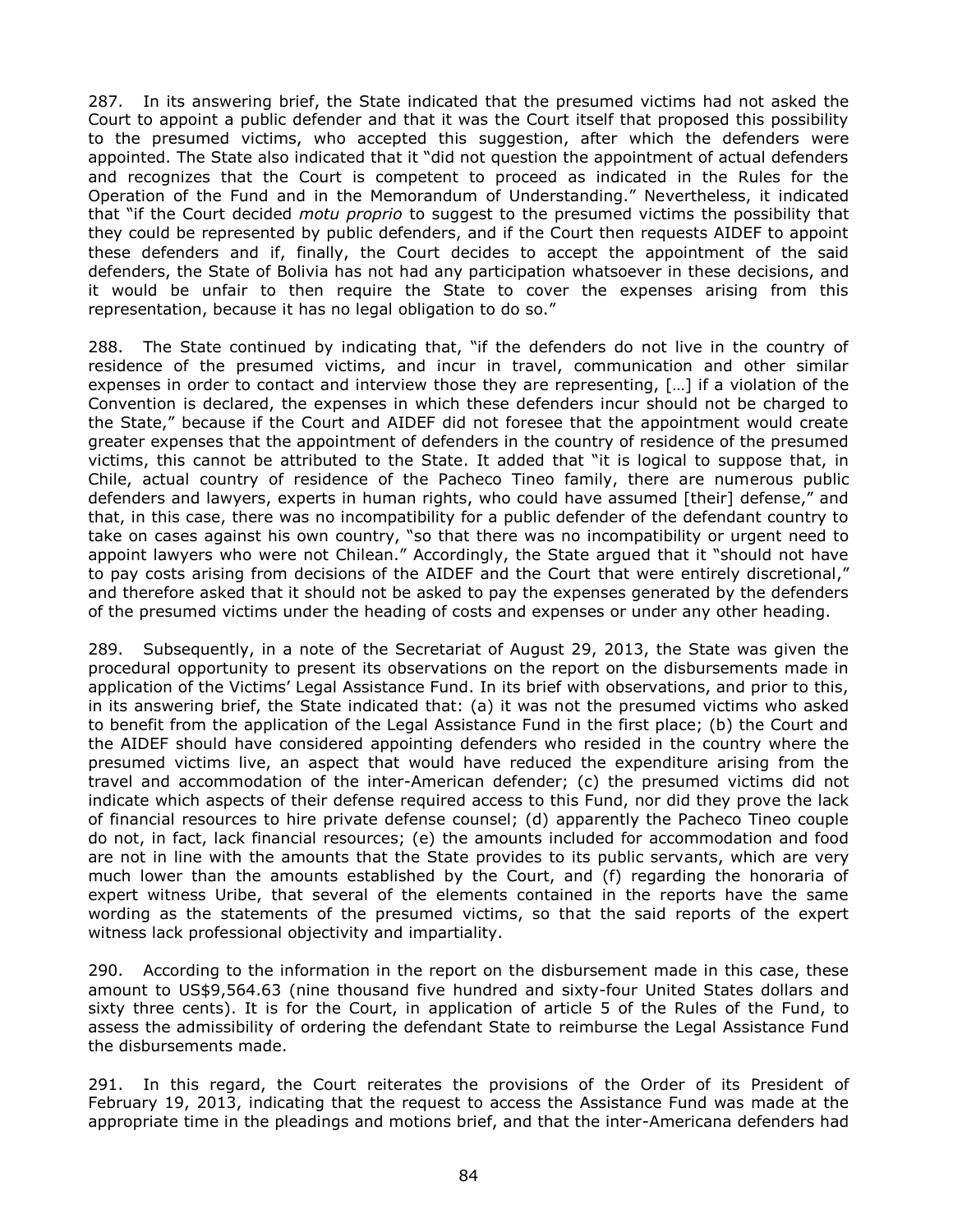indicated precisely the assistance from this Fund required by the presumed victims.<sup>299</sup> Also, as stated in that Order, the Court reiterates the purpose of the application of the Assistance Fund is to cover the reasonable and necessary expenses that are accredited by the inter-American defenders in order to represent the presumed victims in the proceedings.<sup>300</sup>

292. With regard to the alleged lack of financial resources of the Pacheco Tineo couple, the evidence presented by the State is not pertinent, because it is merely an indication or an element of circumstantial information that, in the absence of complementary information, has no probative value. Regarding the other observations made by the State, the Court notes, first, that some were decided in the Order convening the public hearing and that the others are inadmissible or refer to aspects relating to the assessment of the evidence. Therefore, the Court will not rule on them.

293. Based on the State's responsibility declared in this Judgment, the Court orders the State to reimburse this Fund the sum of US\$9,564.63 (nine thousand five hundred and sixty-four United States dollars and sixty three cents) for the above-mentioned expenses that were incurred. This sum must be reimbursed to the Court within 90 days of notification of this Judgment.

## *F. Method of complying with the payments ordered*

294. The State must make the payment of the compensation for pecuniary and non-pecuniary damage and to reimburse costs and expenses established in this Judgment directly to Juan Rumaldo Pacheco Osco and Fredesvinda Tineo Godos, within one year of notification of this Judgment, in the terms of the following paragraphs. If one of the victims should die before the payment of the respective amounts, they shall be delivered to his or her heirs, in accordance with the applicable domestic law.

295. The State must comply with the monetary obligations by payment in United States dollars deposited in the account indicated by the victims.

296. If, for reasons that can be attributed to the beneficiary of the compensation or his or her heirs, it is not possible to pay the amounts established within the time frame indicated, the State must deposit the said amounts in their favor in an account or certificate of deposit in a solvent Chilean financial institution, in United States dollars, and in the most favorable financial conditions permitted by banking law and practice. If, after 10 years, the amount allocated has not been claimed, it shall be returned to the State with the interest accrued.

297. The amounts allocated in this Judgment, as compensation for pecuniary and nonpecuniary damage and to reimburse costs and expenses, must be delivered to the person indicated integrally, as established in this Judgment, and may not be affected or conditioned by current or future taxes or charges.

298. If the State should incur arrears, it must pay interest on the amount owed corresponding to bank interest on arrears in Bolivia.

<sup>299</sup> The Order added, in particular, that the request to access the Victims' Legal Assistance Fund was aimed at covering reasonable and necessary expenses related to the production of evidence before the Court; specifically for the presentation of the statements of the presumed victims and of the expert opinions, either at the hearing or by affidavit, as well as for the appearance of the inter-American defenders at the public hearing. *Cf.* Order of the President of February 19, 2013, considering paragraph 4, [http://www.corteidh.or.cr/docs/asuntos/pacheco\\_19 \\_02\\_13](http://www.corteidh.or.cr/docs/asuntos/pacheco_19%20_02_13)

<sup>300</sup> *Cf.* Order of the President of February 19, 2013, considering paragraph 16, [http://www.corteidh.or.cr/docs/asuntos/pacheco\\_19 \\_02\\_13](http://www.corteidh.or.cr/docs/asuntos/pacheco_19%20_02_13)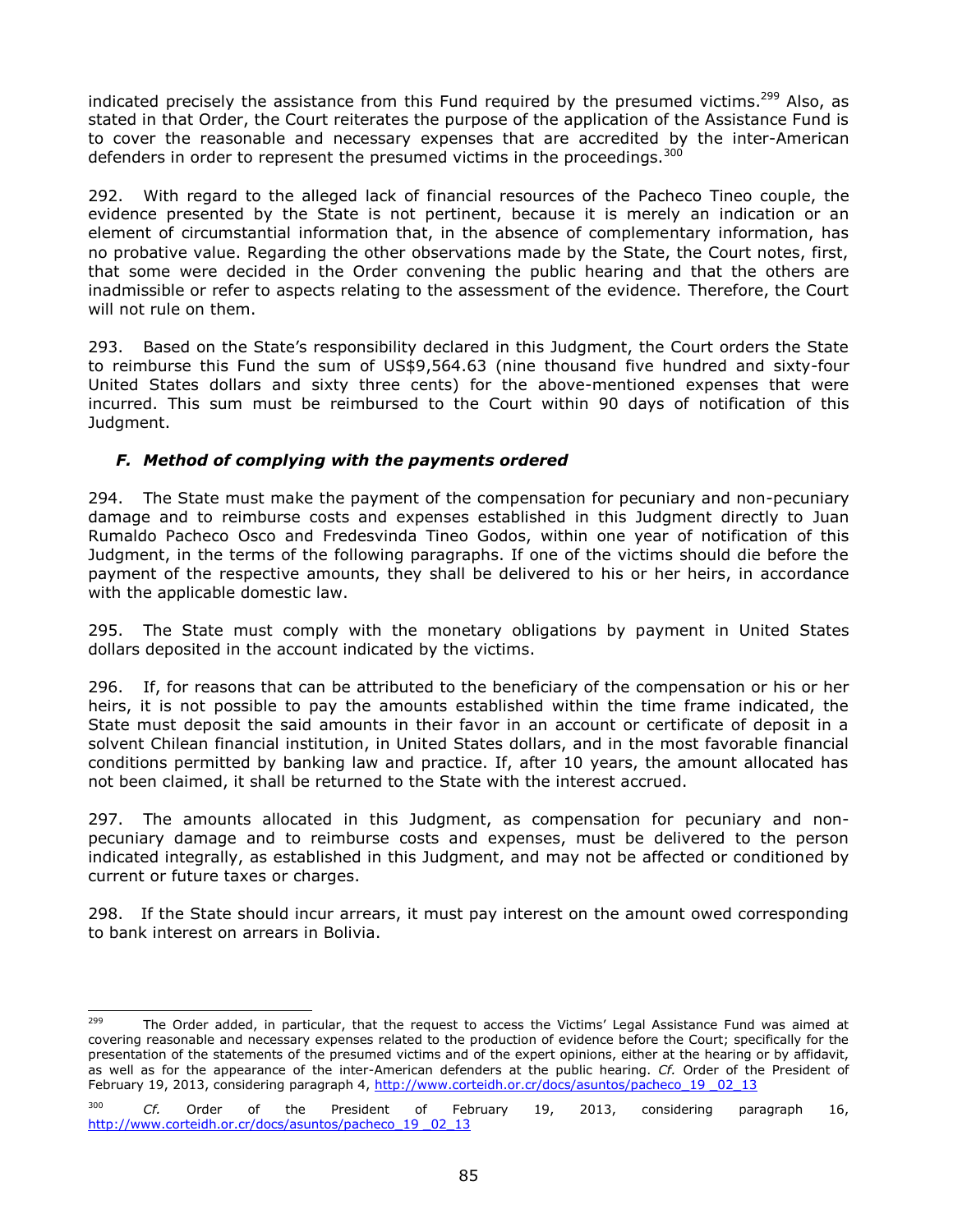### **IX. OPERATIVE PARAGRAPHS**

299. Therefore,

# **THE COURT**

# **DECIDES,**

Unanimously that:

1. The preliminary objections filed by the Plurinational State of Bolivia are inadmissible, in accordance with paragraphs 15, 21 to 25, 29, 33, 38, 39 and 41 of this Judgment.

### **DECLARES**,

unanimously that:

2. The Plurinational State of Bolivia is responsible for the violation of the right to seek and receive asylum, of the principle of non-refoulement (contained in the right to freedom of movement and residence) and of the rights to judicial guarantees and to judicial protection, recognized in Articles 22(7), 22(8), 8 and 25 of the American Convention, in relation to Article 1(1) of this instrument, to the detriment of Rumaldo Juan Pacheco Osco, Fredesvinda Tineo Godos, and Frida Edith, Juana Guadalupe and Juan Ricardo, all three with the last name Pacheco Tineo, in accordance with paragraphs 126 to 199 of this Judgment.

3. The Plurinational State of Bolivia is responsible for the violation of the right to mental and moral integrity, recognized in Article 5(1) of the American Convention, in relation to Article 1(1) thereof, to the detriment of Rumaldo Juan Pacheco Osco, Fredesvinda Tineo Godos, and Frida Edith, Juana Guadalupe and Juan Ricardo, all three with the last name Pacheco Tineo, in accordance with paragraphs 206 to 208 of this Judgment.

4. The Plurinational State of Bolivia is responsible for the violation of the right to protection of children and the family, recognized in Articles 19 and 17 of the American Convention, in relation to Articles  $8(1)$ ,  $22(7)$ ,  $22(8)$ , 25 and  $1(1)$  thereof, to the detriment of Frida Edith, Juana Guadalupe and Juan Ricardo, all with the last name Pacheco Tineo, in accordance with paragraphs 216 to 229 of this Judgment.

5. The Plurinational State of Bolivia is not responsible for the alleged violation of the right to physical integrity recognized in Article 5(2) of the American Convention, for the reasons indicated in paragraphs 204 to 206 and 208 of this Judgment.

6. It is not in order to analyze the facts under Articles 9 and 2 of the American Convention, for the reasons indicated in paragraph 237 of this Judgment.

# **AND ESTABLISHES,**

unanimously that:

7. This Judgment constitutes *per se* a form of reparation.

8. The Plurinational State of Bolivia must make the publications of this Judgment as described in paragraph 262 hereof.